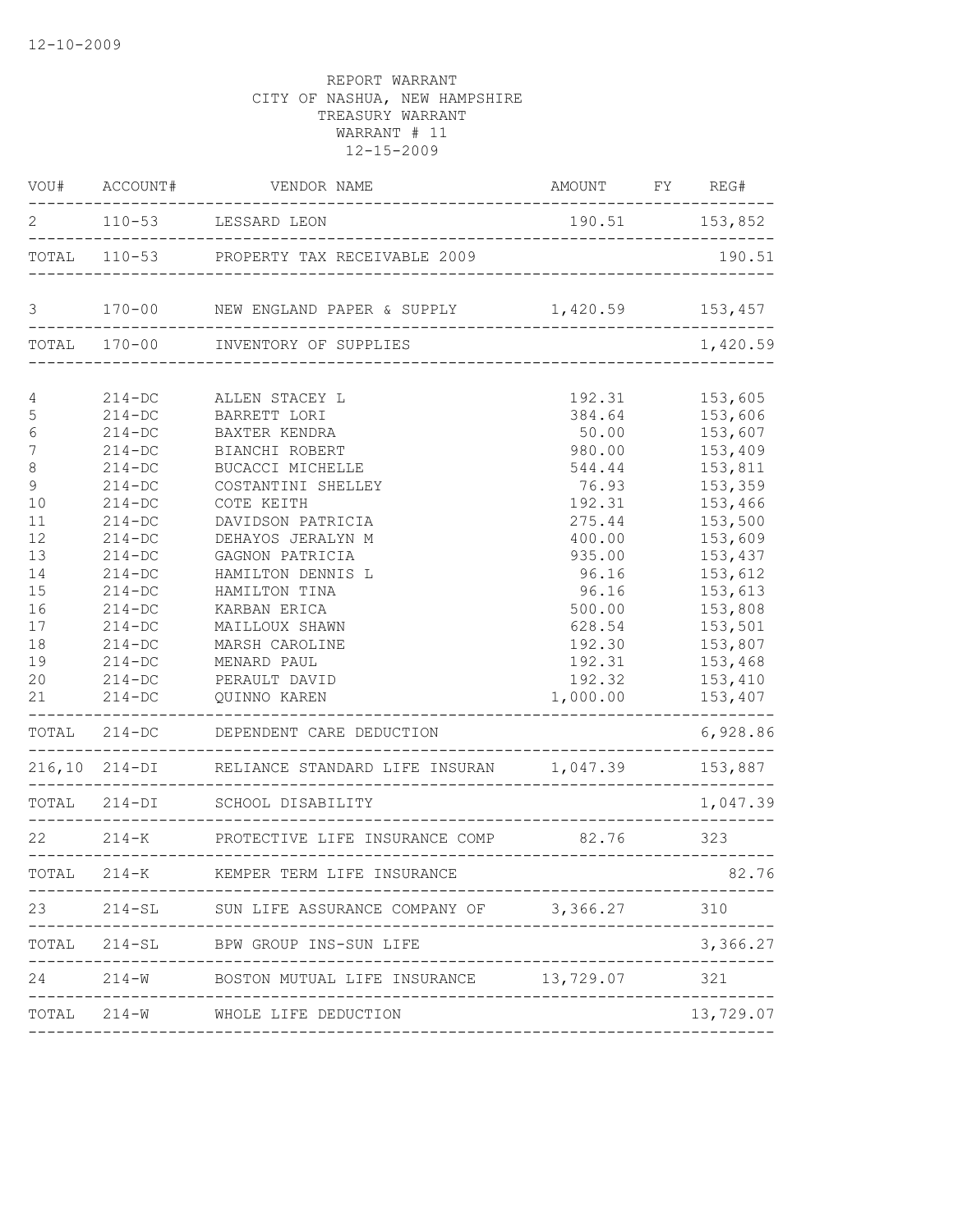|                                                    | VOU# ACCOUNT#                                                                                                | VENDOR NAME                                                                                                                                                           |                                                                                                                                             | AMOUNT FY REG#                    |
|----------------------------------------------------|--------------------------------------------------------------------------------------------------------------|-----------------------------------------------------------------------------------------------------------------------------------------------------------------------|---------------------------------------------------------------------------------------------------------------------------------------------|-----------------------------------|
| 25<br>26<br>27<br>28<br>29<br>30<br>31<br>32<br>33 | $255 - 00$<br>$255 - 00$<br>$255 - 00$<br>$255 - 00$<br>$255 - 00$<br>$255 - 00$<br>$255 - 00$<br>$255 - 00$ | 255-00 STATE OF NH-MV<br>STATE OF NH-MV<br>STATE OF NH-MV<br>STATE OF NH-MV<br>STATE OF NH-MV<br>STATE OF NH-MV<br>STATE OF NH-MV<br>STATE OF NH-MV<br>STATE OF NH-MV | 24,586.58<br>30,463.80 301<br>34,857.24 303<br>43,668.80<br>37,400.22<br>35, 973.37 313<br>22,699.24 314<br>18,971.22 315<br>20, 273.98 320 | 295<br>308<br>312                 |
|                                                    | TOTAL 255-00 STATE MVR                                                                                       |                                                                                                                                                                       |                                                                                                                                             | 268,894.45                        |
| 34<br>35<br>36                                     |                                                                                                              | 289-02 BERGERON PAUL<br>289-02 LOZEAU DONNALEE<br>289-02 ROGERS PATRICIA M                                                                                            | 220.94 153,898                                                                                                                              | 50.00    153,899<br>64.06 153,900 |
|                                                    |                                                                                                              | TOTAL 289-02 MAYOR'S SUSPENSE ACCOUNT                                                                                                                                 |                                                                                                                                             | 335.00                            |
|                                                    |                                                                                                              | 37   292-08   STEVE SARETTE & SON EXCAVATION   4,514.37   153,573                                                                                                     |                                                                                                                                             |                                   |
|                                                    |                                                                                                              | TOTAL 292-08 RETAINAGE PAYABLE-STEV S & SON                                                                                                                           |                                                                                                                                             | 4,514.37                          |
|                                                    |                                                                                                              | 37   292-09   STEVE SARETTE & SON EXCAVATION   10.82   153,573                                                                                                        |                                                                                                                                             |                                   |
|                                                    |                                                                                                              | TOTAL 292-09 INTEREST PAYABLE-STEV S & SON                                                                                                                            |                                                                                                                                             | 10.82                             |
|                                                    |                                                                                                              |                                                                                                                                                                       |                                                                                                                                             |                                   |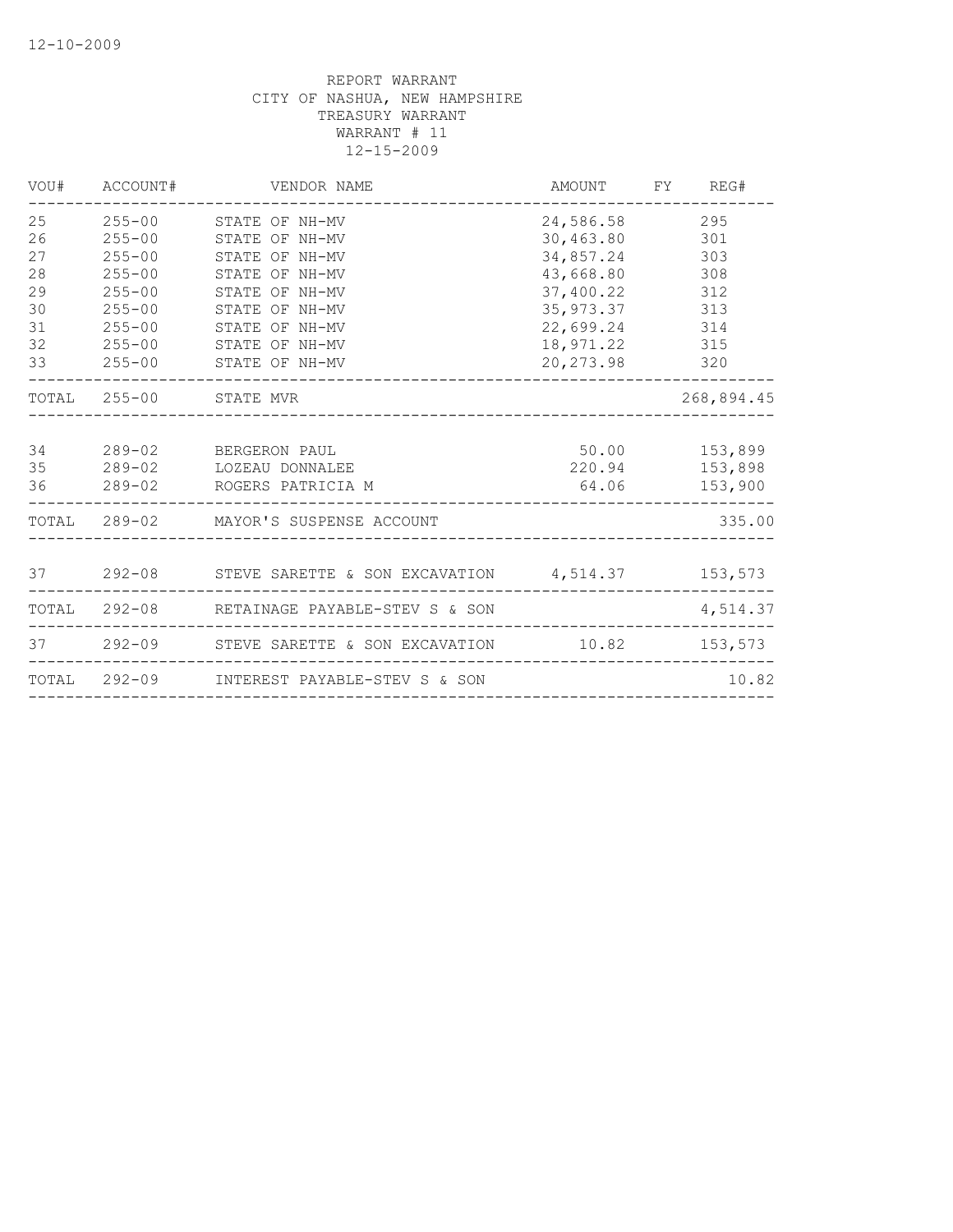|           | VOU# ACCOUNT# | VENDOR NAME                                     | AMOUNT FY REG# |                |
|-----------|---------------|-------------------------------------------------|----------------|----------------|
| 38        | 305-32005     | PUBLIC SERVICE OF NH                            |                | 183.41 154,700 |
| 39        | 305-33005     | PENNICHUCK WATER                                | 27.12          | 154,658        |
| 40        | 305-34015     | METROMEDIA ENERGY INC                           | 30.79          | 154,679        |
| 41        | 305-41015     | CITY OF NASHUA/PETTY CASH                       | 49.43          | 153,305        |
| 41        | 305-49075     | CITY OF NASHUA/PETTY CASH                       | 204.17         | 153,305        |
| 42        | 305-59100     | COLLINS JOHN                                    | 125.00         | 153,507        |
| 43        | 305-59100     | JEYNES MIKE                                     | 225.00         | 153,621        |
| 44        | 305-59100     | KING THOMAS                                     | 125.00         | 153,503        |
| 45        | 305-59100     | MCLEAN JIM                                      | 225.00         | 153,475        |
| 46        | 305-59100     | NEXTEL COMMUNICATIONS                           | 34.16          | 154,654        |
| 47        | 305-59100     | O'NEIL TIM                                      | 225.00         | 153,477        |
| 48        |               | 305-59100 WALLENT FRANK J                       | 100.00         | 153,381        |
| 49        |               | 305-64030 CITY OF NASHUA/PETTY CASH             | 28.48 153,305  |                |
| TOTAL 305 |               | SRF - CIVIC & COMM ACTIVITIES                   |                | 1,582.56       |
|           |               |                                                 | 22.56 153,601  |                |
|           |               |                                                 |                |                |
|           |               | TOTAL 305 DR CRISP ELEMENTARY                   |                | 22.56          |
| 50        |               | 308-40 HARVARD PILGRIM/FIRST SENIORIT 47,810.20 |                | 296            |
| 51        | 308-59400     | NORTHEAST DELTA                                 | 6,910.40       | 316            |
| 51        | 308-59402     | NORTHEAST DELTA                                 | 3,381.16       | 316            |
| 52        | $308 - 76$    | ABBOTT, JOAN E                                  | 472.86         | 153,917        |
| 53        | $308 - 76$    | ABELLEIRA, SILVIA                               | 3, 249.45      | 153,918        |
| 54        | $308 - 76$    | ADAMS, GEORGE L                                 | 3, 249.45      | 153,919        |
| 55        | $308 - 76$    | ADAMS, JOYCE                                    | 841.88         | 154,493        |
| 56        | $308 - 76$    | AINSWORTH, LINDA                                | 841.88         | 154,510        |
| 57        | $308 - 76$    | ALBRO, GAIL M                                   | 1,395.64       | 153,920        |
| 58        | $308 - 76$    | ANCTIL, BARBARA M                               | 3, 249.45      | 153,921        |
| 59        | $308 - 76$    | ANDERSON, CAROL                                 | 2,334.96       | 153,922        |
| 60        | $308 - 76$    | ANDERSON, RITA                                  | 1,624.73       | 153,923        |
| 61        | $308 - 76$    | ANDREWS, NANCY E                                | 1,624.73       | 153,924        |
| 62        | $308 - 76$    | ANDREWS, WAYNE                                  | 1,923.43       | 153,925        |
| 63        | $308 - 76$    | ANKARBERG, DENISE                               |                | 389.16 154,585 |
| 64        | $308 - 76$    |                                                 | 1,556.64       |                |
|           |               | ANKARBERG, MARK R                               |                | 153,926        |
| 65        | $308 - 76$    | ARRIGO, FRANCES                                 | 3,249.45       | 153,927        |
| 66        | $308 - 76$    | ARSENAULT, JAMES                                | 2,334.96       | 153,928        |
| 67        | $308 - 76$    | AXTON, SANDRA M                                 | 1,624.73       | 153,929        |
| 68        | $308 - 76$    | AYER, LOIS                                      | 1,093.90       | 154,584        |
| 69        | $308 - 76$    | BAILEY, RICHARD                                 | 2,334.96       | 153,930        |
| 70        | $308 - 76$    | BANKS, BEVERLY                                  | 2,334.96       | 153,931        |
| 71        | $308 - 76$    | BARKSDALE, FRANCIA                              | 1,683.77       | 154,508        |
| 72        | $308 - 76$    | BARLOW, DAVID                                   | 1,683.77       | 154,492        |
| 73        | $308 - 76$    | BARLOW, WILLIAM                                 | 1,683.77       | 153,932        |
| 74        | $308 - 76$    | BARNES, STEPHEN D                               | 3,249.45       | 153,933        |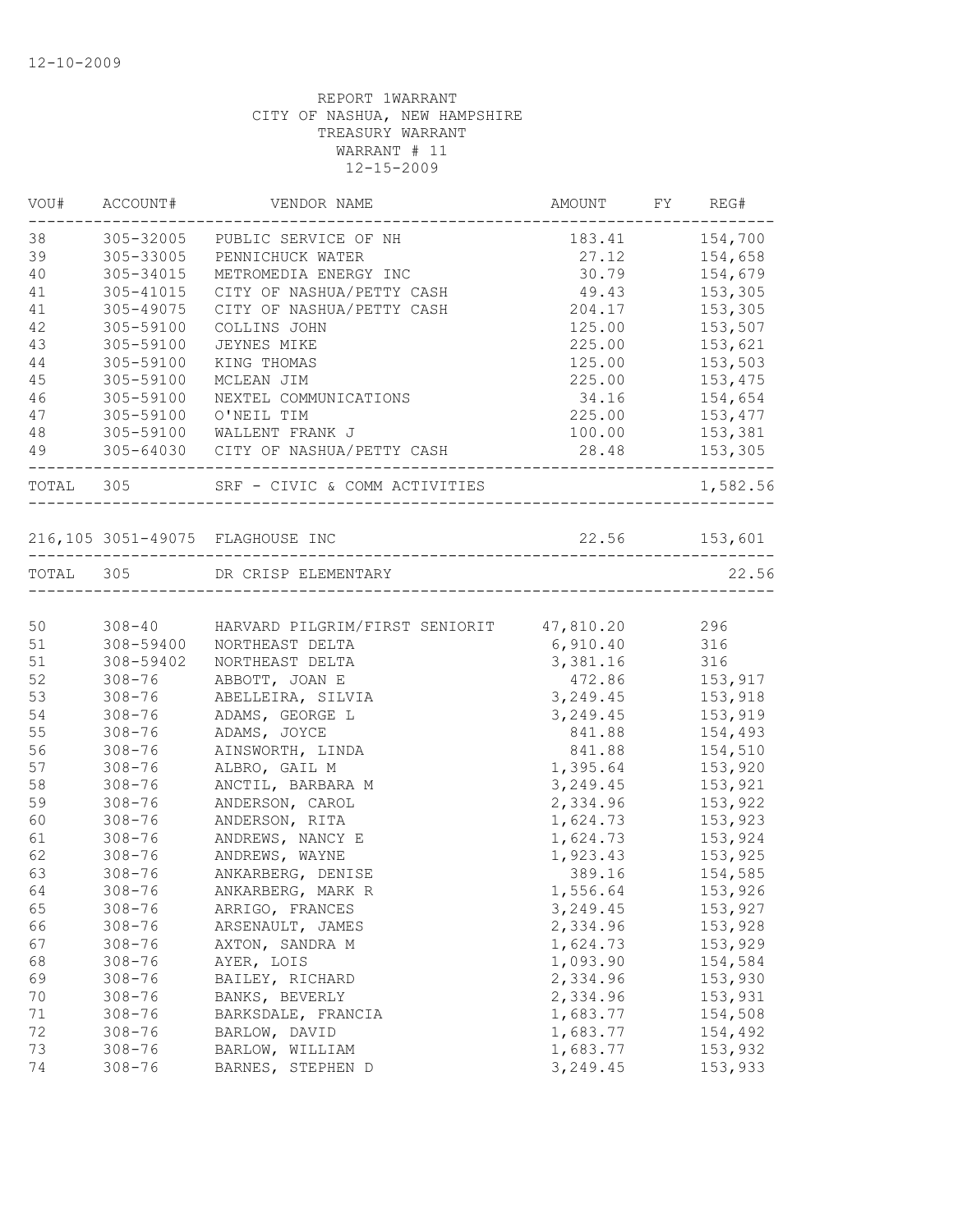| 75<br>$308 - 76$<br>154,437<br>BARRINGER, EDWARD M<br>1,624.73<br>76<br>$308 - 76$<br>1,624.73<br>153,934<br>BARRINGER, GAIL<br>77<br>$308 - 76$<br>1,683.77<br>154,569<br>BASIL, HENRY<br>78<br>$308 - 76$<br>947.76<br>154,573<br>BASTIEN, ALFRED<br>79<br>$308 - 76$<br>BASTIEN, SANDRA<br>1,180.65<br>153,935<br>80<br>$308 - 76$<br>3,151.18<br>153,936<br>BATTE JR, WILLIAM A<br>81<br>$308 - 76$<br>1,167.48<br>153,937<br>BAUSHA JR, WALTER<br>82<br>1,324.77<br>153,938<br>$308 - 76$<br>BEAUDETTE, HARVEY<br>83<br>2,334.96<br>$308 - 76$<br>BEAUDOIN, JOSEPH<br>153,939<br>84<br>$308 - 76$<br>BEAULIEU, BETTE M.<br>1,624.73<br>153,940<br>85<br>$308 - 76$<br>631.41<br>BEAULIEU, FRANCES<br>154,543<br>86<br>3, 249.45<br>$308 - 76$<br>153,941<br>BEAUREGARD, RODERIC<br>87<br>$308 - 76$<br>3,249.45<br>153,942<br>BECHARD, ARTHUR<br>88<br>$308 - 76$<br>1,403.14<br>154,404<br>BECHARD, DONNA<br>89<br>$308 - 76$<br>BECHARD, PAUL<br>1,456.18<br>153,943<br>90<br>$308 - 76$<br>BEDELL, ANN<br>2,334.96<br>153,944<br>91<br>135.39<br>153,945<br>$308 - 76$<br>BELANGER, ERNEST<br>92<br>1,624.73<br>$308 - 76$<br>153,946<br>BELANGER, GERTRUDE<br>93<br>$308 - 76$<br>BELANGER, MARY<br>912.04<br>154,485<br>$308 - 76$<br>3,249.45<br>94<br>BELANGER, ROBERT<br>153,947<br>95<br>$308 - 76$<br>1,760.12<br>153,948<br>BELLAVANCE, PAUL C<br>96<br>$308 - 76$<br>2,625.36<br>153,949<br>BELOWSKI, MARGARET<br>97<br>$308 - 76$<br>270.79<br>153,950<br>BERGERON, CECILE<br>98<br>$308 - 76$<br>BERNARD, ALICE<br>1,624.73<br>153,951<br>99<br>$308 - 76$<br>1,624.73<br>153,952<br>BERNARD, MADELINE<br>$308 - 76$<br>1,653.93<br>BERRY, SHARON<br>153,953<br>$308 - 76$<br>681.03<br>154,571<br>BERTRAND, LORRAINE<br>$308 - 76$<br>778.32<br>BERTRAND, ROGER<br>153,954<br>$308 - 76$<br>1,122.51<br>BERTSCH, ELISABETH<br>154,454<br>$308 - 76$<br>1,624.73<br>BERUBE, LEONARD<br>153,955<br>$308 - 76$<br>BETTENCOURT, ROBERT J<br>1,751.22<br>153,956<br>$308 - 76$<br>3, 249.45<br>153,957<br>BISSONETTE, RAYMOND<br>$308 - 76$<br>848.93<br>153,958<br>BLUNDON, LESLIE W<br>$308 - 76$<br>389.16<br>154,587<br>BODGE, MARY<br>$308 - 76$<br>1,624.73<br>153,959<br>BOILARD, IRENE<br>$308 - 76$<br>BOISSEAU, CAMILLE<br>1,624.73<br>153,960<br>$308 - 76$<br>BONDONIS, IRENE M<br>1,624.73<br>153,961<br>$308 - 76$<br>154,521<br>BONENFANT, HELEN<br>727.47<br>113<br>$308 - 76$<br>1,624.73<br>153,962<br>BORELL, LINDA<br>114<br>$308 - 76$<br>1,167.48<br>BOTELHO, BRUCE<br>153,963<br>115<br>$308 - 76$<br>1,624.73<br>BOTELHO, CAROL<br>154,577<br>2,334.96<br>116<br>$308 - 76$<br>153,964<br>BOUCHARD JR., ROLAND<br>1,167.48<br>$308 - 76$<br>BOUCHARD, PETER<br>153,965<br>BOUCHER, JOEL<br>1,624.73<br>153,966<br>$308 - 76$<br>119<br>BOUDREAU, CHRISTINE<br>727.47<br>$308 - 76$<br>153,967<br>120<br>1,624.73<br>$308 - 76$<br>BOULEY, FERNANDE<br>153,968<br>121<br>1,167.48<br>$308 - 76$<br>BOUTILLETTE, NORMAN<br>153,969<br>122<br>3, 151. 18<br>$308 - 76$<br>BRACKETT, JAMES<br>153,970 | VOU# | ACCOUNT# | VENDOR NAME | AMOUNT<br>FY | REG# |
|------------------------------------------------------------------------------------------------------------------------------------------------------------------------------------------------------------------------------------------------------------------------------------------------------------------------------------------------------------------------------------------------------------------------------------------------------------------------------------------------------------------------------------------------------------------------------------------------------------------------------------------------------------------------------------------------------------------------------------------------------------------------------------------------------------------------------------------------------------------------------------------------------------------------------------------------------------------------------------------------------------------------------------------------------------------------------------------------------------------------------------------------------------------------------------------------------------------------------------------------------------------------------------------------------------------------------------------------------------------------------------------------------------------------------------------------------------------------------------------------------------------------------------------------------------------------------------------------------------------------------------------------------------------------------------------------------------------------------------------------------------------------------------------------------------------------------------------------------------------------------------------------------------------------------------------------------------------------------------------------------------------------------------------------------------------------------------------------------------------------------------------------------------------------------------------------------------------------------------------------------------------------------------------------------------------------------------------------------------------------------------------------------------------------------------------------------------------------------------------------------------------------------------------------------------------------------------------------------------------------------------------------------------------------------------------------------------------------------------------------------------------------------------------------------------------------------------------------------------------------------------------------------------------------------------------------------------------------------------------------------------------------------------------|------|----------|-------------|--------------|------|
|                                                                                                                                                                                                                                                                                                                                                                                                                                                                                                                                                                                                                                                                                                                                                                                                                                                                                                                                                                                                                                                                                                                                                                                                                                                                                                                                                                                                                                                                                                                                                                                                                                                                                                                                                                                                                                                                                                                                                                                                                                                                                                                                                                                                                                                                                                                                                                                                                                                                                                                                                                                                                                                                                                                                                                                                                                                                                                                                                                                                                                          |      |          |             |              |      |
|                                                                                                                                                                                                                                                                                                                                                                                                                                                                                                                                                                                                                                                                                                                                                                                                                                                                                                                                                                                                                                                                                                                                                                                                                                                                                                                                                                                                                                                                                                                                                                                                                                                                                                                                                                                                                                                                                                                                                                                                                                                                                                                                                                                                                                                                                                                                                                                                                                                                                                                                                                                                                                                                                                                                                                                                                                                                                                                                                                                                                                          |      |          |             |              |      |
|                                                                                                                                                                                                                                                                                                                                                                                                                                                                                                                                                                                                                                                                                                                                                                                                                                                                                                                                                                                                                                                                                                                                                                                                                                                                                                                                                                                                                                                                                                                                                                                                                                                                                                                                                                                                                                                                                                                                                                                                                                                                                                                                                                                                                                                                                                                                                                                                                                                                                                                                                                                                                                                                                                                                                                                                                                                                                                                                                                                                                                          |      |          |             |              |      |
|                                                                                                                                                                                                                                                                                                                                                                                                                                                                                                                                                                                                                                                                                                                                                                                                                                                                                                                                                                                                                                                                                                                                                                                                                                                                                                                                                                                                                                                                                                                                                                                                                                                                                                                                                                                                                                                                                                                                                                                                                                                                                                                                                                                                                                                                                                                                                                                                                                                                                                                                                                                                                                                                                                                                                                                                                                                                                                                                                                                                                                          |      |          |             |              |      |
|                                                                                                                                                                                                                                                                                                                                                                                                                                                                                                                                                                                                                                                                                                                                                                                                                                                                                                                                                                                                                                                                                                                                                                                                                                                                                                                                                                                                                                                                                                                                                                                                                                                                                                                                                                                                                                                                                                                                                                                                                                                                                                                                                                                                                                                                                                                                                                                                                                                                                                                                                                                                                                                                                                                                                                                                                                                                                                                                                                                                                                          |      |          |             |              |      |
|                                                                                                                                                                                                                                                                                                                                                                                                                                                                                                                                                                                                                                                                                                                                                                                                                                                                                                                                                                                                                                                                                                                                                                                                                                                                                                                                                                                                                                                                                                                                                                                                                                                                                                                                                                                                                                                                                                                                                                                                                                                                                                                                                                                                                                                                                                                                                                                                                                                                                                                                                                                                                                                                                                                                                                                                                                                                                                                                                                                                                                          |      |          |             |              |      |
|                                                                                                                                                                                                                                                                                                                                                                                                                                                                                                                                                                                                                                                                                                                                                                                                                                                                                                                                                                                                                                                                                                                                                                                                                                                                                                                                                                                                                                                                                                                                                                                                                                                                                                                                                                                                                                                                                                                                                                                                                                                                                                                                                                                                                                                                                                                                                                                                                                                                                                                                                                                                                                                                                                                                                                                                                                                                                                                                                                                                                                          |      |          |             |              |      |
|                                                                                                                                                                                                                                                                                                                                                                                                                                                                                                                                                                                                                                                                                                                                                                                                                                                                                                                                                                                                                                                                                                                                                                                                                                                                                                                                                                                                                                                                                                                                                                                                                                                                                                                                                                                                                                                                                                                                                                                                                                                                                                                                                                                                                                                                                                                                                                                                                                                                                                                                                                                                                                                                                                                                                                                                                                                                                                                                                                                                                                          |      |          |             |              |      |
|                                                                                                                                                                                                                                                                                                                                                                                                                                                                                                                                                                                                                                                                                                                                                                                                                                                                                                                                                                                                                                                                                                                                                                                                                                                                                                                                                                                                                                                                                                                                                                                                                                                                                                                                                                                                                                                                                                                                                                                                                                                                                                                                                                                                                                                                                                                                                                                                                                                                                                                                                                                                                                                                                                                                                                                                                                                                                                                                                                                                                                          |      |          |             |              |      |
|                                                                                                                                                                                                                                                                                                                                                                                                                                                                                                                                                                                                                                                                                                                                                                                                                                                                                                                                                                                                                                                                                                                                                                                                                                                                                                                                                                                                                                                                                                                                                                                                                                                                                                                                                                                                                                                                                                                                                                                                                                                                                                                                                                                                                                                                                                                                                                                                                                                                                                                                                                                                                                                                                                                                                                                                                                                                                                                                                                                                                                          |      |          |             |              |      |
|                                                                                                                                                                                                                                                                                                                                                                                                                                                                                                                                                                                                                                                                                                                                                                                                                                                                                                                                                                                                                                                                                                                                                                                                                                                                                                                                                                                                                                                                                                                                                                                                                                                                                                                                                                                                                                                                                                                                                                                                                                                                                                                                                                                                                                                                                                                                                                                                                                                                                                                                                                                                                                                                                                                                                                                                                                                                                                                                                                                                                                          |      |          |             |              |      |
|                                                                                                                                                                                                                                                                                                                                                                                                                                                                                                                                                                                                                                                                                                                                                                                                                                                                                                                                                                                                                                                                                                                                                                                                                                                                                                                                                                                                                                                                                                                                                                                                                                                                                                                                                                                                                                                                                                                                                                                                                                                                                                                                                                                                                                                                                                                                                                                                                                                                                                                                                                                                                                                                                                                                                                                                                                                                                                                                                                                                                                          |      |          |             |              |      |
|                                                                                                                                                                                                                                                                                                                                                                                                                                                                                                                                                                                                                                                                                                                                                                                                                                                                                                                                                                                                                                                                                                                                                                                                                                                                                                                                                                                                                                                                                                                                                                                                                                                                                                                                                                                                                                                                                                                                                                                                                                                                                                                                                                                                                                                                                                                                                                                                                                                                                                                                                                                                                                                                                                                                                                                                                                                                                                                                                                                                                                          |      |          |             |              |      |
|                                                                                                                                                                                                                                                                                                                                                                                                                                                                                                                                                                                                                                                                                                                                                                                                                                                                                                                                                                                                                                                                                                                                                                                                                                                                                                                                                                                                                                                                                                                                                                                                                                                                                                                                                                                                                                                                                                                                                                                                                                                                                                                                                                                                                                                                                                                                                                                                                                                                                                                                                                                                                                                                                                                                                                                                                                                                                                                                                                                                                                          |      |          |             |              |      |
|                                                                                                                                                                                                                                                                                                                                                                                                                                                                                                                                                                                                                                                                                                                                                                                                                                                                                                                                                                                                                                                                                                                                                                                                                                                                                                                                                                                                                                                                                                                                                                                                                                                                                                                                                                                                                                                                                                                                                                                                                                                                                                                                                                                                                                                                                                                                                                                                                                                                                                                                                                                                                                                                                                                                                                                                                                                                                                                                                                                                                                          |      |          |             |              |      |
|                                                                                                                                                                                                                                                                                                                                                                                                                                                                                                                                                                                                                                                                                                                                                                                                                                                                                                                                                                                                                                                                                                                                                                                                                                                                                                                                                                                                                                                                                                                                                                                                                                                                                                                                                                                                                                                                                                                                                                                                                                                                                                                                                                                                                                                                                                                                                                                                                                                                                                                                                                                                                                                                                                                                                                                                                                                                                                                                                                                                                                          |      |          |             |              |      |
|                                                                                                                                                                                                                                                                                                                                                                                                                                                                                                                                                                                                                                                                                                                                                                                                                                                                                                                                                                                                                                                                                                                                                                                                                                                                                                                                                                                                                                                                                                                                                                                                                                                                                                                                                                                                                                                                                                                                                                                                                                                                                                                                                                                                                                                                                                                                                                                                                                                                                                                                                                                                                                                                                                                                                                                                                                                                                                                                                                                                                                          |      |          |             |              |      |
|                                                                                                                                                                                                                                                                                                                                                                                                                                                                                                                                                                                                                                                                                                                                                                                                                                                                                                                                                                                                                                                                                                                                                                                                                                                                                                                                                                                                                                                                                                                                                                                                                                                                                                                                                                                                                                                                                                                                                                                                                                                                                                                                                                                                                                                                                                                                                                                                                                                                                                                                                                                                                                                                                                                                                                                                                                                                                                                                                                                                                                          |      |          |             |              |      |
|                                                                                                                                                                                                                                                                                                                                                                                                                                                                                                                                                                                                                                                                                                                                                                                                                                                                                                                                                                                                                                                                                                                                                                                                                                                                                                                                                                                                                                                                                                                                                                                                                                                                                                                                                                                                                                                                                                                                                                                                                                                                                                                                                                                                                                                                                                                                                                                                                                                                                                                                                                                                                                                                                                                                                                                                                                                                                                                                                                                                                                          |      |          |             |              |      |
|                                                                                                                                                                                                                                                                                                                                                                                                                                                                                                                                                                                                                                                                                                                                                                                                                                                                                                                                                                                                                                                                                                                                                                                                                                                                                                                                                                                                                                                                                                                                                                                                                                                                                                                                                                                                                                                                                                                                                                                                                                                                                                                                                                                                                                                                                                                                                                                                                                                                                                                                                                                                                                                                                                                                                                                                                                                                                                                                                                                                                                          |      |          |             |              |      |
|                                                                                                                                                                                                                                                                                                                                                                                                                                                                                                                                                                                                                                                                                                                                                                                                                                                                                                                                                                                                                                                                                                                                                                                                                                                                                                                                                                                                                                                                                                                                                                                                                                                                                                                                                                                                                                                                                                                                                                                                                                                                                                                                                                                                                                                                                                                                                                                                                                                                                                                                                                                                                                                                                                                                                                                                                                                                                                                                                                                                                                          |      |          |             |              |      |
|                                                                                                                                                                                                                                                                                                                                                                                                                                                                                                                                                                                                                                                                                                                                                                                                                                                                                                                                                                                                                                                                                                                                                                                                                                                                                                                                                                                                                                                                                                                                                                                                                                                                                                                                                                                                                                                                                                                                                                                                                                                                                                                                                                                                                                                                                                                                                                                                                                                                                                                                                                                                                                                                                                                                                                                                                                                                                                                                                                                                                                          |      |          |             |              |      |
|                                                                                                                                                                                                                                                                                                                                                                                                                                                                                                                                                                                                                                                                                                                                                                                                                                                                                                                                                                                                                                                                                                                                                                                                                                                                                                                                                                                                                                                                                                                                                                                                                                                                                                                                                                                                                                                                                                                                                                                                                                                                                                                                                                                                                                                                                                                                                                                                                                                                                                                                                                                                                                                                                                                                                                                                                                                                                                                                                                                                                                          |      |          |             |              |      |
|                                                                                                                                                                                                                                                                                                                                                                                                                                                                                                                                                                                                                                                                                                                                                                                                                                                                                                                                                                                                                                                                                                                                                                                                                                                                                                                                                                                                                                                                                                                                                                                                                                                                                                                                                                                                                                                                                                                                                                                                                                                                                                                                                                                                                                                                                                                                                                                                                                                                                                                                                                                                                                                                                                                                                                                                                                                                                                                                                                                                                                          |      |          |             |              |      |
|                                                                                                                                                                                                                                                                                                                                                                                                                                                                                                                                                                                                                                                                                                                                                                                                                                                                                                                                                                                                                                                                                                                                                                                                                                                                                                                                                                                                                                                                                                                                                                                                                                                                                                                                                                                                                                                                                                                                                                                                                                                                                                                                                                                                                                                                                                                                                                                                                                                                                                                                                                                                                                                                                                                                                                                                                                                                                                                                                                                                                                          |      |          |             |              |      |
|                                                                                                                                                                                                                                                                                                                                                                                                                                                                                                                                                                                                                                                                                                                                                                                                                                                                                                                                                                                                                                                                                                                                                                                                                                                                                                                                                                                                                                                                                                                                                                                                                                                                                                                                                                                                                                                                                                                                                                                                                                                                                                                                                                                                                                                                                                                                                                                                                                                                                                                                                                                                                                                                                                                                                                                                                                                                                                                                                                                                                                          | 100  |          |             |              |      |
|                                                                                                                                                                                                                                                                                                                                                                                                                                                                                                                                                                                                                                                                                                                                                                                                                                                                                                                                                                                                                                                                                                                                                                                                                                                                                                                                                                                                                                                                                                                                                                                                                                                                                                                                                                                                                                                                                                                                                                                                                                                                                                                                                                                                                                                                                                                                                                                                                                                                                                                                                                                                                                                                                                                                                                                                                                                                                                                                                                                                                                          | 101  |          |             |              |      |
|                                                                                                                                                                                                                                                                                                                                                                                                                                                                                                                                                                                                                                                                                                                                                                                                                                                                                                                                                                                                                                                                                                                                                                                                                                                                                                                                                                                                                                                                                                                                                                                                                                                                                                                                                                                                                                                                                                                                                                                                                                                                                                                                                                                                                                                                                                                                                                                                                                                                                                                                                                                                                                                                                                                                                                                                                                                                                                                                                                                                                                          | 102  |          |             |              |      |
|                                                                                                                                                                                                                                                                                                                                                                                                                                                                                                                                                                                                                                                                                                                                                                                                                                                                                                                                                                                                                                                                                                                                                                                                                                                                                                                                                                                                                                                                                                                                                                                                                                                                                                                                                                                                                                                                                                                                                                                                                                                                                                                                                                                                                                                                                                                                                                                                                                                                                                                                                                                                                                                                                                                                                                                                                                                                                                                                                                                                                                          | 103  |          |             |              |      |
|                                                                                                                                                                                                                                                                                                                                                                                                                                                                                                                                                                                                                                                                                                                                                                                                                                                                                                                                                                                                                                                                                                                                                                                                                                                                                                                                                                                                                                                                                                                                                                                                                                                                                                                                                                                                                                                                                                                                                                                                                                                                                                                                                                                                                                                                                                                                                                                                                                                                                                                                                                                                                                                                                                                                                                                                                                                                                                                                                                                                                                          | 104  |          |             |              |      |
|                                                                                                                                                                                                                                                                                                                                                                                                                                                                                                                                                                                                                                                                                                                                                                                                                                                                                                                                                                                                                                                                                                                                                                                                                                                                                                                                                                                                                                                                                                                                                                                                                                                                                                                                                                                                                                                                                                                                                                                                                                                                                                                                                                                                                                                                                                                                                                                                                                                                                                                                                                                                                                                                                                                                                                                                                                                                                                                                                                                                                                          | 105  |          |             |              |      |
|                                                                                                                                                                                                                                                                                                                                                                                                                                                                                                                                                                                                                                                                                                                                                                                                                                                                                                                                                                                                                                                                                                                                                                                                                                                                                                                                                                                                                                                                                                                                                                                                                                                                                                                                                                                                                                                                                                                                                                                                                                                                                                                                                                                                                                                                                                                                                                                                                                                                                                                                                                                                                                                                                                                                                                                                                                                                                                                                                                                                                                          | 106  |          |             |              |      |
|                                                                                                                                                                                                                                                                                                                                                                                                                                                                                                                                                                                                                                                                                                                                                                                                                                                                                                                                                                                                                                                                                                                                                                                                                                                                                                                                                                                                                                                                                                                                                                                                                                                                                                                                                                                                                                                                                                                                                                                                                                                                                                                                                                                                                                                                                                                                                                                                                                                                                                                                                                                                                                                                                                                                                                                                                                                                                                                                                                                                                                          | 107  |          |             |              |      |
|                                                                                                                                                                                                                                                                                                                                                                                                                                                                                                                                                                                                                                                                                                                                                                                                                                                                                                                                                                                                                                                                                                                                                                                                                                                                                                                                                                                                                                                                                                                                                                                                                                                                                                                                                                                                                                                                                                                                                                                                                                                                                                                                                                                                                                                                                                                                                                                                                                                                                                                                                                                                                                                                                                                                                                                                                                                                                                                                                                                                                                          | 108  |          |             |              |      |
|                                                                                                                                                                                                                                                                                                                                                                                                                                                                                                                                                                                                                                                                                                                                                                                                                                                                                                                                                                                                                                                                                                                                                                                                                                                                                                                                                                                                                                                                                                                                                                                                                                                                                                                                                                                                                                                                                                                                                                                                                                                                                                                                                                                                                                                                                                                                                                                                                                                                                                                                                                                                                                                                                                                                                                                                                                                                                                                                                                                                                                          | 109  |          |             |              |      |
|                                                                                                                                                                                                                                                                                                                                                                                                                                                                                                                                                                                                                                                                                                                                                                                                                                                                                                                                                                                                                                                                                                                                                                                                                                                                                                                                                                                                                                                                                                                                                                                                                                                                                                                                                                                                                                                                                                                                                                                                                                                                                                                                                                                                                                                                                                                                                                                                                                                                                                                                                                                                                                                                                                                                                                                                                                                                                                                                                                                                                                          | 110  |          |             |              |      |
|                                                                                                                                                                                                                                                                                                                                                                                                                                                                                                                                                                                                                                                                                                                                                                                                                                                                                                                                                                                                                                                                                                                                                                                                                                                                                                                                                                                                                                                                                                                                                                                                                                                                                                                                                                                                                                                                                                                                                                                                                                                                                                                                                                                                                                                                                                                                                                                                                                                                                                                                                                                                                                                                                                                                                                                                                                                                                                                                                                                                                                          | 111  |          |             |              |      |
|                                                                                                                                                                                                                                                                                                                                                                                                                                                                                                                                                                                                                                                                                                                                                                                                                                                                                                                                                                                                                                                                                                                                                                                                                                                                                                                                                                                                                                                                                                                                                                                                                                                                                                                                                                                                                                                                                                                                                                                                                                                                                                                                                                                                                                                                                                                                                                                                                                                                                                                                                                                                                                                                                                                                                                                                                                                                                                                                                                                                                                          | 112  |          |             |              |      |
|                                                                                                                                                                                                                                                                                                                                                                                                                                                                                                                                                                                                                                                                                                                                                                                                                                                                                                                                                                                                                                                                                                                                                                                                                                                                                                                                                                                                                                                                                                                                                                                                                                                                                                                                                                                                                                                                                                                                                                                                                                                                                                                                                                                                                                                                                                                                                                                                                                                                                                                                                                                                                                                                                                                                                                                                                                                                                                                                                                                                                                          |      |          |             |              |      |
|                                                                                                                                                                                                                                                                                                                                                                                                                                                                                                                                                                                                                                                                                                                                                                                                                                                                                                                                                                                                                                                                                                                                                                                                                                                                                                                                                                                                                                                                                                                                                                                                                                                                                                                                                                                                                                                                                                                                                                                                                                                                                                                                                                                                                                                                                                                                                                                                                                                                                                                                                                                                                                                                                                                                                                                                                                                                                                                                                                                                                                          |      |          |             |              |      |
|                                                                                                                                                                                                                                                                                                                                                                                                                                                                                                                                                                                                                                                                                                                                                                                                                                                                                                                                                                                                                                                                                                                                                                                                                                                                                                                                                                                                                                                                                                                                                                                                                                                                                                                                                                                                                                                                                                                                                                                                                                                                                                                                                                                                                                                                                                                                                                                                                                                                                                                                                                                                                                                                                                                                                                                                                                                                                                                                                                                                                                          |      |          |             |              |      |
|                                                                                                                                                                                                                                                                                                                                                                                                                                                                                                                                                                                                                                                                                                                                                                                                                                                                                                                                                                                                                                                                                                                                                                                                                                                                                                                                                                                                                                                                                                                                                                                                                                                                                                                                                                                                                                                                                                                                                                                                                                                                                                                                                                                                                                                                                                                                                                                                                                                                                                                                                                                                                                                                                                                                                                                                                                                                                                                                                                                                                                          |      |          |             |              |      |
|                                                                                                                                                                                                                                                                                                                                                                                                                                                                                                                                                                                                                                                                                                                                                                                                                                                                                                                                                                                                                                                                                                                                                                                                                                                                                                                                                                                                                                                                                                                                                                                                                                                                                                                                                                                                                                                                                                                                                                                                                                                                                                                                                                                                                                                                                                                                                                                                                                                                                                                                                                                                                                                                                                                                                                                                                                                                                                                                                                                                                                          | 117  |          |             |              |      |
|                                                                                                                                                                                                                                                                                                                                                                                                                                                                                                                                                                                                                                                                                                                                                                                                                                                                                                                                                                                                                                                                                                                                                                                                                                                                                                                                                                                                                                                                                                                                                                                                                                                                                                                                                                                                                                                                                                                                                                                                                                                                                                                                                                                                                                                                                                                                                                                                                                                                                                                                                                                                                                                                                                                                                                                                                                                                                                                                                                                                                                          | 118  |          |             |              |      |
|                                                                                                                                                                                                                                                                                                                                                                                                                                                                                                                                                                                                                                                                                                                                                                                                                                                                                                                                                                                                                                                                                                                                                                                                                                                                                                                                                                                                                                                                                                                                                                                                                                                                                                                                                                                                                                                                                                                                                                                                                                                                                                                                                                                                                                                                                                                                                                                                                                                                                                                                                                                                                                                                                                                                                                                                                                                                                                                                                                                                                                          |      |          |             |              |      |
|                                                                                                                                                                                                                                                                                                                                                                                                                                                                                                                                                                                                                                                                                                                                                                                                                                                                                                                                                                                                                                                                                                                                                                                                                                                                                                                                                                                                                                                                                                                                                                                                                                                                                                                                                                                                                                                                                                                                                                                                                                                                                                                                                                                                                                                                                                                                                                                                                                                                                                                                                                                                                                                                                                                                                                                                                                                                                                                                                                                                                                          |      |          |             |              |      |
|                                                                                                                                                                                                                                                                                                                                                                                                                                                                                                                                                                                                                                                                                                                                                                                                                                                                                                                                                                                                                                                                                                                                                                                                                                                                                                                                                                                                                                                                                                                                                                                                                                                                                                                                                                                                                                                                                                                                                                                                                                                                                                                                                                                                                                                                                                                                                                                                                                                                                                                                                                                                                                                                                                                                                                                                                                                                                                                                                                                                                                          |      |          |             |              |      |
|                                                                                                                                                                                                                                                                                                                                                                                                                                                                                                                                                                                                                                                                                                                                                                                                                                                                                                                                                                                                                                                                                                                                                                                                                                                                                                                                                                                                                                                                                                                                                                                                                                                                                                                                                                                                                                                                                                                                                                                                                                                                                                                                                                                                                                                                                                                                                                                                                                                                                                                                                                                                                                                                                                                                                                                                                                                                                                                                                                                                                                          |      |          |             |              |      |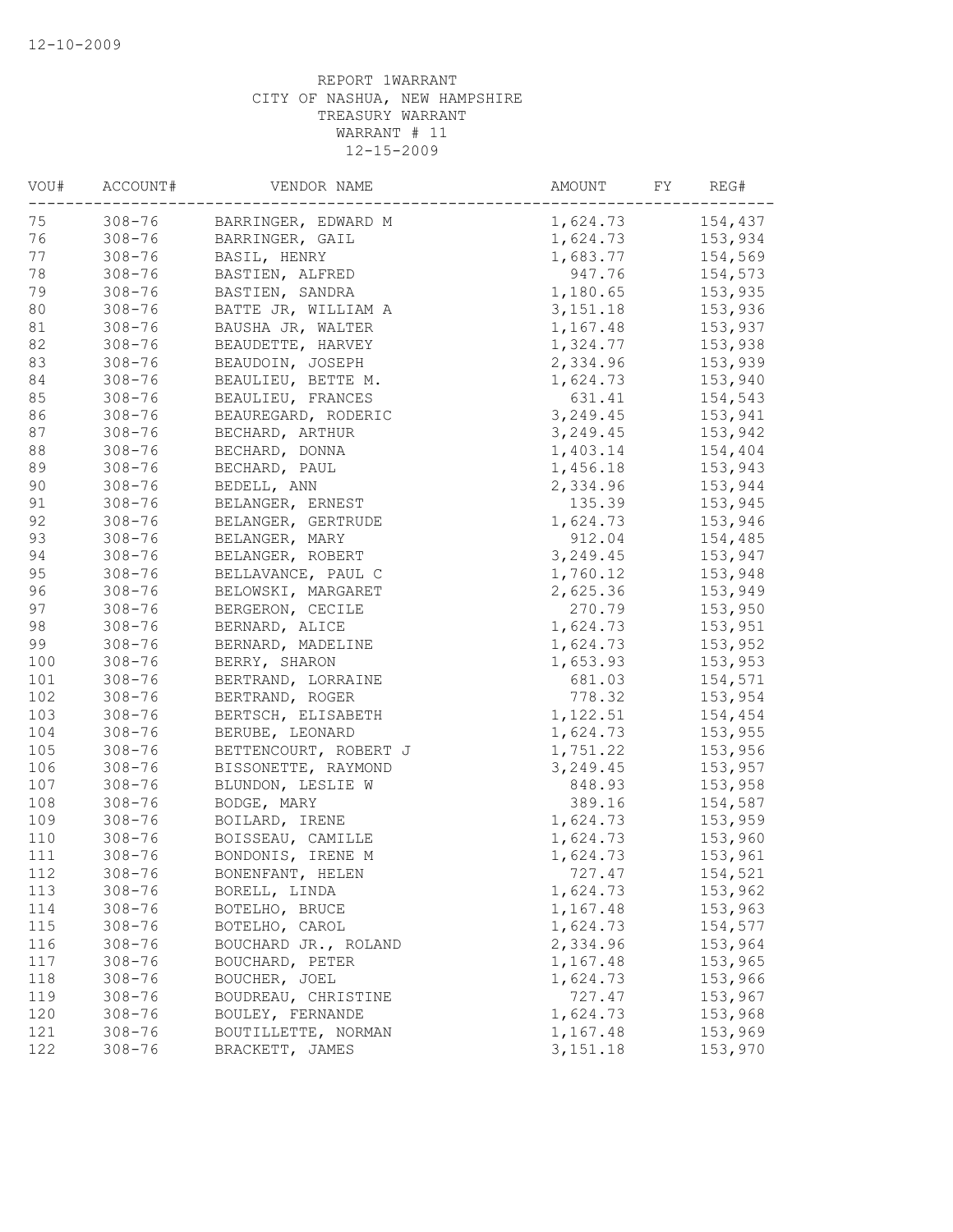| VOU#       | ACCOUNT#   | VENDOR NAME            | AMOUNT                 | FY<br>REG# |
|------------|------------|------------------------|------------------------|------------|
| 123        | $308 - 76$ | BRAWLEY, DOROTHY D     | 1,624.73               | 153,971    |
| 124        | $308 - 76$ | BRAZAS, MARY V         | 727.47                 | 153,972    |
| 125        | $308 - 76$ | BREHM, NANCY           | 3, 249.45              | 153,973    |
| 126        | $308 - 76$ | BRICKEY, RONALD L.     | 2,334.96               | 153,974    |
| 127        | $308 - 76$ | BRIGGS, JAMES D        | 841.88                 | 153,975    |
| 128        | $308 - 76$ | BRODEUR, MARC          | 1,456.18               | 153,976    |
| 129        | $308 - 76$ | BRODEUR, YOLANDE Y     | 2,334.96               | 153,977    |
| 130        | $308 - 76$ | BROUILETTE, THOMAS     | 1,167.48               | 154,483    |
| 131        | $308 - 76$ | BROWN, DENNIS          | 1,683.77               | 154,509    |
| 132        | $308 - 76$ | BROWN, HARRIET         | 875.61                 | 154,565    |
| 133        | $308 - 76$ | BROWN, SHIRLEY G       | 3, 249.45              | 153,978    |
| 134        | $308 - 76$ | BRUNEAU, MAURICE R.    | 3,249.45               | 153,979    |
| 135        | $308 - 76$ | BURGESS, CRYSTAL J     | 1,624.73               | 153,980    |
| 136        | $308 - 76$ | BURKE, RICHARD A.      | 3,249.45               | 153,981    |
| 137        | $308 - 76$ | BURNEY, CYNTHIA K      | 1,624.73               | 153,982    |
| 138        | $308 - 76$ | BURNHAM, ROBERT        | 3,151.18               | 153,983    |
| 139        | $308 - 76$ | BURNS, KATHLEEN        | 1,167.48               | 153,984    |
| 140        | $308 - 76$ | BURNS, PATRICIA        | 210.47                 | 154,527    |
| 141        | $308 - 76$ | BURPEE, ELIZABETH      | 1,555.71               | 154,458    |
| 142        | $308 - 76$ | BURPEE, RICHARD        | 350.78                 | 154,582    |
| 143        | $308 - 76$ | BURROWS, HELEN         | 841.88                 | 154,514    |
| 144        | $308 - 76$ | BURROWS, THOMAS        | 841.88                 | 154,496    |
| 145        | $308 - 76$ | BUXTON, MICHAEL        | 2,334.96               | 153,985    |
| 146        | $308 - 76$ | CABANA, RAYMOND        | 1,456.18               | 153,986    |
| 147        | $308 - 76$ | CARDIN, MARGARET       | 194.58                 | 154,591    |
| 148        | $308 - 76$ | CARDIN, RUSSELL        | 1,945.80               | 153,987    |
| 149        | $308 - 76$ | CAREY, ROBERT          | 1,167.48               | 153,988    |
| 150        | $308 - 76$ | CARNEY, CAROL          | 350.78                 | 154,578    |
| 151        | $308 - 76$ | CARNEY, VINCENT        | 1,659.17               | 154,446    |
| 152        | $308 - 76$ | CARON, JUNE            | 2,334.96               | 153,989    |
| 153        | $308 - 76$ | CARON, PAULINE         | 1,683.77               | 153,990    |
| 154        | $308 - 76$ | CARON, ROBERT          | 1,653.93               | 154,564    |
| 155        | $308 - 76$ | CARTER, BEVERLY M      | 1,624.73               | 153,991    |
| 156        | $308 - 76$ | CASALE, NEAL           | 2,083.30               | 154,529    |
| 157        | $308 - 76$ | CASEY, JAMES           | 787.80                 | 154,588    |
| 158        | $308 - 76$ | CASSIDY, WILLIAM       | 1,624.73               | 153,992    |
| 159        | $308 - 76$ | CAVANAR, MARY          | 1,751.22               | 154,561    |
| 160        | $308 - 76$ | CEGALIS, NANCY         | 1,559.49               | 154,484    |
| 161        | $308 - 76$ | CHACOS, DOLORES        | 1,167.48               | 153,993    |
| 162        | $308 - 76$ | CHARTIER, LUCILLE      | 3,249.45               | 153,994    |
| 163        | $308 - 76$ | CHASE, ALETHEA L       | 1,456.18               | 153,995    |
| 164        | $308 - 76$ | CHAUVETTE, ELAINE      | 841.88                 | 154,501    |
| 165        | $308 - 76$ | CHESNULEVICH, JOHN     | 2,334.96               | 153,996    |
|            | $308 - 76$ |                        |                        |            |
| 166        |            | CHOUINARD, ANITA       | 3,249.45               | 153,997    |
| 167        | $308 - 76$ | CHOUINARD, PHILIP      | 3, 151. 18<br>3,249.45 | 153,998    |
| 168        | $308 - 76$ | CHRISTIANSEN, JOSEPH P | 841.88                 | 153,999    |
| 169<br>170 | $308 - 76$ | CHRISTIANSEN, KATHIE   |                        | 154,467    |
|            | $308 - 76$ | CHRISTIANSEN, LAURIE   | 1,624.73               | 154,000    |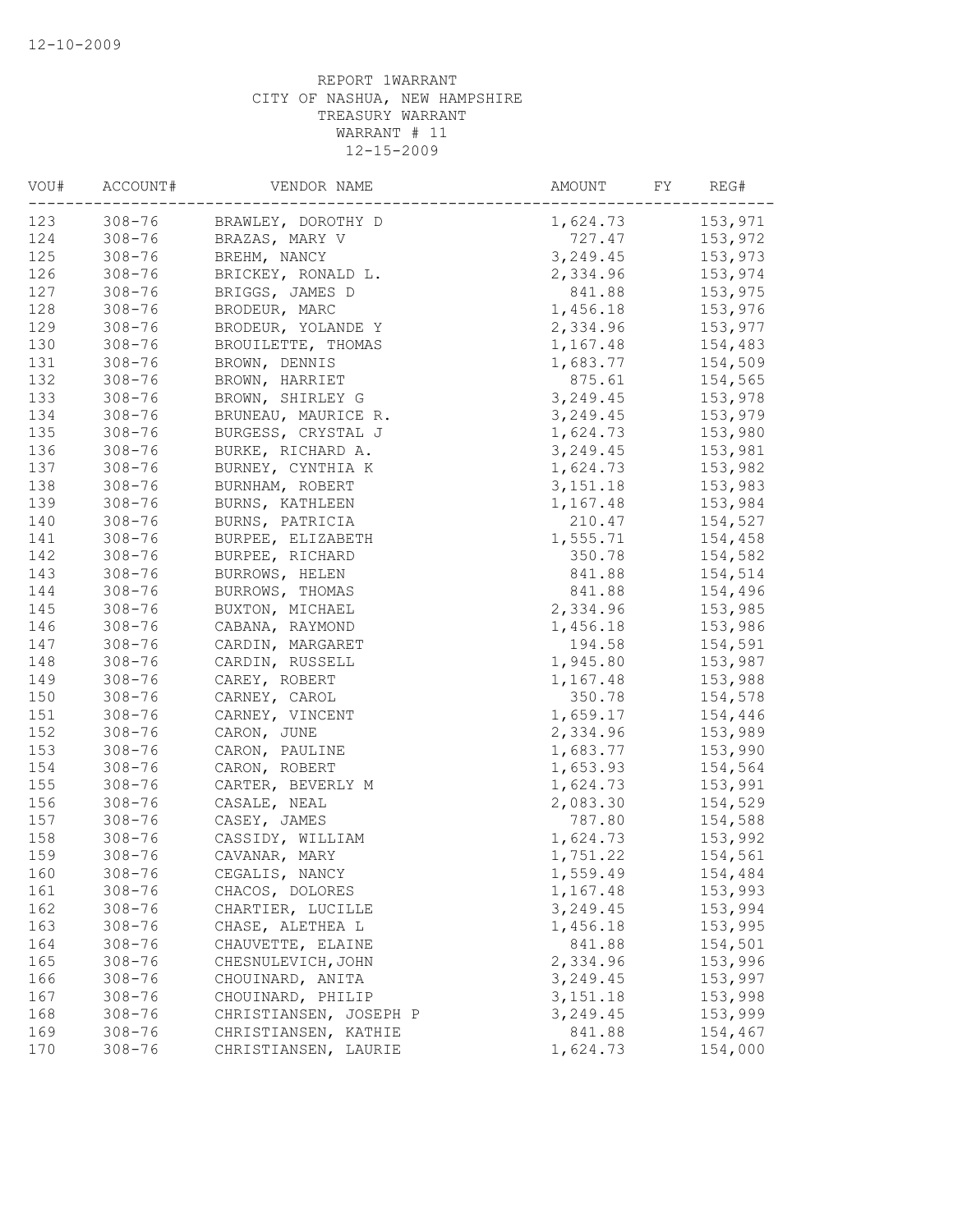| VOU#       | ACCOUNT#   | VENDOR NAME            | AMOUNT               | FY<br>REG# |
|------------|------------|------------------------|----------------------|------------|
| 171        | $308 - 76$ | CHRISTY-EVERS LINDA    | 2,898.40             | 153,914    |
| 172        | $308 - 76$ | CHRUCH, CLIFFORD       | 2,334.96             | 154,001    |
| 173        | $308 - 76$ | CLEMONS, ARTHUR        | 727.47               | 154,002    |
| 174        | $308 - 76$ | CLOSS, STEVEN          | 1,848.51             | 154,003    |
| 175        | $308 - 76$ | COLEMAN, GAIL          | 875.61               | 154,004    |
| 176        | $308 - 76$ | CONEYS, ELEANOR        | 1,624.73             | 154,005    |
| 177        | $308 - 76$ | CONTI, FRED            | 1,167.48             | 154,006    |
| 178        | $308 - 76$ | COOKMAN, NELSON I.     | 1,624.73             | 154,007    |
| 179        | $308 - 76$ | COPADIS, THOMAS J      | 1,624.73             | 154,414    |
| 180        | $308 - 76$ | CORBIT, KEVIN          | 1,456.18             | 154,008    |
| 181        | $308 - 76$ | COSTA, EVERETT S       | 3, 249.45            | 154,009    |
| 182        | $308 - 76$ | COTE, DAVID D.         | 3, 249.45            | 154,010    |
| 183        | $308 - 76$ | COTE, JOAN             | 3, 249.45            | 154,011    |
| 184        | $308 - 76$ | COTE, LORETTA G.       | 1,624.73             | 154,012    |
| 185        | $308 - 76$ | COTE, MICHAEL          | 1,965.91             | 154,013    |
| 186        | $308 - 76$ | COTE, NAN              | 3, 249.45            | 154,014    |
| 187        | $308 - 76$ | COTE, RALPH            | 838.64               | 154,015    |
| 188        | $308 - 76$ | COTE, RICHARD          | 2,334.96             | 154,016    |
| 189        | $308 - 76$ | COURTEMANCHE, ROLAND G | 3,151.18             | 154,017    |
| 190        | $308 - 76$ | CRAIG, JANET           | 1,624.73             | 154,018    |
| 191        | $308 - 76$ | CRAWFORD, BARBARA      | 1,167.48             | 154,019    |
| 192        | $308 - 76$ | CREECH, ARLENE         | 1,624.73             | 154,020    |
| 193        | $308 - 76$ | CREECH, JAMES          | 1,167.48             | 154,021    |
| 194        | $308 - 76$ | CROPLEY, ELEANORA      | 3, 249.45            | 154,022    |
| 195        | $308 - 76$ | CROSS, NANCY H         | 1,624.73             | 154,023    |
| 196        | $308 - 76$ | CROWLEY, KEVIN         | 1,167.48             | 154,024    |
| 197        | $308 - 76$ | CURRIER SR, LOUIS      | 3,249.45             | 154,025    |
| 198        | $308 - 76$ | CYR, STEPHEN           | 727.47               | 154,026    |
| 199        | $308 - 76$ | D'AMOURS, GERTRUDE     | 1,624.73             | 154,027    |
| 200        | $308 - 76$ | DAILEANES, CHARLES     | 2,334.96             | 154,028    |
| 201        | $308 - 76$ | DANIELS, ANNE MARIE    | 875.61               | 154,029    |
| 202        | $308 - 76$ | DANIELS, JOHN E        | 1,624.73             | 154,030    |
| 203        | $308 - 76$ | DAVIS, JEAN            | 664.53               | 154,415    |
| 204        | $308 - 76$ | DEBOISBRIAND, DONALD P | 2,334.96             | 154,031    |
| 205        | $308 - 76$ | DECKER MAUREEN         | 681.03               | 153,907    |
| 206        | $308 - 76$ | DEFINA, BARTHOLOMEW T. | 2,334.96             | 154,032    |
| 207        | $308 - 76$ | DEFORTE, PATRICIA      | 2,334.96             | 154,520    |
| 208        | $308 - 76$ | DELISLE, LAURETTE      | 1,624.73             | 154,033    |
| 209        | $308 - 76$ | DEMONTIGNEY, ROBERT E  |                      |            |
|            | $308 - 76$ |                        | 1,624.73             | 154,034    |
| 210        |            | DEPONTBRIAND, FRANCES  | 631.41               | 154,559    |
| 211<br>212 | $308 - 76$ | DESCOTEAU, ROBERT D    | 3, 151. 18           | 154,035    |
|            | $308 - 76$ | DESMEULES, ARTHUR      | 3,249.45<br>2,261.73 | 154,036    |
| 213        | $308 - 76$ | DESROSIERS, CAROL      |                      | 154,037    |
| 214        | $308 - 76$ | DESROSIERS, DONALD     | 3,249.45             | 154,038    |
| 215        | $308 - 76$ | DESROSIERS, PAUL       | 3,249.45             | 154,039    |
| 216        | $308 - 76$ | DICHARD, MAURICE       | 3,249.45             | 154,040    |
| 217        | $308 - 76$ | DIGGINS, BERNICE       | 2,334.96             | 154,041    |
| 218        | $308 - 76$ | DIONNE, DORIS          | 3,249.45             | 154,042    |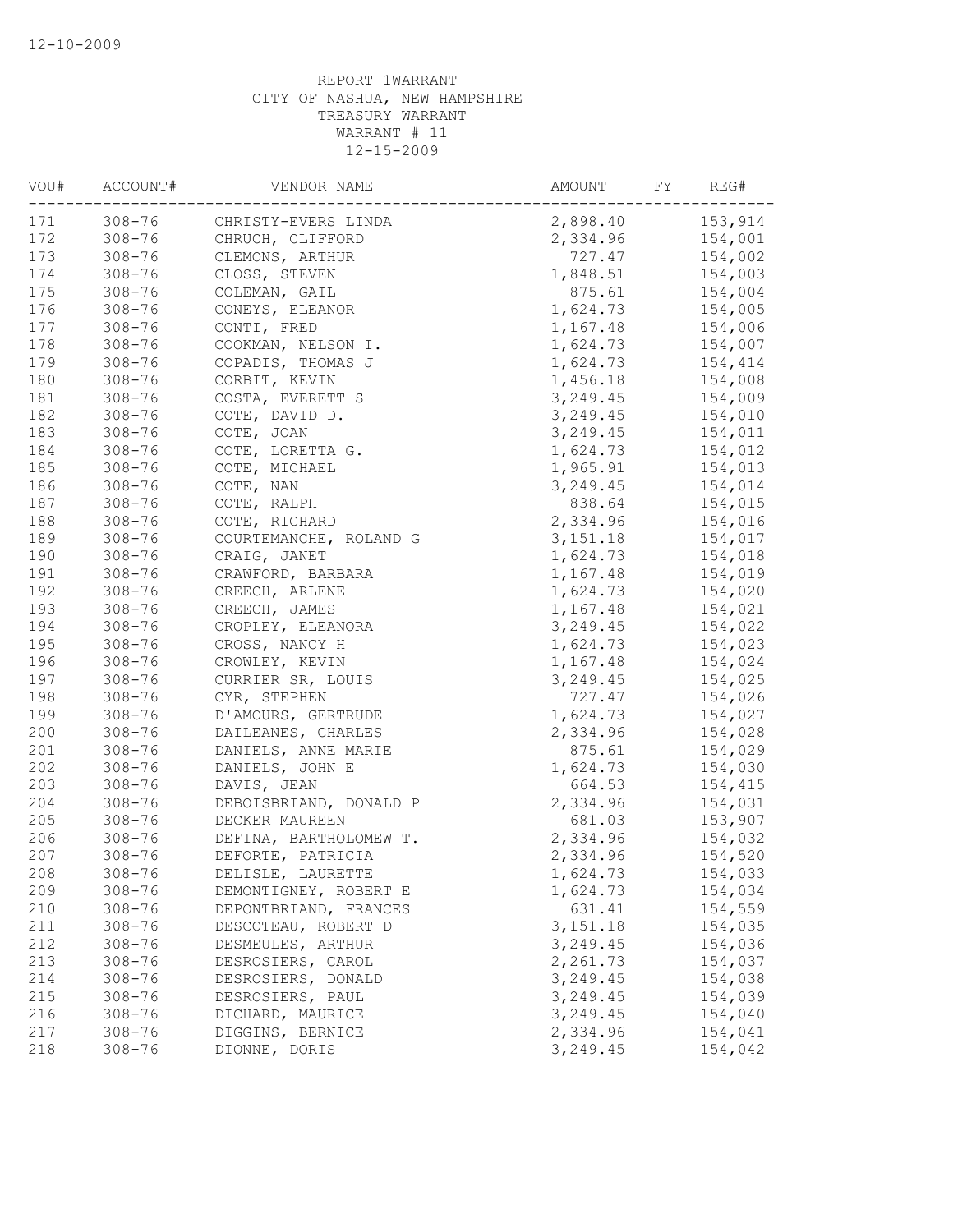| VOU# | ACCOUNT#   | VENDOR NAME          | AMOUNT<br>FY | REG#    |
|------|------------|----------------------|--------------|---------|
| 219  | $308 - 76$ | DOBENS, ARTHUR C     | 3,249.45     | 154,043 |
| 220  | $308 - 76$ | DOBENS, PETER        | 2,334.96     | 154,044 |
| 221  | $308 - 76$ | DOLAN, EDWARD J      | 1,624.73     | 154,045 |
| 222  | $308 - 76$ | DOLAN, MICHAEL       | 1,167.48     | 154,046 |
| 223  | $308 - 76$ | DOLLET GABRIELLE     | 273.11       | 153,904 |
| 224  | $308 - 76$ | DONAHUE, DANIEL      | 2,334.96     | 154,047 |
| 225  | $308 - 76$ | DONALDSON, BRIAN     | 3,151.18     | 154,048 |
| 226  | $308 - 76$ | DONOHUE, BRUCE       | 2,334.96     | 154,049 |
| 227  | $308 - 76$ | DORNHOFER, RHEA      | 778.32       | 154,050 |
| 228  | $308 - 76$ | DOYLE, ROBERT A      | 1,624.73     | 154,051 |
| 229  | $308 - 76$ | DREHER, LORNA        | 1,262.82     | 154,533 |
| 230  | $308 - 76$ | DREW, LINDA A.       | 2,707.88     | 154,052 |
| 231  | $308 - 76$ | DUBE, JEANNE L       | 1,624.73     | 154,053 |
| 232  | $308 - 76$ | DUBOIS, BRIAN        | 3,151.18     | 154,054 |
| 233  | $308 - 76$ | DUCAS, NORMAN        | 1,092.14     | 154,539 |
| 234  | $308 - 76$ | DUFOE, MARGARET      | 389.16       | 154,055 |
| 235  | $308 - 76$ | DUFOUR, NORMAND      | 1,624.73     | 154,056 |
| 236  | $308 - 76$ | DUFOUR, ROGER        | 1,624.73     | 154,057 |
| 237  | $308 - 76$ | DUMAIS, EDWARD       | 1,683.77     | 154,460 |
| 238  | $308 - 76$ | DUNHAM, DOUGLAS      | 3,151.18     | 154,523 |
| 239  | $308 - 76$ | DUNTON, JOSEPHINE    | 1,624.73     | 154,058 |
| 240  | $308 - 76$ | DUPONT, IRENE        | 3,249.45     | 154,059 |
| 241  | $308 - 76$ | DUPRAT, DAVID        | 1,900.83     | 154,447 |
| 242  | $308 - 76$ | DUQUETTE, ROBERT R   | 841.88       | 154,412 |
| 243  | $308 - 76$ | DUVAL, KEITH J       | 3,151.18     | 154,060 |
| 244  | $308 - 76$ | DUVARNEY, JOHN       | 2,334.96     | 154,061 |
| 245  | $308 - 76$ | DUVARNEY, THERESE    | 1,624.73     | 154,062 |
| 246  | $308 - 76$ | DUVARNEY, VICTOR C   | 1,624.73     | 154,063 |
| 247  | $308 - 76$ | DVARECKAS, DAVID W.  | 1,683.77     | 154,407 |
| 248  | $308 - 76$ | DYE, DONNA           | 1,751.22     | 154,562 |
| 249  | $308 - 76$ | EASTMAN, DIANE       | 1,167.48     | 154,064 |
| 250  | $308 - 76$ | EASTMAN, ROBERT A    | 1,624.73     | 154,065 |
| 251  | $308 - 76$ | EDWARDS, ROBERT A    | 1,167.48     | 154,066 |
| 252  | $308 - 76$ | ELDRIDGE, CAROL-ANNE | 3,249.45     | 154,067 |
| 253  | $308 - 76$ | EMMETT, JANET        | 841.88       | 154,430 |
| 254  | $308 - 76$ | EVANS, GERALD M      | 841.88       | 154,433 |
| 255  |            |                      |              |         |
| 256  | $308 - 76$ | FAGULA, JOHN T       | 1,167.48     | 154,068 |
|      | $308 - 76$ | FARLAND, CAROL       | 1,167.48     | 154,069 |
| 257  | $308 - 76$ | FARNAM, EUGENE       | 1,683.77     | 154,452 |
| 258  | $308 - 76$ | FARRAR, LEE          | 2,334.96     | 154,070 |
| 259  | $308 - 76$ | FARRIS, GEORGE       | 1,624.73     | 154,071 |
| 260  | $308 - 76$ | FAUCHER, SANDRA      | 1,624.73     | 154,072 |
| 261  | $308 - 76$ | FAUVEL, ROLAND J     | 1,965.91     | 154,073 |
| 262  | $308 - 76$ | FELCH, CATHLEEN      | 291.87       | 154,589 |
| 263  | $308 - 76$ | FELCH, THOMAS D      | 1,751.22     | 154,074 |
| 264  | $308 - 76$ | FENTON, BARRY F      | 841.88       | 154,444 |
| 265  | $308 - 76$ | FERRIS, GERTRUDE A.  | 3,249.45     | 154,075 |
| 266  | $308 - 76$ | FIDLER, MARK         | 727.47       | 154,076 |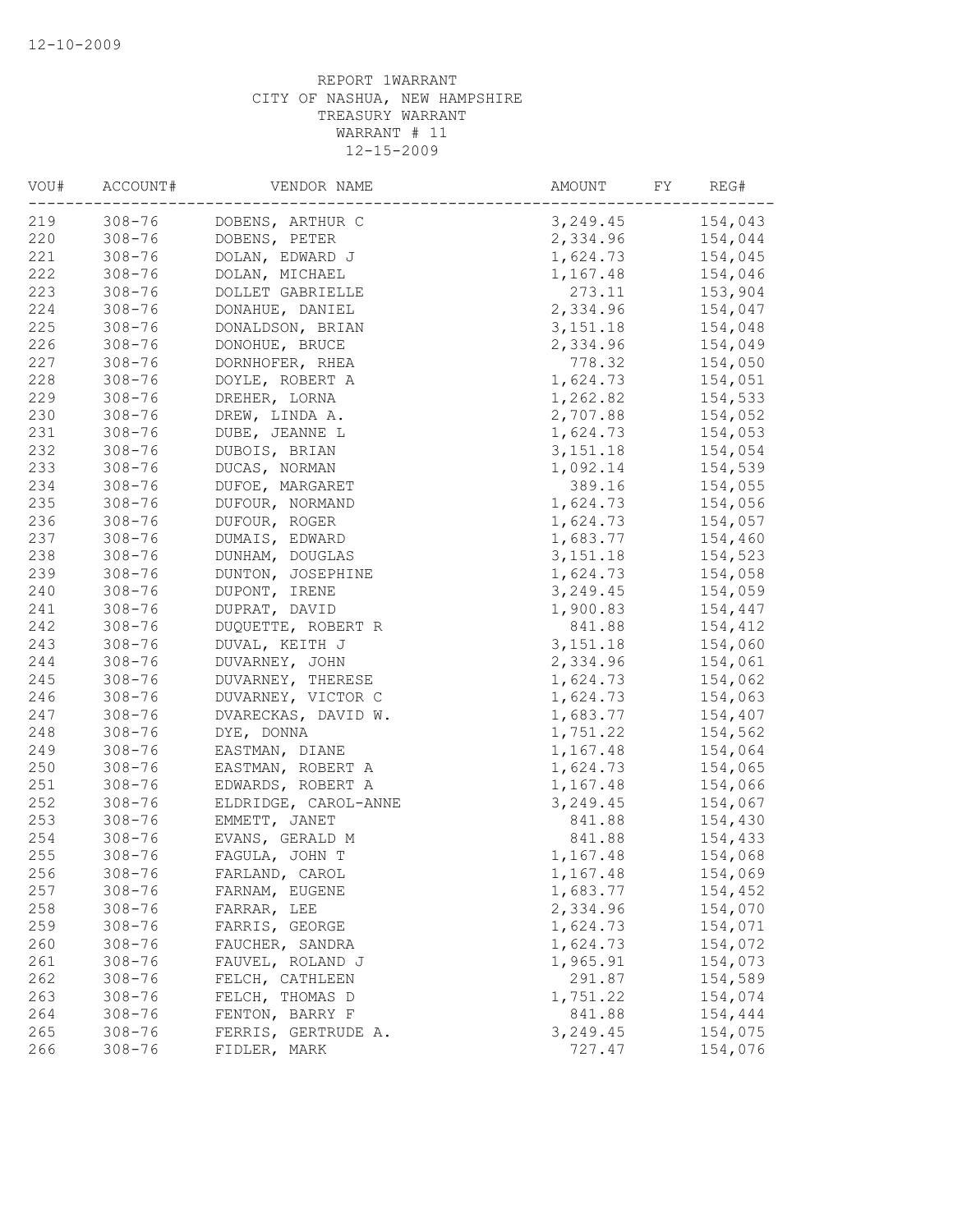| VOU# | ACCOUNT#   | VENDOR NAME            | AMOUNT<br>FY | REG#    |
|------|------------|------------------------|--------------|---------|
| 267  | $308 - 76$ | FINNERTY, CATHERINE    | 631.41       | 154,550 |
| 268  | $308 - 76$ | FINNIGAN, MARGARET E.  | 1,624.73     | 154,077 |
| 269  | $308 - 76$ | FISCHER JR, ALBERT W   | 1,624.73     | 154,078 |
| 270  | $308 - 76$ | FISHER, JUDY           | 3, 249.45    | 154,079 |
| 271  | $308 - 76$ | FITTS, MARY            | 1,167.48     | 154,080 |
| 272  | $308 - 76$ | FLANAGAN, PRISCILLA    | 1,683.77     | 154,490 |
| 273  | $308 - 76$ | FORCIER, DONALD        | 1,683.77     | 154,410 |
| 274  | $308 - 76$ | FORD, RALPH H          | 1,624.73     | 154,081 |
| 275  | $308 - 76$ | FOURNIER, DONALD       | 583.74       | 154,590 |
| 276  | $308 - 76$ | FRANCOEUR, CONSTANCE M | 3, 249.45    | 154,082 |
| 277  | $308 - 76$ | FRIZZELL, HOWARD       | 1,167.48     | 154,083 |
| 278  | $308 - 76$ | FROST, ROBERT C        | 841.88       | 154,436 |
| 279  | $308 - 76$ | GAGNON, GEORGE         | 3,151.18     | 154,084 |
| 280  | $308 - 76$ | GAGNON, LOUIS          | 135.39       | 154,085 |
| 281  | $308 - 76$ | GAGNON, MARIE          | 1,624.73     | 154,086 |
| 282  | $308 - 76$ | GAGNON, RICHARD        | 1,683.77     | 154,423 |
| 283  | $308 - 76$ | GAGNON, WAYNE          | 841.88       | 154,507 |
| 284  | $308 - 76$ | GALIPEAU, SHEILA       | 1,624.73     | 154,087 |
| 285  | $308 - 76$ | GALIPEAULT, JEANNINE   | 1,167.48     | 154,088 |
| 286  | $308 - 76$ | GALLAGHER, JOHN J.     | 2,272.69     | 154,418 |
| 287  | $308 - 76$ | GALLI, JULIA           | 1,683.77     | 154,504 |
| 288  | $308 - 76$ | GAMESTER, FREDRIC H.   | 2,334.96     | 154,089 |
| 289  | $308 - 76$ | GARANT, BRONISLAWA     | 1,624.73     | 154,090 |
| 290  | $308 - 76$ | GAUCHER, JOAN          | 1,262.82     | 154,558 |
| 291  | $308 - 76$ | GAUTHIER, DOROTHY      | 1,683.77     | 154,480 |
| 292  | $308 - 76$ | GAVIN-PARKS KATHLEEN   | 1,425.30     | 153,913 |
| 293  | $308 - 76$ | GEDDES, KATHRYN        | 1,456.18     | 154,091 |
| 294  | $308 - 76$ | GEER, BRUCE            | 1,751.22     | 154,547 |
| 295  | $308 - 76$ | GEER, JUDITH           | 1,070.19     | 154,524 |
| 296  | $308 - 76$ | GELINAS, JEAN          | 3, 249.45    | 154,092 |
| 297  | $308 - 76$ | GEORGE, RICHARD M.     | 1,456.18     | 154,093 |
| 298  | $308 - 76$ | GEROW, NELSON          | 1,167.48     | 154,094 |
| 299  | $308 - 76$ | GIACOBBE, KATHLEEN     | 841.88       | 154,445 |
| 300  | $308 - 76$ | GIBSON, JOAN           | 1,624.73     | 154,095 |
| 301  | $308 - 76$ | GILBERT, JANE          | 545.61       | 154,553 |
| 302  | $308 - 76$ | GILES, VIRGINIA        | 1,489.33     | 154,464 |
| 303  | $308 - 76$ | GILES, WAYNE H         | 491.10       | 154,431 |
| 304  | $308 - 76$ | GILFOYLE, THOMAS       | 1,751.22     | 154,568 |
| 305  | $308 - 76$ | GILL, DONALD           | 841.88       | 154,503 |
| 306  | $308 - 76$ | GILLESPIE, DOROTHY     | 1,751.22     | 154,546 |
| 307  | $308 - 76$ | GILMORE, BARBARA       | 1,624.73     | 154,096 |
| 308  | $308 - 76$ | GINGRAS, DOLORES       | 1,624.73     | 154,097 |
| 309  | $308 - 76$ | GINGRAS, MADELEINE J   | 1,624.73     | 154,098 |
| 310  | $308 - 76$ | GIULIANO, JOSEPH       | 3,249.45     | 154,099 |
| 311  | $308 - 76$ | GLINES, DORIS          | 1,167.48     | 154,100 |
| 312  | $308 - 76$ | GOFF, ROBERT L         | 2,334.96     |         |
| 313  | $308 - 76$ | GOLDEN, VERA           | 1,624.73     | 154,101 |
|      |            |                        |              | 154,102 |
| 314  | $308 - 76$ | GOODWIN, JENNIFER      | 1,751.22     | 154,544 |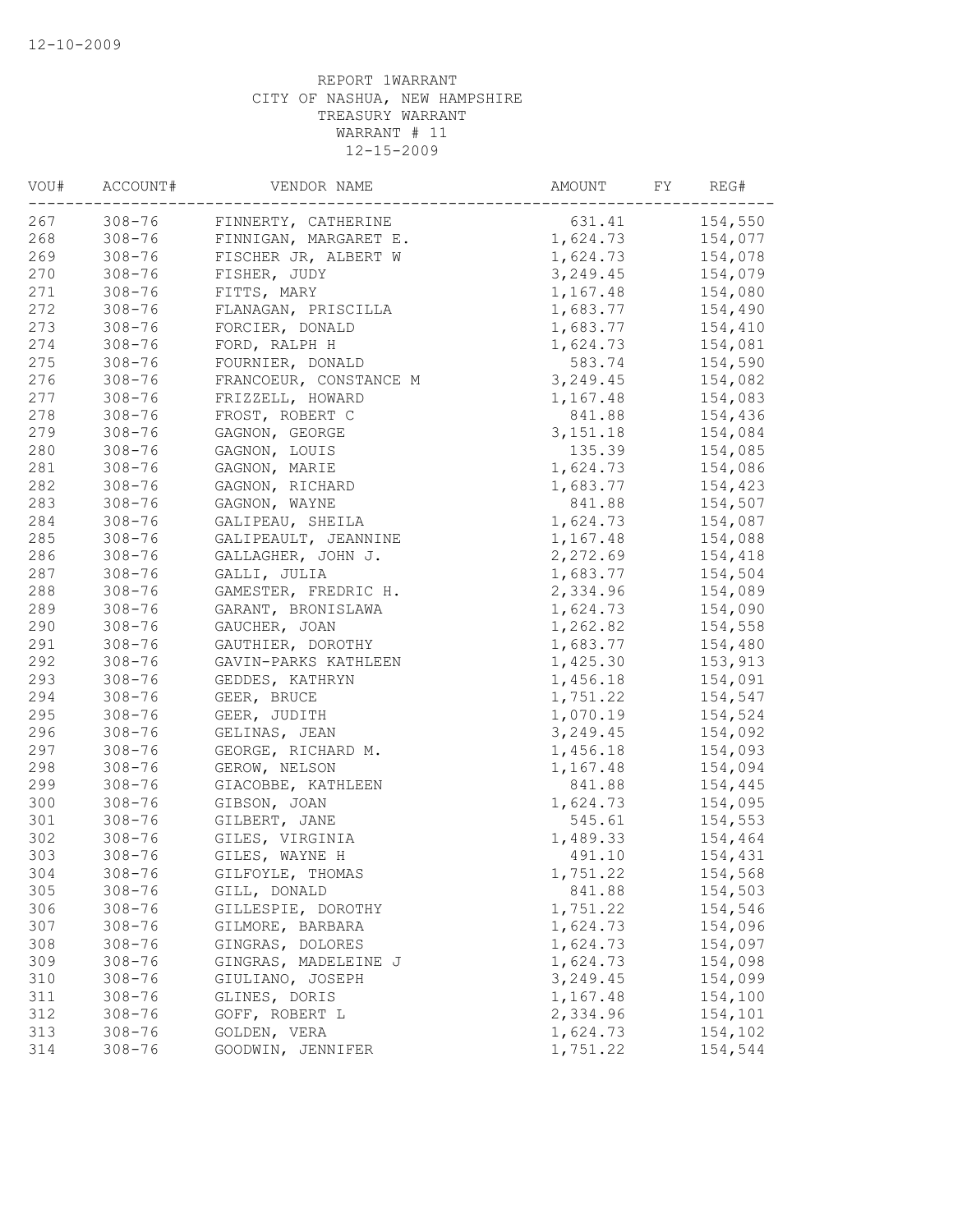| VOU# | ACCOUNT#   | VENDOR NAME             | AMOUNT<br>FY | REG#    |
|------|------------|-------------------------|--------------|---------|
| 315  | $308 - 76$ | GORHAM, CAMILLE         | 1,624.73     | 154,103 |
| 316  | $308 - 76$ | GOSSELIN, VIRGIE        | 841.88       | 154,512 |
| 317  | $308 - 76$ | GOULD, JUDITH           | 420.94       | 154,583 |
| 318  | $308 - 76$ | GOULD, WILLIAM W        | 1,565.57     | 154,438 |
| 319  | $308 - 76$ | GOULET, KAREN           | 1,683.77     | 154,477 |
| 320  | $308 - 76$ | GOUPIL, PAUL L.         | 1,456.18     | 154,104 |
| 321  | $308 - 76$ | GRANT, NANCY            | 1,624.73     | 154,105 |
| 322  | $308 - 76$ | GREGOIRE, MARTHA        | 1,167.48     | 154,106 |
| 323  | $308 - 76$ | GREGOIRE, RACHEL        | 1,624.73     | 154,107 |
| 324  | $308 - 76$ | GRENIER, PATRICIA       | 945.77       | 154,456 |
| 325  | $308 - 76$ | GRIFFIN, RITA           | 1,624.73     | 154,108 |
| 326  | $308 - 76$ | GROSS, DONALD           | 1,683.77     | 154,457 |
| 327  | $308 - 76$ | GUINESSO, VIRGINIA      | 1,624.73     | 154,109 |
| 328  | $308 - 76$ | GUTHERZ, FREDERICK      | 3,249.45     | 154,110 |
| 329  | $308 - 76$ | HACKNEY, GREGORY        | 1,506.41     | 154,466 |
| 330  | $308 - 76$ | HALL, LOIS E            | 3,249.45     | 154,111 |
| 331  | $308 - 76$ | HALLEE, ALAN            | 1,683.77     | 154,491 |
| 332  | $308 - 76$ | HALLISEY, VIRGINIA      | 1,624.73     | 154,112 |
| 333  | $308 - 76$ | HAMEL, DONALD           | 1,683.77     | 154,406 |
| 334  | $308 - 76$ | HANNA, JOHN             | 2,334.96     | 154,113 |
| 335  | $308 - 76$ | HANSBERRY, THOMAS       | 1,129.81     | 154,453 |
| 336  | $308 - 76$ | HANSEN, MICHELLE        | 749.66       | 154,461 |
| 337  | $308 - 76$ | HARGREAVES, GARY        | 2,334.96     | 154,114 |
| 338  | $308 - 76$ | HARRINGTON, LOUISE A    | 3,249.45     | 154,115 |
| 339  | $308 - 76$ | HARRIS RUTH             | 1,619.88     | 153,908 |
| 340  | $308 - 76$ | HARRIS, KATHLEEN        | 1,624.73     | 154,116 |
| 341  | $308 - 76$ | HATZOPOULOS, NANCY E    | 841.88       | 154,434 |
| 342  | $308 - 76$ | HAWKINS, JAMES          | 1,612.82     | 154,450 |
| 343  | $308 - 76$ | HEBERT, PAULINE         | 1,624.73     | 154,117 |
| 344  | $308 - 76$ | HEFFERAN, TIMOTHY       | 2,334.96     | 154,118 |
| 345  | $308 - 76$ | HELMBRECHT, MARJORIE H. | 3,249.45     | 154,119 |
| 346  | $308 - 76$ | HENDERSON, PAMELA       | 1,683.77     | 154,465 |
| 347  | $308 - 76$ | HENDERSON, ROBERT       | 2,334.96     | 154,120 |
| 348  | $308 - 76$ | HEWEY, RAYMOND          | 1,624.73     | 154,581 |
| 349  | $308 - 76$ | HILL, BARBARA L         | 1,624.73     | 154,121 |
| 350  | $308 - 76$ | HINGSTON JR., EUGENE F. | 3,249.45     | 154,122 |
| 351  | $308 - 76$ | HODGE, SUZANNE          | 1,167.48     | 154,123 |
| 352  | $308 - 76$ | HODGE, WILLIAM          | 1,624.73     | 154,124 |
| 353  | $308 - 76$ |                         |              |         |
|      |            | HODGES, ROBERT          | 2,334.96     | 154,125 |
| 354  | $308 - 76$ | HOGAN, NANCY            | 631.41       | 154,563 |
| 355  | $308 - 76$ | HOLBROOK, DOREEN        | 583.74       | 154,576 |
| 356  | $308 - 76$ | HOLBROOK, ERNEST        | 1,167.48     | 154,126 |
| 357  | $308 - 76$ | HOLLAND, LINDA H.       | 3,249.45     | 154,127 |
| 358  | $308 - 76$ | HOLTON, ELIZABETH T     | 1,624.73     | 154,128 |
| 359  | $308 - 76$ | HOLTON, FLORENCE L      | 1,624.73     | 154,129 |
| 360  | $308 - 76$ | HOMER, JANE             | 2,334.96     | 154,130 |
| 361  | $308 - 76$ | HOSTAGE, ANNE           | 270.79       | 154,131 |
| 362  | $308 - 76$ | HOUDE, FLORENCE         | 1,624.73     | 154,132 |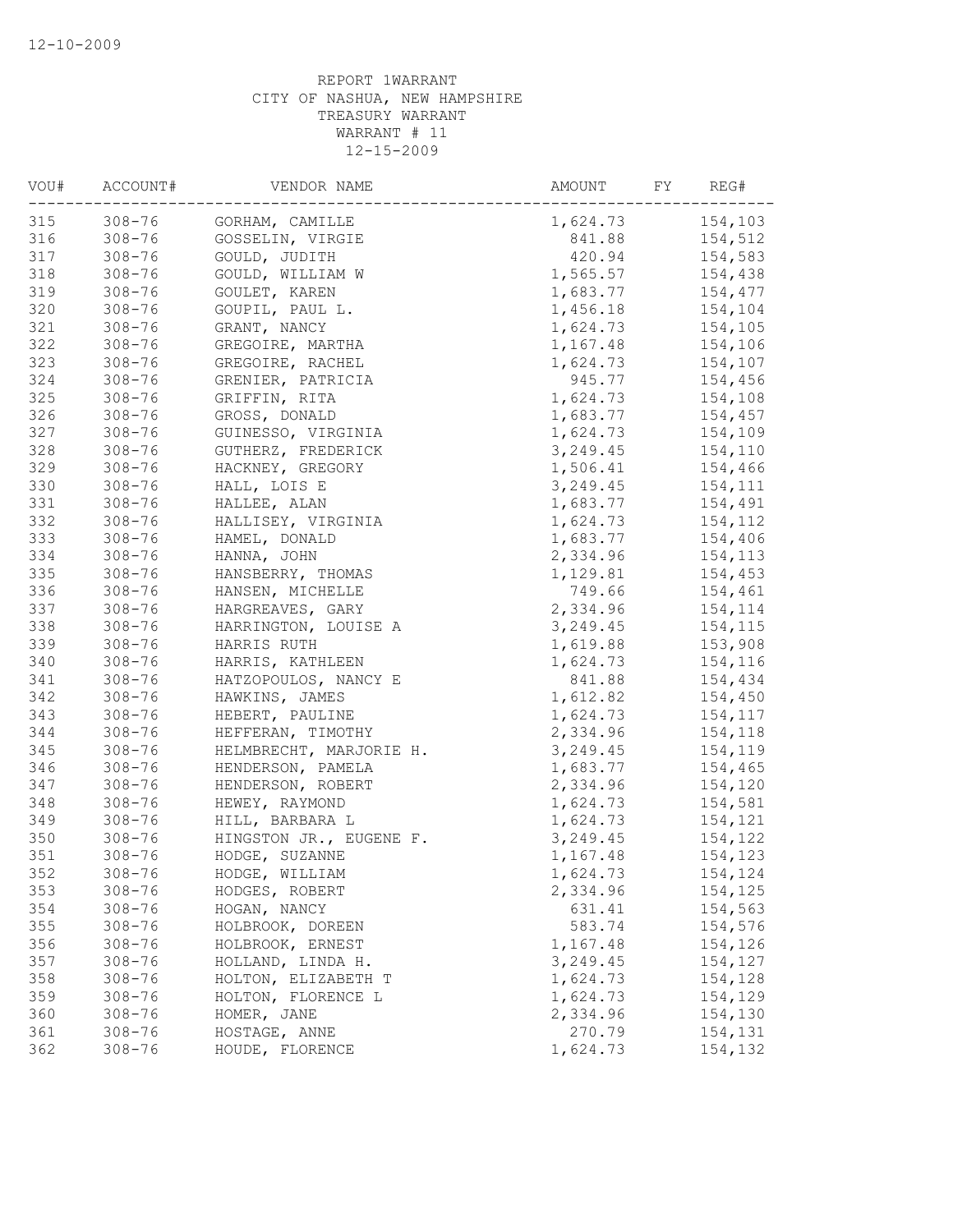| VOU# | ACCOUNT#   | VENDOR NAME           | AMOUNT<br>FY | REG#    |
|------|------------|-----------------------|--------------|---------|
| 363  | $308 - 76$ | HUEBNER, DIANE S.     | 3,249.45     | 154,133 |
| 364  | $308 - 76$ | HUGHES, ELEANOR       | 443.02       | 154,421 |
| 365  | $308 - 76$ | HUNTLEY, DOUGLAS R    | 194.58       | 154,134 |
| 366  | $308 - 76$ | HUNTLEY, THERESA      | 1,167.48     | 154,518 |
| 367  | $308 - 76$ | HURLEY, BARBARA       | 1,624.73     | 154,135 |
| 368  | $308 - 76$ | HURLEY, THOMAS M      | 841.88       | 154,425 |
| 369  | $308 - 76$ | HUSKIE JR, THOMAS M   | 1,624.73     | 154,416 |
| 370  | $308 - 76$ | HUSKIE, ROSEMARY L    | 1,494.25     | 154,427 |
| 371  | $308 - 76$ | IKSTRUMS, TEIKA       | 3, 249.45    | 154,136 |
| 372  | $308 - 76$ | INAMORATI, EILEEN     | 972.90       | 154,137 |
| 373  | $308 - 76$ | IRELAND, NANCY        | 1,167.48     | 154,138 |
| 374  | $308 - 76$ | IRELAND, RICHARD T    | 1,624.73     | 154,139 |
| 375  | $308 - 76$ | ISBILL, WILLIAM M     | 1,624.73     | 154,140 |
| 376  | $308 - 76$ | JACOB, CHRISTINA      | 1,624.73     | 154,141 |
| 377  | $308 - 76$ | JANOWITZ, RONALD N    | 727.47       | 154,429 |
| 378  | $308 - 76$ | JAQUITH, JEAN         | 1,556.64     | 154,556 |
| 379  | $308 - 76$ | JEAN, CLAUDETTE       | 1,624.73     | 154,142 |
| 380  | $308 - 76$ | JEAN, RONALD A        | 3, 249.45    | 154,143 |
| 381  | $308 - 76$ | JEFFERY, SUSAN        | 1,167.48     | 154,144 |
| 382  | $308 - 76$ | JENKINS JR, ROBERT F  | 3, 151. 18   | 154,145 |
| 383  | $308 - 76$ | JOHNSON, ARTHUR       | 1,683.77     | 154,459 |
| 384  | $308 - 76$ | JOHNSON, JOANNE       | 1,167.48     | 154,146 |
| 385  | $308 - 76$ | JOHNSON, RUTH         | 1,945.80     | 154,147 |
| 386  | $308 - 76$ | KARCZEWSKI, GENEVIEVE | 1,624.73     | 154,148 |
| 387  | $308 - 76$ | KAVANAUGH, GLORIA J   | 1,624.73     | 154,413 |
| 388  | $308 - 76$ | KAYE, SUSANNE F.V.    | 1,624.73     | 154,149 |
| 389  | $308 - 76$ | KEANEY, WILLIAM J.    | 2,625.36     | 154,150 |
| 390  | $308 - 76$ | KEELEY, JOANNE        | 1,624.73     | 154,151 |
| 391  | $308 - 76$ | KELLEHER, MICHAEL H.  | 2,334.96     | 154,152 |
| 392  | $308 - 76$ | KELLER, DEBORAH       | 664.53       | 154,449 |
| 393  | $308 - 76$ | KELLEY MARY H         | 1,167.48     | 153,912 |
| 394  | $308 - 76$ | KELLOWAY, RALPH       | 3,151.18     | 154,153 |
| 395  | $308 - 76$ | KEMPTON, DONNA        | 841.88       | 154,515 |
| 396  | $308 - 76$ | KENEZ, FRANK H        | 1,624.73     | 154,154 |
| 397  | $308 - 76$ | KENEZ, SHEILA         | 727.47       | 154,155 |
| 398  | $308 - 76$ | KERRIGAN, DANIEL A    | 787.80       | 154,156 |
| 399  | $308 - 76$ | KILEY, LORRAINE       | 875.61       | 154,557 |
| 400  | $308 - 76$ | KNIGHT, ROLANDE L     | 1,624.73     | 154,157 |
| 401  | $308 - 76$ | KOTOPOULIS, JEANNETTE | 2,031.85     | 154,528 |
| 402  | $308 - 76$ | KRAHENBUHL, DOROTHY A | 1,167.48     | 154,158 |
| 403  | $308 - 76$ | KUPPER, LEILA         | 3,249.45     | 154,159 |
| 404  | $308 - 76$ | LABARGE, CYNTHIA      | 420.94       | 154,476 |
| 405  | $308 - 76$ | LACOMBE, MICHAEL      | 1,167.48     | 154,160 |
| 406  | $308 - 76$ | LADNER, LOIS          | 1,624.73     | 154,161 |
| 407  | $308 - 76$ | LAFRANCE, JANE        | 1,624.73     | 154,162 |
| 408  | $308 - 76$ | LAFRANCE, PAUL        | 1,624.73     | 154,163 |
| 409  | $308 - 76$ | LALIBERTE, MARY-ANN   | 1,624.73     | 154,164 |
| 410  | $308 - 76$ | LAMB, CLAIRE          | 1,624.73     | 154,165 |
|      |            |                       |              |         |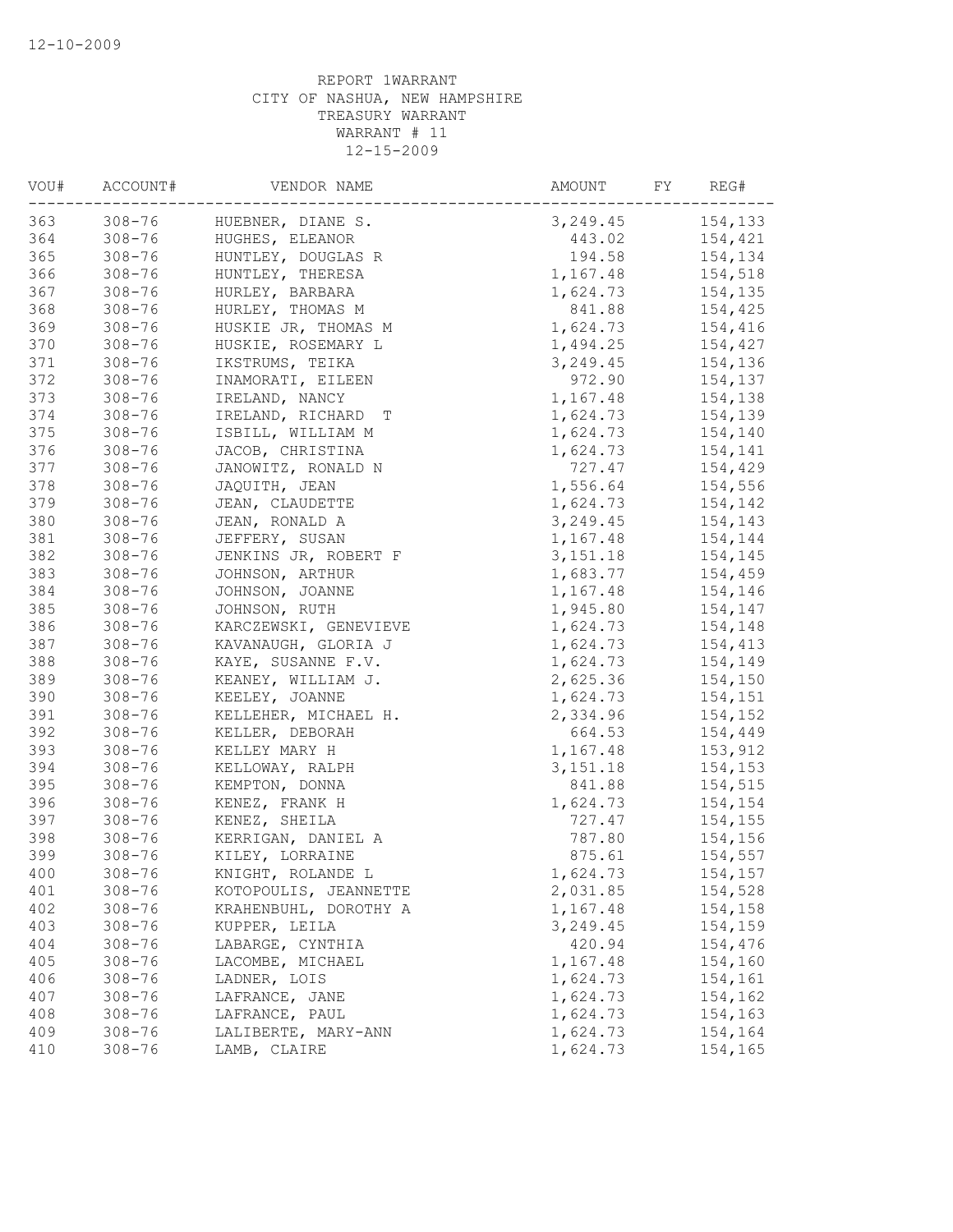| VOU# | ACCOUNT#   | VENDOR NAME         | AMOUNT<br>FY | REG#    |
|------|------------|---------------------|--------------|---------|
| 411  | $308 - 76$ | LAMB, JAMES         | 3,249.45     | 154,166 |
| 412  | $308 - 76$ | LANCTOT SANDRA      | 1,456.18     | 153,915 |
| 413  | $308 - 76$ | LANDRY, BERTHA      | 1,624.73     | 154,167 |
| 414  | $308 - 76$ | LANDRY, FELIXA      | 1,624.73     | 154,168 |
| 415  | $308 - 76$ | LANDRY, JOHN        | 2,334.96     | 154,169 |
| 416  | $308 - 76$ | LANDRY, RAYMOND     | 1,624.73     | 154,170 |
| 417  | $308 - 76$ | LANGILLE, DELMA     | 1,624.73     | 154,171 |
| 418  | $308 - 76$ | LAQUERRE, RAYMOND   | 3,249.45     | 154,172 |
| 419  | $308 - 76$ | LARGY, ANNE         | 561.26       | 154,486 |
| 420  | $308 - 76$ | LARGY, CLIFTON      | 1,683.77     | 154,424 |
| 421  | $308 - 76$ | LAROSE, MADELEINE   | 875.61       | 154,173 |
| 422  | $308 - 76$ | LATVIS, MYRTLE I    | 1,624.73     | 154,174 |
| 423  | $308 - 76$ | LAUGHTON, BRUCE A   | 2,334.96     | 154,175 |
| 424  | $308 - 76$ | LAVOIE, DIANE       | 1,624.73     | 154,176 |
| 425  | $308 - 76$ | LAVOIE, JEANNE C    | 1,167.48     | 154,177 |
| 426  | $308 - 76$ | LAVOIE, JULIANNE    | 1,624.73     | 154,178 |
| 427  | $308 - 76$ | LAVOIE, LUCILLE     | 1,624.73     | 154,179 |
| 428  | $308 - 76$ | LEACH, SUSAN        | 841.88       | 154,475 |
| 429  | $308 - 76$ | LEADER, GARY        | 1,624.73     | 154,180 |
| 430  | $308 - 76$ | LEADER, IRENE V     | 824.56       | 154,439 |
| 431  | $308 - 76$ | LECLAIR, ROBERT     | 1,262.82     | 154,552 |
| 432  | $308 - 76$ | LEDGER, ANTOINETTE  | 841.88       | 154,502 |
| 433  | $308 - 76$ | LEEMAN, DORIS       | 947.76       | 154,572 |
| 434  | $308 - 76$ | LEONARD, WILLIAM J  | 1,624.73     | 154,181 |
| 435  | $308 - 76$ | LEPAGE, NORMAN      | 1,624.73     | 154,182 |
| 436  | $308 - 76$ | LESSARD, THEODORE L | 1,624.73     | 154,183 |
| 437  | $308 - 76$ | LESSARD, YVETTE     | 1,167.48     | 154,184 |
| 438  | $308 - 76$ | LETENDRE, MICHAEL P | 2,334.96     | 154,185 |
| 439  | $308 - 76$ | LEUCI SR, ROBERT    | 3, 249.45    | 154,186 |
| 440  | $308 - 76$ | LEVESQUE SHIRLEY    | 429.54       | 153,909 |
| 441  | $308 - 76$ | LEVESQUE, DOROTHY   | 972.90       | 154,530 |
| 442  | $308 - 76$ | LEVESQUE, MICHAEL J | 3,151.18     | 154,187 |
| 443  | $308 - 76$ | LEVESQUE, PETER     | 1,262.82     | 154,540 |
| 444  | $308 - 76$ | LEVESQUE, SHIRLEY   | 1,799.87     | 154,188 |
| 445  | $308 - 76$ | LIND, ROBERT        | 1,262.82     | 154,549 |
| 446  |            |                     |              | 154,189 |
|      | $308 - 76$ | LLUKAN, ALEXANDER   | 2,334.96     |         |
| 447  | $308 - 76$ | LONG, PATRICIA      | 841.88       | 154,473 |
| 448  | $308 - 76$ | LOVETT, ELAINE      | 785.76       | 154,469 |
| 449  | $308 - 76$ | LOWE SANDRA         | 2,475.02     | 153,910 |
| 450  | $308 - 76$ | LUCIER, PATRICIA    | 727.47       | 154,190 |
| 451  | $308 - 76$ | LUCIER, PAULINE     | 1,167.48     | 154,191 |
| 452  | $308 - 76$ | LUKAS, WILLIAM      | 3,249.45     | 154,192 |
| 453  | $308 - 76$ | LUMBRA, VIRGINIA    | 1,167.48     | 154,193 |
| 454  | $308 - 76$ | LYNCH, WILLIAM      | 3,249.45     | 154,194 |
| 455  | $308 - 76$ | LYONS, SUSAN        | 1,506.41     | 154,451 |
| 456  | $308 - 76$ | LYTLE, DIANA        | 1,167.48     | 154,195 |
| 457  | $308 - 76$ | MACDONALD, RAY      | 1,624.73     | 154,196 |
| 458  | $308 - 76$ | MACDONALD, WAYNE    | 3, 151. 18   | 154,197 |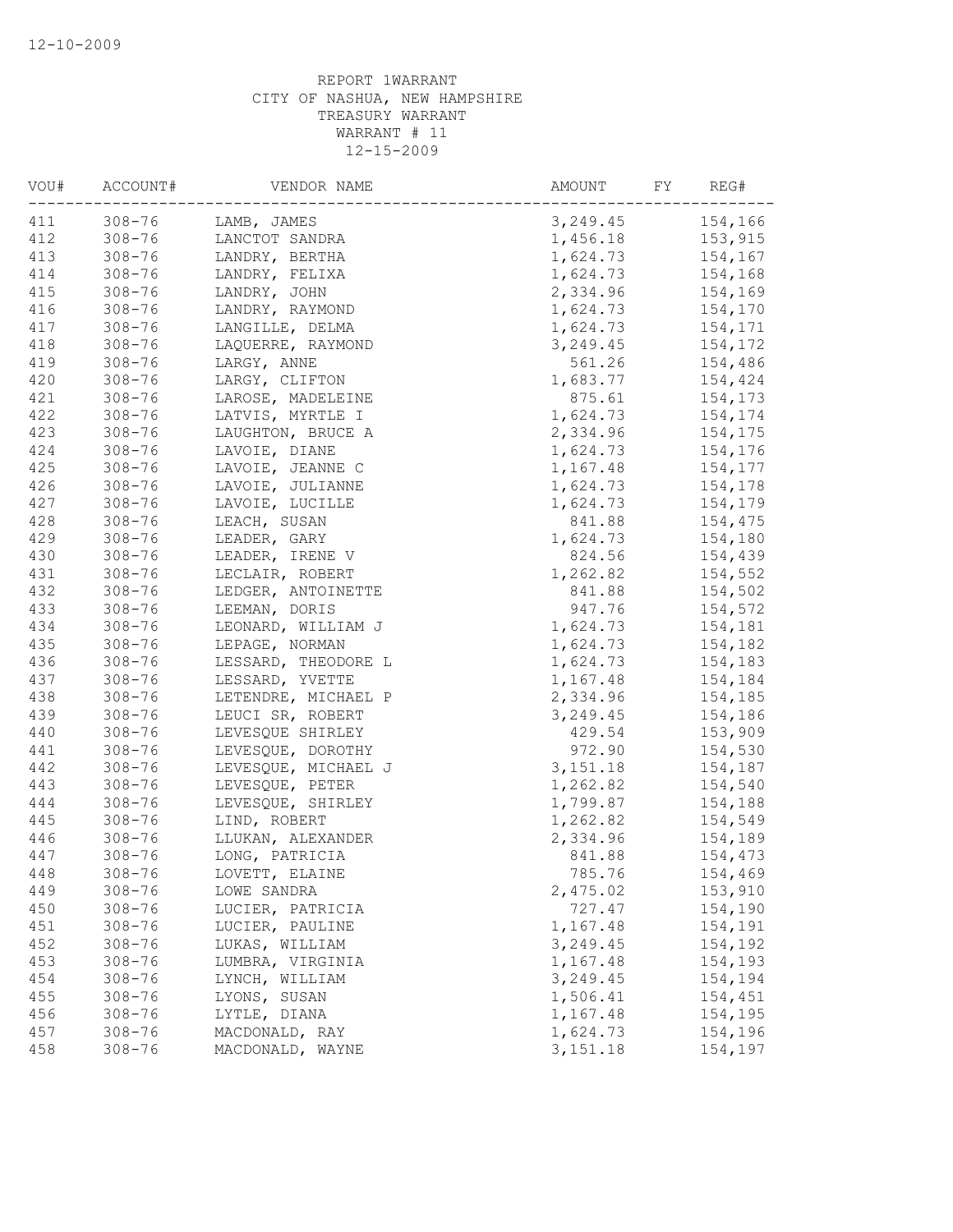| VOU# | ACCOUNT#   | VENDOR NAME             | AMOUNT    | FY<br>REG# |
|------|------------|-------------------------|-----------|------------|
| 459  | $308 - 76$ | MACLEOD, JAMES          | 2,334.96  | 154,198    |
| 460  | $308 - 76$ | MACSWEENEY, JOAN        | 420.94    | 154,575    |
| 461  | $308 - 76$ | MACSWEENEY, PHILIP      | 1,565.57  | 154,422    |
| 462  | $308 - 76$ | MADUZIA, GLORIA         | 1,334.84  | 154,526    |
| 463  | $308 - 76$ | MAGUIRE, JUDITH         | 1,624.73  | 154,199    |
| 464  | $308 - 76$ | MAHONEY, BEVERLEY       | 1,624.73  | 154,200    |
| 465  | $308 - 76$ | MANLEY, MARK            | 2,334.96  | 154,201    |
| 466  | $308 - 76$ | MANLEY, WILLIAM         | 3,249.45  | 154,202    |
| 467  | $308 - 76$ | MARANDOS, COSMOS        | 1,624.73  | 154,203    |
| 468  | $308 - 76$ | MARANDOS, LYNDA         | 841.88    | 154,505    |
| 469  | $308 - 76$ | MARCUM, JOHN            | 1,802.08  | 154,204    |
| 470  | $308 - 76$ | MAROIS, PAULA           | 1,624.73  | 154,205    |
| 471  | $308 - 76$ | MARQUIS, ARMAND         | 1,624.73  | 154,206    |
| 472  | $308 - 76$ | MARQUIS, BRIAN          | 2,879.11  | 154,207    |
| 473  | $308 - 76$ | MARQUIS, NORBERT        | 3,249.45  | 154,208    |
| 474  | $308 - 76$ | MARSHALL, YOLANDE       | 1,624.73  | 154,209    |
| 475  | $308 - 76$ | MARTELL, CYNTHIA        | 2,334.96  | 154,210    |
| 476  | $308 - 76$ | MARTIN, MARILYN         | 2,334.96  | 154,211    |
| 477  | $308 - 76$ | MARTINSON, ELIZABETH    | 875.61    | 154,531    |
| 478  | $308 - 76$ | MASSE, CATHERINE        | 1,624.73  | 154,212    |
| 479  | $308 - 76$ | MATSIS, MATTHEW J       | 3,249.45  | 154,213    |
| 480  | $308 - 76$ | MATUZA (VIENS), MARILYN | 1,624.73  | 154,214    |
| 481  | $308 - 76$ | MATYLEWSKI, JOSEPH      | 1,848.51  | 154,215    |
| 482  | $308 - 76$ | MAYNARD, DONNA          | 1,262.82  | 154,555    |
| 483  | $308 - 76$ | MAYNARD, JACQUELINE     | 1,624.73  | 154,216    |
| 484  | $308 - 76$ | MAYNARD, MARY M         | 1,624.73  | 154,217    |
| 485  | $308 - 76$ | MAYO, KENNETH           | 1,624.73  | 154,218    |
| 486  | $308 - 76$ | MC AFEE, IRENE          | 1,624.73  | 154,219    |
| 487  | $308 - 76$ | MCALLISTER, DONALD      | 2,334.96  | 154,220    |
| 488  | $308 - 76$ | MCCARTHY, SUSAN         | 841.88    | 154,513    |
| 489  | $308 - 76$ | MCCAUGNEY, EMMA         | 1,624.73  | 154,221    |
| 490  | $308 - 76$ | MCCLURE, STEPHEN        | 1,683.77  | 154,487    |
| 491  | $308 - 76$ | MCDERMOTT, ELLEN J.     | 1,624.73  | 154,222    |
| 492  | $308 - 76$ |                         | 3, 151.18 |            |
|      |            | MCDONALD, RICHARD       |           | 154,223    |
| 493  | $308 - 76$ | MCEVOY, EDITH V         | 1,624.73  | 154,224    |
| 494  | $308 - 76$ | MCGEOUCH, DONALD H      | 3,249.45  | 154,225    |
| 495  | $308 - 76$ | MCGILVARY, ROBERT       | 1,683.77  | 154,411    |
| 496  | $308 - 76$ | MCGLYNN, PATRICIA       | 420.94    | 154,420    |
| 497  | $308 - 76$ | MCGURK, CAROL ANN       | 1,167.48  | 154,226    |
| 498  | $308 - 76$ | MCHARD, FRANK           | 1,167.48  | 154,227    |
| 499  | $308 - 76$ | MCMAHON, JOHN           | 2,272.69  | 154,435    |
| 500  | $308 - 76$ | MCNAMARA, ROBERT        | 2,334.96  | 154,228    |
| 501  | $308 - 76$ | MCNULTY, MATTHEW        | 2,334.96  | 154,229    |
| 502  | $308 - 76$ | MEAD, DONALD F          | 3,249.45  | 154,230    |
| 503  | $308 - 76$ | MELLEN, CHARLES         | 1,624.73  | 154,231    |
| 504  | $308 - 76$ | MELLIN, MARIE           | 2,334.96  | 154,232    |
| 505  | $308 - 76$ | MELLIN, SUSAN           | 1,167.48  | 154,233    |
| 506  | $308 - 76$ | MERCIER, ERNEST A.      | 3,249.45  | 154,234    |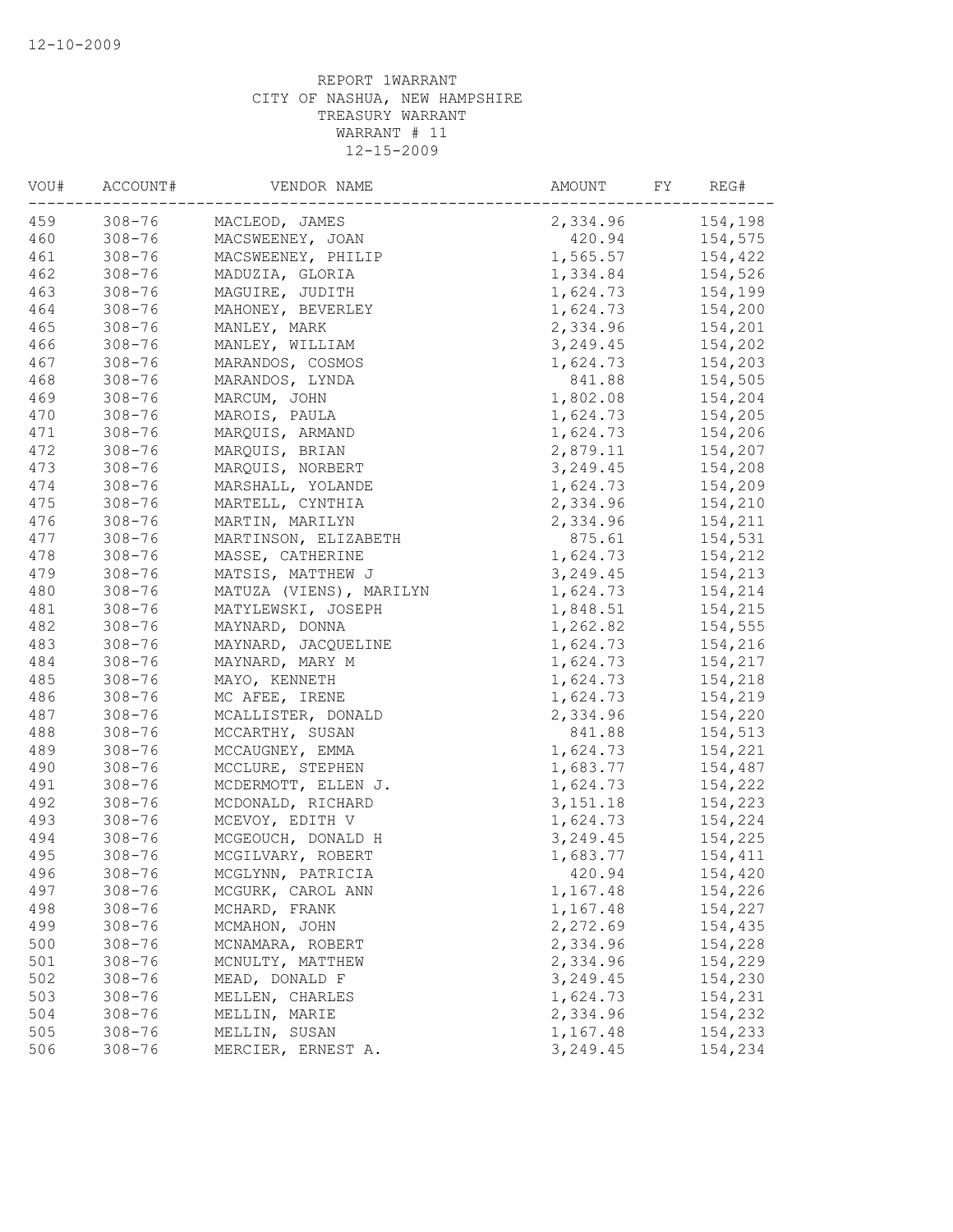| VOU# | ACCOUNT#                 | VENDOR NAME              | AMOUNT     | FY<br>REG# |
|------|--------------------------|--------------------------|------------|------------|
| 507  | $308 - 76$               | MERRIGAN, CHARLES        | 3,249.45   | 154,235    |
| 508  | $308 - 76$               | MERRILL, DANA E          | 3,249.45   | 154,236    |
| 509  | $308 - 76$               | MICHAUD, LEROY T         | 2,334.96   | 154,237    |
| 510  | $308 - 76$               | MIDDLETON, SUSANA        | 1,751.22   | 154,532    |
| 511  | $308 - 76$               | MIGNEAULT, MICHAEL       | 3,151.18   | 154,238    |
| 512  | $308 - 76$               | MILLER, DAVID R          | 1,456.18   | 154,239    |
| 513  | $308 - 76$               | MITCHELL, JAMES          | 841.88     | 154,522    |
| 514  | $308 - 76$               | MIZARA, SOPHIE           | 1,624.73   | 154,240    |
| 515  | $308 - 76$               | MOHLER, JANETTA          | 841.88     | 154,494    |
| 516  | $308 - 76$               | MOORE, KENNETH           | 3, 151. 18 | 154,241    |
| 517  | $308 - 76$               | MOREAU, DANIEL R         | 3, 151. 18 | 154,242    |
| 518  | $308 - 76$               | MOREAU, YVONNE           | 1,624.73   | 154,243    |
| 519  | $308 - 76$               | MORIN, ROBERT            | 1,624.73   | 154,244    |
| 520  | $308 - 76$               | MORRISON, ANNA B         | 1,624.73   | 154,245    |
| 521  | $308 - 76$               | MORSE, DAVID             | 727.47     | 154,246    |
| 522  | $308 - 76$               | MULLIGAN, JAMES          | 2,334.96   | 154,247    |
| 523  | $308 - 76$               | MULVEY, JAMES W          | 1,624.73   | 154,248    |
| 524  | $308 - 76$               | MULVEY, MARTHA H         | 1,624.73   | 154,249    |
| 525  | $308 - 76$               | MULVEY, MARY             | 1,624.73   | 154,250    |
| 526  | $308 - 76$               | MURAUCKAS, RUTH          | 1,624.73   | 154,251    |
| 527  | $308 - 76$               | MURDY, PATRICIA          | 664.53     | 154,463    |
| 528  | $308 - 76$               | MURPHY, JOAN C.          | 1,624.73   | 154,252    |
| 529  | $308 - 76$               | NAGLE, PATRCIA           | 1,167.48   | 154,253    |
| 530  | $308 - 76$               | NASHUA AIRPORT AUTHORITY | 5,837.40   | 153,903    |
| 531  | $308 - 76$               | NASHUA TEACHER'S UNION   | 2,272.69   | 153,916    |
| 532  | $308 - 76$               | NAVAROLI, RICHARD J      | 3,249.45   | 154,254    |
| 533  | $308 - 76$               | NELSON, SUSAN            | 771.73     | 154,525    |
| 534  | $308 - 76$               | NEVEU, LUCIEN E          | 1,624.73   | 154,255    |
| 535  | $308 - 76$               | NEWMAN, PAUL             | 1,167.48   | 154,256    |
| 536  |                          |                          | 1,624.73   |            |
| 537  | $308 - 76$               | NICHOLS, JEAN A          |            | 154,257    |
| 538  | $308 - 76$               | NOEL, PAUL R             | 1,624.73   | 154,258    |
|      | $308 - 76$<br>$308 - 76$ | NOEL, RITA               | 1,624.73   | 154,259    |
| 539  |                          | NORRIS, STEPHANIE        | 1,624.73   | 154,260    |
| 540  | $308 - 76$               | NORRIS, STEPHEN          | 1,624.73   | 154,261    |
| 541  | $308 - 76$               | NOUCAS, GEORGE           | 2,334.96   | 154,262    |
| 542  | $308 - 76$               | NUTE DEBORAH             | 2,484.74   | 153,911    |
| 543  | $308 - 76$               | NUTTING, MARIAN L        | 1,624.73   | 154,426    |
| 544  | $308 - 76$               | NYE, JERRY               | 2,334.96   | 154,263    |
| 545  | $308 - 76$               | O'MARA, CONSTANCE        | 1,624.73   | 154,264    |
| 546  | $308 - 76$               | OLESON, HILDEGARDE       | 1,624.73   | 154,265    |
| 547  | $308 - 76$               | OSTERROTH, ANGELIKA      | 2,625.36   | 154,266    |
| 548  | $308 - 76$               | PADLEY, BARBARA          | 2,334.96   | 154,267    |
| 549  | $308 - 76$               | PAINE, ARTHUR            | 2,334.96   | 154,268    |
| 550  | $308 - 76$               | PAISON, FRANK            | 3, 151. 18 | 154,269    |
| 551  | $308 - 76$               | PAPADOPOULOS, D JULIA    | 1,624.73   | 154,270    |
| 552  | $308 - 76$               | PAQUETTE, JOANNE         | 1,683.77   | 154,442    |
| 553  | $308 - 76$               | PARADIS, EDITH           | 875.61     | 154,538    |
| 554  | $308 - 76$               | PARADISE, ERNEST         | 1,624.73   | 154,271    |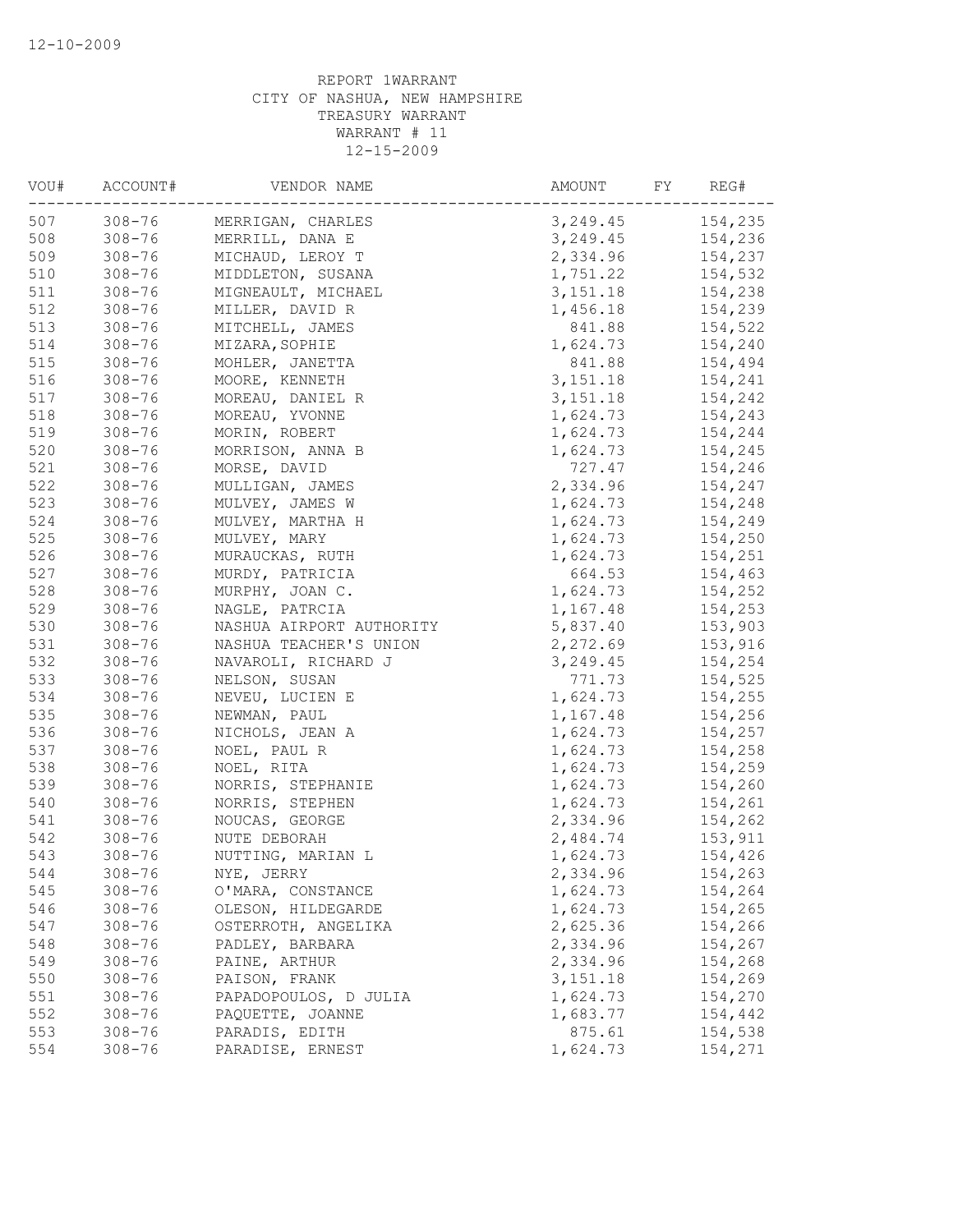| VOU# | ACCOUNT#   | VENDOR NAME              | AMOUNT<br>FY | REG#    |
|------|------------|--------------------------|--------------|---------|
| 555  | $308 - 76$ | PARADISE, THERESA        | 1,624.73     | 154,272 |
| 556  | $308 - 76$ | PARADY, MARGARET         | 1,624.73     | 154,273 |
| 557  | $308 - 76$ | PARE, MAURICE            | 3, 249.45    | 154,274 |
| 558  | $308 - 76$ | PARKINSON, MARILYN C.    | 1,624.73     | 154,275 |
| 559  | $308 - 76$ | PARNIN, MAURA J          | 3,249.45     | 154,276 |
| 560  | $308 - 76$ | PARZYCH, KEVIN E         | 1,965.91     | 154,277 |
| 561  | $308 - 76$ | PAUL, JEAN               | 875.61       | 154,548 |
| 562  | $308 - 76$ | PAUL, MARGARET           | 97.29        | 154,593 |
| 563  | $308 - 76$ | PAUL, MAURICE            | 1,624.73     | 154,278 |
| 564  | $308 - 76$ | PAUL, NICHOLAS           | 1,167.48     | 154,279 |
| 565  | $308 - 76$ | PAUL, ROBERT             | 1,396.10     | 154,280 |
| 566  | $308 - 76$ | PAUL, SUSAN              | 1,167.48     | 154,281 |
| 567  | $308 - 76$ | PAWLUKIEWICZ, PATRICIA D | 1,064.61     | 154,440 |
| 568  | $308 - 76$ | PEASE, NANCY J           | 1,624.73     | 154,282 |
| 569  | $308 - 76$ | PELCHAT, ADRIAN          | 3,249.45     | 154,283 |
| 570  | $308 - 76$ | PELLETIER, DAVID P       | 2,334.96     | 154,284 |
| 571  | $308 - 76$ | PEPIN, CONRAD A          | 664.53       | 154,428 |
| 572  | $308 - 76$ | PERREAULT, GAIL          | 701.57       | 154,560 |
| 573  | $308 - 76$ | PETERS, PATRICIA         | 1,751.22     | 154,579 |
| 574  | $308 - 76$ | PETERS, TERESA           | 1,167.48     | 154,285 |
| 575  | $308 - 76$ | PHANEUF, SUSAN           | 841.88       | 154,519 |
| 576  | $308 - 76$ | PHELPS, BONNIE           | 561.26       | 154,498 |
| 577  | $308 - 76$ | PHINNEY, CAROLYN         | 1,624.73     | 154,286 |
| 578  | $308 - 76$ | PICARILLO, KATHLEEN E    | 1,362.06     | 154,287 |
| 579  | $308 - 76$ | PIERCE, ANNE             | 403.21       | 154,408 |
| 580  | $308 - 76$ | PITARYS, PAULA           | 631.41       | 154,542 |
| 581  | $308 - 76$ | PITSILLIDES, JULIA       | 3, 249.45    | 154,288 |
| 582  | $308 - 76$ | PIVERO, ANTHONY          | 841.88       | 154,448 |
| 583  | $308 - 76$ |                          |              |         |
| 584  |            | PIZZIGNO, JOAN           | 875.61       | 154,567 |
|      | $308 - 76$ | PIZZO, CAROLYN           | 561.26       | 154,479 |
| 585  | $308 - 76$ | POIRIER, CAROLINE        | 841.88       | 154,468 |
| 586  | $308 - 76$ | POLIQUIN, ROLAND H       | 2,166.30     | 154,289 |
| 587  | $308 - 76$ | POPPER, CHRISTINA        | 1,624.73     | 154,290 |
| 588  | $308 - 76$ | POTVIN, KATHLEEN         | 875.61       | 154,545 |
| 589  | $308 - 76$ | POWERS, FRED R           | 3, 249.45    | 154,291 |
| 590  | $308 - 76$ | PRATT, LANA              | 1,396.10     | 154,292 |
| 591  | $308 - 76$ | PROVENCHER, JEANNE       | 1,683.77     | 154,495 |
| 592  | $308 - 76$ | PSALEDAKIS, SUSAN        | 982.20       | 154,516 |
| 593  | $308 - 76$ | QUARATIELLO, SANDRA      | 1,751.22     | 154,551 |
| 594  | $308 - 76$ | QUIGLEY JR, WILLIAM H    | 3,249.45     | 154,293 |
| 595  | $308 - 76$ | RAFFERTY, GARY           | 841.88       | 154,405 |
| 596  | $308 - 76$ | RAFFERTY, VIRGINIA       | 982.20       | 154,499 |
| 597  | $308 - 76$ | RAIMUNDO IVETTE          | 1,068.20     | 153,905 |
| 598  | $308 - 76$ | RAPSIS, JOANNE           | 2,334.96     | 154,294 |
| 599  | $308 - 76$ | RATZEL, GRACE S.         | 1,624.73     | 154,295 |
| 600  | $308 - 76$ | RAVENELLE, ROBERT        | 1,624.73     | 154,296 |
| 601  | $308 - 76$ | RAYMOND, DARLENE         | 841.88       | 154,471 |
| 602  | $308 - 76$ | RAYMOND, RICHARD         | 1,624.73     | 154,297 |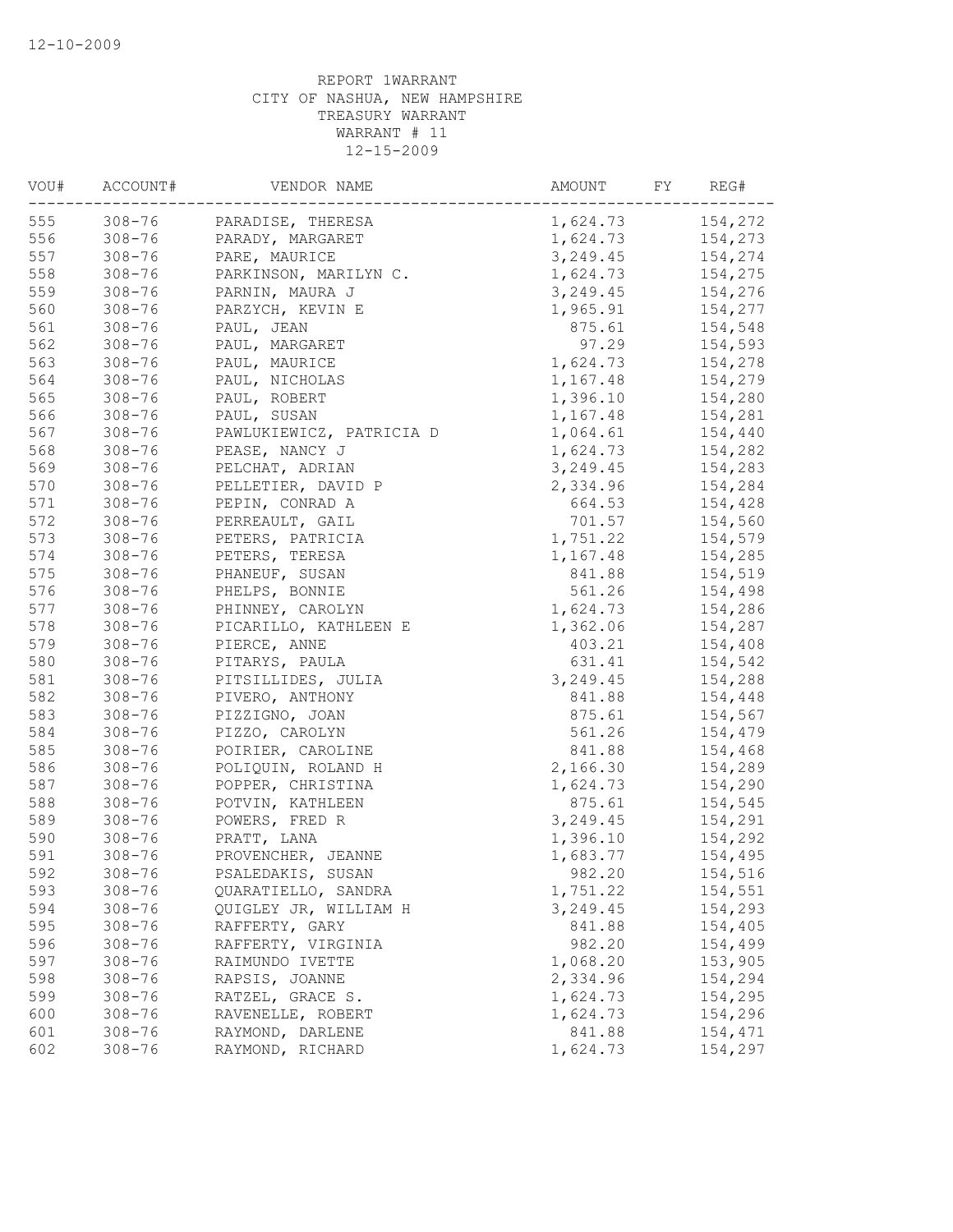| VOU# | ACCOUNT#   | VENDOR NAME                        | AMOUNT<br>FY | REG#    |
|------|------------|------------------------------------|--------------|---------|
| 603  | $308 - 76$ | REID, LYNN                         | 841.88       | 154,580 |
| 604  | $308 - 76$ | RENOUX, KENNETH                    | 2,334.96     | 154,298 |
| 605  | $308 - 76$ | RETKEVICZ, KAREN                   | 875.61       | 154,536 |
| 606  | $308 - 76$ | RICHARD, EUPHEMIA M                | 1,624.73     | 154,299 |
| 607  | $308 - 76$ | RICHARD, LORRAINE                  | 3,249.45     | 154,300 |
| 608  | $308 - 76$ | RICHARD, MARY ANN                  | 1,167.48     | 154,301 |
| 609  | $308 - 76$ | RICHARD, ROBERT                    | 3, 249.45    | 154,302 |
| 610  | $308 - 76$ | RICHARD, TERESA L                  | 1,624.73     | 154,303 |
| 611  | $308 - 76$ | RICHARDSON, PHILIP                 | 1,262.82     | 154,541 |
| 612  | $308 - 76$ | RILEY, NANCY                       | 727.47       | 154,304 |
| 613  | $308 - 76$ | RITZ, BARBARA                      | 1,624.73     | 154,305 |
| 614  | $308 - 76$ | RITZ, CRAIG D                      | 1,945.80     | 154,306 |
| 615  | $308 - 76$ | RIZOS, ELEANOR                     | 1,624.73     | 154,307 |
| 616  | $308 - 76$ | ROBERT, DIANNE                     | 631.41       | 154,554 |
| 617  | $308 - 76$ | ROBINSON, ELIZABETH                | 1,102.84     | 154,474 |
| 618  | $308 - 76$ | ROGERS ANNMARIE                    | 1,019.70     | 153,906 |
| 619  | $308 - 76$ | ROTT, BARBARA                      | 3,151.18     | 154,308 |
| 620  | $308 - 76$ | ROTTENBERG, BARBARA                | 1,624.73     | 154,309 |
| 621  | $308 - 76$ | ROUSSEAU, RINA                     | 1,624.73     | 154,310 |
| 622  | $308 - 76$ | ROUSSEL, KATHLEEN                  | 2,334.96     | 154,311 |
| 623  | $308 - 76$ | ROY, CECILE M                      | 1,624.73     | 154,312 |
| 624  | $308 - 76$ | ROY, KATHY                         | 1,167.48     | 154,313 |
| 625  | $308 - 76$ | ROY, MARY E                        | 1,167.48     | 154,314 |
| 626  | $308 - 76$ | ROY, ROBERT                        | 1,624.73     | 154,315 |
| 627  | $308 - 76$ | ROY, RONALD L                      | 1,624.73     | 154,316 |
| 628  | $308 - 76$ | RUBE, SUSAN                        | 1,262.82     | 154,534 |
| 629  | $308 - 76$ | RUEL, MARGUERITE                   | 1,167.48     | 154,317 |
| 630  | $308 - 76$ | RUPP, MARGARET                     | 1,624.73     | 154,318 |
| 631  | $308 - 76$ | SANDLER, CRAIG                     | 3, 249.45    | 154,319 |
| 632  | $308 - 76$ | SAVAGE, DIANE                      | 841.88       | 154,500 |
| 633  | $308 - 76$ | SCHAMBIER, ROBERT F                | 3,249.45     | 154,320 |
| 634  | $308 - 76$ | SCHEER, JEANNE                     | 1,624.73     | 154,321 |
| 635  | $308 - 76$ | SCHROEDER, EDWIN                   | 3,249.45     | 154,322 |
|      | $308 - 76$ |                                    | 982.20       |         |
| 636  |            | SCHULTZ, ROBERT<br>SCHULZE, JOAN W | 3,249.45     | 154,574 |
| 637  | $308 - 76$ |                                    |              | 154,323 |
| 638  | $308 - 76$ | SEIFERT, MARY M.                   | 1,624.73     | 154,324 |
| 639  | $308 - 76$ | SHARP, LOIS G                      | 1,624.73     | 154,325 |
| 640  | $308 - 76$ | SHATTUCK, DAVID                    | 1,624.73     | 154,326 |
| 641  | $308 - 76$ | SHATTUCK, DOROTHY                  | 841.88       | 154,443 |
| 642  | $308 - 76$ | SHEA, DENISE                       | 1,167.48     | 154,327 |
| 643  | $308 - 76$ | SHERR, FREDYE                      | 1,683.77     | 154,478 |
| 644  | $308 - 76$ | SIENKIEWICZ, KERRY                 | 1,262.82     | 154,537 |
| 645  | $308 - 76$ | SIMARD, EVA                        | 1,624.73     | 154,328 |
| 646  | $308 - 76$ | SIMPSON, DOROTHY                   | 1,624.73     | 154,329 |
| 647  | $308 - 76$ | SIMPSON, ROGER C                   | 1,624.73     | 154,330 |
| 648  | $308 - 76$ | SINOPOULOS, THOMAI                 | 1,624.73     | 154,331 |
| 649  | $308 - 76$ | SLANETZ, LYN                       | 1,624.73     | 154,332 |
| 650  | $308 - 76$ | SLATUNAS, PRISCILLA R              | 1,399.45     | 154,417 |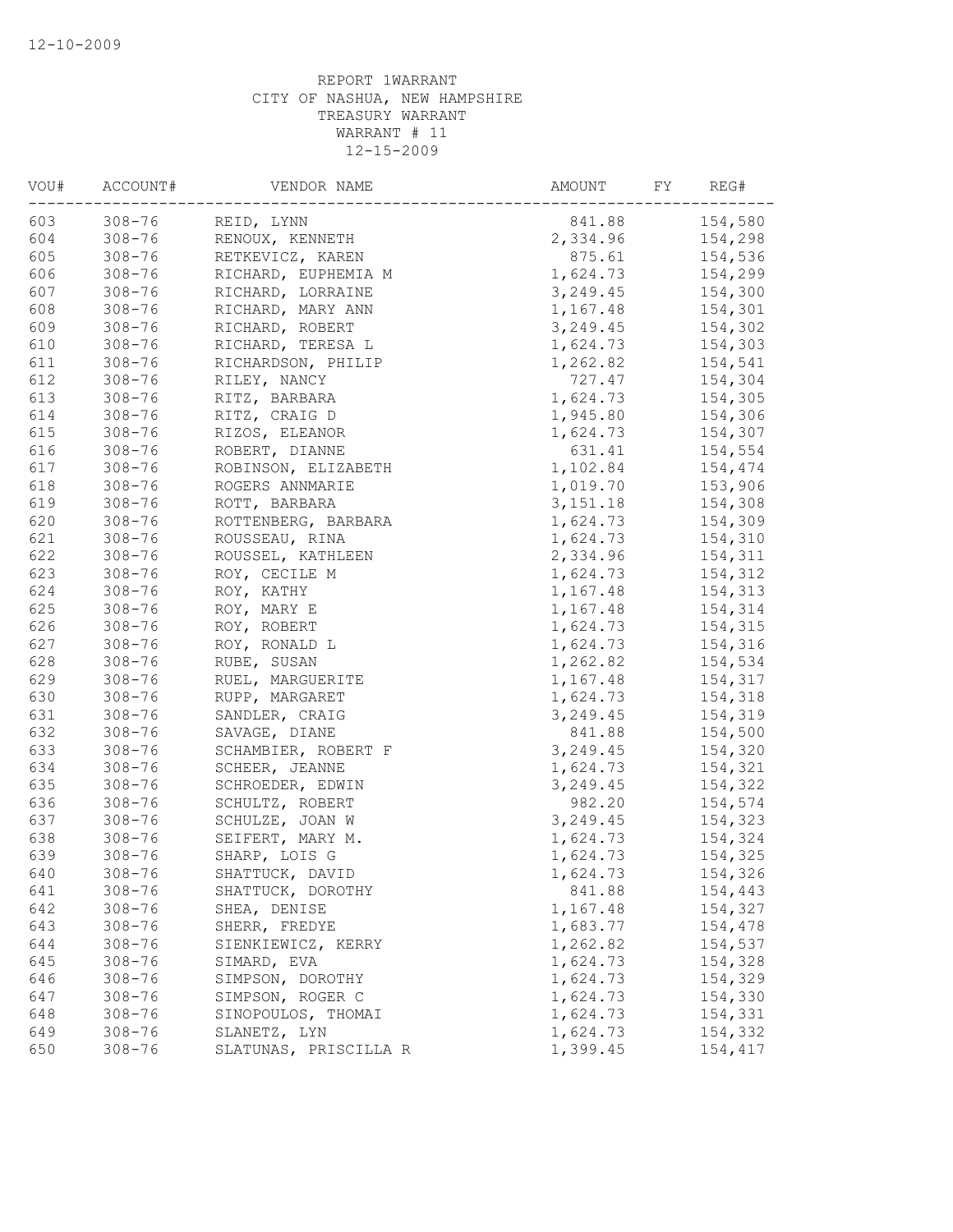| VOU# | ACCOUNT#   | VENDOR NAME               | AMOUNT<br>FY | REG#    |
|------|------------|---------------------------|--------------|---------|
| 651  | $308 - 76$ | SMITH, BEVERLY A          | 1,624.73     | 154,333 |
| 652  | $308 - 76$ | SMITH, DAVID              | 1,456.18     | 154,334 |
| 653  | $308 - 76$ | SMITH, EDWARD             | 1,624.73     | 154,335 |
| 654  | $308 - 76$ | SMITH, JULIETTE           | 583.74       | 154,409 |
| 655  | $308 - 76$ | SMITH, LYALL              | 2,272.69     | 154,462 |
| 656  | $308 - 76$ | SMITH, PAMELA (HASENFUSS) | 561.26       | 154,481 |
| 657  | $308 - 76$ | SOLMS, MARSHA             | 61.58        | 154,455 |
| 658  | $308 - 76$ | SOUCY, MICHAEL            | 787.80       | 154,488 |
| 659  | $308 - 76$ | SOUCY, NORMAN J           | 3,249.45     | 154,336 |
| 660  | $308 - 76$ | SOUCY, RICHARD            | 3,249.45     | 154,337 |
| 661  | $308 - 76$ | ST JACQUES, ELAINE        | 631.41       | 154,535 |
| 662  | $308 - 76$ | ST PIERRE, GLORIA         | 1,624.73     | 154,338 |
| 663  | $308 - 76$ | ST PIERRE, MICHAEL        | 1,167.48     | 154,339 |
| 664  | $308 - 76$ | ST.JOHN, JOANNE           | 1,281.79     | 154,340 |
| 665  | $308 - 76$ | STAPLES, LORETTA          | 1,624.73     | 154,341 |
| 666  | $308 - 76$ | STAWASZ, MARYANN          | 2,334.96     | 154,342 |
| 667  | $308 - 76$ | STEINBERG, NAOMI          | 1,167.48     | 154,343 |
| 668  | $308 - 76$ | STEVENS, ALIDA            | 1,624.73     | 154,344 |
| 669  | $308 - 76$ | STONCIUS, STANLEY A.      | 1,624.73     | 154,345 |
| 670  | $308 - 76$ | STONCIUS, VITO            | 3, 249.45    | 154,346 |
| 671  | $308 - 76$ | STONE, JANET              | 280.63       | 154,586 |
| 672  | $308 - 76$ | STRAND, RICHARD           | 2,334.96     | 154,347 |
| 673  | $308 - 76$ | SULLIVAN, CLAIRE          | 1,624.73     | 154,348 |
| 674  | $308 - 76$ | SULLIVAN, ROBERT          | 841.88       | 154,349 |
| 675  | $308 - 76$ | SUMMERS, ROBBIE J         | 3,249.45     | 154,350 |
| 676  | $308 - 76$ | SURPRENANT, ARTHUR R      | 727.47       | 154,351 |
| 677  | $308 - 76$ | SURPRENANT, BETTY         | 1,683.77     | 154,470 |
| 678  | $308 - 76$ | SWABOWICZ, SUZANNE        | 1,167.48     | 154,352 |
| 679  | $308 - 76$ | SWANSON, MARY E.          | 3,249.45     | 154,353 |
| 680  | $308 - 76$ | TABLOSKI, RAYMOND         | 1,624.73     | 154,354 |
| 681  | $308 - 76$ | TABOR, NANCY              | 194.58       | 154,355 |
| 682  | $308 - 76$ | TAGGART, PAULA S          | 1,624.73     | 154,356 |
| 683  | $308 - 76$ | TARDIFF, DIANE            | 841.88       | 154,497 |
| 684  | $308 - 76$ | TARDIFF, WILLIAM          | 1,624.73     | 154,357 |
| 685  | $308 - 76$ | TAYLOR, VIRGINIA          | 1,624.73     | 154,358 |
| 686  | $308 - 76$ | TEDESCHI, LOUISE A        | 3,249.45     | 154,359 |
| 687  | $308 - 76$ | TESTA, PETER              | 1,624.73     | 154,360 |
| 688  | $308 - 76$ | TESTA, SUSAN              | 841.88       | 154,489 |
| 689  | $308 - 76$ | THEBERGE, JOAN            | 3,249.45     | 154,361 |
| 690  | $308 - 76$ | THERIAULT, RACHEL         | 1,624.73     | 154,362 |
| 691  | $308 - 76$ | THERIAULT, ROLAND L.      | 727.47       | 154,363 |
| 692  | $308 - 76$ | THERRIEN, ROLAND H        | 3,249.45     | 154,364 |
| 693  | $308 - 76$ | THIBEAULT, BEATRICE       | 1,624.73     | 154,365 |
| 694  | $308 - 76$ | TILTON, ARNOLD            | 1,624.73     | 154,366 |
| 695  | $308 - 76$ | TOBBE, GALE               | 2,334.96     | 154,367 |
| 696  | $308 - 76$ | TOMASIAN, ANGELA          | 70.16        | 154,368 |
| 697  | $308 - 76$ | TOUSSAINT, RITA           | 1,624.73     | 154,369 |
| 698  | $308 - 76$ | TRINGOSON, PAUL L.        | 1,624.73     | 154,370 |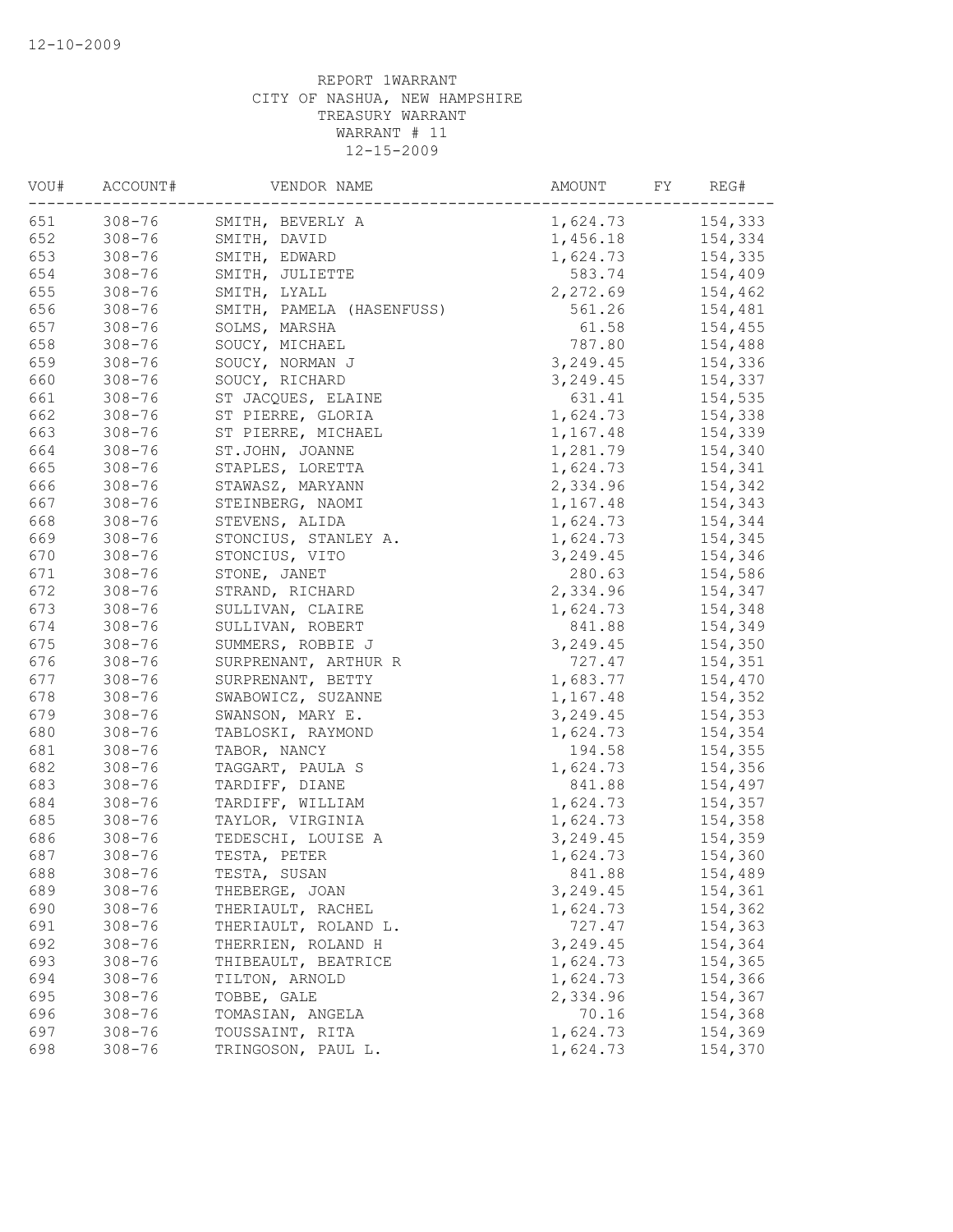| VOU# | ACCOUNT#   | VENDOR NAME                   | AMOUNT    | FY | REG#    |
|------|------------|-------------------------------|-----------|----|---------|
| 699  | $308 - 76$ | TRONKOWSKI, GAIL              | 1,624.73  |    | 154,371 |
| 700  | $308 - 76$ | TROTTIER, MAURICE A           | 1,624.73  |    | 154,372 |
| 701  | $308 - 76$ | TROW, MARY                    | 1,624.73  |    | 154,373 |
| 702  | $308 - 76$ | TURGEON, RICHARD J            | 1,456.18  |    | 154,374 |
| 703  | $308 - 76$ | TURNER, PAMELA                | 727.47    |    | 154,375 |
| 704  | $308 - 76$ | TUTTLE, RUTH                  | 1,262.82  |    | 154,506 |
| 705  | $308 - 76$ | ULCICKAS, CANDACE             | 631.41    |    | 154,570 |
| 706  | $308 - 76$ | ULCICKAS, MARY ANN            | 3, 249.45 |    | 154,376 |
| 707  | $308 - 76$ | VADNEY, CAROL A               | 1,167.48  |    | 154,377 |
| 708  | $308 - 76$ | VAIL, MARY A                  | 1,624.73  |    | 154,378 |
| 709  | $308 - 76$ | VAILLANCOURT, ROGER           | 1,683.77  |    | 154,432 |
| 710  | $308 - 76$ | VANDEUSEN, ELEANOR B          | 1,624.73  |    | 154,379 |
| 711  | $308 - 76$ | VARNEY, STEVEN                | 1,167.48  |    | 154,380 |
| 712  | $308 - 76$ | VIGGIANO, THERESA             | 1,474.43  |    | 154,566 |
| 713  | $308 - 76$ | VINCENT, DENNIS               | 681.03    |    | 154,381 |
| 714  | $308 - 76$ | VONHANDORF, JANET             | 1,167.48  |    | 154,382 |
| 715  | $308 - 76$ | VOVERIS, DONNA                | 1,167.48  |    | 154,383 |
| 716  | $308 - 76$ | VOVERIS, JEANNINE             | 194.58    |    | 154,592 |
| 717  | $308 - 76$ | VOVERIS, RONALD P             | 1,945.80  |    | 154,384 |
| 718  | $308 - 76$ | WALLER, ELLIOTT               | 1,965.91  |    | 154,385 |
| 719  | $308 - 76$ | WALSH, LINDA                  | 1,683.77  |    | 154,482 |
| 720  | $308 - 76$ | WALTERS, WAYLAND              | 97.29     |    | 154,595 |
| 721  | $308 - 76$ | WATSON, GARY                  | 2,334.96  |    | 154,386 |
| 722  | $308 - 76$ | WAYE, SUSAN                   | 210.47    |    | 154,511 |
| 723  | $308 - 76$ | WEATHERBEE, CAROL             | 1,167.48  |    | 154,387 |
| 724  | $308 - 76$ | WEBSTER, ELLEN                | 907.12    |    | 154,472 |
| 725  | $308 - 76$ | WEDICK, LAWRENCE J            | 1,624.73  |    | 154,388 |
| 726  | $308 - 76$ | WEIGAND, GEORGE               | 97.29     |    | 154,594 |
| 727  | $308 - 76$ | WELLIVER, RONALD              | 1,261.74  |    | 154,389 |
| 728  | $308 - 76$ | WENTZELL, JANE E.             | 3,249.45  |    | 154,390 |
| 729  | $308 - 76$ | WESINGER, PAUL                | 841.88    |    | 154,419 |
| 730  | $308 - 76$ | WHEELER, SHIRLEY              | 3,249.45  |    | 154,391 |
| 731  | $308 - 76$ | WHITMORE, BARBARA A           | 1,624.73  |    | 154,392 |
| 732  | $308 - 76$ | WHITMORE, ROBERT              | 2,334.96  |    | 154,393 |
| 733  | $308 - 76$ | WHITTEMORE, NITA C            | 1,624.73  |    | 154,394 |
| 734  | $308 - 76$ | WIDENER, RICHARD              | 3,151.18  |    | 154,395 |
| 735  | $308 - 76$ | WILKINS, JAMES W              | 2,334.96  |    | 154,396 |
| 736  | $308 - 76$ | WILLMAN, EDWARD F             | 3,249.45  |    | 154,397 |
| 737  | $308 - 76$ | WILSON, KENNETH               | 2,334.96  |    | 154,398 |
| 738  | $308 - 76$ | WOITKOWSKI, MARGARET          | 1,624.73  |    | 154,399 |
| 739  | $308 - 76$ | WOODMAN, SHARON               | 841.88    |    | 154,517 |
| 740  | $308 - 76$ | WOODS, KATHRYN H              | 664.53    |    | 154,441 |
| 741  | $308 - 76$ | WREN, PRISCILLA M.            | 1,624.73  |    | 154,400 |
| 742  | $308 - 76$ | YENCO, CAROL                  | 1,624.73  |    | 154,401 |
| 743  | $308 - 76$ | YENCO, EDWARD A               | 1,624.73  |    | 154,402 |
| 744  | $308 - 76$ | YOUNG, KENTON M               | 3,249.45  |    | 154,403 |
| 745  | 308-83010  | ANTHEM BLUE CROSS BLUE SHIELD | 42,091.44 |    | 298     |
| 746  | 308-83010  | ANTHEM BLUE CROSS BLUE SHIELD | 47,941.73 |    | 306     |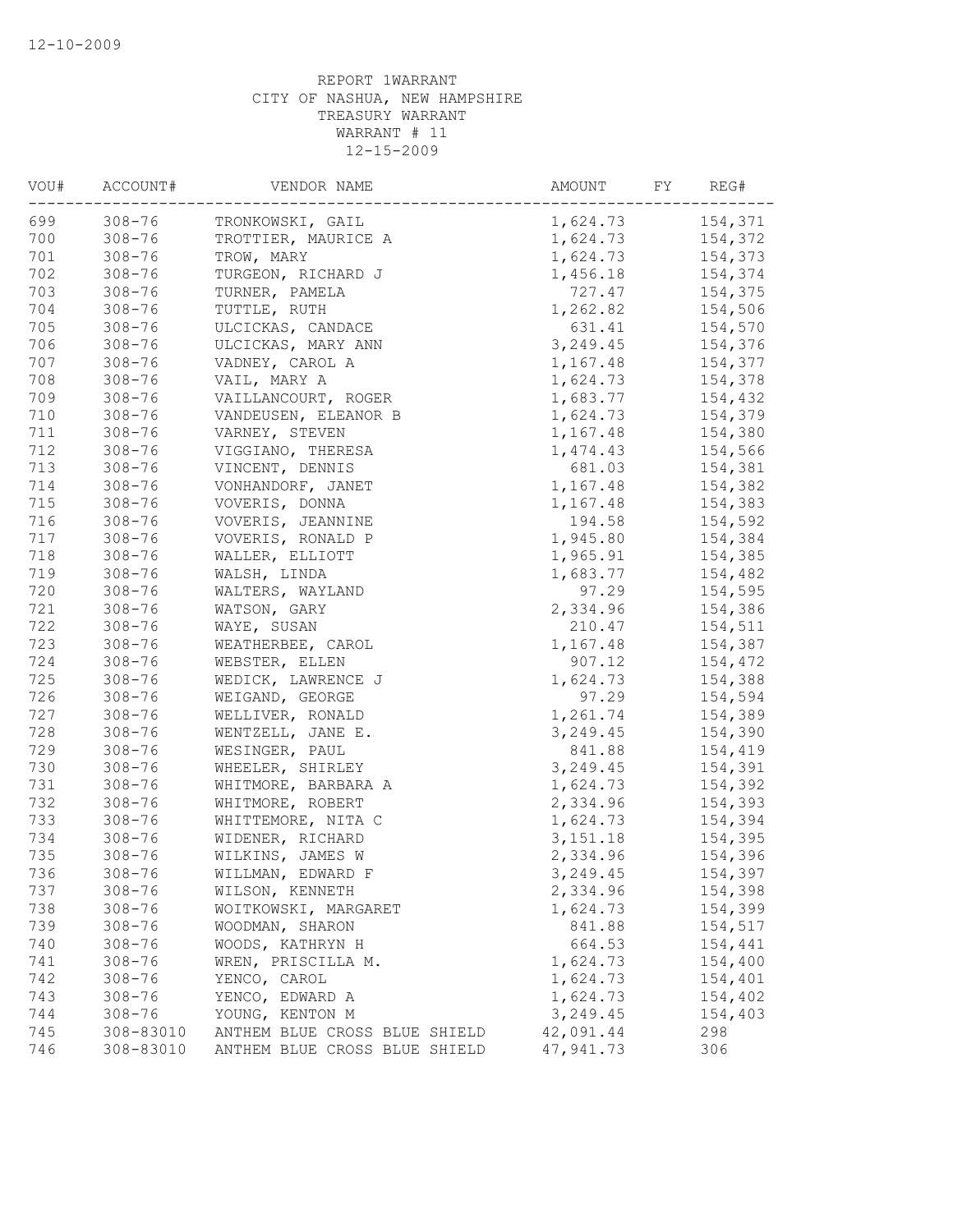| 747<br>308-83010 ANTHEM BLUE CROSS BLUE SHIELD<br>39,345.66      | 317     |
|------------------------------------------------------------------|---------|
|                                                                  |         |
| 308-83011 ANTHEM BLUE CROSS BLUE SHIELD<br>748<br>251.51         | 298     |
| 749<br>333.59<br>308-83011 ANTHEM BLUE CROSS BLUE SHIELD         | 306     |
| 750<br>308-83012<br>ANTHEM BLUE CROSS BLUE SHIELD<br>193,813.51  | 298     |
| 751<br>ANTHEM BLUE CROSS BLUE SHIELD<br>155,581.14<br>308-83012  | 306     |
| 752<br>308-83012<br>ANTHEM BLUE CROSS BLUE SHIELD<br>56,334.36   | 317     |
| 753<br>308-83013<br>ANTHEM BLUE CROSS BLUE SHIELD<br>171, 128.95 | 298     |
| 754<br>308-83013<br>ANTHEM BLUE CROSS BLUE SHIELD<br>228, 310.31 | 306     |
| 755<br>ANTHEM BLUE CROSS BLUE SHIELD<br>55,388.51<br>308-83013   | 317     |
| 83, 478. 40<br>756<br>308-83016<br>HARVARD PILGRIM HEALTH CARE   | 296     |
| 38,073.35<br>757<br>308-83016<br>HARVARD PILGRIM HEALTH CARE     | 307     |
| 47,394.73<br>758<br>308-83016<br>HARVARD PILGRIM HEALTH CARE     | 318     |
| 759<br>39,853.85<br>308-83017<br>HARVARD PILGRIM HEALTH CARE     | 296     |
| 760<br>45,007.56<br>308-83017<br>HARVARD PILGRIM HEALTH CARE     | 307     |
| 761<br>308-83017<br>48,669.25<br>HARVARD PILGRIM HEALTH CARE     | 318     |
| 762<br>308-83018<br>50,692.20<br>ANTHEM BLUE CROSS BLUE SHIELD   | 298     |
| 763<br>51, 514.64<br>308-83018<br>ANTHEM BLUE CROSS BLUE SHIELD  | 306     |
| 764<br>ANTHEM BLUE CROSS BLUE SHIELD<br>18,771.91<br>308-83018   | 317     |
| 58,061.95<br>765<br>308-83019<br>ANTHEM BLUE CROSS BLUE SHIELD   | 298     |
| 71,599.93<br>766<br>308-83019<br>ANTHEM BLUE CROSS BLUE SHIELD   | 306     |
| ANTHEM BLUE CROSS BLUE SHIELD 16,957.05<br>767<br>308-83019      | 317     |
| 768<br>308-83020<br>25,382.40<br>NORTHEAST DELTA                 | 299     |
| 769<br>15,860.25<br>308-83020<br>NORTHEAST DELTA                 | 309     |
| 770<br>308-83020<br>13,796.90<br>NORTHEAST DELTA                 | 316     |
| 771<br>6,823.39<br>308-83021<br>NORTHEAST DELTA                  | 299     |
| 772<br>308-83021<br>7,894.92<br>NORTHEAST DELTA                  | 309     |
| 773<br>5,389.60<br>308-83021<br>NORTHEAST DELTA                  | 316     |
| 773<br>173,620.19<br>308-83022<br>NORTHEAST DELTA                | 316     |
| 774<br>308-83023<br>BONANNO CHERYL<br>52.54                      | 153,805 |
| 775<br>308-83023<br>1,338.08<br>CITIZENS BANK                    | 300     |
| 776<br>150.00<br>308-83023<br>HOLISTIC SELF CARE CENTER (THE     | 153,766 |
| 777<br>NORTHERN NEW ENGLAND BENEFIT T 33,694.00<br>308-83026     | 297     |
| 778<br>1,250.00<br>308-83028<br>BENEFIT STRATEGIES INC           | 311     |
| 779<br>308-83030<br>14,076.57<br>ITT HARTFORD                    | 319     |
| 779<br>308-83031<br>17,377.71<br>ITT HARTFORD                    | 319     |
| 780<br>308-83041<br>COLLIMORE CULLEN PLLC<br>12,356.21           | 153,569 |
| 781<br>308-83053<br>ELLIOT PHYSICIANS NETWORK INC<br>159.00      | 153,360 |
| 782<br>308-83053<br>183.00<br>HOOKSETT PRIMARY CARE              | 153,809 |
| 783<br>308-83053<br>LEVINE STEVEN S<br>157.00                    | 153,877 |
| 784<br>308-83053<br>550.00<br>LITTLETON REGIONAL HOSPITAL        | 153,844 |
| 785<br>308-83053<br>OCCUPATIONAL HEALTH CTRS SOUTH<br>131.89     | 153,426 |
| 786<br>308-83053<br>SEACOAST ORTHO & SPORTS MEDICI<br>75.00      | 153,389 |
| 787<br>308-83053<br>SO NH REGIONAL MEDICAL CENTER<br>2,394.87    | 153,510 |
| 788<br>50.71<br>308-83053<br>STONERIVER PHARMACY SOLUTIONS       | 153,525 |
| 789<br>308-83053<br>STRAFFORD HEALTH ALLIANCE<br>390.00          | 153,843 |
| 790<br>308-83054<br>APPLE SERVICES NASHUA<br>1,851.00            | 153,372 |
| 791<br>308-83054<br>ASSOCIATED RADIOLOGISTS PA<br>566.00<br>W/   | 153,509 |
| 792<br>CONCORD ORTHOPAEDICS PA<br>229.00<br>308-83054            | 153,428 |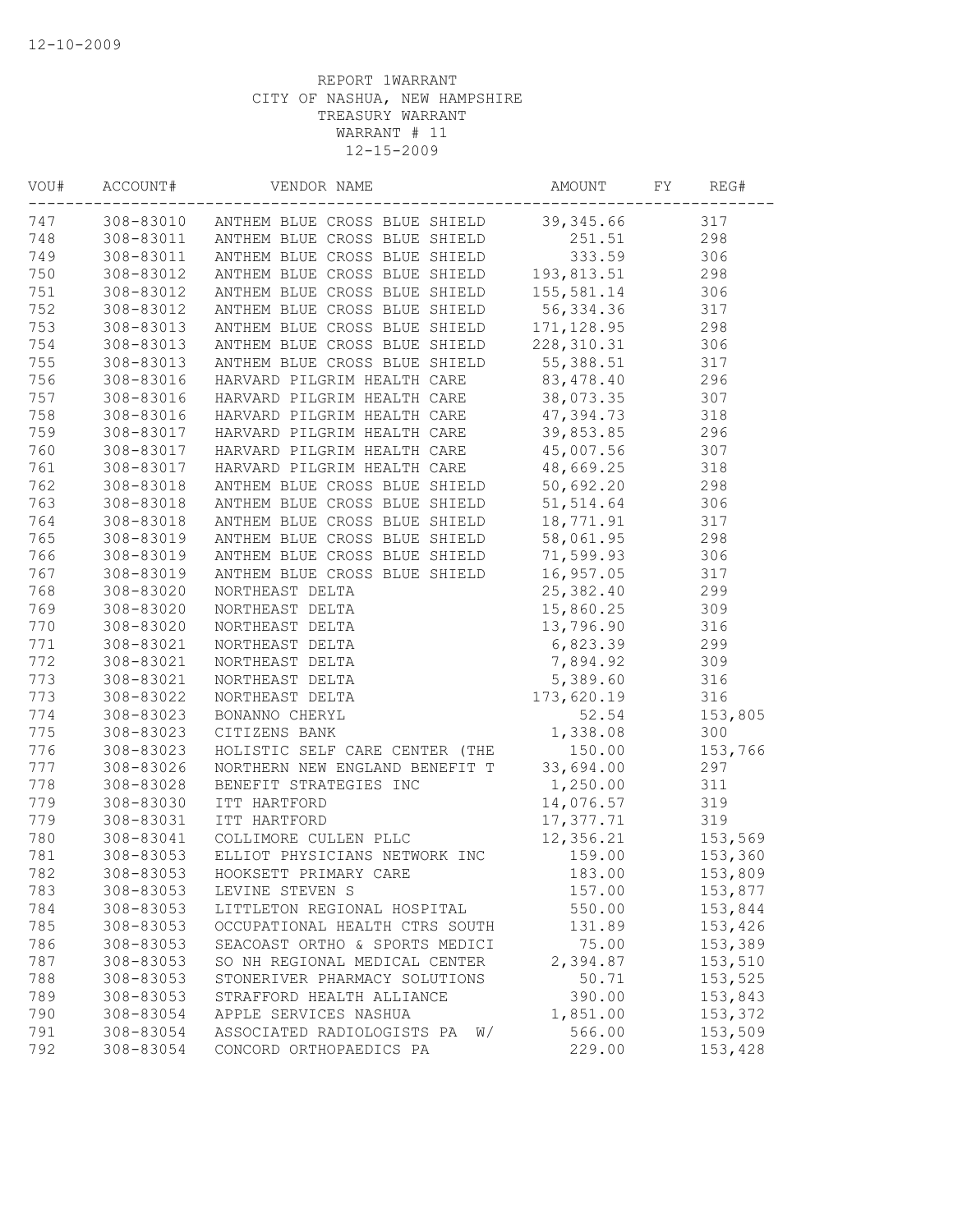| 153,512<br>308-83054<br>ELLIOT HOSPITAL<br>133.42<br>153,532<br>308-83054<br>532.00<br>FOUR SEASONS ORTHOPAEDIC CTR<br>308-83054<br>81.90<br>153,857<br>GREGOIRE JOSEPH<br>308-83054<br>675.00<br>153,388<br>PERFORMANCE REHAB INC<br>RENEW MEDICAL SERVS DBA/CHARRO<br>27.95<br>308-83054<br>153,484<br>308-83054<br>SO NH REGIONAL MEDICAL CENTER<br>1,821.65<br>153,510<br>308-83054<br>153,525<br>STONERIVER PHARMACY SOLUTIONS<br>1,438.71<br>153,495<br>308-83055<br>COMP-SIGMA LTD<br>485.90<br>2,439.44<br>153,511<br>308-83055<br>DEVINE MILLIMET & BRANCH PA<br>137, 344.13<br>308-83055<br>154,701<br>TREASURER STATE OF NH<br>308-83056<br>3,736.37<br>153,871<br>STANLEY ELEVATOR COMPANY INC<br>153,527<br>308-83063<br>MARVELL PLATE GLASS INC<br>163.00<br>308-83064<br>ENTERPRISE RENT A CAR-NASHUA-M<br>153,331<br>79.77<br>15.00<br>154,685<br>308-83102<br>FOUNDATION NEUROLOGY<br>308-91005<br>38.56<br>153,902<br>CHANDLER LINDA<br>308-94005<br>401.48<br>153,902<br>CHANDLER LINDA<br>308-94005<br>406.97<br>LIBERTY WENDY<br>153,901<br>TOTAL 308<br>3, 292, 426.65<br>SRF - INSURANCE<br>153,699<br>216,106 3097-41015<br>14.99<br>GUSTIN KAREN<br>431.69<br>153,554<br>216,107 3097-41015<br>STAPLES BUSINESS ADVANTAGE<br>216,108 3097-49075<br>935.08<br>153,665<br>BLUE RIBBON MAINTENANCE SUPPLI<br>216,109 3097-49075<br>2,167.10<br>153,768<br>CLEAN SOURCE<br>216,110 3097-49075<br>5,714.30<br>153,825<br>MANSFIELD PAPER CO INC<br>216, 111 3097-49085<br>4,033.48<br>BIMBO FOODS BAKERIES INC<br>153,824<br>216, 112 3097-49085<br>570.00<br>BOSTON PIE INC<br>153,836<br>10,926.13<br>216, 113 3097-49085<br>COSTA FRUIT & PRODUCE CO INC<br>153,881<br>216, 113 3097-49085<br>29,447.66<br>153,882<br>COSTA FRUIT & PRODUCE CO INC<br>216, 114 3097-49085<br>22,968.28<br>GARELICK FARMS-LYNN<br>153,497<br>216, 114 3097-49085<br>12,209.95<br>GARELICK FARMS-LYNN<br>153,498<br>216, 115 3097-49085<br>7,428.00<br>GILL'S PIZZA CO.<br>153,716<br>216, 116 3097-49085<br>6, 394.55<br>153,704<br>M SAUNDERS INC<br>216, 117 3097-49085<br>153,657<br>MANCHESTER COCA-COLA<br>3,348.50<br>216, 118 3097-49085<br>MCKEE FOODS CORP<br>869.76<br>153,431<br>216, 119 3097-49085<br>NEW ENGLAND ICE CREAM<br>1,819.44<br>153,723<br>531.64<br>153,455<br>216,120 3097-49085<br>ORIGINAL CRISPY PIZZA CRUST CO<br>216, 121 3097-49085<br>153,648<br>OTIS SPUNKMEYER INC<br>1,679.78<br>216, 122 3097-49085<br>266.75<br>153,480<br>SURPLUS DISTRIBUTION SECTION<br>216, 123 3097-74092<br>AFFILIATED HVAC SERVICES LLC<br>826.00<br>153,673<br>216, 124 3097-83004<br>VISION SERVICE PLAN-NH<br>136.16<br>154,732<br>216, 125 3097-91005<br>AXNE EVA<br>138.88<br>153,678<br>216, 126 3097-91005<br>81.54<br>153,660<br>KIMBELL JEANETTE<br>216, 127 3097-91005<br>48.95<br>153,630<br>RALPH PAULE<br>216, 128 3097-91005<br>87.59<br>SLOSEK ODETTE<br>153,647 | VOU# | ACCOUNT# | VENDOR NAME | AMOUNT | FY | REG# |
|----------------------------------------------------------------------------------------------------------------------------------------------------------------------------------------------------------------------------------------------------------------------------------------------------------------------------------------------------------------------------------------------------------------------------------------------------------------------------------------------------------------------------------------------------------------------------------------------------------------------------------------------------------------------------------------------------------------------------------------------------------------------------------------------------------------------------------------------------------------------------------------------------------------------------------------------------------------------------------------------------------------------------------------------------------------------------------------------------------------------------------------------------------------------------------------------------------------------------------------------------------------------------------------------------------------------------------------------------------------------------------------------------------------------------------------------------------------------------------------------------------------------------------------------------------------------------------------------------------------------------------------------------------------------------------------------------------------------------------------------------------------------------------------------------------------------------------------------------------------------------------------------------------------------------------------------------------------------------------------------------------------------------------------------------------------------------------------------------------------------------------------------------------------------------------------------------------------------------------------------------------------------------------------------------------------------------------------------------------------------------------------------------------------------------------------------------------------------------------------------------------------------------------------------------------------------------------------------------------------------------------------------------------------------------------------------------------------------------------------------------------------------------------------------------------------------------------------------------------------------------------------------------|------|----------|-------------|--------|----|------|
|                                                                                                                                                                                                                                                                                                                                                                                                                                                                                                                                                                                                                                                                                                                                                                                                                                                                                                                                                                                                                                                                                                                                                                                                                                                                                                                                                                                                                                                                                                                                                                                                                                                                                                                                                                                                                                                                                                                                                                                                                                                                                                                                                                                                                                                                                                                                                                                                                                                                                                                                                                                                                                                                                                                                                                                                                                                                                                    | 793  |          |             |        |    |      |
|                                                                                                                                                                                                                                                                                                                                                                                                                                                                                                                                                                                                                                                                                                                                                                                                                                                                                                                                                                                                                                                                                                                                                                                                                                                                                                                                                                                                                                                                                                                                                                                                                                                                                                                                                                                                                                                                                                                                                                                                                                                                                                                                                                                                                                                                                                                                                                                                                                                                                                                                                                                                                                                                                                                                                                                                                                                                                                    | 794  |          |             |        |    |      |
|                                                                                                                                                                                                                                                                                                                                                                                                                                                                                                                                                                                                                                                                                                                                                                                                                                                                                                                                                                                                                                                                                                                                                                                                                                                                                                                                                                                                                                                                                                                                                                                                                                                                                                                                                                                                                                                                                                                                                                                                                                                                                                                                                                                                                                                                                                                                                                                                                                                                                                                                                                                                                                                                                                                                                                                                                                                                                                    | 795  |          |             |        |    |      |
|                                                                                                                                                                                                                                                                                                                                                                                                                                                                                                                                                                                                                                                                                                                                                                                                                                                                                                                                                                                                                                                                                                                                                                                                                                                                                                                                                                                                                                                                                                                                                                                                                                                                                                                                                                                                                                                                                                                                                                                                                                                                                                                                                                                                                                                                                                                                                                                                                                                                                                                                                                                                                                                                                                                                                                                                                                                                                                    | 796  |          |             |        |    |      |
|                                                                                                                                                                                                                                                                                                                                                                                                                                                                                                                                                                                                                                                                                                                                                                                                                                                                                                                                                                                                                                                                                                                                                                                                                                                                                                                                                                                                                                                                                                                                                                                                                                                                                                                                                                                                                                                                                                                                                                                                                                                                                                                                                                                                                                                                                                                                                                                                                                                                                                                                                                                                                                                                                                                                                                                                                                                                                                    | 797  |          |             |        |    |      |
|                                                                                                                                                                                                                                                                                                                                                                                                                                                                                                                                                                                                                                                                                                                                                                                                                                                                                                                                                                                                                                                                                                                                                                                                                                                                                                                                                                                                                                                                                                                                                                                                                                                                                                                                                                                                                                                                                                                                                                                                                                                                                                                                                                                                                                                                                                                                                                                                                                                                                                                                                                                                                                                                                                                                                                                                                                                                                                    | 798  |          |             |        |    |      |
|                                                                                                                                                                                                                                                                                                                                                                                                                                                                                                                                                                                                                                                                                                                                                                                                                                                                                                                                                                                                                                                                                                                                                                                                                                                                                                                                                                                                                                                                                                                                                                                                                                                                                                                                                                                                                                                                                                                                                                                                                                                                                                                                                                                                                                                                                                                                                                                                                                                                                                                                                                                                                                                                                                                                                                                                                                                                                                    | 799  |          |             |        |    |      |
|                                                                                                                                                                                                                                                                                                                                                                                                                                                                                                                                                                                                                                                                                                                                                                                                                                                                                                                                                                                                                                                                                                                                                                                                                                                                                                                                                                                                                                                                                                                                                                                                                                                                                                                                                                                                                                                                                                                                                                                                                                                                                                                                                                                                                                                                                                                                                                                                                                                                                                                                                                                                                                                                                                                                                                                                                                                                                                    | 800  |          |             |        |    |      |
|                                                                                                                                                                                                                                                                                                                                                                                                                                                                                                                                                                                                                                                                                                                                                                                                                                                                                                                                                                                                                                                                                                                                                                                                                                                                                                                                                                                                                                                                                                                                                                                                                                                                                                                                                                                                                                                                                                                                                                                                                                                                                                                                                                                                                                                                                                                                                                                                                                                                                                                                                                                                                                                                                                                                                                                                                                                                                                    | 801  |          |             |        |    |      |
|                                                                                                                                                                                                                                                                                                                                                                                                                                                                                                                                                                                                                                                                                                                                                                                                                                                                                                                                                                                                                                                                                                                                                                                                                                                                                                                                                                                                                                                                                                                                                                                                                                                                                                                                                                                                                                                                                                                                                                                                                                                                                                                                                                                                                                                                                                                                                                                                                                                                                                                                                                                                                                                                                                                                                                                                                                                                                                    | 802  |          |             |        |    |      |
|                                                                                                                                                                                                                                                                                                                                                                                                                                                                                                                                                                                                                                                                                                                                                                                                                                                                                                                                                                                                                                                                                                                                                                                                                                                                                                                                                                                                                                                                                                                                                                                                                                                                                                                                                                                                                                                                                                                                                                                                                                                                                                                                                                                                                                                                                                                                                                                                                                                                                                                                                                                                                                                                                                                                                                                                                                                                                                    | 803  |          |             |        |    |      |
|                                                                                                                                                                                                                                                                                                                                                                                                                                                                                                                                                                                                                                                                                                                                                                                                                                                                                                                                                                                                                                                                                                                                                                                                                                                                                                                                                                                                                                                                                                                                                                                                                                                                                                                                                                                                                                                                                                                                                                                                                                                                                                                                                                                                                                                                                                                                                                                                                                                                                                                                                                                                                                                                                                                                                                                                                                                                                                    | 804  |          |             |        |    |      |
|                                                                                                                                                                                                                                                                                                                                                                                                                                                                                                                                                                                                                                                                                                                                                                                                                                                                                                                                                                                                                                                                                                                                                                                                                                                                                                                                                                                                                                                                                                                                                                                                                                                                                                                                                                                                                                                                                                                                                                                                                                                                                                                                                                                                                                                                                                                                                                                                                                                                                                                                                                                                                                                                                                                                                                                                                                                                                                    | 805  |          |             |        |    |      |
|                                                                                                                                                                                                                                                                                                                                                                                                                                                                                                                                                                                                                                                                                                                                                                                                                                                                                                                                                                                                                                                                                                                                                                                                                                                                                                                                                                                                                                                                                                                                                                                                                                                                                                                                                                                                                                                                                                                                                                                                                                                                                                                                                                                                                                                                                                                                                                                                                                                                                                                                                                                                                                                                                                                                                                                                                                                                                                    | 806  |          |             |        |    |      |
|                                                                                                                                                                                                                                                                                                                                                                                                                                                                                                                                                                                                                                                                                                                                                                                                                                                                                                                                                                                                                                                                                                                                                                                                                                                                                                                                                                                                                                                                                                                                                                                                                                                                                                                                                                                                                                                                                                                                                                                                                                                                                                                                                                                                                                                                                                                                                                                                                                                                                                                                                                                                                                                                                                                                                                                                                                                                                                    | 807  |          |             |        |    |      |
|                                                                                                                                                                                                                                                                                                                                                                                                                                                                                                                                                                                                                                                                                                                                                                                                                                                                                                                                                                                                                                                                                                                                                                                                                                                                                                                                                                                                                                                                                                                                                                                                                                                                                                                                                                                                                                                                                                                                                                                                                                                                                                                                                                                                                                                                                                                                                                                                                                                                                                                                                                                                                                                                                                                                                                                                                                                                                                    | 807  |          |             |        |    |      |
|                                                                                                                                                                                                                                                                                                                                                                                                                                                                                                                                                                                                                                                                                                                                                                                                                                                                                                                                                                                                                                                                                                                                                                                                                                                                                                                                                                                                                                                                                                                                                                                                                                                                                                                                                                                                                                                                                                                                                                                                                                                                                                                                                                                                                                                                                                                                                                                                                                                                                                                                                                                                                                                                                                                                                                                                                                                                                                    | 808  |          |             |        |    |      |
|                                                                                                                                                                                                                                                                                                                                                                                                                                                                                                                                                                                                                                                                                                                                                                                                                                                                                                                                                                                                                                                                                                                                                                                                                                                                                                                                                                                                                                                                                                                                                                                                                                                                                                                                                                                                                                                                                                                                                                                                                                                                                                                                                                                                                                                                                                                                                                                                                                                                                                                                                                                                                                                                                                                                                                                                                                                                                                    |      |          |             |        |    |      |
|                                                                                                                                                                                                                                                                                                                                                                                                                                                                                                                                                                                                                                                                                                                                                                                                                                                                                                                                                                                                                                                                                                                                                                                                                                                                                                                                                                                                                                                                                                                                                                                                                                                                                                                                                                                                                                                                                                                                                                                                                                                                                                                                                                                                                                                                                                                                                                                                                                                                                                                                                                                                                                                                                                                                                                                                                                                                                                    |      |          |             |        |    |      |
|                                                                                                                                                                                                                                                                                                                                                                                                                                                                                                                                                                                                                                                                                                                                                                                                                                                                                                                                                                                                                                                                                                                                                                                                                                                                                                                                                                                                                                                                                                                                                                                                                                                                                                                                                                                                                                                                                                                                                                                                                                                                                                                                                                                                                                                                                                                                                                                                                                                                                                                                                                                                                                                                                                                                                                                                                                                                                                    |      |          |             |        |    |      |
|                                                                                                                                                                                                                                                                                                                                                                                                                                                                                                                                                                                                                                                                                                                                                                                                                                                                                                                                                                                                                                                                                                                                                                                                                                                                                                                                                                                                                                                                                                                                                                                                                                                                                                                                                                                                                                                                                                                                                                                                                                                                                                                                                                                                                                                                                                                                                                                                                                                                                                                                                                                                                                                                                                                                                                                                                                                                                                    |      |          |             |        |    |      |
|                                                                                                                                                                                                                                                                                                                                                                                                                                                                                                                                                                                                                                                                                                                                                                                                                                                                                                                                                                                                                                                                                                                                                                                                                                                                                                                                                                                                                                                                                                                                                                                                                                                                                                                                                                                                                                                                                                                                                                                                                                                                                                                                                                                                                                                                                                                                                                                                                                                                                                                                                                                                                                                                                                                                                                                                                                                                                                    |      |          |             |        |    |      |
|                                                                                                                                                                                                                                                                                                                                                                                                                                                                                                                                                                                                                                                                                                                                                                                                                                                                                                                                                                                                                                                                                                                                                                                                                                                                                                                                                                                                                                                                                                                                                                                                                                                                                                                                                                                                                                                                                                                                                                                                                                                                                                                                                                                                                                                                                                                                                                                                                                                                                                                                                                                                                                                                                                                                                                                                                                                                                                    |      |          |             |        |    |      |
|                                                                                                                                                                                                                                                                                                                                                                                                                                                                                                                                                                                                                                                                                                                                                                                                                                                                                                                                                                                                                                                                                                                                                                                                                                                                                                                                                                                                                                                                                                                                                                                                                                                                                                                                                                                                                                                                                                                                                                                                                                                                                                                                                                                                                                                                                                                                                                                                                                                                                                                                                                                                                                                                                                                                                                                                                                                                                                    |      |          |             |        |    |      |
|                                                                                                                                                                                                                                                                                                                                                                                                                                                                                                                                                                                                                                                                                                                                                                                                                                                                                                                                                                                                                                                                                                                                                                                                                                                                                                                                                                                                                                                                                                                                                                                                                                                                                                                                                                                                                                                                                                                                                                                                                                                                                                                                                                                                                                                                                                                                                                                                                                                                                                                                                                                                                                                                                                                                                                                                                                                                                                    |      |          |             |        |    |      |
|                                                                                                                                                                                                                                                                                                                                                                                                                                                                                                                                                                                                                                                                                                                                                                                                                                                                                                                                                                                                                                                                                                                                                                                                                                                                                                                                                                                                                                                                                                                                                                                                                                                                                                                                                                                                                                                                                                                                                                                                                                                                                                                                                                                                                                                                                                                                                                                                                                                                                                                                                                                                                                                                                                                                                                                                                                                                                                    |      |          |             |        |    |      |
|                                                                                                                                                                                                                                                                                                                                                                                                                                                                                                                                                                                                                                                                                                                                                                                                                                                                                                                                                                                                                                                                                                                                                                                                                                                                                                                                                                                                                                                                                                                                                                                                                                                                                                                                                                                                                                                                                                                                                                                                                                                                                                                                                                                                                                                                                                                                                                                                                                                                                                                                                                                                                                                                                                                                                                                                                                                                                                    |      |          |             |        |    |      |
|                                                                                                                                                                                                                                                                                                                                                                                                                                                                                                                                                                                                                                                                                                                                                                                                                                                                                                                                                                                                                                                                                                                                                                                                                                                                                                                                                                                                                                                                                                                                                                                                                                                                                                                                                                                                                                                                                                                                                                                                                                                                                                                                                                                                                                                                                                                                                                                                                                                                                                                                                                                                                                                                                                                                                                                                                                                                                                    |      |          |             |        |    |      |
|                                                                                                                                                                                                                                                                                                                                                                                                                                                                                                                                                                                                                                                                                                                                                                                                                                                                                                                                                                                                                                                                                                                                                                                                                                                                                                                                                                                                                                                                                                                                                                                                                                                                                                                                                                                                                                                                                                                                                                                                                                                                                                                                                                                                                                                                                                                                                                                                                                                                                                                                                                                                                                                                                                                                                                                                                                                                                                    |      |          |             |        |    |      |
|                                                                                                                                                                                                                                                                                                                                                                                                                                                                                                                                                                                                                                                                                                                                                                                                                                                                                                                                                                                                                                                                                                                                                                                                                                                                                                                                                                                                                                                                                                                                                                                                                                                                                                                                                                                                                                                                                                                                                                                                                                                                                                                                                                                                                                                                                                                                                                                                                                                                                                                                                                                                                                                                                                                                                                                                                                                                                                    |      |          |             |        |    |      |
|                                                                                                                                                                                                                                                                                                                                                                                                                                                                                                                                                                                                                                                                                                                                                                                                                                                                                                                                                                                                                                                                                                                                                                                                                                                                                                                                                                                                                                                                                                                                                                                                                                                                                                                                                                                                                                                                                                                                                                                                                                                                                                                                                                                                                                                                                                                                                                                                                                                                                                                                                                                                                                                                                                                                                                                                                                                                                                    |      |          |             |        |    |      |
|                                                                                                                                                                                                                                                                                                                                                                                                                                                                                                                                                                                                                                                                                                                                                                                                                                                                                                                                                                                                                                                                                                                                                                                                                                                                                                                                                                                                                                                                                                                                                                                                                                                                                                                                                                                                                                                                                                                                                                                                                                                                                                                                                                                                                                                                                                                                                                                                                                                                                                                                                                                                                                                                                                                                                                                                                                                                                                    |      |          |             |        |    |      |
|                                                                                                                                                                                                                                                                                                                                                                                                                                                                                                                                                                                                                                                                                                                                                                                                                                                                                                                                                                                                                                                                                                                                                                                                                                                                                                                                                                                                                                                                                                                                                                                                                                                                                                                                                                                                                                                                                                                                                                                                                                                                                                                                                                                                                                                                                                                                                                                                                                                                                                                                                                                                                                                                                                                                                                                                                                                                                                    |      |          |             |        |    |      |
|                                                                                                                                                                                                                                                                                                                                                                                                                                                                                                                                                                                                                                                                                                                                                                                                                                                                                                                                                                                                                                                                                                                                                                                                                                                                                                                                                                                                                                                                                                                                                                                                                                                                                                                                                                                                                                                                                                                                                                                                                                                                                                                                                                                                                                                                                                                                                                                                                                                                                                                                                                                                                                                                                                                                                                                                                                                                                                    |      |          |             |        |    |      |
|                                                                                                                                                                                                                                                                                                                                                                                                                                                                                                                                                                                                                                                                                                                                                                                                                                                                                                                                                                                                                                                                                                                                                                                                                                                                                                                                                                                                                                                                                                                                                                                                                                                                                                                                                                                                                                                                                                                                                                                                                                                                                                                                                                                                                                                                                                                                                                                                                                                                                                                                                                                                                                                                                                                                                                                                                                                                                                    |      |          |             |        |    |      |
|                                                                                                                                                                                                                                                                                                                                                                                                                                                                                                                                                                                                                                                                                                                                                                                                                                                                                                                                                                                                                                                                                                                                                                                                                                                                                                                                                                                                                                                                                                                                                                                                                                                                                                                                                                                                                                                                                                                                                                                                                                                                                                                                                                                                                                                                                                                                                                                                                                                                                                                                                                                                                                                                                                                                                                                                                                                                                                    |      |          |             |        |    |      |
|                                                                                                                                                                                                                                                                                                                                                                                                                                                                                                                                                                                                                                                                                                                                                                                                                                                                                                                                                                                                                                                                                                                                                                                                                                                                                                                                                                                                                                                                                                                                                                                                                                                                                                                                                                                                                                                                                                                                                                                                                                                                                                                                                                                                                                                                                                                                                                                                                                                                                                                                                                                                                                                                                                                                                                                                                                                                                                    |      |          |             |        |    |      |
|                                                                                                                                                                                                                                                                                                                                                                                                                                                                                                                                                                                                                                                                                                                                                                                                                                                                                                                                                                                                                                                                                                                                                                                                                                                                                                                                                                                                                                                                                                                                                                                                                                                                                                                                                                                                                                                                                                                                                                                                                                                                                                                                                                                                                                                                                                                                                                                                                                                                                                                                                                                                                                                                                                                                                                                                                                                                                                    |      |          |             |        |    |      |
|                                                                                                                                                                                                                                                                                                                                                                                                                                                                                                                                                                                                                                                                                                                                                                                                                                                                                                                                                                                                                                                                                                                                                                                                                                                                                                                                                                                                                                                                                                                                                                                                                                                                                                                                                                                                                                                                                                                                                                                                                                                                                                                                                                                                                                                                                                                                                                                                                                                                                                                                                                                                                                                                                                                                                                                                                                                                                                    |      |          |             |        |    |      |
|                                                                                                                                                                                                                                                                                                                                                                                                                                                                                                                                                                                                                                                                                                                                                                                                                                                                                                                                                                                                                                                                                                                                                                                                                                                                                                                                                                                                                                                                                                                                                                                                                                                                                                                                                                                                                                                                                                                                                                                                                                                                                                                                                                                                                                                                                                                                                                                                                                                                                                                                                                                                                                                                                                                                                                                                                                                                                                    |      |          |             |        |    |      |
|                                                                                                                                                                                                                                                                                                                                                                                                                                                                                                                                                                                                                                                                                                                                                                                                                                                                                                                                                                                                                                                                                                                                                                                                                                                                                                                                                                                                                                                                                                                                                                                                                                                                                                                                                                                                                                                                                                                                                                                                                                                                                                                                                                                                                                                                                                                                                                                                                                                                                                                                                                                                                                                                                                                                                                                                                                                                                                    |      |          |             |        |    |      |
|                                                                                                                                                                                                                                                                                                                                                                                                                                                                                                                                                                                                                                                                                                                                                                                                                                                                                                                                                                                                                                                                                                                                                                                                                                                                                                                                                                                                                                                                                                                                                                                                                                                                                                                                                                                                                                                                                                                                                                                                                                                                                                                                                                                                                                                                                                                                                                                                                                                                                                                                                                                                                                                                                                                                                                                                                                                                                                    |      |          |             |        |    |      |
|                                                                                                                                                                                                                                                                                                                                                                                                                                                                                                                                                                                                                                                                                                                                                                                                                                                                                                                                                                                                                                                                                                                                                                                                                                                                                                                                                                                                                                                                                                                                                                                                                                                                                                                                                                                                                                                                                                                                                                                                                                                                                                                                                                                                                                                                                                                                                                                                                                                                                                                                                                                                                                                                                                                                                                                                                                                                                                    |      |          |             |        |    |      |
|                                                                                                                                                                                                                                                                                                                                                                                                                                                                                                                                                                                                                                                                                                                                                                                                                                                                                                                                                                                                                                                                                                                                                                                                                                                                                                                                                                                                                                                                                                                                                                                                                                                                                                                                                                                                                                                                                                                                                                                                                                                                                                                                                                                                                                                                                                                                                                                                                                                                                                                                                                                                                                                                                                                                                                                                                                                                                                    |      |          |             |        |    |      |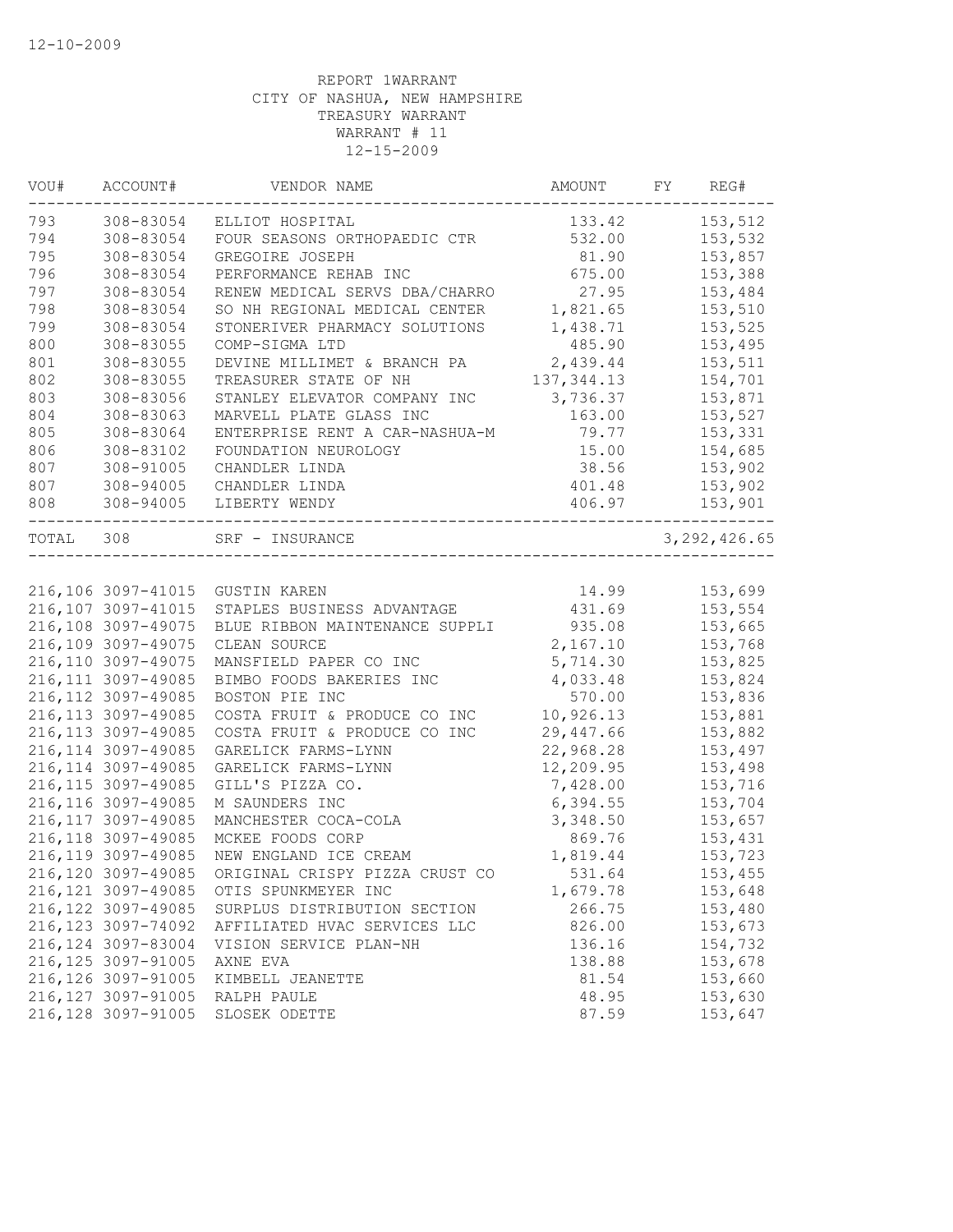| VOU#                                          | ACCOUNT#                                                                                        | VENDOR NAME                                                                                                                                                              | AMOUNT                                                            | FY | REG#                                                                      |
|-----------------------------------------------|-------------------------------------------------------------------------------------------------|--------------------------------------------------------------------------------------------------------------------------------------------------------------------------|-------------------------------------------------------------------|----|---------------------------------------------------------------------------|
| TOTAL 309                                     |                                                                                                 | SRF - FOOD SERVICES<br>___________________                                                                                                                               |                                                                   |    | 113,076.20                                                                |
|                                               |                                                                                                 | 216,129 3098-49085 M SAUNDERS INC<br>216,129 3098-49085 M SAUNDERS INC                                                                                                   | 676.76<br>2,350.76                                                |    | 153,704<br>153,705                                                        |
| TOTAL                                         | 309                                                                                             | FRESH FRUIT & VEGETABLE GRANT                                                                                                                                            |                                                                   |    | 3,027.52                                                                  |
|                                               | 216,130 3117-66005 LVR INC                                                                      | 216,131 3117-78007 CHUCK'S AUTO REPAIR INC<br>216,132 3117-91040 LANCOURT RICHARD                                                                                        | 105.40<br>460.45<br>380.00                                        |    | 153,655<br>153,700<br>153,639                                             |
| TOTAL                                         | 311                                                                                             | DRIVER'S EDUCATION                                                                                                                                                       |                                                                   |    | 945.85                                                                    |
| 809<br>810<br>811<br>812<br>813<br>814<br>815 | 312-41010<br>312-41015<br>312-43005<br>$312 - 705$<br>$312 - 705$<br>$312 - 705$<br>$312 - 705$ | COMPUTER HUT OF N E INC<br>STAPLES BUSINESS ADVANTAGE<br>PRINTGRAPHICS OF MAINE<br>BECHARD GERTRUDE<br>D & R TOWING INC<br>DUONG DAVID<br>TILDEN AUTOMOTIVE & TRUCK CTRS | 219.80<br>406.00<br>267.45<br>210.00<br>245.00<br>210.00<br>75.00 |    | 153,864<br>153,592<br>153,385<br>153,866<br>153,820<br>153,867<br>153,486 |
| TOTAL                                         | 312                                                                                             | SRF - FINANCIAL SERVICES                                                                                                                                                 |                                                                   |    | 1,633.25                                                                  |
|                                               | 216,134 3122-49075 GIOVANNIS<br>216, 135 3122-49075                                             | 216,133 3122-49050 QUIMBY DAVID<br>WALMART COMMUNITY                                                                                                                     | 183.34<br>450.83<br>163.13                                        |    | 153,801<br>153,796<br>153,597                                             |
| TOTAL                                         | 312                                                                                             | ADULT ED/CONTINUING ED                                                                                                                                                   |                                                                   |    | 797.30                                                                    |
|                                               | 216,136 3220-53100 WOLFF FRED<br>------------------------                                       | 3220-49050 CITIZENS BANK                                                                                                                                                 | 312.55<br>1,200.00                                                |    | 300<br>153,777<br>.                                                       |
| TOTAL                                         | 322                                                                                             | NH CHARITABLE BIRCH HILL SCHL                                                                                                                                            |                                                                   |    | 1,512.55                                                                  |
|                                               |                                                                                                 | 216,137 3240-53103 YOUTH COUNCIL (THE)                                                                                                                                   | 1,814.76 153,695                                                  |    |                                                                           |
| TOTAL                                         | 324                                                                                             | MCKINNEY-VENTO HOMELESS GRANT                                                                                                                                            |                                                                   |    | 1,814.76                                                                  |
| 817<br>818                                    | 331-01420 CASH<br>331-01500                                                                     | LAW REALTY CO INC                                                                                                                                                        | 9,500.00<br>416.67                                                |    | 153,308<br>154,699                                                        |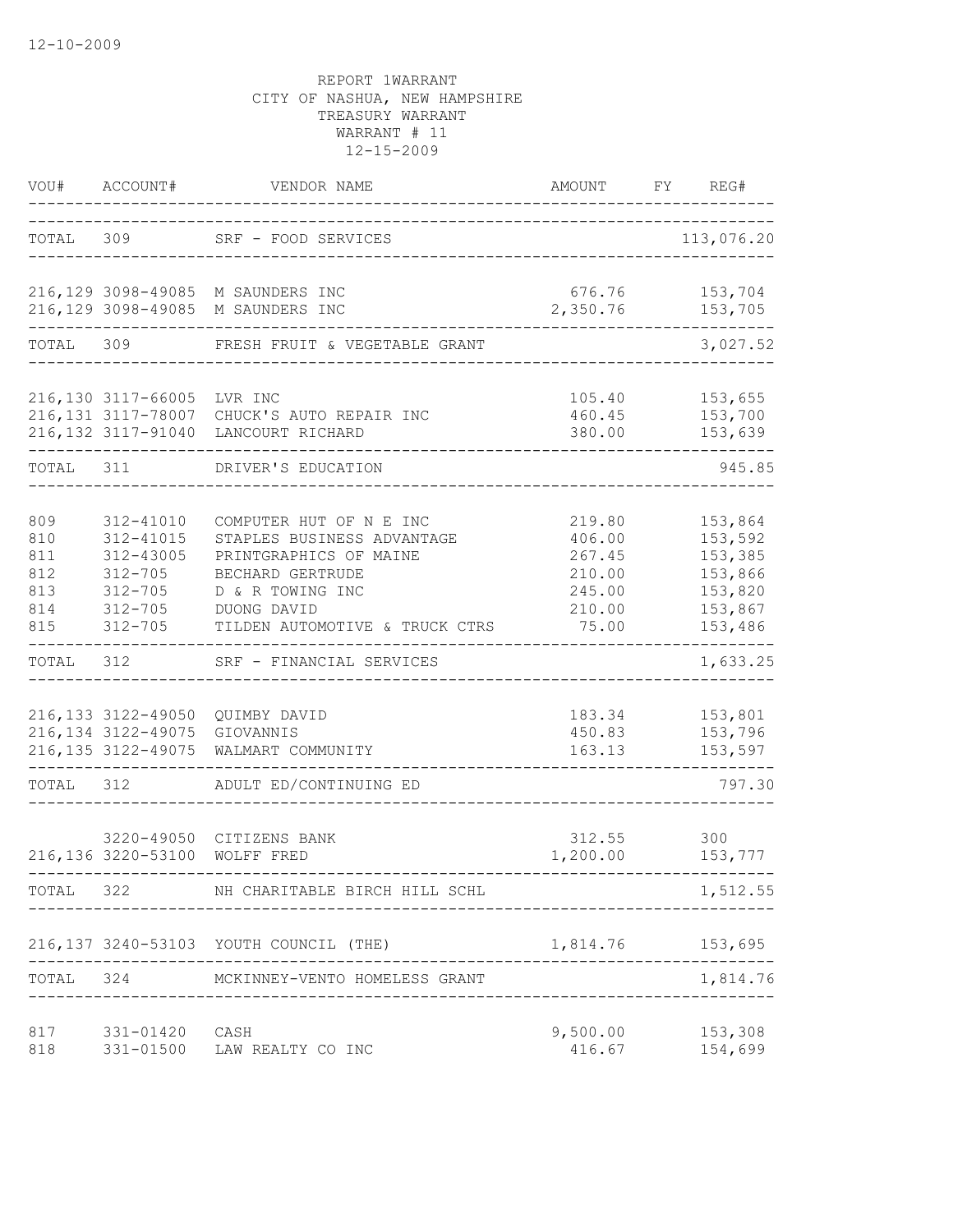| VOU#              | ACCOUNT#                            | VENDOR NAME                                                    | AMOUNT                         | FY | REG#                          |
|-------------------|-------------------------------------|----------------------------------------------------------------|--------------------------------|----|-------------------------------|
| 819<br>820<br>821 | 331-01500<br>331-01662<br>331-31050 | RAPID REAL ESTATE LLC<br>THE YOUTH COUNCIL<br>VERIZON WIRELESS | 1,500.00<br>3,000.00<br>364.48 |    | 154,665<br>153,342<br>154,678 |
| 822               | 331-59100                           | COMCAST                                                        | 107.00                         |    | 154,670                       |
| 823               | 331-59100                           | LEXISNEXIS                                                     | 50.00                          |    | 154,676                       |
| 824               | 331-64030                           | WORCESTER COUNTY POLICE EQUIPM                                 | 490.00                         |    | 153,858                       |
| 825<br>826        | 331-78007<br>331-78007              | DEPENDABLE LOCK SERVICE INC<br>MAC MULKIN CHEVROLET INC        | 198.00<br>15.38                |    | 153,552<br>153,822            |
| 827               | 331-94005                           | CITIZENS BANK                                                  | 1,427.00                       |    | 300                           |
| TOTAL             | 331                                 | SRF - POLICE DEPARTMENT                                        |                                |    | 17,068.53                     |
| 828               |                                     | 332-64192 FIREMATIC SUPPLY CO INC                              |                                |    | 591.06 153,452                |
| TOTAL 332         |                                     | SRF - FIRE DEPARTMENT                                          |                                |    | 591.06                        |
|                   |                                     | 216,138 3320-49075 BERRY SHARON                                |                                |    | 190.00 153,640                |
|                   |                                     | 216,139 3320-49075 STEINBERG NAOMI                             | 43.92                          |    | 153,646                       |
| TOTAL             | 332                                 | TITLE I SINI-LEDGE STREET                                      |                                |    | 233.92                        |
|                   |                                     | 216,140 3330-49050 BRITENRIKER DEBORAH                         |                                |    | 10.98 153,742                 |
| TOTAL             | 333                                 | TITLE I SCHL IMPRV LEDGE ST                                    |                                |    | 10.98                         |
|                   |                                     | 216,141 3380-53103 YOUTH COUNCIL (THE)                         | 6,500.00 153,695               |    |                               |
| TOTAL             | 338                                 | TITLE IV SDF YOUTH COUNCIL                                     |                                |    | 6,500.00                      |
|                   |                                     |                                                                |                                |    |                               |
| 829               | 341-31045                           | NEXTEL COMMUNICATIONS                                          | 177.98                         |    | 154,654                       |
| 830               | 341-41015                           | COMMUNITY SERVICES PETTY CASH                                  | 129.83                         |    | 154,596                       |
| 831               | 341-49075                           | PANERA BREAD                                                   | 979.91                         |    | 153,306                       |
| 832               | 341-91025                           | CONLEY ASHLEY                                                  | 129.80                         |    | 153,596                       |
| 833               |                                     | 341-91025 VIGROUX KERRAN                                       | 93.85                          |    | 153,571                       |
| TOTAL             | 341                                 | SRF - COMMUNITY SERVICES                                       |                                |    | 1,511.37                      |
| 834               | 342-01940                           | IJAZ FOOIA                                                     | 109.81                         |    | 153,594                       |
| 835               | 342-01966                           | SOUTHERN NEW HAMPSHIRE SERVICE                                 | 5,298.00                       |    | 153,380                       |
| 836               | 342-31045                           | NEXTEL COMMUNICATIONS                                          | 31.89                          |    | 154,654                       |
| 837               | 342-59133                           | STERICYCLE INC                                                 | 43.36                          |    | 153,317                       |
| 838               | 342-91025                           | CARON CHRISTINE                                                | 38.40                          |    | 153,420                       |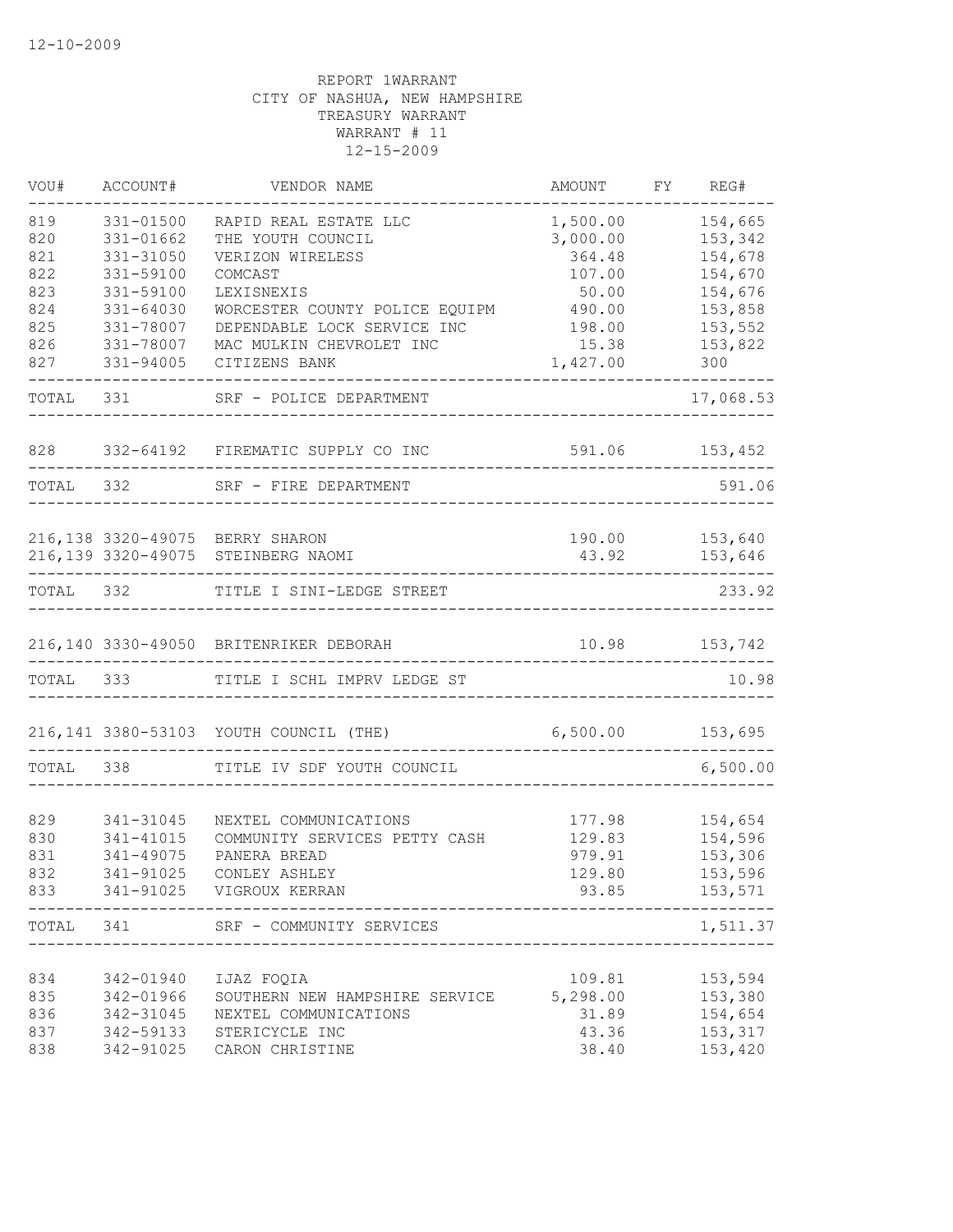| VOU# ACCOUNT#       | VENDOR NAME                                                                                                           | AMOUNT FY REG#            | $---$                              |
|---------------------|-----------------------------------------------------------------------------------------------------------------------|---------------------------|------------------------------------|
|                     |                                                                                                                       |                           | $15.40$ $153,453$                  |
|                     |                                                                                                                       |                           | 153,561                            |
|                     | 839 342-91025 PORRES LUIS 15.40<br>840 342-91025 WENDT BETTY 32.90<br>841 342-98042 TREASURER STATE OF NH (PHL) 60.00 |                           | 154,683<br>.<br>__________________ |
|                     | TOTAL 342 SRF - COMMUNITY HEALTH                                                                                      |                           | 5,629.76                           |
|                     |                                                                                                                       |                           |                                    |
|                     | 216,142 3440-31005 NEXTEL COMMUNICATIONS                                                                              | 306.66                    | 154,646                            |
| 216, 143 3440-49075 | AC MOORE INC                                                                                                          | 30.80                     | 153,689                            |
| 216, 144 3440-49075 | ALMEIDA SUSAN                                                                                                         | 9.58                      | 153,686                            |
| 216, 145 3440-49075 | BOOTHBY KAILIE                                                                                                        | 12.75                     | 153,774                            |
| 216, 146 3440-49075 | COSTCO WHOLESALE #307                                                                                                 | 240.78                    | 154,721                            |
| 216, 147 3440-49075 | GARELICK FARMS-LYNN                                                                                                   | 328.38                    | 153,498                            |
| 216, 147 3440-49075 | GARELICK FARMS-LYNN                                                                                                   | 488.92                    | 153,499                            |
| 216, 148 3440-49075 | HAMM LINDA                                                                                                            | 139.72                    | 153,685                            |
| 216, 149 3440-49075 | MARKET BASKET                                                                                                         | 160.10                    | 153,450                            |
| 216,150 3440-49075  | SAM'S CLUB                                                                                                            | 157.77                    | 154,720                            |
| 216, 151 3440-49075 | SLATER CRYSTAL                                                                                                        | 18.88                     | 153,788                            |
|                     | 216,152 3440-49075 STAPLES BUSINESS ADVANTAGE                                                                         | 27.30                     | 153,523                            |
|                     | 216,153 3440-705 HIRALDO JODI                                                                                         | 48.00                     | 153,895                            |
|                     | 216,154 3440-91040 ALMEIDA SUSAN                                                                                      | 267.06                    | 153,686<br>.<br>_________________  |
|                     | TOTAL 344 AFTER SCHOOL PROGRAM                                                                                        |                           | 2,236.70                           |
|                     | 216,155 3450-83004 VISION SERVICE PLAN-NH 17.02 154,732                                                               |                           |                                    |
|                     | TOTAL 345 21 ST CENTURY ELEM. AFTER SCHL                                                                              |                           | 17.02                              |
|                     |                                                                                                                       |                           |                                    |
|                     | 216,156 3460-49075 AC MOORE INC                                                                                       | 46.41 153,689             |                                    |
| 216, 157 3460-49075 | HINES SHAUNA                                                                                                          | 52.56 153,790             |                                    |
| 216,158 3460-49075  | MARKET BASKET                                                                                                         |                           | 153.14 153,450                     |
| 216,159 3460-49075  | PARADISE ALAN                                                                                                         |                           | 119.71 153,693                     |
| 216,160 3460-49075  | SAM'S CLUB                                                                                                            |                           | 413.84 154,720                     |
| 216, 161 3460-49075 | WALMART COMMUNITY                                                                                                     | 125.95                    | 153,597                            |
| 216, 162 3460-49075 | WALTRUP JOHN                                                                                                          | 7.05                      | 153,896                            |
|                     | TOTAL 346 21 ST CENTURY AFTER SCH MIDDLE                                                                              |                           | 918.66                             |
|                     |                                                                                                                       | ------------------------- |                                    |
| 216, 163 3468-53102 | MEASURED PROGRESS INC                                                                                                 | 12,561.00                 | 153,726                            |
| 216,164 3468-83004  | VISION SERVICE PLAN-NH                                                                                                | 17.02                     | 154,732                            |
| 216, 165 3468-91040 | ANTON LESLIE                                                                                                          | 40.00                     | 153,775                            |
| 216,166 3468-91040  | KRONES ALLISON                                                                                                        | 67.18                     | 153,711                            |
|                     | 216,167 3468-91040 MCINTOSH LORI                                                                                      | 50.00                     | 153,479                            |
|                     |                                                                                                                       |                           |                                    |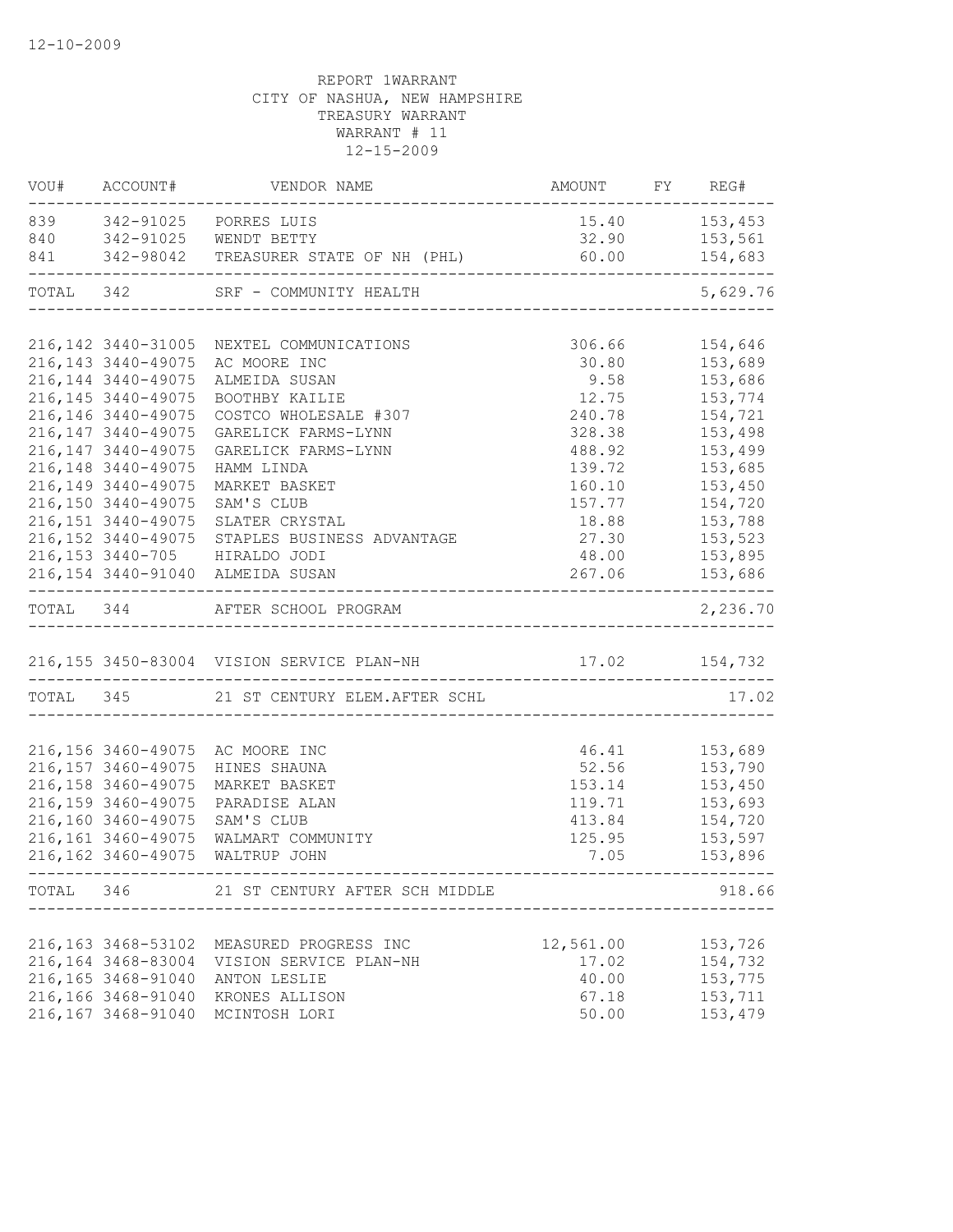| VOU#  | ACCOUNT#                                   | VENDOR NAME                                              | AMOUNT         | FY | REG#               |
|-------|--------------------------------------------|----------------------------------------------------------|----------------|----|--------------------|
| TOTAL | 346                                        | SMALLER LEARNING COMMUNITY                               |                |    | 12,735.20          |
|       |                                            | 216,168 3509-49035 BARNES & NOBLE INC                    | 848.60         |    | 153,313            |
|       | 216,169 3509-49035                         | SOLUTION TREE INC                                        | 29.95          |    | 153,813            |
|       | 216,170 3509-91040                         | KLAYTON DENYELLE                                         | 559.57         |    | 153,690            |
| TOTAL | 350                                        | TITLE 11A TEACHER QUALITY                                |                |    | 1,438.12           |
| 842   | 352-49075                                  | NASHUA FARMERS EXCHANGE INC                              | 297.25         |    | 153,854            |
| 843   | 352-59020                                  | CITY OF NASHUA PETTY CASH                                | 96.63          |    | 154,597            |
| 844   | $352 - 705$                                | ALBRECHT PENNY                                           | 60.00          |    | 153,430            |
| 845   | $352 - 705$                                | LEWIS PAT                                                | 120.00         |    | 153,876            |
| TOTAL | 352                                        | SRF - PARKS AND RECREATION                               |                |    | 573.88             |
|       |                                            |                                                          |                |    |                    |
|       | 216, 171 3657-49050                        | COCA-COLA BOTTLING CO OF NE (T                           |                |    | 142.00   153,715   |
|       | 216, 172 3657-49050<br>216, 173 3657-49050 | GANZ USA, LLC<br>STITCHES & SCREENS                      | 8.10<br>238.25 |    | 153,787<br>153,698 |
|       |                                            |                                                          |                |    |                    |
| TOTAL | 365                                        | NHS - PAW SHOP                                           |                |    | 388.35             |
|       |                                            | 216,174 3658-49050 T S OUTFITTERS, INC                   | 404.19         |    | 153,724            |
| TOTAL | 365                                        | SOUTH STUDENT SHOP                                       |                |    | 404.19             |
| 846   | 373-53025                                  | LOAN PACKAGING LLC                                       | 560.00         |    | 153,485            |
| 847   | 373-53075                                  | NASHUA REGIONAL PLANNING COMMI 8,808.60                  |                |    | 153,874            |
| TOTAL | 373                                        | SRF - ECONOMIC DEVELOPMENT                               |                |    | 9,368.60           |
|       |                                            |                                                          |                |    |                    |
| 848   |                                            | 374-07145 NEIGHBORHOOD HOUSING SERVICES 4,090.91 153,459 |                |    |                    |
| 848   | 374-07188                                  | NEIGHBORHOOD HOUSING SERVICES                            | 2,560.45       |    | 153,459            |
| 849   | 374-07340                                  | HILLSBOROUGH COUNTY TREASURER                            | 44.00          |    | 153,845            |
| 850   | 374-07587                                  | MUNOZ CONSTRUCTION INC &                                 | 5,325.00       |    | 154,599            |
| 851   | 374-07600                                  | 28-34 RAILROAD SQ LLC AND ABAP                           | 8,955.00       |    | 154,600            |
| 852   | 374-07600                                  | DION ROBERT J & IDEAL DELEADIN                           | 4,100.00       |    | 154,598            |
| 853   | 374-07600                                  | HIGHLAND LAKE PROPERTIES LLC &                           | 7,470.00       |    | 154,601            |
| 854   | 374-07600                                  | INSTITUTE FOR ENVIRONMENTAL ED                           | 145.00         |    | 153,566            |
| 855   | 374-07620                                  | BERRY WAYNE B                                            | 400.00         |    | 154,602            |
| 856   | 374-07620                                  | CAMERALAND                                               | 3.51           |    | 153,568            |
| 857   | 374-07620                                  | CITY OF NASHUA/PETTY CASH                                | 9.26           |    | 153,305            |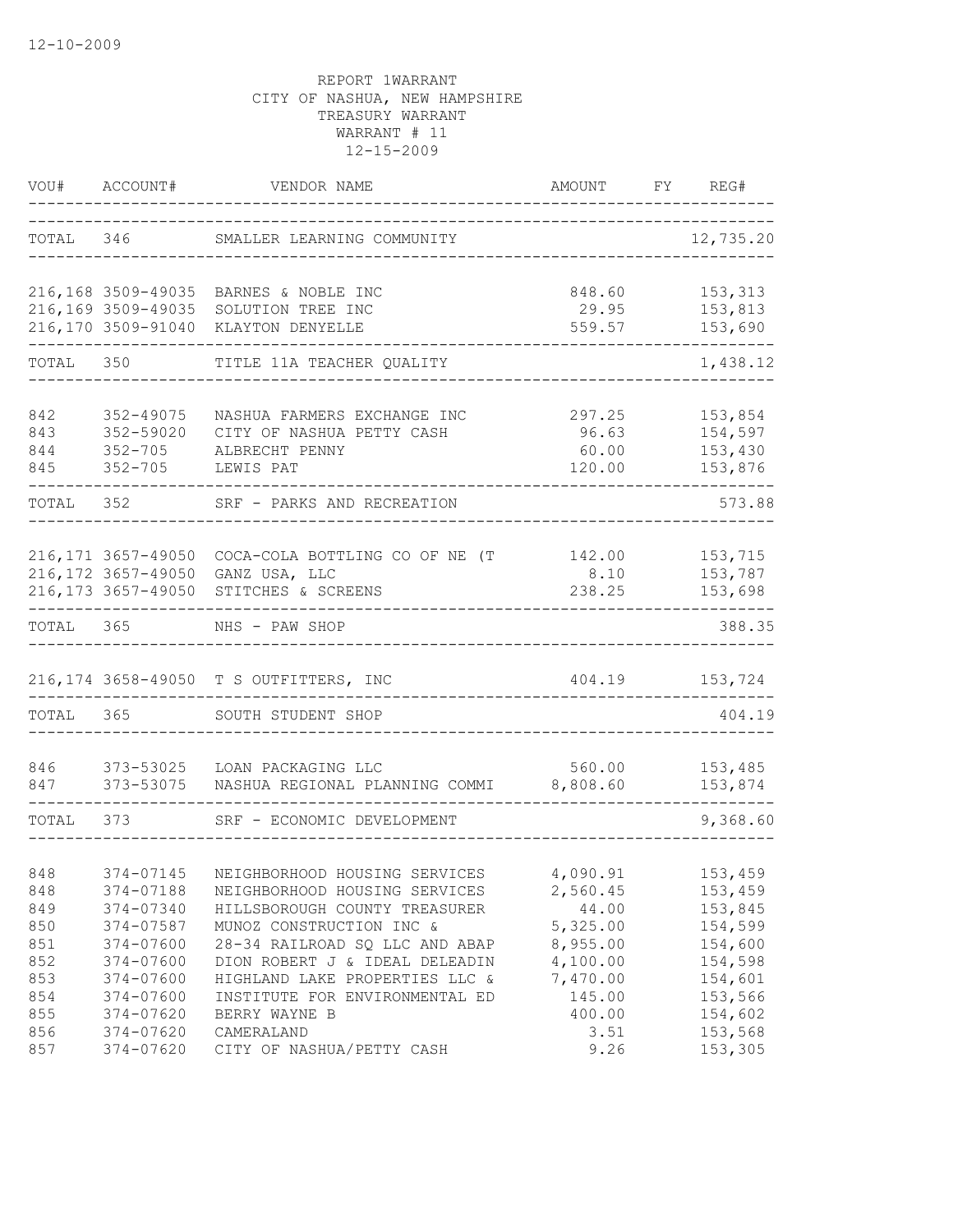| VOU#       | ACCOUNT#             | VENDOR NAME                                                        | AMOUNT    | FY | REG#                   |
|------------|----------------------|--------------------------------------------------------------------|-----------|----|------------------------|
| 858        |                      | 374-07620 HOAG ELIZABETH                                           | 400.00    |    | 154,604                |
| 859        | 374-07620            | MORELL RETA                                                        | 400.00    |    | 154,603                |
| 860        | 374-07620            | VASSAR EMILY H                                                     | 400.00    |    | 154,605                |
| 861        | 374-08239            | JUTRAS SIGNS AND FLAGS INC                                         | 5,000.00  |    | 153,625                |
| 861        | 374-09023            | JUTRAS SIGNS AND FLAGS INC                                         | 1,723.00  |    | 153,625                |
| 862        | 374-09023            | THE SALVATION ARMY OF NASHUA                                       | 100.00    |    | 154,705                |
| 863        | 374-09031            | LOOMIS FARGO & CO                                                  | 109.92    |    | 153,413                |
| 864        | 374-09061            | ARAMARK UNIFORM SERVICES                                           | 40.05     |    | 153,403                |
| 865        | 374-09061            | NEXTEL COMMUNICATIONS                                              | 501.78    |    | 154,654                |
| 866        | 374-09061            | SAFETY KLEEN INC                                                   | 493.99    |    | 153,463                |
| 867        | 374-09071            | GLOBAL MONTELLO GROUP CORP                                         | 6.01      |    | 154,691                |
| 868        | 374-09091            | ARCSOURCE INC                                                      | 126.16    |    | 153,444                |
| 869        | 374-09091            | BALDWIN FILTERS                                                    | 159.36    |    | 153,395                |
| 870        | 374-09091            | CAMEROTA TRUCK PARTS                                               | 8.13      |    | 153,416                |
| 871        | 374-09091            | CENTRAL PAPER PRODUCTS CO                                          | 114.16    |    | 153,580                |
| 872        | 374-09091            | CORRIVEAU ROUTHIER INC                                             | 423.89    |    | 153,819                |
| 873        | 374-09091            | CUMMINS NORTHEAST INC                                              | 235.65    |    | 153,549                |
| 874        | 374-09091            | FASTENAL CO                                                        | 54.80     |    | 153,350                |
| 875        | 374-09091            | GILLIG LLC                                                         | 449.74    |    | 153,514                |
| 876        | 374-09091            | GRAINGER                                                           | 257.63    |    | 153,400                |
| 877        | 374-09091            | HOME DEPOT CREDIT SERVICES                                         | 114.92    |    | 154,657                |
| 878        | 374-09091            | NAPA AUTO PARTS                                                    | 328.92    |    | 153,536                |
| 879        | 374-09091            | PREMIER SOUTHERN TICKET CO                                         | 272.29    |    | 153,321                |
| 880        | 374-09091            | STAPLES BUSINESS ADVANTAGE                                         | 139.25    |    | 153,592                |
| 881        | 374-09101            | PSNH                                                               | 1,338.89  |    | 154,695                |
| 882        | 374-09102            | PUBLIC SERVICE OF NH                                               | 678.60    |    | 154,700                |
| 883        | 374-09112            | METROMEDIA ENERGY INC                                              | 113.91    |    | 154,679                |
| 883        | 374-09114            | METROMEDIA ENERGY INC                                              | 35.57     |    | 154,679                |
| 884        | 374-09114            | NATIONAL GRID                                                      | 53.75     |    | 154,675                |
| 885        | 374-09115            | METROMEDIA ENERGY INC                                              | 221.83    |    | 154,679                |
| 886        | 374-09120            | PENNICHUCK WATER                                                   | 257.16    |    | 154,658                |
| 886        | 374-09124            | PENNICHUCK WATER                                                   | 49.36     |    | 154,658                |
| 887        | 374-09133            | FAIRPOINT COMMUNICATIONS                                           | 100.00    |    | 154,686                |
| 888        | 374-09133            | NEXTEL COMMUNICATIONS                                              | 281.31    |    | 154,654                |
| 889        | 374-09230            | FIRST TRANSIT INC                                                  | 99,905.03 |    | 154,650                |
| 890        | 374-09261            | PURE WATERS OF NEW ENGLAND LLC                                     | 31.50     |    | 153,496                |
| 891        | 374-45230            | NEXTEL COMMUNICATIONS                                              | 49.99     |    | 154,654                |
| 892        | 374-45230            | STAPLES BUSINESS ADVANTAGE                                         | 199.62    |    | 153,592                |
|            |                      |                                                                    |           |    |                        |
| 893        |                      | 374-59188 INSTITUTE FOR ENVIRONMENTAL ED 3,495.00                  | 8,380.50  |    | 153,566                |
| 894<br>895 | 374-78120 GILLIG LLC | 374-703 TREASURER STATE OF NH                                      | 490.04    |    | 154,690<br>153,514     |
|            | TOTAL 374            | SRF - URBAN PROGRAMS                                               |           |    | --------<br>160,644.84 |
| 896        |                      | ----------------------<br>375-45050 UNIQUE MANAGEMENT SERVICES INC | 662.30    |    | 153,401                |
|            |                      |                                                                    |           |    |                        |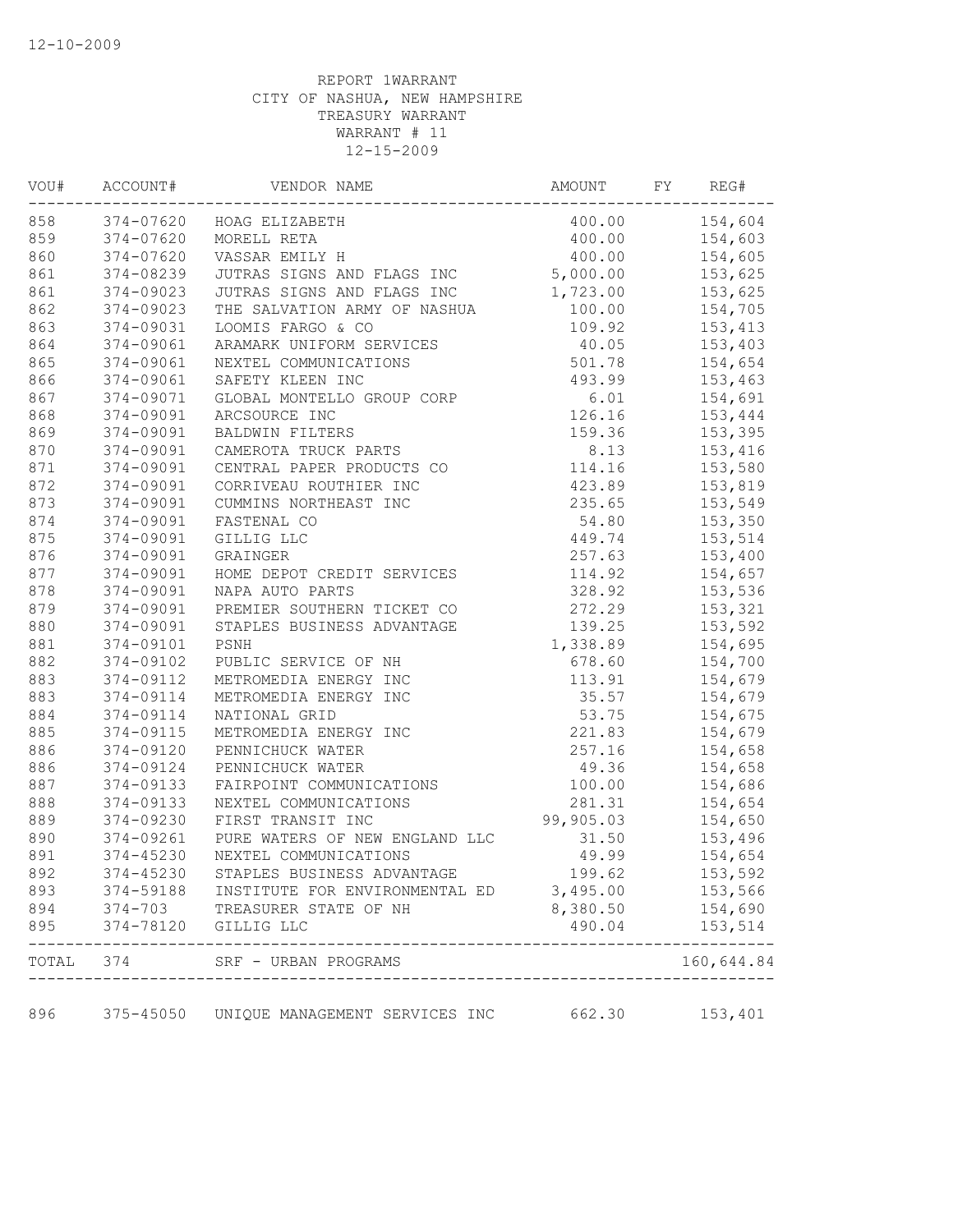|                  | 216, 176 3750-49050<br>216, 177 3750-49050<br>216,178 3750-49050<br>216,179 3750-53101 | 216,175 3750-49050 HANDWRITING WITHOUT TEARS 491.43<br>MCGRAW HILL COMPANIES<br>SCHOOL SPECIALTY                           | 5, 351.39      |                |
|------------------|----------------------------------------------------------------------------------------|----------------------------------------------------------------------------------------------------------------------------|----------------|----------------|
|                  |                                                                                        |                                                                                                                            |                |                |
|                  |                                                                                        |                                                                                                                            |                | 153,888        |
|                  |                                                                                        |                                                                                                                            |                | 153,419        |
|                  |                                                                                        |                                                                                                                            | 768.01         | 153,656        |
|                  |                                                                                        |                                                                                                                            |                | 153,523        |
|                  |                                                                                        | STAPLES BUSINESS ADVANTAGE 4.36<br>EDWARDS EDUCATIONAL SERVICES, 6,278.79                                                  |                | 153,770        |
|                  | 216,180 3750-53101                                                                     | RENO JENNIFER                                                                                                              | 500.00         | 153,789        |
|                  | 216, 181 3750-53101                                                                    | SHEA DENISE C                                                                                                              | 625.00         | 153,757        |
|                  | 216,182 3750-53101                                                                     | TORTORELLO NARISA M                                                                                                        |                | 500.00 153,839 |
|                  |                                                                                        | 216,183 3750-64045 PRO AV SYSTEMS INC                                                                                      | 13,856.64      | 153,738        |
|                  |                                                                                        | 216,184 3750-64045 UNICOM DIV/CUSTOM COMPUTER SPE                                                                          | 114.57 153,578 |                |
| ---------------- |                                                                                        | TOTAL 375 TITLE ARRA GRANT                                                                                                 |                | 28,490.19      |
|                  |                                                                                        |                                                                                                                            |                |                |
|                  |                                                                                        | AAADIS KELLEY I<br>SCHOLASTIC BOOK CLUBS<br>BURNS PATRICIA<br>CHILDCRAFT<br>CHISHOLM JUNE<br>216,185 3760-42010 PETTY CASH | 59.84          | 154,606        |
|                  |                                                                                        | 216,186 3760-49035 PARADIS KELLEY I                                                                                        | 305.80         | 153,654        |
|                  | 216, 187 3760-49035                                                                    |                                                                                                                            | 90.00          | 153,725        |
|                  | 216,188 3760-49050                                                                     |                                                                                                                            | 89.99          | 153,627        |
|                  | 216,189 3760-49050                                                                     |                                                                                                                            | 160.97         | 153,629        |
|                  | 216,190 3760-49050                                                                     |                                                                                                                            | 176.65         | 153,632        |
|                  | 216, 191 3760-49050                                                                    | DOODY JEANNE                                                                                                               | 34.99          | 153,421        |
|                  | 216, 192 3760-49050                                                                    | HANDWRITING WITHOUT TEARS                                                                                                  | 169.35         | 153,888        |
|                  | 216,193 3760-49050                                                                     | HAYES SCHOOL PUBLISHING CO                                                                                                 | 14.73          | 153,682        |
|                  | 216,194 3760-49050                                                                     | LAKESHORE LEARNING MATERIALS                                                                                               | 226.58         | 153,405        |
|                  | 216,195 3760-49050                                                                     | NASCO                                                                                                                      | 32.57          | 153,851        |
|                  | 216,196 3760-49050                                                                     | ORIENTAL TRADING CO INC                                                                                                    | 30.45          | 153,658        |
|                  | 216, 197 3760-49050                                                                    | PETTY CASH                                                                                                                 | 63.34          | 154,606        |
|                  | 216,198 3760-49050                                                                     | REALLY GOOD STUFF INC                                                                                                      | 47.94          | 153,635        |
|                  | 216,199 3760-49050                                                                     | STAPLES BUSINESS ADVANTAGE                                                                                                 | 314.73         | 153,523        |
|                  | 216,200 3760-49075                                                                     | BEAUCHAMP JOANNE                                                                                                           | 120.45         | 153,776        |
|                  | 216, 201 3760-49075                                                                    | CASSADY TRACEY A                                                                                                           | 13.98          | 153,643        |
|                  | 216,202 3760-49075                                                                     | GOGLIA ROBBIE                                                                                                              | 36.00          | 153,684        |
|                  | 216,203 3760-53101                                                                     | BLUNT STEVE                                                                                                                | 200.00         | 153,688        |
|                  |                                                                                        | 216, 204 3760-53101 CROWDER LUCIE L                                                                                        | 401.60         | 153,616        |
|                  |                                                                                        | 216,205 3760-53101 EDWARDS EDUCATIONAL SERVICES,                                                                           | 3,075.00       | 153,770        |
|                  | 216,206 3760-53101                                                                     | MCGOWAN-MACKANIC MAURA                                                                                                     | 975.00         | 153,884        |
|                  | 216,207 3760-53101                                                                     | OLSON KATHLEEN                                                                                                             | 525.00         | 153,885        |
|                  |                                                                                        | 216,208 3760-83004 VISION SERVICE PLAN-NH                                                                                  | 17.02          | 154,732        |
|                  | 3760-94030                                                                             | CITIZENS BANK                                                                                                              | 5,638.37       | 300            |
|                  |                                                                                        | 216,209 3760-95010 TIME FOR KIDS<br>-----------<br>---------------------------                                             | 278.46         | 153,837        |
| TOTAL 376        |                                                                                        | TITLE I                                                                                                                    |                | 13,098.81      |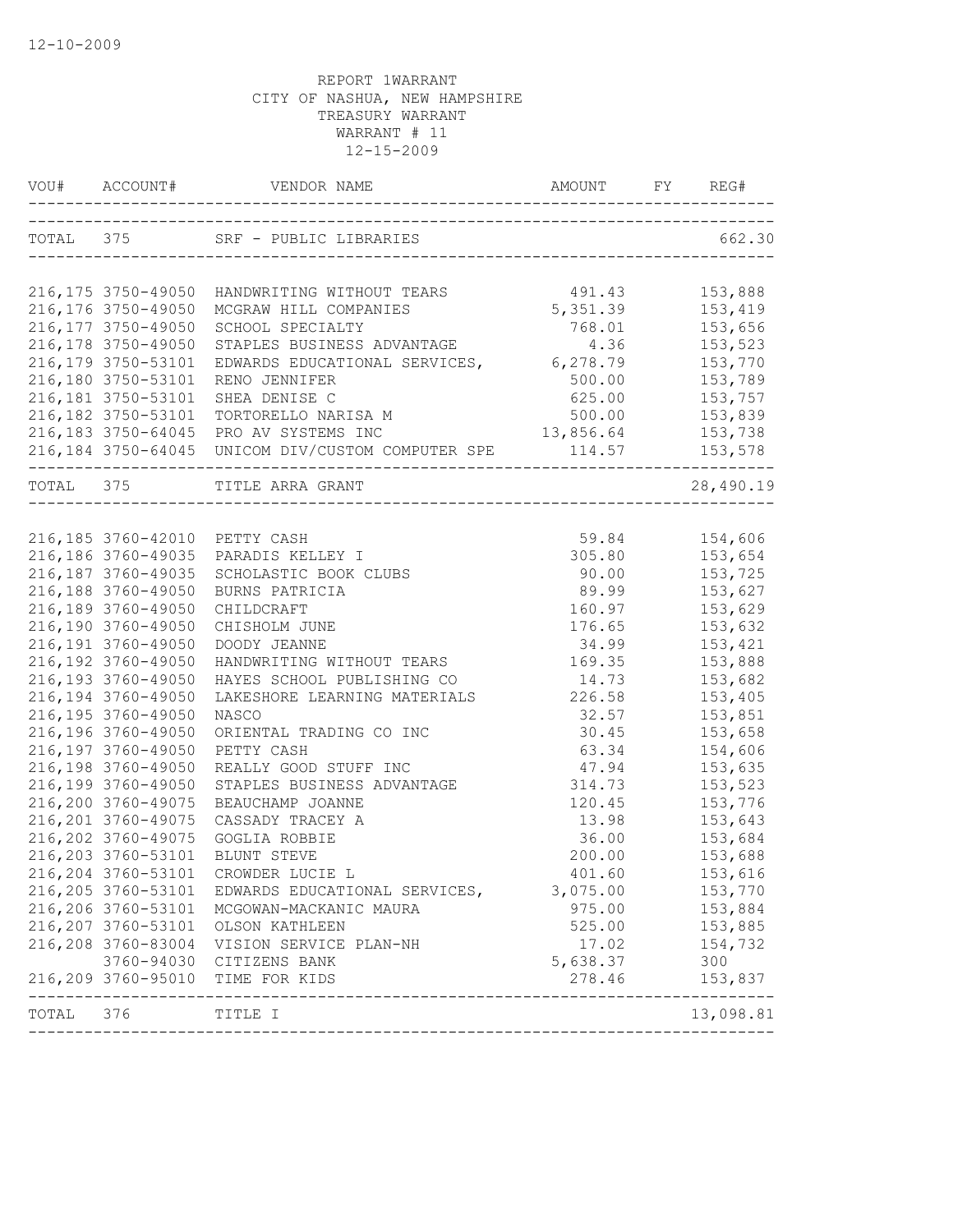| VOU#      | ACCOUNT#                                                                                                                                                                                                                                                                                           | VENDOR NAME                                                                                                                                                                                                                                               | AMOUNT                                                                                                                         | FY | REG#                                                                                                                                        |
|-----------|----------------------------------------------------------------------------------------------------------------------------------------------------------------------------------------------------------------------------------------------------------------------------------------------------|-----------------------------------------------------------------------------------------------------------------------------------------------------------------------------------------------------------------------------------------------------------|--------------------------------------------------------------------------------------------------------------------------------|----|---------------------------------------------------------------------------------------------------------------------------------------------|
|           | 216,210 3900-49050<br>216, 211 3900-53102<br>216, 212 3900-53102<br>216, 213 3900-53102<br>216, 214 3900-64192<br>216, 215 3900-64192<br>216,216 3900-83004<br>216, 217 3900-91040<br>216,218 3900-91040<br>216,219 3900-91040<br>216,220 3900-91040<br>216, 221 3900-91040<br>216, 222 3900-91040 | <b>B E PUBLISHING</b><br>GAUDETTE GINA<br>HASBROUCK TARA L<br>UNIVERSITY OF NH<br>HOME CONTROLS INC<br>ISC BIOEXPRESS<br>VISION SERVICE PLAN-NH<br>CLOUTIER MARTINE<br>GODLEWSKI JEAN<br>GRAHAM JAMES<br>LEONE SAMANTHA<br>LOFTUS JUDITH<br>MORIN DOROTHY | 205.88<br>375.00<br>375.00<br>1,350.00<br>899.96<br>5,638.68<br>17.02<br>691.60<br>226.00<br>99.00<br>99.00<br>988.90<br>36.69 |    | 153,893<br>153,833<br>153,785<br>154,666<br>154,733<br>153,886<br>154,732<br>153,795<br>153,467<br>153,826<br>153,818<br>153,652<br>153,671 |
|           |                                                                                                                                                                                                                                                                                                    |                                                                                                                                                                                                                                                           |                                                                                                                                |    |                                                                                                                                             |
| TOTAL     | 390                                                                                                                                                                                                                                                                                                | VOC ED SECONDARY PERKINS                                                                                                                                                                                                                                  |                                                                                                                                |    | 11,002.73                                                                                                                                   |
|           | 216, 223 3927-49050<br>216, 224 3927-49050<br>216, 225 3927-49050<br>216, 226 3927-49050<br>216, 227 3927-49050<br>216, 228 3927-49050<br>216,229 3927-49050                                                                                                                                       | ALBERT USTER IMPORTS INC<br>D A BUCCI & SONS INC<br>GARELICK FARMS-LYNN<br>GENERAL LINEN SERVICE INC<br>MANSFIELD PAPER CO INC<br>MARKET BASKET<br>NORTHCENTER FOODSERVICE                                                                                | 250.58<br>27.00<br>422.99<br>437.60<br>431.25<br>10.46<br>3,728.28                                                             |    | 153,706<br>153,353<br>153,499<br>153,797<br>153,825<br>153,450<br>153,674                                                                   |
| TOTAL 392 |                                                                                                                                                                                                                                                                                                    | CULINARY ARTS                                                                                                                                                                                                                                             |                                                                                                                                |    | 5,308.16                                                                                                                                    |
|           |                                                                                                                                                                                                                                                                                                    | 216,230 3930-49075 KAPLAN EARLY LEARNING COMPANY 3,229.75<br>216, 231 3930-53102 SPADORCIA LEVESQUE STEPHANIE                                                                                                                                             | 600.00                                                                                                                         |    | 153,786<br>153,823                                                                                                                          |
| TOTAL     | 393                                                                                                                                                                                                                                                                                                | ARRA IDEA PRESCHOOL                                                                                                                                                                                                                                       |                                                                                                                                |    | 3,829.75                                                                                                                                    |
|           |                                                                                                                                                                                                                                                                                                    | 216, 232 3937-83004 VISION SERVICE PLAN-NH                                                                                                                                                                                                                | 17.02                                                                                                                          |    | 154,732                                                                                                                                     |
| TOTAL 393 |                                                                                                                                                                                                                                                                                                    | DAY CARE                                                                                                                                                                                                                                                  |                                                                                                                                |    | 17.02                                                                                                                                       |
|           |                                                                                                                                                                                                                                                                                                    | 216, 233 3940-64192 RENAISSANCE LEARNING INC                                                                                                                                                                                                              | 1,768.81                                                                                                                       |    | 153,750                                                                                                                                     |
| TOTAL     | 394                                                                                                                                                                                                                                                                                                | ARRA IDEA SPEC ED                                                                                                                                                                                                                                         |                                                                                                                                |    | 1,768.81                                                                                                                                    |
|           |                                                                                                                                                                                                                                                                                                    | 216, 234 3950-53109 INTERIM HEALTH CARE                                                                                                                                                                                                                   | 1,617.00                                                                                                                       |    | 153,338                                                                                                                                     |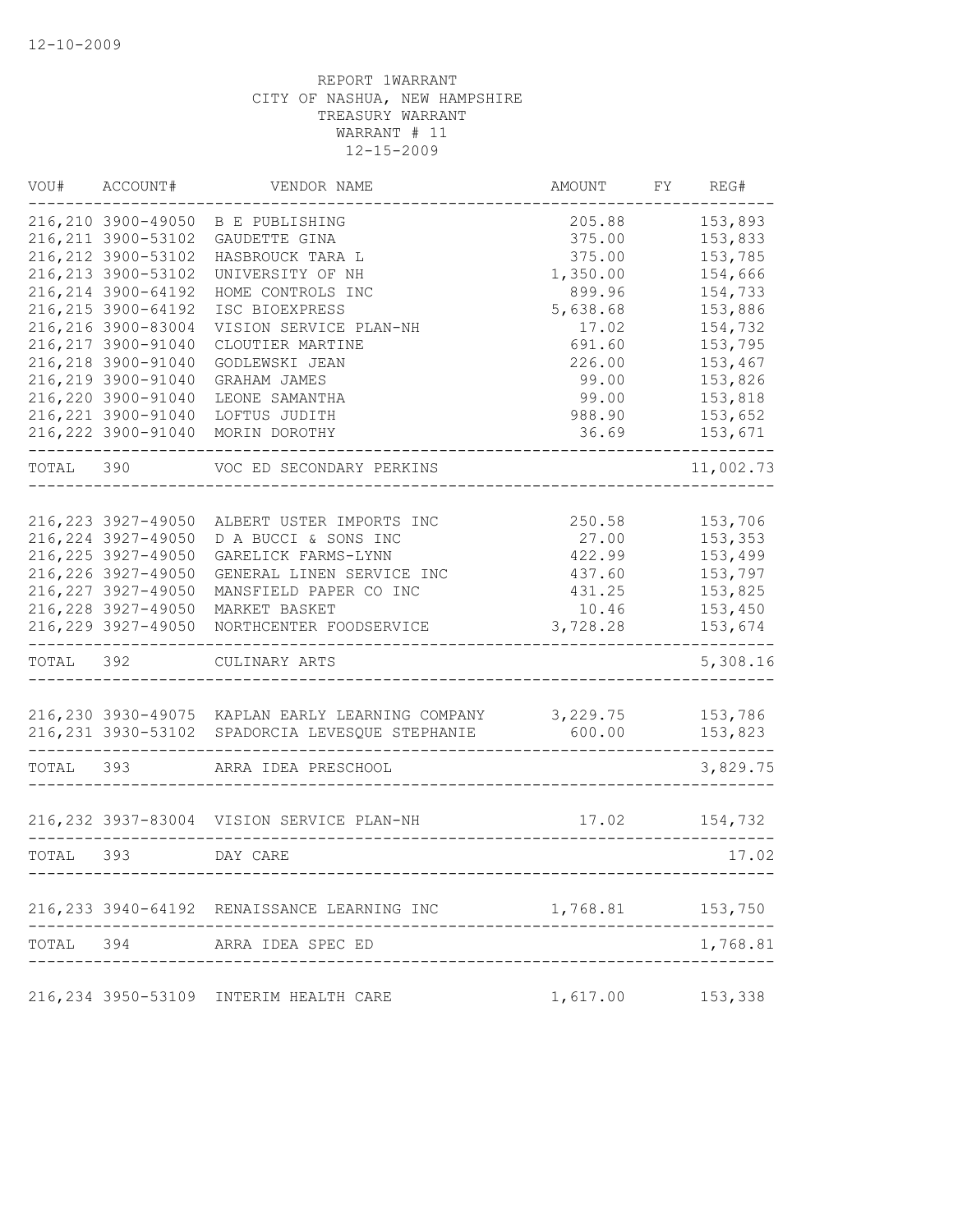| VOU#  | ACCOUNT#         | VENDOR NAME              | AMOUNT | FY | REG#     |
|-------|------------------|--------------------------|--------|----|----------|
| TOTAL | 395              | IDEA B SPECIAL EDUCATION |        |    | 1,617.00 |
|       | 216,235 3977-705 | SHAFFER SARA             | 80.00  |    | 153,894  |
| TOTAL | 397              | SPECIAL ED LOCAL         |        |    | 80.00    |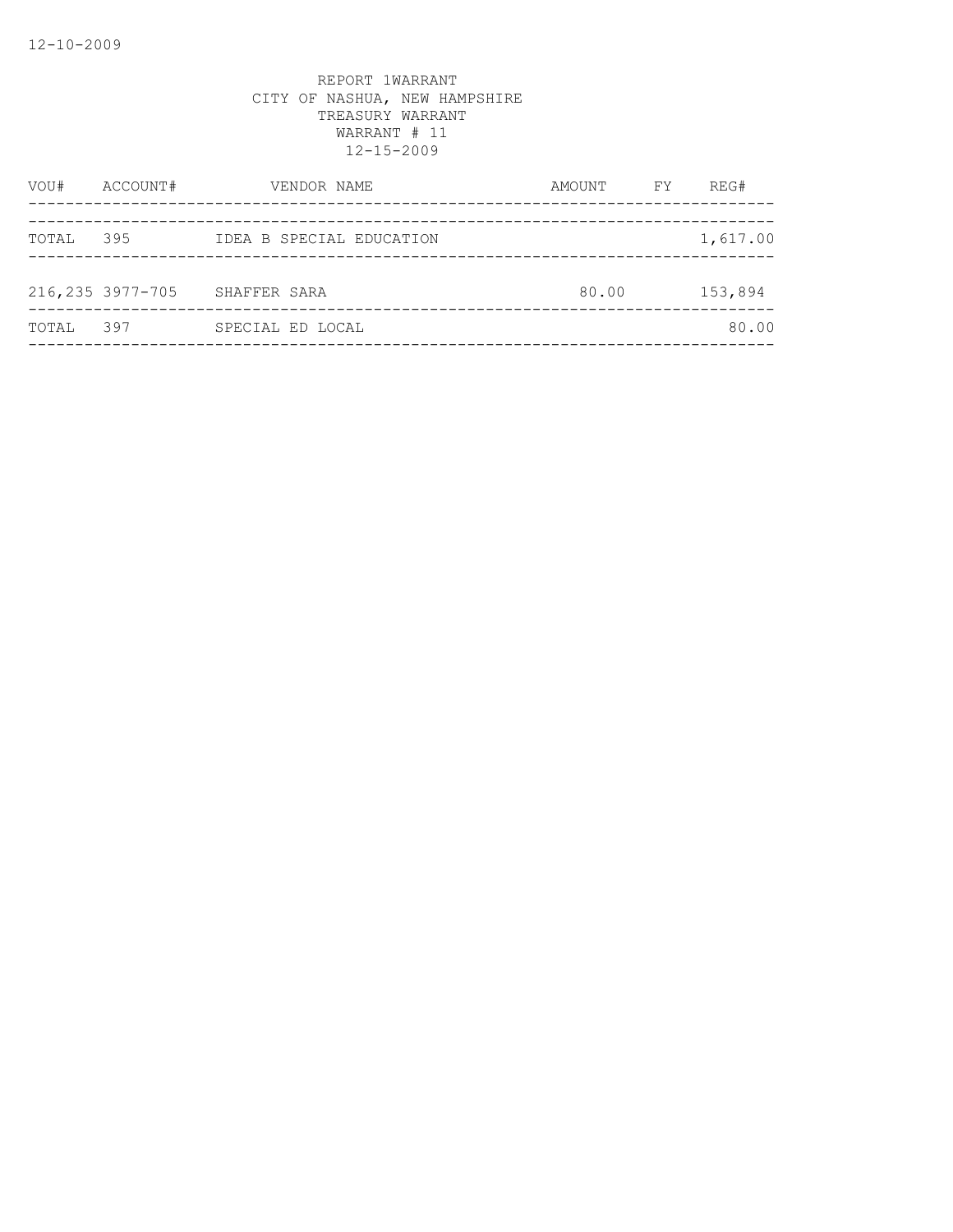| ACCOUNT#    | VENDOR NAME                                     | AMOUNT | FY. | REG#    |
|-------------|-------------------------------------------------|--------|-----|---------|
| $412 - 180$ | VERTAGO KEVIN                                   | 196.00 |     | 153,850 |
| $412 - 18$  | FINANCIAL SERVICES<br>AUTO PERMITS              |        |     | 196.00  |
| $412 - 541$ | OFFICE EQUIPMENT FINANCE SERVI                  | 30.00  |     | 154,684 |
| $412 - 54$  | FINANCIAL SERVICES<br>COLLECTION FEES BAD CHECK |        |     | 30.00   |
|             |                                                 |        |     |         |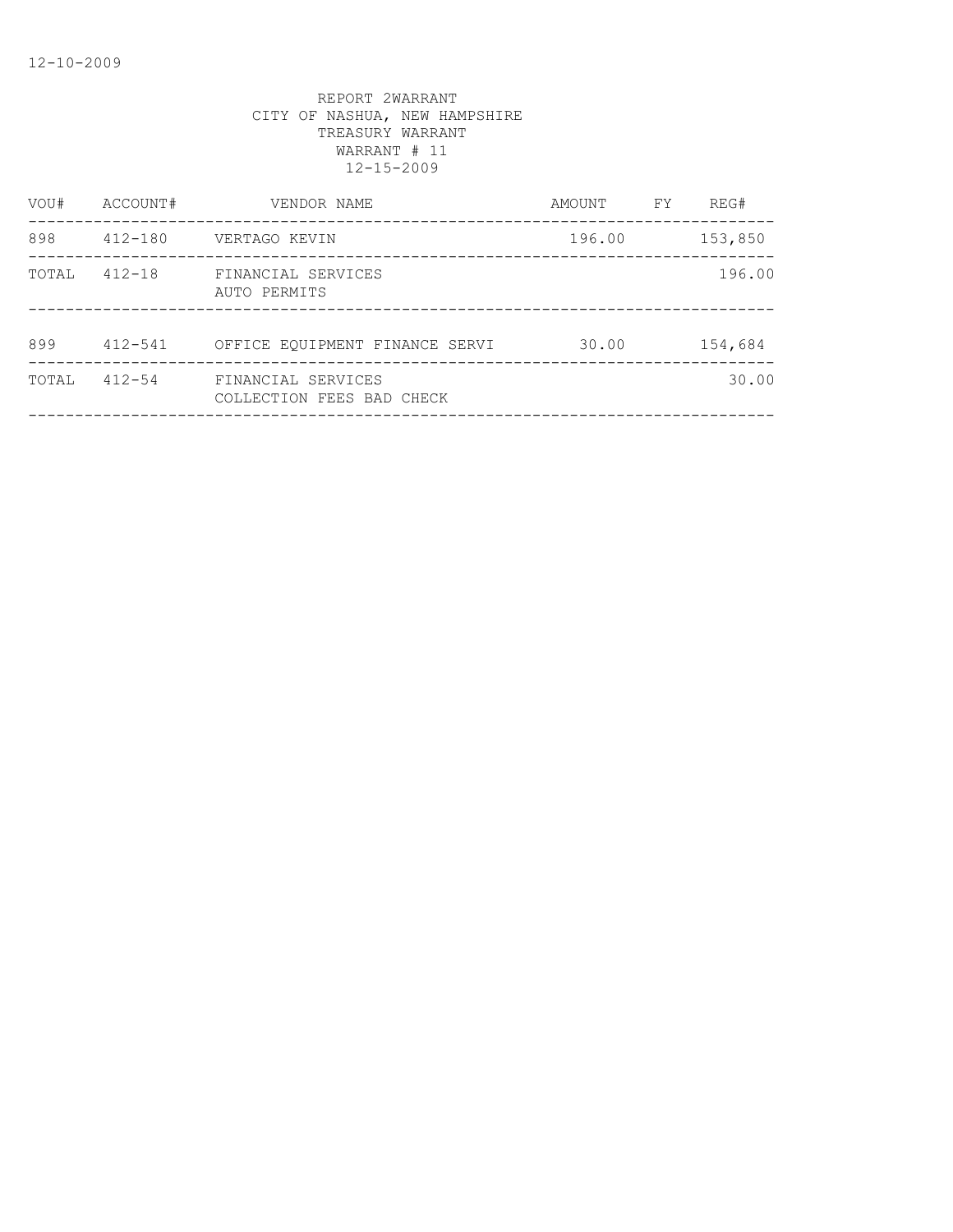| VOU#                                          | ACCOUNT#                                                                                    | VENDOR NAME                                                                                                                                                                                        | AMOUNT                                                                         | FY | REG#                                                                       |
|-----------------------------------------------|---------------------------------------------------------------------------------------------|----------------------------------------------------------------------------------------------------------------------------------------------------------------------------------------------------|--------------------------------------------------------------------------------|----|----------------------------------------------------------------------------|
| 900<br>900                                    | 501-98029                                                                                   | 501-98015 CITY OF NASHUA/PETTY CASH<br>CITY OF NASHUA/PETTY CASH                                                                                                                                   | 44.91<br>19.31                                                                 |    | 153,305<br>153,305                                                         |
| TOTAL                                         | 501                                                                                         | MAYOR'S OFFICE                                                                                                                                                                                     |                                                                                |    | 64.22                                                                      |
| 901<br>902<br>903<br>904                      | 502-51010<br>$502 - 49025$<br>502-94020<br>$502 - 31050$                                    | HILLSBOROUGH COUNTY TREASURER<br>MATTHEW BENDER & CO INC<br>NHBA-MYM<br>VERIZON WIRELESS                                                                                                           | 28.00<br>159.42<br>100.00<br>65.07                                             |    | 153,845<br>154,712<br>154,667<br>154,671                                   |
| TOTAL                                         | 502                                                                                         | LEGAL DEPARTMENT                                                                                                                                                                                   |                                                                                |    | 352.49                                                                     |
| 905<br>906<br>907<br>908<br>909<br>910<br>911 | $505 - 81118$<br>505-81135<br>505-81020<br>505-81039<br>505-81134<br>505-81007<br>505-81078 | CHILD ADVOCACY CENTER<br>CITY YEAR NEW HAMPSHIRE<br>COMMUNITY COUNCIL MENTAL HEALT<br>HUMANE SOCIETY OF NEW ENGLAND<br>ICLEI USA MEMBERSHIP<br>SAM'S CLUB DIRECT<br>ST JOSEPH COMMUNITY SERVICES I | 2,000.00<br>1,196.25<br>2,500.00<br>8,256.75<br>1,200.00<br>737.52<br>2,487.88 |    | 153,487<br>154,648<br>153,330<br>153, 414<br>153,611<br>154,663<br>153,840 |
| TOTAL                                         | 505                                                                                         | CIVIC & COMM. ACTIVITIES                                                                                                                                                                           |                                                                                |    | 18,378.40                                                                  |
| 912<br>913<br>914<br>915<br>916<br>917<br>918 | 506-31005<br>506-31005<br>506-31005<br>506-31005<br>506-31005<br>506-31005<br>506-31005     | ABOUNDI INC<br>BAYRING COMMUNICATIONS<br>FAIRPOINT COMMUNICATIONS<br>GHA TECHNOLOGIES INC<br>LOVERING SUE<br>PAETEC COMMUNICATIONS INC<br>PC MALL GOV INC                                          | 600.00<br>2,167.51<br>620.49<br>1,010.31<br>33.00<br>600.00<br>15.00           |    | 153,862<br>154,680<br>154,686<br>153,406<br>154,607<br>154,647<br>153,661  |
| TOTAL                                         | 506                                                                                         | TELECOMMUNICATIONS                                                                                                                                                                                 |                                                                                |    | 5,046.31                                                                   |
| 919<br>919                                    | 508-83100<br>508-83101                                                                      | STATE OF NH UC<br>STATE OF NH UC                                                                                                                                                                   | 924.13<br>19,809.59                                                            |    | 154,703<br>154,703                                                         |
|                                               | TOTAL 508                                                                                   | INSURANCE-EMPLOYEE BENEFITS                                                                                                                                                                        |                                                                                |    | 20,733.72                                                                  |
| 920<br>921<br>922<br>922<br>923<br>924        | 512-59095<br>512-41010<br>512-91015<br>512-95010<br>512-91015<br>512-41010                  | ANACOMP INC<br>ANCO SIGNS & STAMPS INC<br>CITIZENS BANK<br>CITIZENS BANK<br>CITY OF NASHUA/PETTY CASH<br>COMPUTER HUT OF N E INC                                                                   | 402.38<br>654.80<br>43.27<br>120.88<br>13.00<br>77.00                          |    | 153,367<br>153,519<br>300<br>300<br>153,305<br>153,864                     |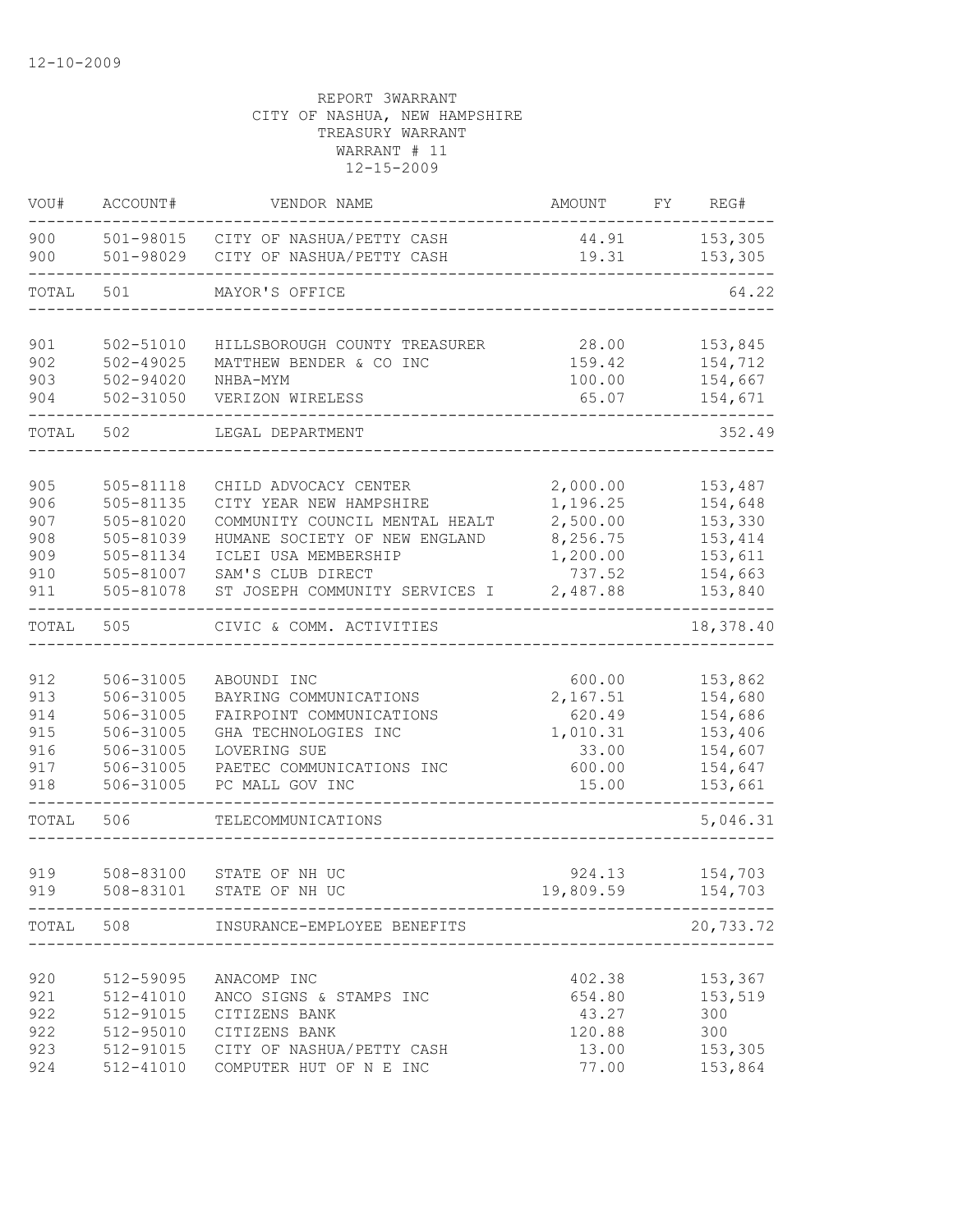| VOU#  | ACCOUNT#         | VENDOR NAME                         | AMOUNT   | FY | REG#     |
|-------|------------------|-------------------------------------|----------|----|----------|
| 925   | 512-59182        | PRINTGRAPHICS OF MAINE              | 1,515.55 |    | 153,385  |
| 926   | 512-41015        | STAPLES BUSINESS ADVANTAGE          | 94.71    |    | 153,592  |
| 927   | 512-95010        | STATE OF NH                         | 45.00    |    | 154,692  |
| TOTAL | 512              | FINANCIAL SERVICES                  |          |    | 2,966.59 |
| 928   | 513-49075        | CITY OF NASHUA/PETTY CASH           | 62.99    |    | 153,305  |
| 928   | 513-59115        | CITY OF NASHUA/PETTY CASH           | 110.00   |    | 153,305  |
| 929   | 513-43005        | J P COOKE CO                        | 13.10    |    | 153,356  |
| 929   | 513-49075        | J P COOKE CO                        | 64.00    |    | 153,356  |
| 930   | 513-43005        | NATIONAL CONF OF STATE LEGISLA      | 7.00     |    | 154,694  |
| 930   | 513-49025        | NATIONAL CONF OF STATE LEGISLA      | 300.00   |    | 154,694  |
| 931   | 513-95005        | NH CITY & TOWN CLERKS ASSOCIAT      | 20.00    |    | 154,674  |
| TOTAL | 513              | CITY CLERK'S OFFICE                 |          |    | 577.09   |
| 932   | 516-45240        | RIS PAPER COMPANY INC               | 1,905.09 |    | 153,399  |
| 933   | 516-54016        | UNION LEADER CORPORATION            | 1,622.51 |    | 154,651  |
| TOTAL | 516              | PURCHASING DEPARTMENT               |          |    | 3,527.60 |
|       |                  |                                     |          |    |          |
| 934   | 517-59135        | BAIN PEST CONTROL SERVICE INC       | 150.00   |    | 153,853  |
| 935   | 517-75023        | HOME DEPOT CREDIT SERVICES          | 193.90   |    | 154,657  |
| 936   | 517-34015        | METROMEDIA ENERGY INC               | 1,382.88 |    | 154,679  |
| 937   | 517-34015        | NATIONAL GRID                       | 450.16   |    | 154,675  |
| 938   | 517-31050        | NEXTEL COMMUNICATIONS               | 67.77    |    | 154,654  |
| 939   | 517-33005        | PENNICHUCK WATER                    | 771.80   |    | 154,658  |
| 940   | 517-32005        | PSNH                                | 1,795.77 |    | 154,695  |
| 941   | 517-75130        | THE METRO GROUP INC                 | 563.00   |    | 153,491  |
| 942   | 517-75023        | W E AUBUCHON COMPANY INC            | 8.49     |    | 153,340  |
| TOTAL | 517              | BUILDING MAINT - CITY ADMIN         |          |    | 5,383.77 |
| 943   |                  | 519-91005 CITY OF NASHUA/PETTY CASH | 62.40    |    | 153,305  |
| 944   |                  | 519-94005 GAGNE ROBERT              | 25.00    |    | 154,608  |
| 945   |                  | 519-91005 GAGNE ROBERT              | 57.40    |    | 153,564  |
| 946   | 519-94010 NNEREN |                                     | 54.00    |    | 154,693  |
| TOTAL | 519              |                                     |          |    | 198.80   |
|       |                  |                                     |          |    |          |
| 947   | 520-34015        | METROMEDIA ENERGY INC               | 71.39    |    | 154,679  |
| 948   | 520-34015        | NATIONAL GRID                       | 165.89   |    | 154,675  |
| 949   | 520-33005        | PENNICHUCK WATER                    | 477.13   |    | 154,658  |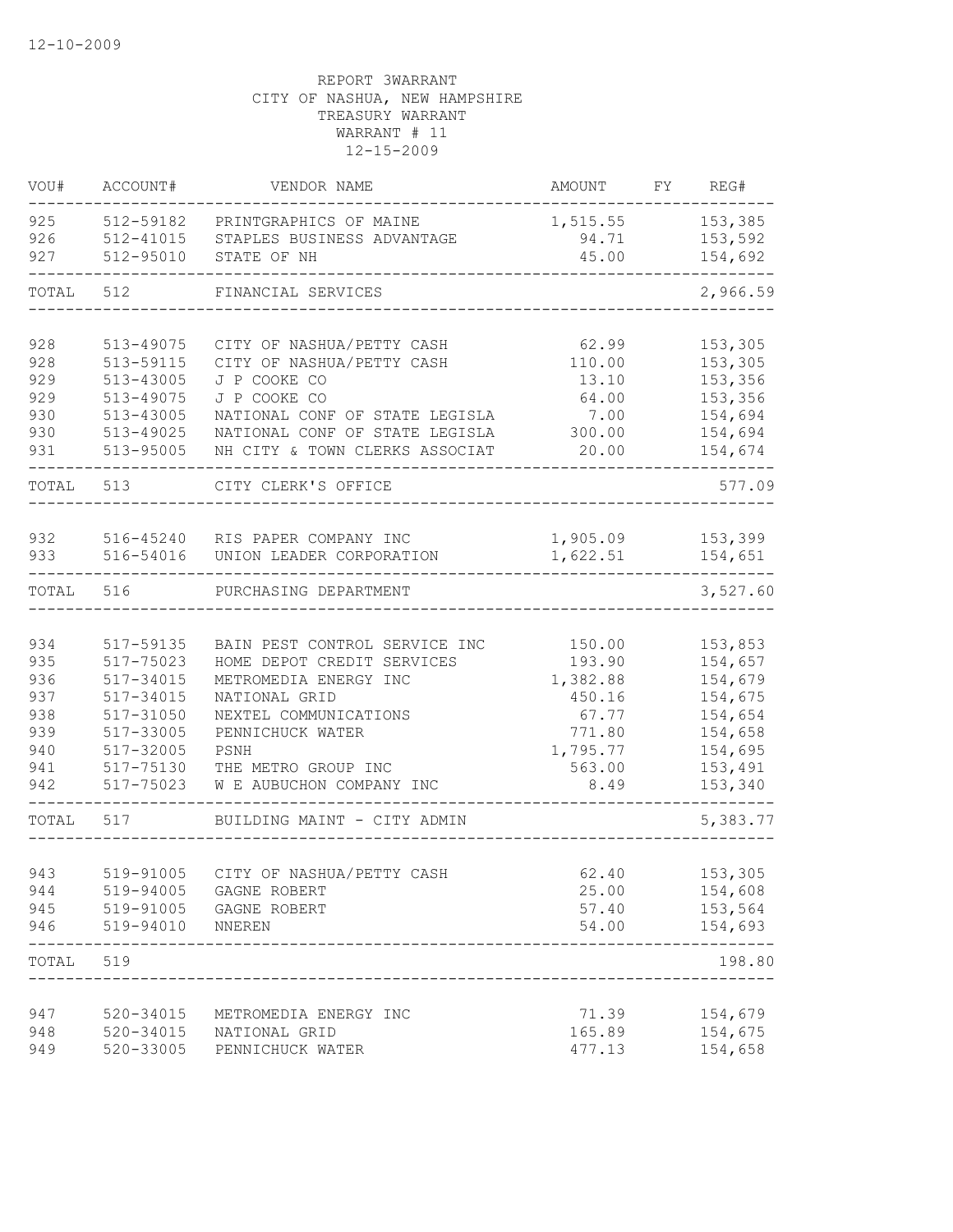| VOU#       | ACCOUNT#                       | VENDOR NAME                                     | AMOUNT<br>------------------------- | FY | REG#               |
|------------|--------------------------------|-------------------------------------------------|-------------------------------------|----|--------------------|
| TOTAL 520  |                                | HUNT BUILDING                                   |                                     |    | 714.41             |
|            |                                |                                                 |                                     |    |                    |
| 950        | 522-94040                      | BRITTON KEN                                     | 79.99                               |    | 154,609            |
| 951<br>951 | $522 - 64040$<br>522-74035     | CITIZENS BANK<br>CITIZENS BANK                  | 24.00<br>275.00                     |    | 300<br>300         |
| 952        | $522 - 45125$                  | GOVCONNECTION INC                               | 266.64                              |    | 153,320            |
| 953        | 522-74035                      | K LOGIX LLC                                     | 4,995.00                            |    | 153,863            |
| 954        | $522 - 64051$                  | MOSAIC TECHNOLOGY CORPORATION                   | 887.24                              |    | 153,506            |
| 954        | 522-74035                      | MOSAIC TECHNOLOGY CORPORATION                   | 711.92                              |    | 153,506            |
| 955        | 522-31050                      | NEXTEL COMMUNICATIONS                           | 297.60                              |    | 154,654            |
| TOTAL 522  |                                | INFORMATION TECHNOLOGY                          |                                     |    | 7,537.39           |
|            |                                |                                                 |                                     |    |                    |
| 956        | 524-64057                      | DELL MARKETING LP                               | 15,156.62                           |    | 153,396            |
| 957        | $524 - 64045$                  | EXHIBITONE                                      | 115.00                              |    | 153,861            |
| 958        | $524 - 64040$                  | LEGAL FILES SOFTWARE INC                        | 8,224.50                            |    | 153,879            |
| 959        | $524 - 64040$                  | QLESS INC                                       | 950.00                              |    | 153,856            |
| TOTAL      | 524                            | COMPUTERS - CITYWIDE                            |                                     |    | 24,446.12          |
|            |                                |                                                 |                                     |    |                    |
| 960        | 531-53056                      | AAA CREDIT SCREENING SERV LLC                   | 25.00                               |    | 153,334            |
| 961        | 531-46040                      | ALL SPORTS HEROES UNIFORMS,                     | 49.99                               |    | 153,402            |
| 962        | 531-78007                      | AMERICAN AUTO SEAT COVER INC                    | 145.00                              |    | 153,322            |
| 963        | 531-95000                      | AMERICAN POLYGRAPH ASSOC                        | 490.00                              |    | 154,664            |
| 964        | 531-75023                      | AMERICAN SECURITY & FIRE PROTE                  | 985.00                              |    | 153,318            |
| 965        | 531-45920                      | B & S LOCKSMITH INC                             | 23.99                               |    | 153,481            |
| 965        | 531-78007                      | B & S LOCKSMITH INC                             | 22.75                               |    | 153,481            |
| 966        | 531-75023                      | BELLETETES INC                                  | 21.58                               |    | 153,438            |
| 966        | 531-78007                      | BELLETETES INC                                  | 8.99                                |    | 153,438            |
| 967        | $531 - 46030$<br>$531 - 46040$ | BEN'S UNIFORMS                                  | 1,458.99                            |    | 153,873            |
| 967        |                                | BEN'S UNIFORMS<br>BEST FORD/BEST CYCLE          | 1,147.97                            |    | 153,873            |
| 968<br>969 | 531-78075<br>531-47010         | BOUND TREE MEDICAL LLC                          | 291.98<br>183.33                    |    | 153,336<br>153,474 |
| 970        | 531-53125                      | BOURGEOIS FRANCIS                               |                                     |    | 154,610            |
| 971        |                                | CARPARTS OF NASHUA                              | 250.00<br>905.62                    |    |                    |
| 972        | 531-78007<br>$531 - 64040$     |                                                 |                                     |    | 153,335<br>153,649 |
|            |                                | CDW GOVERNMENT INC<br>CENTRAL PAPER PRODUCTS CO | 209.10<br>660.05                    |    |                    |
| 973<br>974 | 531-42000<br>531-31025         | CINFO PETER                                     | 45.96                               |    | 153,580<br>154,616 |
| 975        | 531-94005                      | DELISLE KATHLEEN                                | 76.45                               |    | 154,620            |
| 976        | 531-94005                      | DIPRIMA LISA                                    | 44.00                               |    | 154,618            |
| 977        | 531-78007                      | DONOVAN EQUIPMENT CO INC                        | 52.09                               |    | 153,361            |
| 978        | 531-94005                      | DUMAIS RANDY                                    | 786.75                              |    | 154,624            |
| 979        | 531-45125                      | FAIRPOINT COMMUNICATIONS                        | 28.48                               |    | 154,686            |
| 980        | 531-66025                      | GE CAPITAL INC                                  | 1, 113.28                           |    | 153,560            |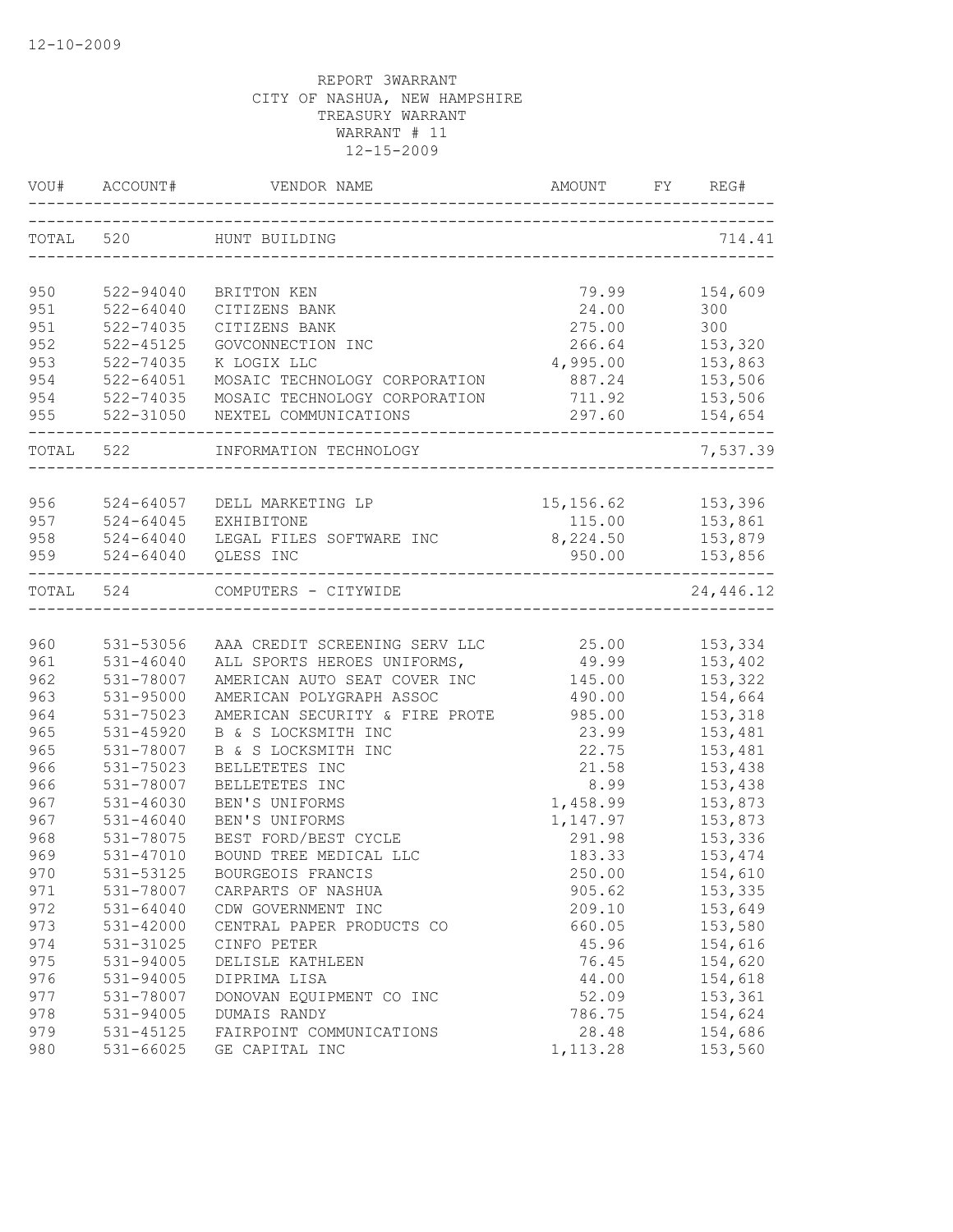| VOU#  | ACCOUNT#      | VENDOR NAME                    | AMOUNT    | FY | REG#    |
|-------|---------------|--------------------------------|-----------|----|---------|
| 981   | 531-98035     | GOOD MORNING SALES INC         | 159.25    |    | 153,590 |
| 982   | 531-45920     | GOODALE'S BIKE SHOP INC        | 320.00    |    | 154,655 |
| 982   | 531-78007     | GOODALE'S BIKE SHOP INC        | 51.30     |    | 154,655 |
| 983   | 531-78065     | GOODYEAR AUTO SERVICE CENTER   | 460.92    |    | 153,316 |
| 984   | 531-74092     | HARRIS EQUIPMENT REPAIR SERVIC | 43.20     |    | 153,829 |
| 985   | $531 - 42000$ | HOME DEPOT CREDIT SERVICES     | 296.60    |    | 154,672 |
| 985   | 531-69025     | HOME DEPOT CREDIT SERVICES     | 79.94     |    | 154,672 |
| 985   | 531-78007     | HOME DEPOT CREDIT SERVICES     | 44.85     |    | 154,672 |
| 986   | 531-75130     | J LAWRENCE HALL INC            | 2,271.61  |    | 153,880 |
| 987   | $531 - 46040$ | KEW ROBERT                     | 284.96    |    | 154,617 |
| 988   | 531-91025     | KUCHARSKI TY                   | 44.00     |    | 154,615 |
| 989   | 531-53125     | LEE DENNIS P                   | 200.00    |    | 154,611 |
| 990   | 531-78007     | LOWE'S                         | 198.00    |    | 154,673 |
| 991   | 531-78007     | MAC MULKIN CHEVROLET INC       | 5.24      |    | 153,822 |
| 991   | 531-78075     | MAC MULKIN CHEVROLET INC       | 1,360.95  |    | 153,822 |
| 991   | 531-78100     | MAC MULKIN CHEVROLET INC       | 42.46     |    | 153,822 |
| 992   | $531 - 46030$ | MACGREGOR CHARLES              | 90.00     |    | 154,612 |
| 993   | 531-49025     | MATTHEW BENDER & CO INC        | 88.71     |    | 153,557 |
| 994   | 531-78007     | MAYNARD & LESIEUR INCORPORATED |           |    | 153,831 |
| 994   | 531-78065     | MAYNARD & LESIEUR INCORPORATED | 378.20    |    | 153,831 |
| 995   | 531-34015     | METROMEDIA ENERGY INC          | 3,458.45  |    | 154,679 |
| 996   | 531-78007     | MHQ MUNICIPAL VEHICLES         | 990.00    |    | 153,478 |
| 997   | 531-75023     | NASHUA WALLPAPER & PAINT CO    | 297.93    |    | 153,449 |
| 998   | 531-45920     | NATIONAL LAW ENFORCEMENT SUPPL | 446.65    |    | 153,859 |
| 999   | 531-75023     | NORMAN E DAY INC               | 400.00    |    | 153,315 |
| 1,000 | 531-78007     | NORTHERN FOREIGN CAR PARTS INC | 568.00    |    | 153,883 |
| 1,001 | 531-46040     | O'BRIEN KEVIN                  | 186.92    |    | 154,613 |
| 1,002 | 531-53045     | OCCUPATIONAL DRUG TESTING LLC  | 300.00    |    | 153,502 |
| 1,003 | 531-91025     | ORRICO TIMOTHY                 | 88.00     |    | 154,621 |
| 1,004 | 531-45125     | PC MALL GOV INC                | 36.80     |    | 153,661 |
| 1,004 | 531-64045     | PC MALL GOV INC                | 81.85     |    | 153,661 |
| 1,005 | 531-33005     | PENNICHUCK WATER               | 636.02    |    | 154,658 |
| 1,006 | 531-41015     | PITNEY BOWES INCORPORATED      | 86.98     |    | 153,860 |
| 1,007 | 531-32035     | PSNH                           | 15.60     |    | 154,695 |
| 1,008 | 531-94005     | PUBLIC AGENCY TRAINING COUNCIL | 495.00    |    | 154,669 |
| 1,009 | 531-32005     | PUBLIC SERVICE OF NH           | 15,088.40 |    | 154,700 |
| 1,009 | 531-32035     | PUBLIC SERVICE OF NH           | 311.79    |    | 154,700 |
| 1,010 | 531-42000     | REXEL CLS                      | 104.55    |    | 153,754 |
| 1,011 | 531-46040     | ROARK MEGHAN                   | 419.40    |    | 154,614 |
| 1,012 | 531-78007     | ROBBINS AUTO PARTS             | 91.81     |    | 153,782 |
| 1,013 | 531-94005     | ROGER WILLIAMS UNIVERSITY      | 50.00     |    | 154,662 |
| 1,014 | 531-91025     | ROY ANDREW                     | 44.00     |    | 154,619 |
| 1,015 | 531-98025     | SAM'S CLUB DIRECT              | 314.67    |    | 154,663 |
| 1,016 | 531-34015     | SHATTUCK MALONE OIL CO         | 363.70    |    | 154,643 |
| 1,017 | 531-53045     | ST JOSEPH BUSINESS & HEALTH    | 1,121.75  |    | 153,418 |
| 1,018 | 531-31025     | ST ONGE JOSHUA                 | 45.96     |    | 154,622 |
| 1,019 | 531-41005     | STAPLES BUSINESS ADVANTAGE     | 241.72    |    | 153,592 |
| 1,019 | 531-41015     | STAPLES BUSINESS ADVANTAGE     | 17.90     |    | 153,592 |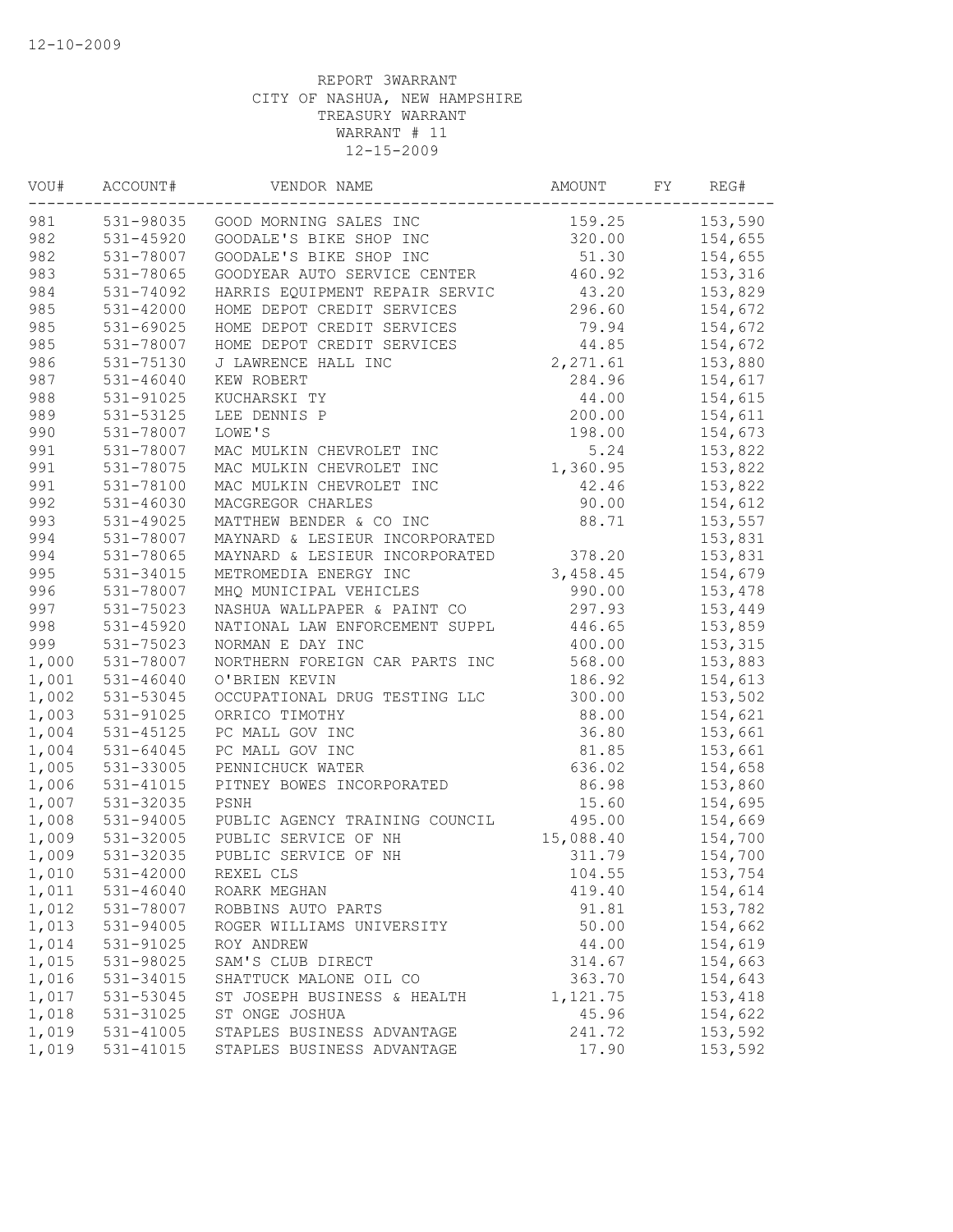| VOU#  | ACCOUNT#        | VENDOR NAME                    | AMOUNT    | FY | REG#      |
|-------|-----------------|--------------------------------|-----------|----|-----------|
|       | 1,020 531-78075 | STATEWIDE COLLISION LLC        | 354.00    |    | 153,424   |
| 1,021 | 531-42000       | THE DURKIN CO INC              | 478.16    |    | 153,461   |
| 1,022 | 531-75130       | THE METRO GROUP INC            | 222.00    |    | 153,491   |
| 1,023 | 531-91025       | THOMAS SEAN                    | 44.00     |    | 154,623   |
| 1,024 | 531-78007       | TOWERS MOTOR PARTS CORP        | 215.35    |    | 153,540   |
| 1,025 | 531-95000       | UNION LEADER CORP              | 65.00     |    | 154,656   |
| 1,026 | 531-43005       | UNITED PARCEL SERVICE          | 111.09    |    | 154,714   |
|       | 1,027 531-43005 | UNITED STATES POSTAL SERVICE   | 1,000.00  |    | 322       |
|       |                 | TOTAL 531 POLICE DEPARTMENT    |           |    | 44,239.99 |
|       |                 |                                |           |    |           |
| 1,028 | 532-75130       | AE MECHANICAL INC              | 170.00    |    | 153,783   |
| 1,029 | 532-75023       | AIR CLEANING SPECIALISTS OF NE | 135.15    |    | 153,547   |
| 1,030 | 532-69010       | ALL STATE FIRE EQUIPMENT       | 218.00    |    | 153,728   |
| 1,031 | 532-79040       | BATTERIES PLUS                 | 30.97     |    | 153,563   |
| 1,032 | 532-75023       | BELLETETES INC                 | 30.58     |    | 153,438   |
| 1,032 | 532-78100       | BELLETETES INC                 | 9.54      |    | 153,438   |
| 1,033 | 532-78020       | CHELMSFORD AUTO ELECTRIC       | 179.00    |    | 153,535   |
| 1,034 | 532-78035       | CHROMATE INDUSTRIAL CORP       | 242.95    |    | 153,408   |
| 1,035 | 532-94005       | CITIZENS BANK                  | 149.20    |    | 300       |
| 1,036 | 532-78095       | DONOVAN EQUIPMENT CO INC       | 199.00    |    | 153,361   |
| 1,037 | 532-75100       | FIMBEL PAUNET CORP             | 150.00    |    | 153,548   |
| 1,038 | 532-64094       | FIRE TECH & SAFETY OF NEW ENGL | 26,000.00 |    | 153,544   |
| 1,038 | 532-74038       | FIRE TECH & SAFETY OF NEW ENGL | 575.00    |    | 153,544   |
| 1,039 | 532-64094       | FIREMATIC SUPPLY CO INC        | 69.76     |    | 153,452   |
| 1,040 | 532-78020       | GRAPPONE AUTOMOTIVE GROUP      | 573.03    |    | 153,582   |
| 1,041 | 532-46045       | HEBERT CYRUS                   | 142.95    |    | 153,366   |
| 1,042 | 532-75023       | HOME DEPOT CREDIT SERVICES     | 91.87     |    | 154,657   |
| 1,043 | 532-59135       | J P PEST SERVICES              | 170.00    |    | 153,473   |
| 1,044 | 532-78007       | JACK YOUNG COMPANY, INC        | 145.03    |    | 153,570   |
| 1,045 | 532-59100       | MAYNARD & LESIEUR INCORPORATED | 34.00     |    | 153,831   |
| 1,046 | 532-34015       | METROMEDIA ENERGY INC          | 2,899.23  |    | 154,679   |
| 1,047 | 532-78075       | MIKE'S CUSTOM KANVAS           | 250.00    |    | 153,337   |
| 1,048 | 532-78100       | MINUTEMAN TRUCKS INC           | 359.64    |    | 153,472   |
| 1,049 | 532-75903       | NASHUA WALLPAPER & PAINT CO    | 95.96     |    | 153,449   |
| 1,050 | 532-34015       | NATIONAL GRID                  | 668.96    |    | 154,675   |
| 1,051 | 532-42005       | NEW ENGLAND PAPER & SUPPLY     | 217.11    |    | 153,457   |
| 1,051 | 532-42010       | NEW ENGLAND PAPER & SUPPLY     | 460.06    |    | 153,457   |
| 1,051 | 532-42020       | NEW ENGLAND PAPER & SUPPLY     | 482.08    |    | 153,457   |
| 1,052 | 532-31040       | NEXTEL COMMUNICATIONS          | 384.29    |    | 154,654   |
| 1,053 | 532-33005       | PENNICHUCK WATER               | 1,354.21  |    | 154,658   |
| 1,054 | 532-46030       | POWELL DAVID                   | 125.54    |    | 153,354   |
| 1,055 | 532-75023       | POWELL DAVID                   | 400.00    |    | 153,869   |
| 1,056 | 532-32005       | PSNH                           | 3,843.71  |    | 154,695   |
| 1,057 |                 |                                |           |    | 153,577   |
|       | 532-79025       | RB ALLEN CO INC                | 342.00    |    |           |
| 1,058 | 532-78100       | REXEL CLS                      | 3.02      |    | 153,754   |
| 1,059 | 532-78007       | SANEL AUTO PARTS CO            | 226.33    |    | 153,443   |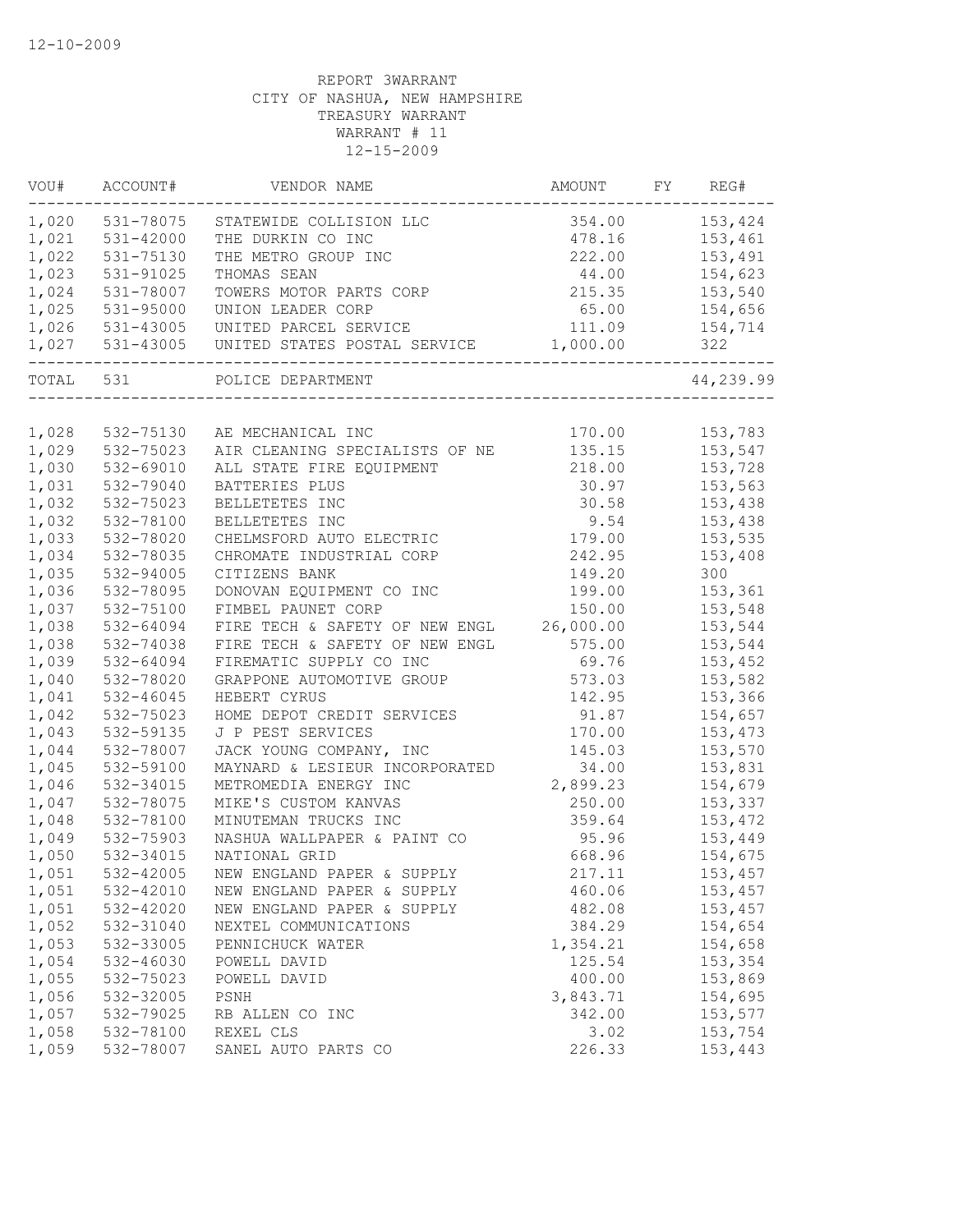| VOU#  | ACCOUNT#  | VENDOR NAME                                                                   | AMOUNT             | FY | REG#               |
|-------|-----------|-------------------------------------------------------------------------------|--------------------|----|--------------------|
| 1,060 | 532-41005 | STAPLES BUSINESS ADVANTAGE                                                    | 453.85             |    | 153,592            |
| 1,060 | 532-41015 | STAPLES BUSINESS ADVANTAGE                                                    | 636.18             |    | 153,592            |
| 1,061 | 532-59100 | TRUE BLUE CLEANERS                                                            | 58.90              |    | 153,471            |
| 1,062 | 532-43005 | UNITED PARCEL SERVICE                                                         | 2.97               |    | 154,714            |
| 1,063 | 532-78020 | YANKEE TRUCKS                                                                 | 33.98              |    | 153,349            |
| TOTAL | 532       | FIRE DEPARTMENT                                                               |                    |    | 42,614.05          |
| 1,064 |           | 533-33010 PENNICHUCK WATER                                                    | 178,551.03 154,658 |    |                    |
| TOTAL | 533       | WATER SUPPLY (PUBLIC HYDRANTS)                                                |                    |    | 178,551.03         |
| 1,065 | 534-64297 | NORTHEAST UTILITIES                                                           | 696.92             |    | 154,713            |
| 1,066 | 534-32020 | PSNH                                                                          | 61.84              |    | 154,695            |
| 1,067 | 534-32020 | PUBLIC SERVICE OF NH                                                          | 62,553.67          |    | 154,700            |
| TOTAL | 534       | STREET LIGHTING                                                               |                    |    | 63, 312.43         |
| 1,068 |           | 535-31050 NEXTEL COMMUNICATIONS                                               | 106.93             |    | 154,654            |
| TOTAL | 535       | EMERGENCY MANAGEMENT                                                          |                    |    | 106.93             |
|       |           |                                                                               |                    |    |                    |
| 1,069 | 536-64255 | MOTOROLA                                                                      | 569.25             |    | 153,398            |
| 1,070 | 536-95000 | MTUG                                                                          | 85.00              |    | 153,583            |
| 1,071 | 536-32035 | PSNH                                                                          | 355.67             |    | 154,695            |
| 1,072 | 536-43005 | UNITED PARCEL SERVICE                                                         | 8.31               |    | 154,714            |
| TOTAL | 536       | CITYWIDE COMMUNICATIONS                                                       |                    |    | 1,018.23           |
| 1,073 | 541-49050 | EMBROIDME OF LONDONDERRY                                                      | 542.00             |    | 153,870            |
| 1,074 | 541-33005 | PENNICHUCK WATER                                                              | 222.02             |    | 154,658            |
| 1,075 | 541-34005 | SHATTUCK MALONE OIL CO                                                        | 758.97             |    | 154,643            |
| 1,076 | 541-91015 | VIGROUX KERRAN                                                                | 98.20              |    | 153,571            |
|       |           | TOTAL 541 COMMUNITY SERVICES DIVISION                                         |                    |    | 1,621.19           |
|       |           |                                                                               |                    |    |                    |
| 1,078 |           | 1,077 542-31050 NEXTEL COMMUNICATIONS<br>542-41015 STAPLES BUSINESS ADVANTAGE | 93.19<br>144.73    |    | 154,654<br>153,592 |
|       |           |                                                                               |                    |    |                    |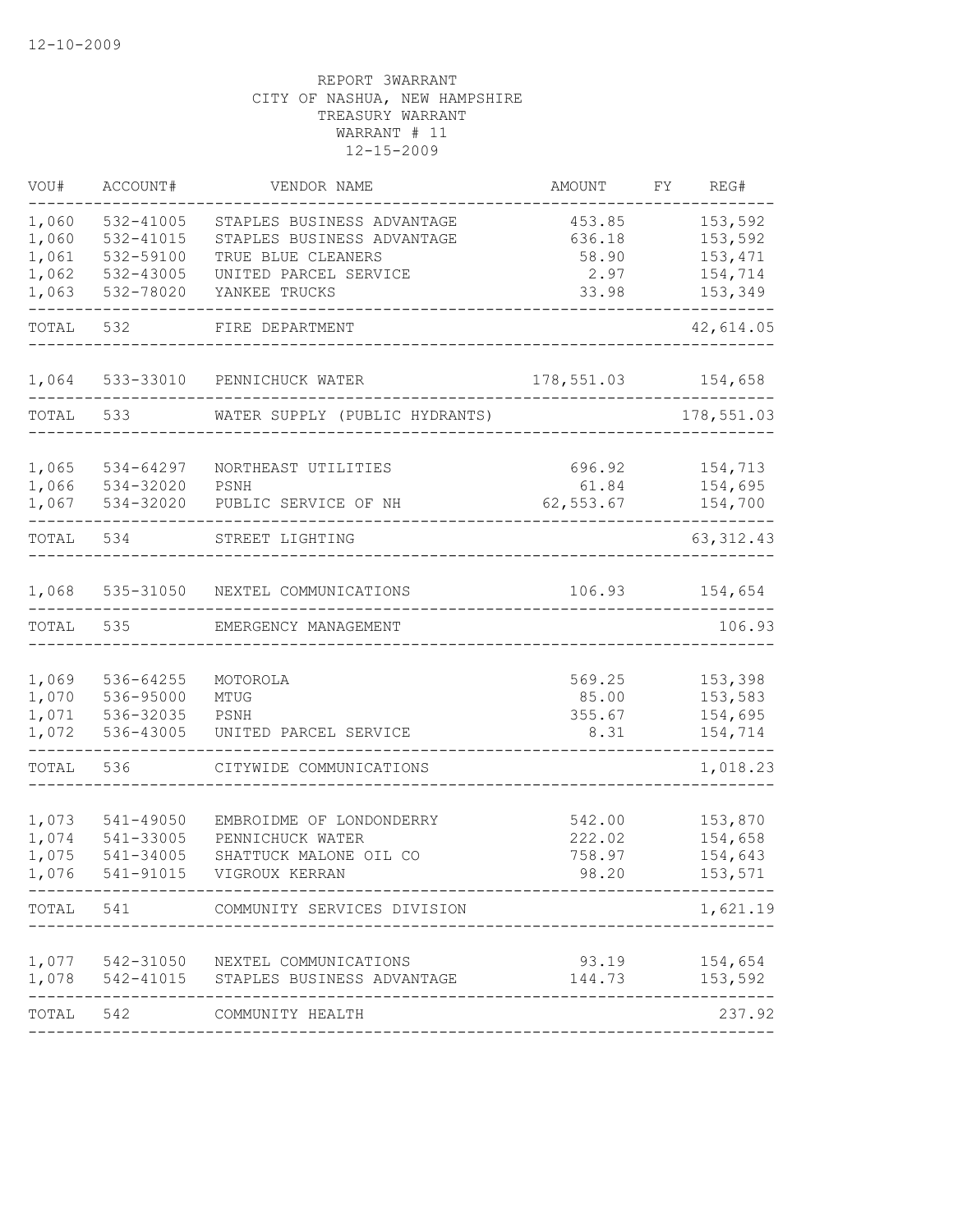| VOU#      | ACCOUNT#        | VENDOR NAME                                                    | AMOUNT FY REG# |                |
|-----------|-----------------|----------------------------------------------------------------|----------------|----------------|
|           |                 | 1,079 543-49070 LAB SAFETY SUPPLY INC                          | 31.70 153,332  |                |
| 1,080     |                 | 543-31050 NEXTEL COMMUNICATIONS                                |                | 41.82 154,654  |
| 1,081     |                 | 543-41015 STAPLES BUSINESS ADVANTAGE                           |                | 140.13 153,592 |
| TOTAL 543 |                 | ENVIRONMENTAL HEALTH DEPT.                                     |                | 213.65         |
|           |                 |                                                                |                |                |
|           | 1,082 544-91005 | MACK ROBERT                                                    | 69.40          | 153,386        |
|           |                 | 1,083 544-31050 NEXTEL COMMUNICATIONS                          | 70.88          | 154,654        |
|           |                 | 1,084 544-41015 STAPLES BUSINESS ADVANTAGE<br>---------------- | 140.12         | 153,592        |
| TOTAL 544 |                 | WELFARE ADMINISTRATION                                         |                | 280.40         |
|           |                 |                                                                |                |                |
| 1,085     | 545-97020       | 188 CONCORD ST LLC DBA LILLIAN 1,876.00                        |                | 153,504        |
| 1,086     | 545-97020       | 23-25 TEMPLE ST REALTY LLC                                     | 379.54         | 153,513        |
| 1,087     | 545-97020       | 28-34 RR SQUARE LLC                                            | 420.00         | 153,352        |
| 1,088     | 545-97020       | 82 WEST HOLLIS ST LLC                                          | 450.00         | 153,526        |
| 1,089     | 545-97020       | AMARAL MANUEL A                                                | 400.00         | 153,614        |
| 1,090     | 545-97020       | AMHERST PARK APARTMENTS LLC                                    | 733.00         | 153,433        |
| 1,091     | 545-97020       | BISHOP REAL ESTATE MGMT INC                                    | 675.00         | 153,429        |
| 1,092     | 545-97020       | BONNETTE PETER                                                 | 875.00         | 153,339        |
| 1,093     | 545-97020       | BRUSOVANKIN ZINA                                               | 478.43         | 153,602        |
| 1,094     | 545-97020       | CANTERBURY APARTMENTS                                          | 1,474.88       | 153,333        |
| 1,095     | 545-97020       | CAYMAN REALTY LLC                                              | 575.00         | 153,392        |
| 1,096     | 545-97020       | CENTRAL REALTY                                                 | 899.13         | 153,456        |
| 1,097     | 545-97020       | COCHRAN THOMAS J                                               | 737.00         | 153,517        |
| 1,098     | 545-97020       | CONNOLLY FRANCIS X                                             | 400.00         | 153,344        |
| 1,099     | 545-97020       | CONSTANT FAMILY LLC II                                         | 300.00         | 153,454        |
| 1,100     | 545-97020       | COTE ALICE                                                     | 332.43         | 153,358        |
| 1,101     | 545-97020       | DAIGLE DONNA                                                   | 650.00         | 153,427        |
| 1,102     | 545-97015       | DEMOULAS SUPERMARKETS INC                                      | 2,244.16       | 154,644        |
| 1,103     | 545-97020       | DOLLOFF VALLIER PROPERTIES                                     | 1,608.00       | 153,439        |
| 1,104     | 545-97020       | ESDRUBAL JIMENEZ                                               | 893.00         | 154,626        |
| 1,105     | 545-97020       | FREEDOM APARTMENTS LLC                                         | 550.00         | 153,434        |
| 1,106     | 545-97020       | GARCIA MARIA                                                   | 271.18         | 153,599        |
| 1,107     | 545-97020       | GAUTHIER REALTY/CONNIE GAUTHIE                                 | 1,553.52       | 153,576        |
| 1,108     | 545-97020       | JD ALLARD PROPERTIES LLC                                       | 650.00         | 153,464        |
| 1,109     | 545-97020       | JENSENS'S INC                                                  | 389.00         | 153,423        |
| 1,110     | 545-97020       | JUNGKMAN ROBERT O                                              | 450.00         | 153,546        |
| 1,111     | 545-97020       | LATVIS JOHN W                                                  | 880.21         | 153,422        |
| 1,112     | 545-97020       | LAVOIE LUCILLE                                                 | 550.00         | 153,603        |
| 1,113     | 545-97020       | LTA INVESTMENTS LLC                                            | 150.00         | 153,483        |
| 1,114     | 545-97020       | MARANDOS CROTEAU                                               | 575.91         | 153,530        |
| 1,115     | 545-97020       | MOTEL 6                                                        | 1,549.93       | 153,539        |
| 1,116     | 545-97020       | NASHUA INVESTORS LTD P                                         | 750.00         | 153,390        |
| 1,117     | 545-97020       | OH ASH STREET HOLDINGS LLC/DAN                                 | 500.00         | 153,505        |
| 1,118     | 545-97020       | OTD REALTY LLC                                                 | 900.00         | 153,371        |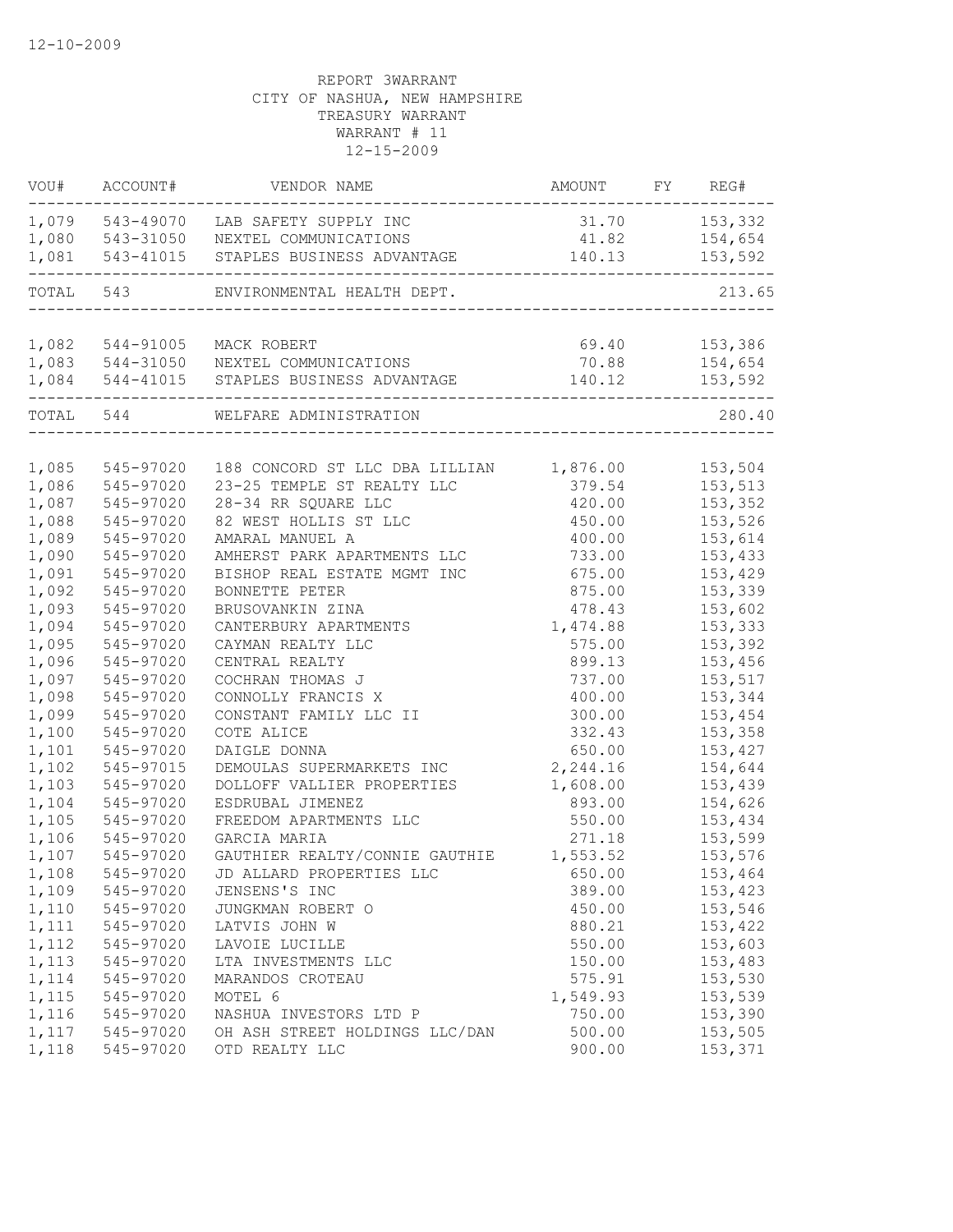| VOU#      | ACCOUNT#                              | VENDOR NAME                            | AMOUNT   | FY REG#   |
|-----------|---------------------------------------|----------------------------------------|----------|-----------|
|           | 1,119 545-97020                       | PAUL BUTLER REMODELING                 | 650.00   | 154,625   |
| 1,120     | 545-97020                             | PELLETIER NORMAND                      | 624.66   | 153,482   |
| 1,121     | 545-97015                             | PSNH                                   | 312.50   | 154,698   |
| 1,122     | 545-97020                             | REGISTER LINDA B                       | 491.79   | 153,537   |
| 1,123     | 545-97015                             | RICE'S PHARMACY INC                    | 59.90    | 154,716   |
| 1,124     | 545-97020                             | ROUSSEL KATHLEEN                       | 250.00   | 153,341   |
| 1,125     | 545-97020                             | SUND ANDERS                            | 600.00   | 153,585   |
| 1,126     | 545-97020                             | TUMPREY SHANE                          | 213.00   | 153,397   |
|           | 1,127 545-97020<br>__________________ | VICENTE MARGARET<br>__________________ | 285.29   | 153,598   |
|           | TOTAL 545                             | WELFARE COSTS                          |          | 29,607.46 |
|           |                                       |                                        |          |           |
| 1,128     | 551-49075                             | CITY OF NASHUA/PETTY CASH              | 47.54    | 153,305   |
| 1,128     | 551-91005                             | CITY OF NASHUA/PETTY CASH              | 2.50     | 153,305   |
| 1,129     | 551-59100                             | CORBETT CLEANING CO/STEPHEN CO         | 320.00   | 153,451   |
| 1,130     | 551-91005                             | DOOKRAN STEPHEN                        | 35.20    | 153,538   |
| 1,131     | 551-34015                             | METROMEDIA ENERGY INC                  | 110.83   | 154,679   |
| 1,132     | 551-31050                             | NEXTEL COMMUNICATIONS                  | 324.11   | 154,654   |
| 1,133     | 551-33005                             | PENNICHUCK WATER                       | 99.42    | 154,658   |
| 1,134     | 551-32005                             | PUBLIC SERVICE OF NH                   | 660.26   | 154,700   |
| TOTAL 551 |                                       | PUBLIC WORKS DIV & ENGINEERING         |          | 1,599.86  |
|           |                                       |                                        |          |           |
| 1,135     | 552-78007                             | AUTO ELECTRIC WAREHOUSE INC            | 145.00   | 153,310   |
| 1,136     | 552-75022                             | B & S LOCKSMITH INC                    | 17.00    | 153,481   |
| 1,137     | 552-75135                             | BARLO SIGNS INTERNATIONAL INC          | 216.00   | 153,325   |
| 1,138     | 552-75022                             | BELLETETES INC                         | 25.38    | 153,438   |
| 1,139     | 552-75021                             | BOT-L-GAS INCORPORATED                 | 100.00   | 153,838   |
| 1,140     | 552-91005                             | CAGGIANO NICHOLAS                      | 118.25   | 154,627   |
| 1,141     | 552-78007                             | CARPARTS OF NASHUA                     | 224.58   | 153,335   |
| 1,142     | 552-78007                             | CASEY EQUIPMENT & RENTAL CORP          | 58.12    | 153,543   |
| 1,143     | 552-75022                             | CORBETT CLEANING CO/STEPHEN CO         | 300.00   | 153,451   |
| 1,144     | 552-75021                             | FORTIN GAGE LTD                        | 1,848.45 | 153,476   |
| 1,145     | 552-78100                             | GRANITE STATE GLASS                    | 242.55   | 153,584   |
| 1,146     | 552-75021                             | HOME DEPOT CREDIT SERVICES             | 398.81   | 154,657   |
| 1,147     | 552-81095                             | HUDSON POST #48 AMERICAN               | 600.00   | 153,412   |
| 1,148     | 552-75021                             | K CARLSON TREE SERVICE                 | 500.00   | 153,488   |
| 1,149     | 552-46045                             | LEHIGH OUTFITTERS                      | 80.00    | 153,425   |
| 1,150     | 552-75021                             | M & M ELECTRICAL SUPPLY CO INC         | 115.70   | 153,814   |
| 1,151     | 552-34015                             | METROMEDIA ENERGY INC                  | 373.67   | 154,679   |
| 1,151     | 552-34045                             | METROMEDIA ENERGY INC                  | 77.86    | 154,679   |
| 1,152     | 552-78007                             | NAPA AUTO PARTS                        | 75.47    | 153,536   |
| 1,153     | 552-34015                             | NATIONAL GRID                          | 32.10    | 154,675   |
| 1,153     | 552-34045                             | NATIONAL GRID                          | 49.42    | 154,675   |
| 1,154     | 552-74085                             | NEW ENGLAND SHARPENING COMPANY         | 60.00    | 153,345   |
| 1,155     | 552-31050                             | NEXTEL COMMUNICATIONS                  | 111.26   | 154,654   |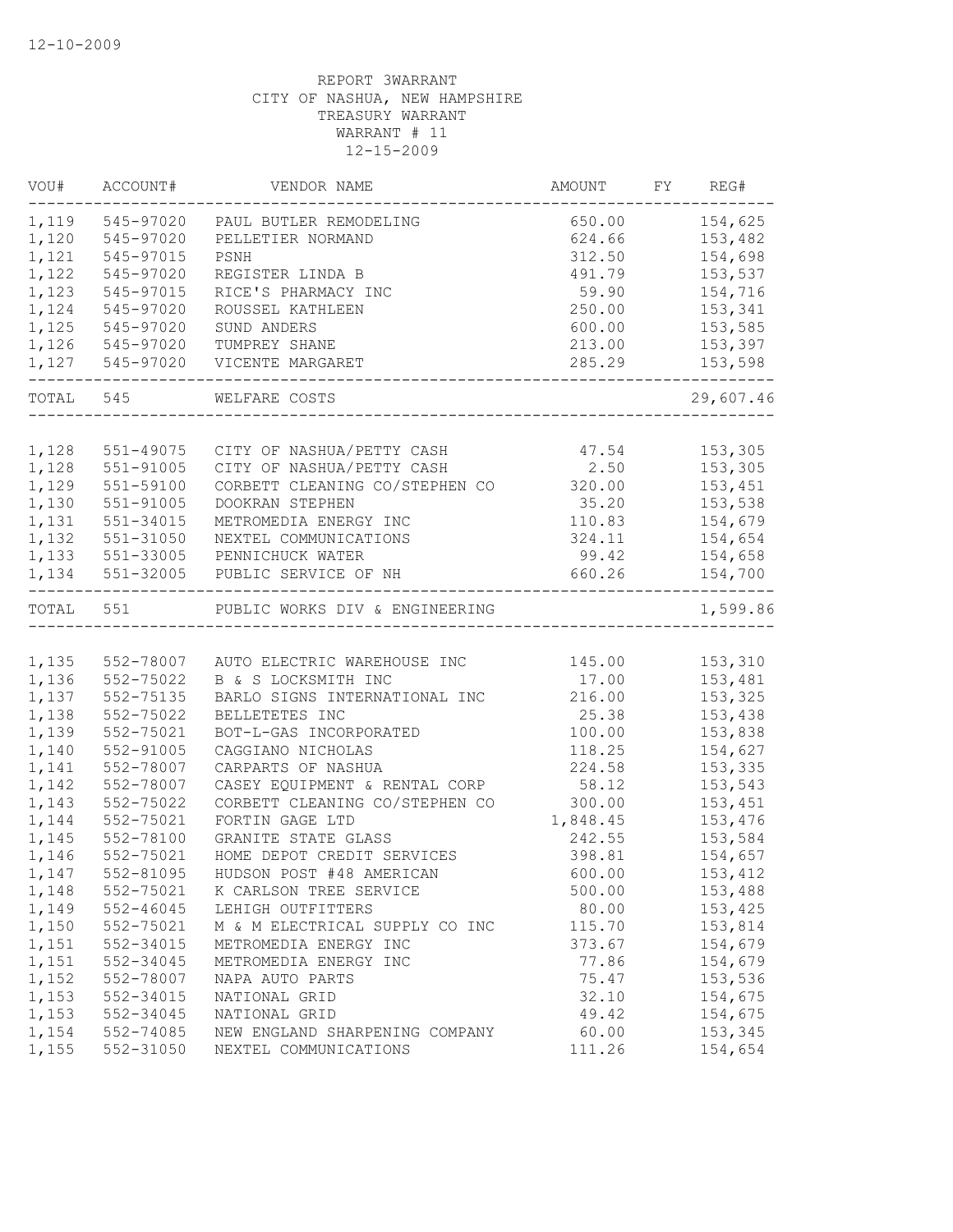| VOU#      | ACCOUNT#  | VENDOR NAME                    | AMOUNT    | FY | REG#      |
|-----------|-----------|--------------------------------|-----------|----|-----------|
| 1,155     | 552-59178 | NEXTEL COMMUNICATIONS          | 539.41    |    | 154,654   |
| 1,156     | 552-33005 | PENNICHUCK WATER               | 2,620.69  |    | 154,658   |
| 1,156     | 552-33040 | PENNICHUCK WATER               | 308.41    |    | 154,658   |
| 1,156     | 552-33050 | PENNICHUCK WATER               | 214.09    |    | 154,658   |
| 1,157     | 552-32005 | PSNH                           | 3,054.03  |    | 154,695   |
| 1,157     | 552-32005 | PSNH                           | 995.01    |    | 154,696   |
| 1,157     | 552-32030 | PSNH                           | 1,080.59  |    | 154,695   |
| 1,157     | 552-32030 | PSNH                           | 41.14     |    | 154,696   |
| 1,158     | 552-32040 | PUBLIC SERVICE OF NH           | 5,433.58  |    | 154,700   |
| 1,159     | 552-78007 | SANEL AUTO PARTS CO            | 14.02     |    | 153,443   |
| 1,160     | 552-45290 | SPORT SUPPLY GROUP, INC        | 1,651.86  |    | 153,692   |
| 1,161     | 552-41015 | STAPLES BUSINESS ADVANTAGE     | 51.48     |    | 153,592   |
| 1,162     | 552-94005 | SUMMER CAMP & PROGRAM EXPO     | 150.00    |    | 154,668   |
| 1,163     |           | 552-46045 UNIFIRST CORPORATION | 49.90     |    | 153,550   |
| TOTAL 552 |           | PARKS AND RECREATION           |           |    | 21,973.83 |
|           |           |                                |           |    |           |
| 1,164     | 553-45175 | ARCSOURCE INC                  | 177.99    |    | 153,444   |
| 1,165     | 553-78100 | AUTO ELECTRIC WAREHOUSE INC    | 125.00    |    | 153,310   |
| 1,166     | 553-49075 | BELLETETES INC                 | 82.74     |    | 153,438   |
| 1,166     | 553-69030 | BELLETETES INC                 | 48.28     |    | 153,438   |
| 1,166     | 553-75023 | BELLETETES INC                 | 60.51     |    | 153,438   |
| 1,167     | 553-46045 | BOUCHARD RENALD                | 63.98     |    | 154,628   |
| 1,168     | 553-45015 | BROX INDUSTRIES INC            | 4,742.38  |    | 153,364   |
| 1,168     | 553-45025 | BROX INDUSTRIES INC            | 180.00    |    | 153,364   |
| 1,168     | 553-45190 | BROX INDUSTRIES INC            | 923.15    |    | 153,364   |
| 1,169     | 553-49075 | CALIFORNIA CONTRACTORS SUPPLIE | 39.80     |    | 153,562   |
| 1,170     | 553-49075 | CASEY EQUIPMENT & RENTAL CORP  | 869.97    |    | 153,543   |
| 1,171     | 553-49075 | CCP INDUSTRIES INC             | 192.82    |    | 153,445   |
| 1,172     | 553-49075 | CHROMATE INDUSTRIAL CORP       | 359.40    |    | 153,408   |
| 1,173     | 553-45015 | CONTINENTAL PAVING INC         | 513.17    |    | 153,847   |
| 1,174     | 553-45060 | CORRIVEAU ROUTHIER INC         | 102.00    |    | 153,819   |
| 1,175     | 553-48015 | DENNIS K BURKE INC             | 21,280.11 |    | 154,715   |
| 1,176     | 553-59100 | DICK RAYMOND INC               | 74.95     |    | 153,842   |
| 1,177     | 553-49075 | EAST COAST TERMINALS           | 621.00    |    | 153,489   |
| 1,178     | 553-59100 | EASTERN NEW ENGLAND HYDRAULICS | 25.00     |    | 153,608   |
| 1,179     | 553-45060 | GATE CITY FENCE CO INC         | 68.00     |    | 153,417   |
| 1,180     | 553-59100 | GMS HYDRAULICS INC             | 373.00    |    | 153,875   |
| 1,181     | 553-49075 | GRAINGER                       | 150.76    |    | 153,400   |
| 1,182     | 553-45060 | GRANITE STATE CONCRETE CO INC  | 855.00    |    | 153,565   |
| 1,183     | 553-77020 | HOWARD P FAIRFIELD, LLC        | 815.66    |    | 153,748   |
| 1,183     | 553-78100 | HOWARD P FAIRFIELD, LLC        | 162.18    |    | 153,748   |
| 1,184     | 553-59135 | J P PEST SERVICES              | 65.00     |    | 153,473   |
| 1,185     | 553-46045 | LEHIGH OUTFITTERS              | 82.00     |    | 153,425   |
| 1,186     | 553-49075 | LIBERTY INTN'L TRUCKS OF NH LL | 118.75    |    | 153,828   |
| 1,187     | 553-78065 | MAYNARD & LESIEUR INCORPORATED | 942.00    |    | 153,831   |
| 1,188     | 553-68008 | MB TRACTOR & EQUIPMENT         | 32,482.00 |    | 153,872   |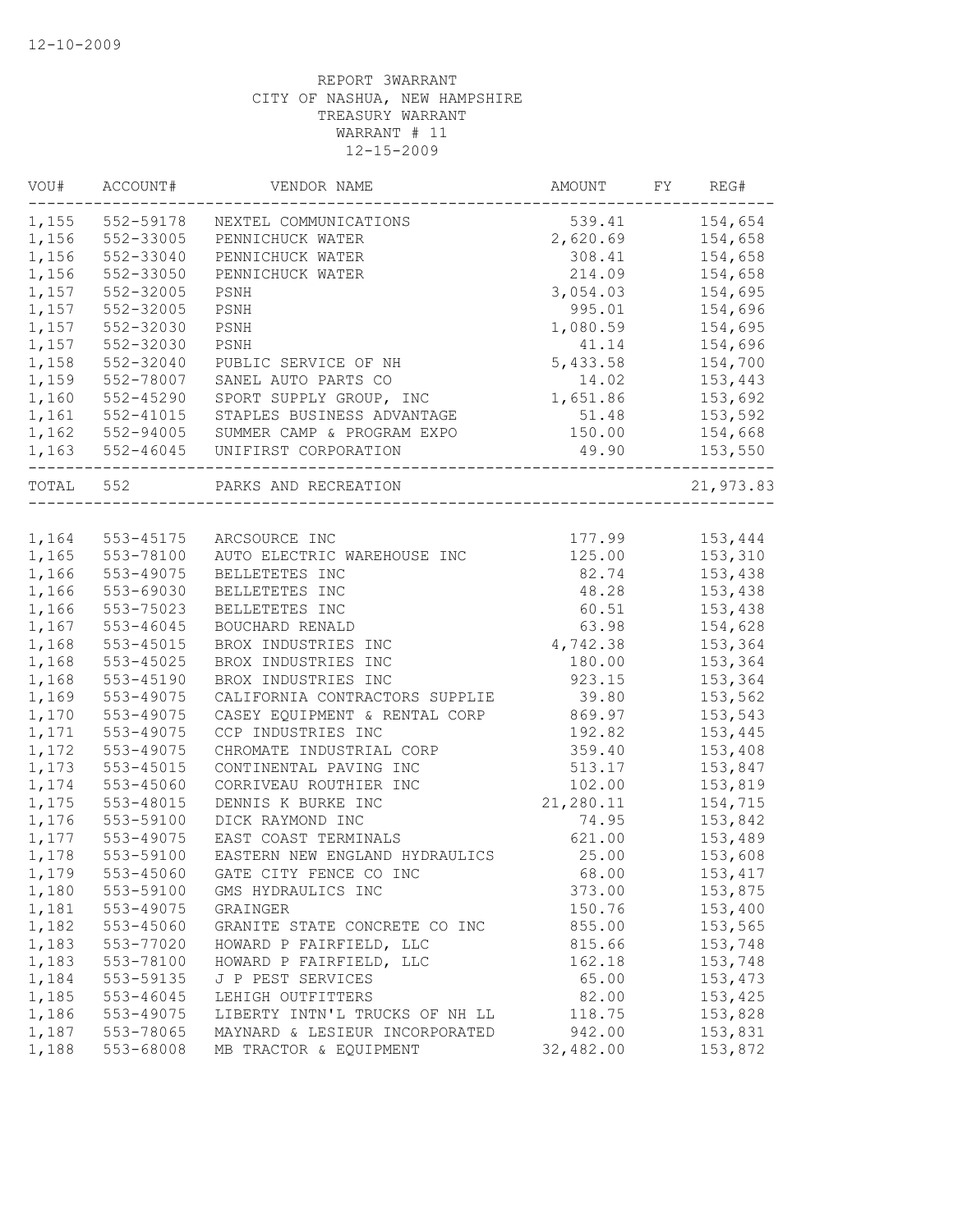| VOU#  | ACCOUNT#        | VENDOR NAME                           | AMOUNT   | FY | REG#                      |
|-------|-----------------|---------------------------------------|----------|----|---------------------------|
|       | 1,189 553-34015 | METROMEDIA ENERGY INC                 | 2,115.83 |    | 154,679                   |
| 1,190 | 553-78100       | MSC INDUSTRIAL SUPPLY CO INC          | 271.40   |    | 153,662                   |
| 1,191 | 553-49075       | NAPA AUTO PARTS                       | 558.13   |    | 153,536                   |
| 1,191 | 553-78035       | NAPA AUTO PARTS                       | 23.34    |    | 153,536                   |
| 1,191 | 553-78100       | NAPA AUTO PARTS                       | 289.53   |    | 153,536                   |
| 1,192 | 553-45060       | NASHUA LUMBER COMPANY INC             | 72.00    |    | 153,832                   |
| 1,193 | 553-78035       | NEW G.H. BERLIN OIL COMPANY           | 992.58   |    | 153,462                   |
| 1,194 | 553-31050       | NEXTEL COMMUNICATIONS                 | 209.31   |    | 154,654                   |
| 1,194 | 553-59178       | NEXTEL COMMUNICATIONS                 | 696.71   |    | 154,654                   |
| 1,195 | 553-95005       | NHPWMAP                               | 25.00    |    | 154,653                   |
| 1,196 | 553-33005       | PENNICHUCK WATER                      | 419.74   |    | 154,658                   |
| 1,197 | 553-64318       | PERMA-LINE CORP OF NEW ENGLAND        | 539.70   |    | 153,347                   |
| 1,198 | 553-32005       | PUBLIC SERVICE OF NH                  | 3,017.93 |    | 154,700                   |
| 1,199 | 553-69030       | R WHITE EQUIPMENT CENTER INC          | 98.00    |    | 153,835                   |
| 1,200 | 553-64318       | RADIOSHACK                            | 99.80    |    | 154,707                   |
| 1,201 | 553-77020       | RH WILSON INC                         | 550.00   |    | 153,307                   |
| 1,202 | 553-49075       | ROBBINS AUTO PARTS                    | 13.47    |    | 153,782                   |
| 1,202 | 553-78035       | ROBBINS AUTO PARTS                    | 25.86    |    | 153,782                   |
| 1,202 | 553-78100       | ROBBINS AUTO PARTS                    | 173.46   |    | 153,782                   |
| 1,203 | 553-49075       | SAFETY-KLEEN SYSTEMS INC              | 210.23   |    | 153,362                   |
| 1,204 | 553-49075       | SANEL AUTO PARTS CO                   | 426.49   |    | 153,443                   |
| 1,204 | 553-78035       | SANEL AUTO PARTS CO                   | 34.74    |    | 153,443                   |
| 1,204 | 553-78100       | SANEL AUTO PARTS CO                   | 292.25   |    | 153,443                   |
| 1,205 | 553-64192       | SNAP ON TOOLS                         | 495.00   |    | 153,363                   |
| 1,205 | 553-69025       | SNAP ON TOOLS                         | 49.75    |    | 153,363                   |
|       |                 |                                       |          |    |                           |
| 1,206 | 553-41015       | STAPLES BUSINESS ADVANTAGE            | 93.04    |    | 153,592                   |
| 1,206 | 553-62000       | STAPLES BUSINESS ADVANTAGE            | 378.16   |    | 153,592                   |
| 1,207 | 553-46045       | UNIFIRST CORPORATION                  | 554.23   |    | 153,550                   |
|       | 1,208 553-69025 | USP OF NEW ENGLAND                    | 226.24   |    | 153,528                   |
| TOTAL | 553             | STREET DEPARTMENT                     |          |    | 79,548.52                 |
|       |                 |                                       |          |    |                           |
| 1,209 | 555-59105       | CORBETT CLEANING CO/STEPHEN CO        | 320.00   |    | 153,451                   |
| 1,210 | 555-45288       | HIGHWAY TECH                          | 4,685.00 |    | 153,435                   |
| 1,211 | 555-31050       | NEXTEL COMMUNICATIONS                 | 218.57   |    | 154,654                   |
| 1,211 | 555-59178       | NEXTEL COMMUNICATIONS                 | 23.87    |    | 154,654                   |
| 1,212 | 555-45285       | PERMA-LINE CORP OF NEW ENGLAND        | 2,215.61 |    | 153,347                   |
| 1,213 | 555-32025       | PSNH                                  | 1,116.49 |    | 154,696                   |
| 1,213 | 555-32025       | PSNH                                  | 596.05   |    | 154,697                   |
|       |                 | 1,214 555-75023 UNIFIRST CORPORATION  | 24.90    |    | 153,550                   |
| 1,215 | 555-75023       | W E AUBUCHON COMPANY INC              | 14.37    |    | 153,340                   |
| TOTAL | 555             | TRAFFIC DEPARTMENT                    |          |    | $- - - - - -$<br>9,214.86 |
|       |                 |                                       |          |    |                           |
|       |                 | 1,216 557-59178 NEXTEL COMMUNICATIONS | 23.87    |    | 154,654                   |
| 1,217 | 557-33005       | PENNICHUCK WATER                      | 68.23    |    | 154,658                   |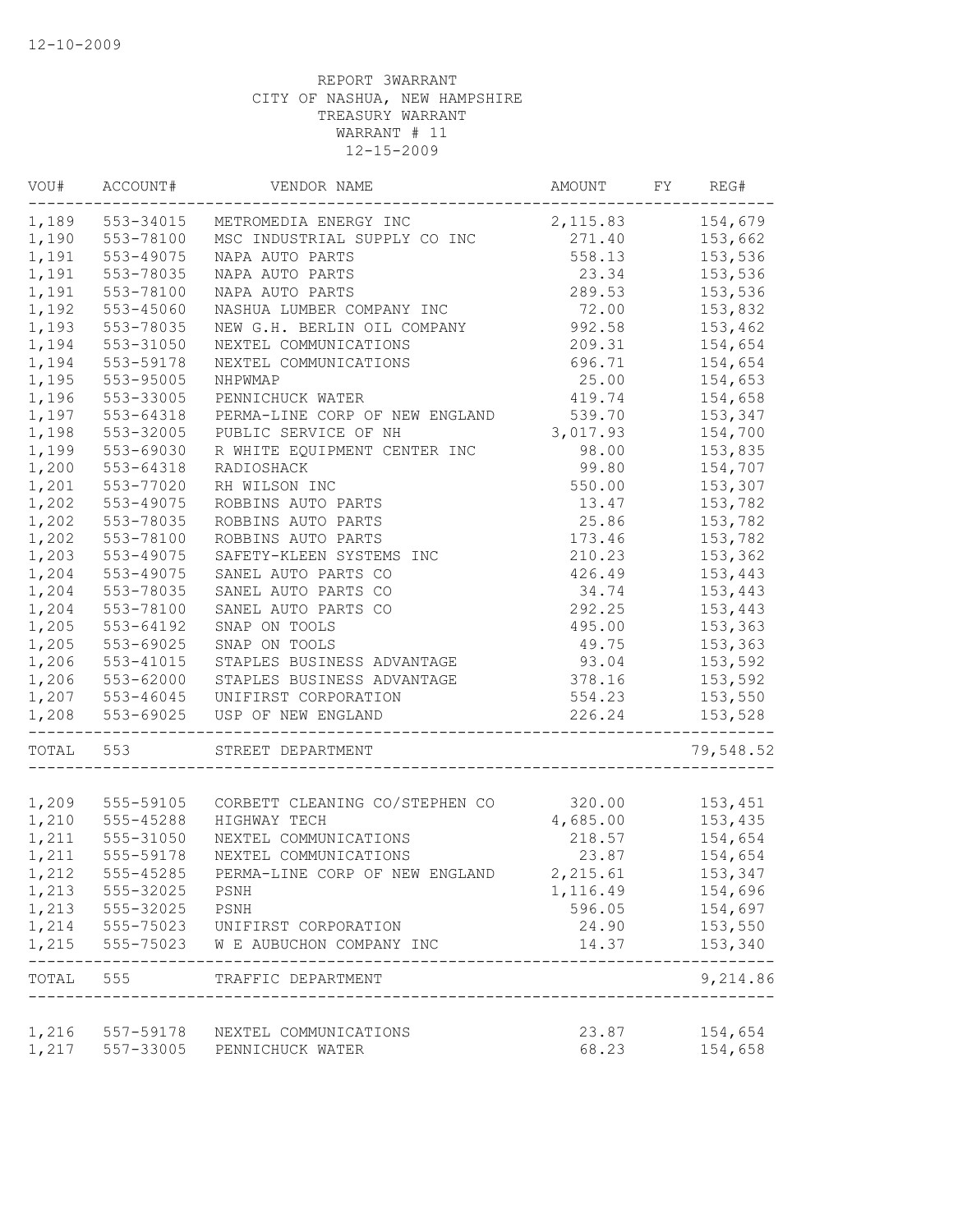| VOU#                             | ACCOUNT#                                         | VENDOR NAME                                                                                | <b>AMOUNT</b>                       | FΥ | REG#                                     |
|----------------------------------|--------------------------------------------------|--------------------------------------------------------------------------------------------|-------------------------------------|----|------------------------------------------|
| 1,217<br>1,218                   | 557-33005<br>557-32005                           | PENNICHUCK WATER<br>PSNH                                                                   | 18.18<br>252.83                     |    | 154,659<br>154,697                       |
| TOTAL                            | 557                                              | PARKING LOTS                                                                               |                                     |    | 363.11                                   |
| 1,219<br>1,220<br>1,221          | 561-78007<br>561-32005<br>561-94005              | CARPARTS OF NASHUA<br>PSNH<br>UVM ENTOMOLOGY RESEARCH LAB                                  | 49.80<br>109.04<br>36.00            |    | 153,335<br>154,697<br>154,645            |
| TOTAL                            | 561                                              | EDGEWOOD CEMETERY                                                                          |                                     |    | 194.84                                   |
| 1,222                            | 562-33005                                        | PENNICHUCK WATER                                                                           | 84.37                               |    | 154,659                                  |
| TOTAL                            | 562                                              | SUBURBAN CEMETERIES                                                                        |                                     |    | 84.37                                    |
| 1,223<br>1,224<br>1,225<br>1,226 | 563-41015<br>563-75023<br>563-74085<br>563-47010 | CITY OF NASHUA/PETTY CASH<br>HOME DEPOT CREDIT SERVICES<br>TURNER GLASS<br>ZEE MEDICAL INC | 49.99<br>131.17<br>200.00<br>107.91 |    | 153,305<br>154,657<br>153,572<br>153,841 |
| TOTAL                            | 563                                              | WOODLAWN CEMETERY                                                                          |                                     |    | 489.07                                   |
| 1,227                            | 571-41015                                        | STAPLES BUSINESS ADVANTAGE                                                                 | 1,064.87                            |    | 153,592                                  |
| TOTAL                            | 571                                              | COMMUNITY DEVELOPMENT                                                                      |                                     |    | 1,064.87                                 |
| 1,228<br>1,229<br>1,230<br>1,231 | 572-98029<br>572-91005<br>572-31050<br>572-91005 | CITY OF NASHUA/PETTY CASH<br>HOUSTON ROGER<br>NEXTEL COMMUNICATIONS<br>ST JOHN LUCY        | 19.32<br>172.70<br>12.23<br>59.30   |    | 153,305<br>154,629<br>154,654<br>153,508 |
| TOTAL                            | 572                                              | PLANNING DEPARTMENT                                                                        |                                     |    | 263.55                                   |
|                                  |                                                  | 1,232 573-54025 CITIZENS BANK                                                              | 425.00                              |    | 300                                      |
| TOTAL                            | 573                                              | ECONOMIC DEVELOPMENT                                                                       |                                     |    | 425.00                                   |
| 1,233<br>1,233<br>1,234<br>1,235 | 575-45090<br>575-45150<br>575-45050<br>575-45050 | AC MOORE INC<br>AC MOORE INC<br>AMAZON<br>BAKER & TAYLOR                                   | 5.57<br>22.43<br>300.20<br>2,311.25 |    | 153,458<br>153,458<br>154,711<br>153,382 |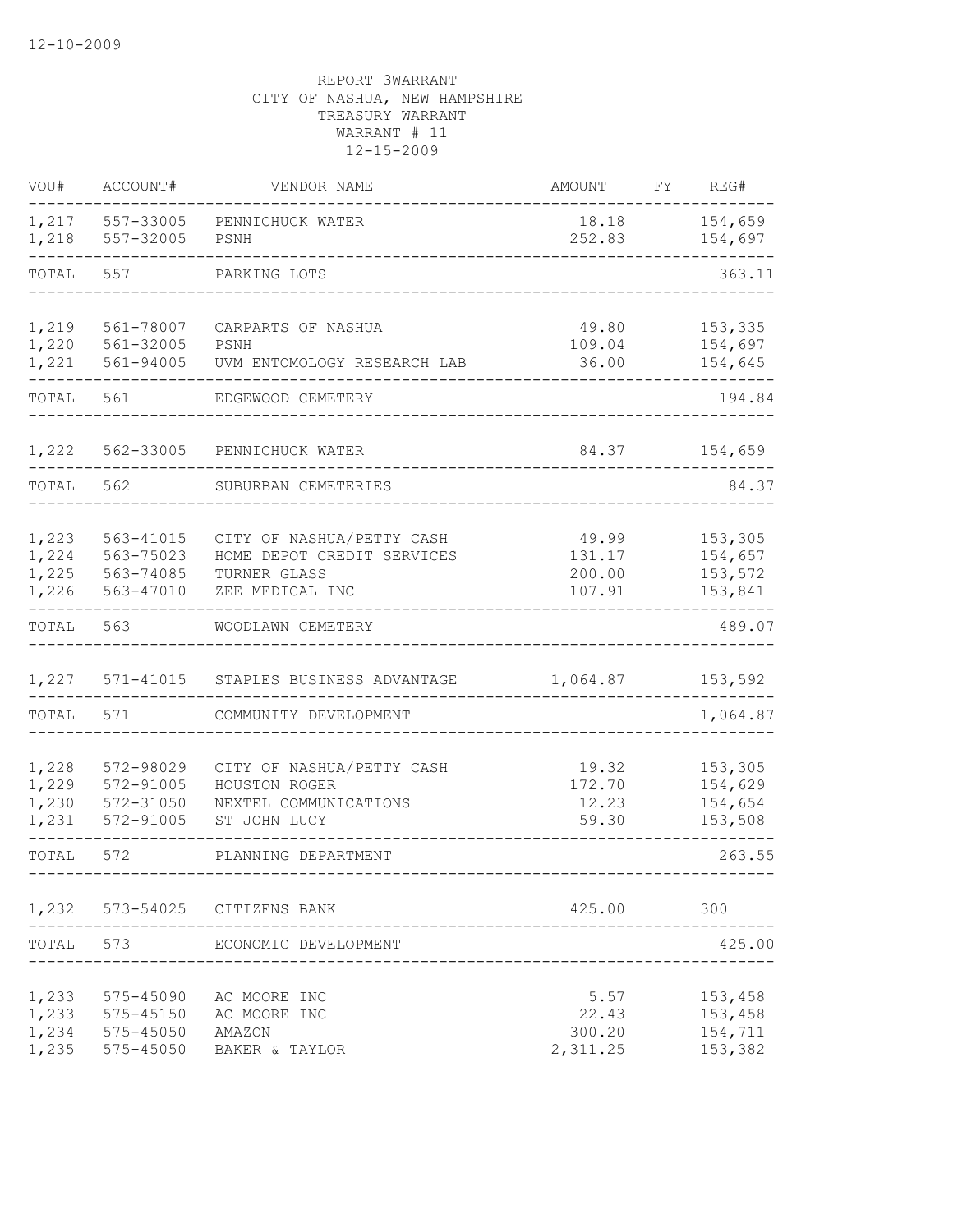| VOU#  | ACCOUNT#        | VENDOR NAME                     | AMOUNT FY REG#  |           |
|-------|-----------------|---------------------------------|-----------------|-----------|
|       | 1,235 575-45050 | BAKER & TAYLOR                  | 171.29          | 153,383   |
| 1,236 | 575-45085       | BAKER & TAYLOR ENTERTAINMENT    | 255.11          | 153,376   |
| 1,236 | $575 - 45315$   | BAKER & TAYLOR ENTERTAINMENT    | 363.60          | 153,376   |
| 1,237 | 575-41005       | CARTRIDGE WORLD NASHUA          | 115.00          | 154,709   |
| 1,238 | 575-45050       | GALE                            | 55.12           | 153,541   |
| 1,239 | 575-45050       | INGRAM LIBRARY SERVICES         | 1,710.43        | 153,579   |
| 1,240 | $575 - 45050$   | MASON CREST PUBLISHERS          | 681.45          | 153,719   |
| 1,241 | 575-34015       | METROMEDIA ENERGY INC           | 569.91          | 154,679   |
| 1,242 | 575-45085       | MICROMARKETING LLC              | 412.05          | 153,436   |
| 1,243 | 575-57010       | MV COMMUNICATIONS INC           | 141.00          | 153,328   |
| 1,244 | 575-41015       | NASHUA PUBLIC LIBRARY           | 3.29            | 154,630   |
| 1,244 | 575-45090       | NASHUA PUBLIC LIBRARY           | 30.74           | 154,630   |
| 1,244 | 575-45150       | NASHUA PUBLIC LIBRARY           | 34.68           | 154,630   |
| 1,244 | 575-59100       | NASHUA PUBLIC LIBRARY           | 36.98           | 154,630   |
| 1,244 | 575-75023       | NASHUA PUBLIC LIBRARY           | 48.57           | 154,630   |
| 1,244 | 575-78100       | NASHUA PUBLIC LIBRARY           | 19.98           | 154,630   |
| 1,244 | 575-91005       | NASHUA PUBLIC LIBRARY           | 8.53            | 154,630   |
| 1,245 | 575-34015       | NATIONAL GRID                   | 326.60          | 154,675   |
| 1,246 | 575-95005       | NATIONAL TRUST FOR HISTORIC PR  | 115.00          | 154,708   |
| 1,247 | 575-42020       | NEW ENGLAND PAPER & SUPPLY      | 486.96          | 153,457   |
| 1,248 | 575-31040       | NEXTEL COMMUNICATIONS           | 87.77           | 154,654   |
| 1,249 | 575-95005       | <b>NHLA</b>                     | 50.00           | 154,661   |
| 1,250 | 575-33005       | PENNICHUCK WATER                | 395.41          | 154,659   |
| 1,251 | 575-32005       | PUBLIC SERVICE OF NH            | 6, 393.40       | 154,700   |
| 1,252 | 575-45085       | RANDOM HOUSE INC                | 6.00            | 153,600   |
| 1,253 | 575-45085       | RECORDED BOOKS LLC              | 321.81          | 153,555   |
| 1,254 | 575-45090       | SAM'S CLUB DIRECT               | 99.30           | 154,663   |
| 1,254 | 575-45315       | SAM'S CLUB DIRECT               | 207.30          | 154,663   |
| 1,255 | 575-45050       | SIMON & SCHUSTER                |                 | 153,377   |
| 1,256 | 575-41005       | STAPLES BUSINESS ADVANTAGE      | 64.58<br>302.15 | 153,592   |
|       |                 | STAPLES BUSINESS ADVANTAGE      |                 |           |
| 1,256 | 575-41015       |                                 | 58.76           | 153,592   |
| 1,257 | 575-41005       | WB MASON COMPANY INC            | 136.49          | 153,357   |
| TOTAL | 575             | PUBLIC LIBRARIES                |                 | 16,348.71 |
|       |                 |                                 |                 |           |
|       |                 | 1,258 576-91005 COLLINS MARK    | 123.75          | 153,524   |
| 1,259 |                 | 576-31065 NEXTEL COMMUNICATIONS | 63.79           | 154,654   |
| 1,260 |                 | 576-94005 PEARSON VUE           | 680.00          | 154,681   |
| 1,261 | 576-91005       | TRACY WILLIAM                   | 192.50          | 154,631   |
| TOTAL | 576             | BUILDING DEPARTMENT             |                 | 1,060.04  |
|       |                 |                                 |                 |           |
| 1,262 | 577-94005       | CITIZENS BANK                   | 526.70          | 300       |
| 1,262 | 577-95005       | CITIZENS BANK                   | 816.00          | 300       |
| 1,263 | 577-31050       | NEXTEL COMMUNICATIONS           | 43.83           | 154,654   |
| 1,263 | 577-31065       | NEXTEL COMMUNICATIONS           | 56.24           | 154,654   |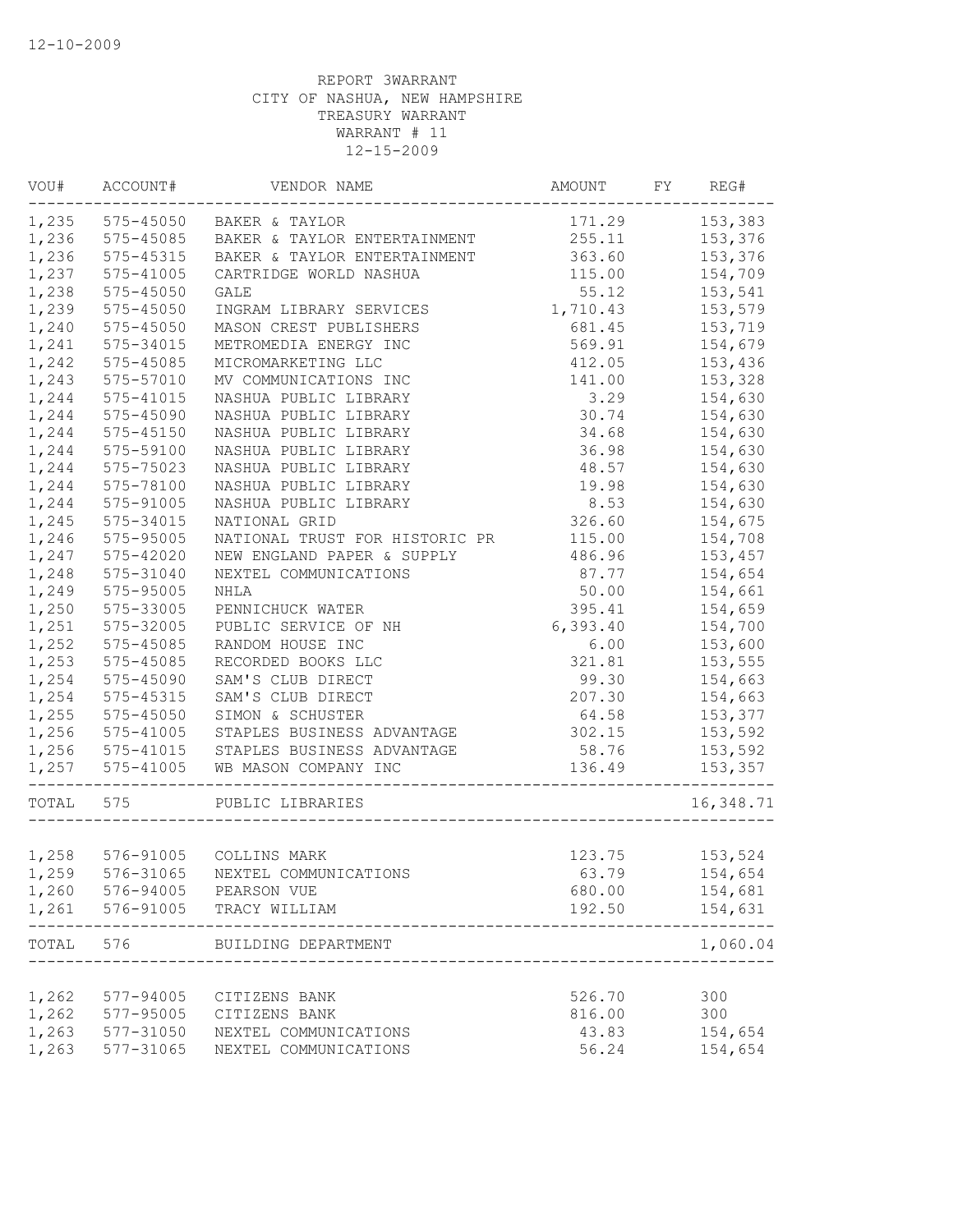| VOU# ACCOUNT#      |                                     |           |          |
|--------------------|-------------------------------------|-----------|----------|
|                    | 1,264 577-91005 ORTEGA NELSON       |           |          |
|                    | TOTAL 577 CODE ENFORCEMENT          |           | 1,745.27 |
| 216,236 581-49050  | AC MOORE INC                        | 423.27    | 153,404  |
| 216, 237 581-53103 | ACUCARE NURSING PROFESSIONALS       | 794.59    | 153,637  |
| 216, 238 581-53101 | ADULT LEARNING CENTER               | 26,000.00 | 153,553  |
| 216,238 581-84030  | ADULT LEARNING CENTER               | 26,325.00 | 153,553  |
| 216, 239 581-31005 | ALTERNATIVE COMMUNICATIONS SER      | 100.00    | 153,531  |
| 216,240 581-91005  | ALVES ARELINDA                      | 46.88     | 153,762  |
| 216, 241 581-91005 | ANASTAS ROBERT                      | 16.64     | 153,830  |
| 216, 242 581-41015 | ANCO SIGNS & STAMPS INC             | 17.50     | 153,519  |
| 216, 243 581-49050 | ANDERSON'S AWARDS/RECOGNITION       | 58.89     | 153,891  |
| 216, 244 581-91005 | ARCARO JANICE                       | 84.70     | 153,636  |
| 216, 245 581-42130 | ARCSOURCE INC                       | 54.00     | 153,444  |
| 216,246 581-95005  | ASCD                                | 985.00    | 154,719  |
| 216, 247 581-31005 | AT&T                                | 31.69     | 154,723  |
| 216, 248 581-49075 | B & S LOCKSMITH INC                 | 197.38    | 153,481  |
| 216, 249 581-91005 | BAGLEY MARCIA                       | 85.80     | 153,767  |
| 216,250 581-74092  | BASSETT SERVICES CORPORATION 655.74 |           | 153,675  |
| 216, 251 581-91005 | BATHEY MARY                         | 8.80      | 153,610  |
| 216, 252 581-31005 | BAYRING COMMUNICATIONS              | 2,382.39  | 154,730  |
| 216, 253 581-42120 | BEARINGS SPECIALTY CO INC           | 55.23     | 153,559  |
| 216, 254 581-49050 | BELLETETES INC                      | 68.34     | 153,438  |
| 216, 255 581-78007 | BEST FORD/BEST CYCLE                | 463.81    | 153,336  |
| 216,256 581-49050  | BLICK ART MATERIALS                 | 37.92     | 153,749  |
| 216, 257 581-49050 | BOIRE JUDITH                        | 60.90     | 153,779  |
| 216, 258 581-53102 | BRODEUR ESTHER                      | 94.60     | 153,634  |
| 216,259 581-49910  | BROX INDUSTRIES INC                 | 278.75    | 153,364  |
| 216,260 581-55010  | BUDGET CAR & TRUCK RENTAL           | 354.77    | 153,683  |
| 216, 261 581-91005 | BURRUTO JOHN                        | 58.75     | 153,772  |
| 216, 262 581-49050 | C B SULLIVAN COMPANY INC            | 39.96     | 153,708  |
| 216, 263 581-49050 | CAMBIUM LEARNING INC                | 131.82    | 153,722  |
| 216, 264 581-55015 | CANFIELD BRAD                       | 880.00    | 153,702  |
| 216, 265 581-53100 | CARD TECH INC                       | 1,544.94  | 153,490  |
| 216,266 581-49050  | CARPARTS OF NASHUA                  | 113.47    | 153,815  |
| 216, 267 581-49050 | CARTRIDGE WORLD                     | 173.98    | 153,736  |
| 216,268 581-42110  | CED                                 | 294.00    | 153,378  |
| 216,269 581-84030  | CEDARCREST INC                      | 3,607.89  | 153,324  |
| 216,270 581-42010  | CENTRAL PAPER PRODUCTS CO           | 8,953.30  | 153,849  |
| 216, 271 581-53103 | CLARK ASSOCIATES/DEBBIE CLARK       | 25,862.00 | 153,370  |
| 216, 272 581-49075 | COFFEE PAUSE                        | 15.00     | 153,800  |
| 216, 273 581-49050 | COLLINS EDUCATION ASSOCIATES L      | 127.60    | 153,714  |
| 216, 274 581-49050 | CONNECTICUT VALLEY BIOLOGICAL       | 73.35     | 153,827  |
| 216, 275 581-91005 | CONRAD MARK                         | 170.28    | 153,642  |
| 216,276 581-32005  | CONSTELLATION NEW ENERGY            | 98,183.74 | 154,731  |
| 216, 277 581-41015 | CONWAY OFFICE PRODUCTS LLC          | 60.27     | 153,415  |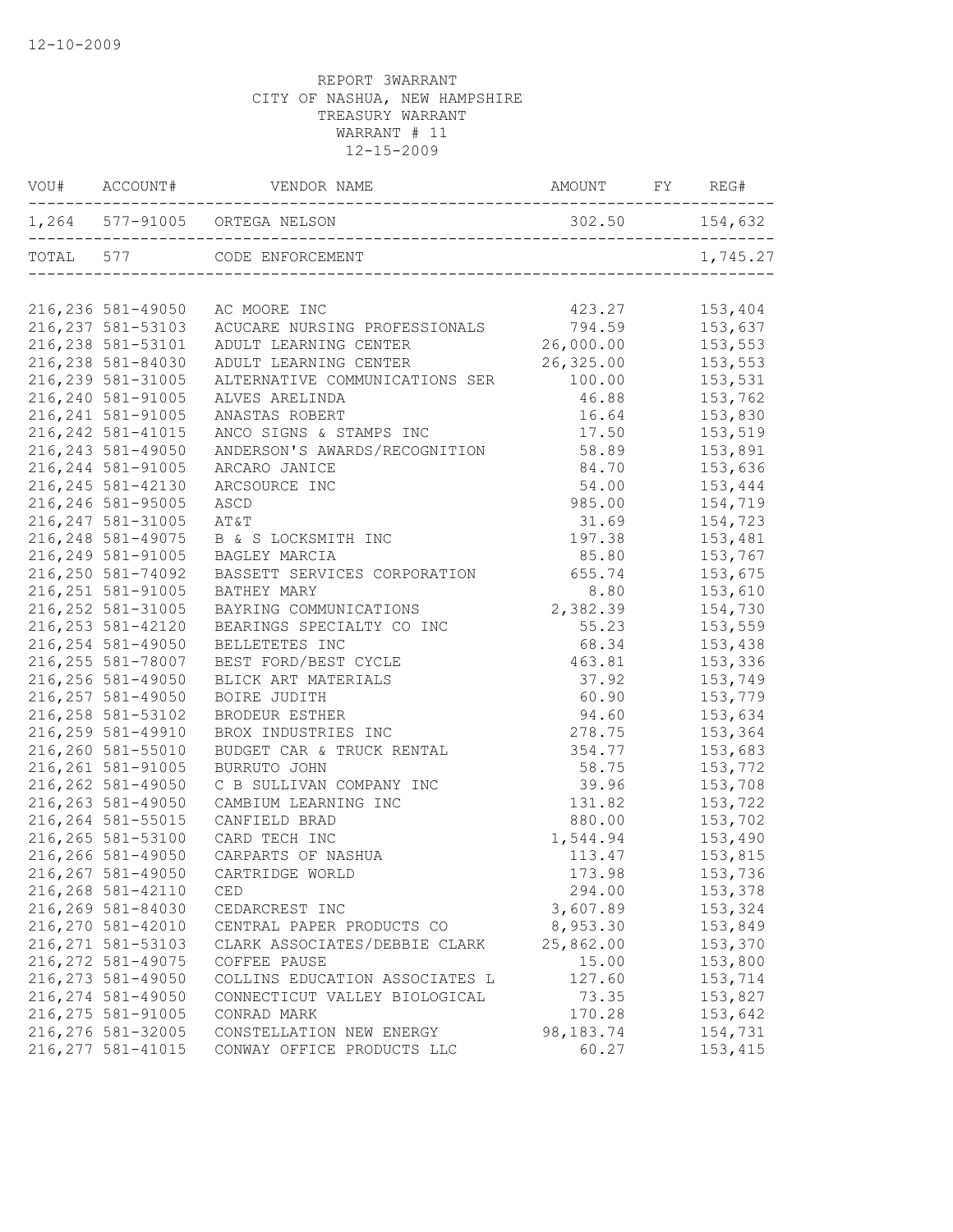| 216,277 581-64192<br>4,999.00<br>153,415<br>CONWAY OFFICE PRODUCTS LLC<br>153,892<br>216,278 581-49050<br>CROCKER LIBBY<br>54.30<br>216,279 581-59130<br>120.00<br>153,737<br>CROSBY MICHAEL<br>216,280 581-84030<br>34,758.74<br>153,631<br>CROTCHED MOUNTAIN REHAB CTR<br>216, 281 581-53102<br>500.00<br>154,633<br>CROWNE PLAZA<br>216,282 581-59130<br>102.00<br>153,732<br>DELOIS JEFFREY<br>216, 283 581-49050<br>209.84<br>153,667<br>DELTA EDUCATION<br>216, 284 581-91005<br>153,374<br>DERRY MARSHALL<br>150.70<br>216, 285 581-91005<br><b>DUSTIN MARIANNE</b><br>123.48<br>153,645<br>216,286 581-91005<br>153,440<br>DYER JENNIFER<br>34.65<br>216, 287 581-84055<br>EASTER SEALS NEW HAMPSHIRE<br>153,558<br>10,934.12<br>216,288 581-53101<br>153,696<br>EDUCATION INC<br>465.50<br>216,288 581-84055<br>EDUCATION INC<br>558.60<br>153,696<br>216,289 581-49050<br>652.65<br>ELECTRONIX EXPRESS<br>153,679<br>216,290 581-49050<br>66.00<br>153,641<br>ELLISON EDUCATIONAL EQUIPMENT<br>216, 291 581-49050<br>EQUIPMENT ENVIRONMENTS INC<br>42.89<br>153,848<br>27.72<br>216, 292 581-91005<br>153,651<br>ESSON VIRGINIA<br>216, 293 581-42130<br>F W WEBB COMPANY<br>668.57<br>153,387<br>216, 294 581-31005<br>28.48<br>FAIRPOINT COMMUNICATIONS INC<br>154,724<br>216, 295 581-31005<br>FAIRPOINT COMMUNICATIONS INC<br>115.48<br>154,725<br>216,296 581-34015<br>31.04<br>FAIRPOINT COMMUNICATIONS INC<br>154,726<br>34.31<br>216, 297 581-34015<br>FAIRPOINT COMMUNICATIONS INC<br>154,727 |
|------------------------------------------------------------------------------------------------------------------------------------------------------------------------------------------------------------------------------------------------------------------------------------------------------------------------------------------------------------------------------------------------------------------------------------------------------------------------------------------------------------------------------------------------------------------------------------------------------------------------------------------------------------------------------------------------------------------------------------------------------------------------------------------------------------------------------------------------------------------------------------------------------------------------------------------------------------------------------------------------------------------------------------------------------------------------------------------------------------------------------------------------------------------------------------------------------------------------------------------------------------------------------------------------------------------------------------------------------------------------------------------------------------------------------------------------------------------------------------------------------------------|
|                                                                                                                                                                                                                                                                                                                                                                                                                                                                                                                                                                                                                                                                                                                                                                                                                                                                                                                                                                                                                                                                                                                                                                                                                                                                                                                                                                                                                                                                                                                  |
|                                                                                                                                                                                                                                                                                                                                                                                                                                                                                                                                                                                                                                                                                                                                                                                                                                                                                                                                                                                                                                                                                                                                                                                                                                                                                                                                                                                                                                                                                                                  |
|                                                                                                                                                                                                                                                                                                                                                                                                                                                                                                                                                                                                                                                                                                                                                                                                                                                                                                                                                                                                                                                                                                                                                                                                                                                                                                                                                                                                                                                                                                                  |
|                                                                                                                                                                                                                                                                                                                                                                                                                                                                                                                                                                                                                                                                                                                                                                                                                                                                                                                                                                                                                                                                                                                                                                                                                                                                                                                                                                                                                                                                                                                  |
|                                                                                                                                                                                                                                                                                                                                                                                                                                                                                                                                                                                                                                                                                                                                                                                                                                                                                                                                                                                                                                                                                                                                                                                                                                                                                                                                                                                                                                                                                                                  |
|                                                                                                                                                                                                                                                                                                                                                                                                                                                                                                                                                                                                                                                                                                                                                                                                                                                                                                                                                                                                                                                                                                                                                                                                                                                                                                                                                                                                                                                                                                                  |
|                                                                                                                                                                                                                                                                                                                                                                                                                                                                                                                                                                                                                                                                                                                                                                                                                                                                                                                                                                                                                                                                                                                                                                                                                                                                                                                                                                                                                                                                                                                  |
|                                                                                                                                                                                                                                                                                                                                                                                                                                                                                                                                                                                                                                                                                                                                                                                                                                                                                                                                                                                                                                                                                                                                                                                                                                                                                                                                                                                                                                                                                                                  |
|                                                                                                                                                                                                                                                                                                                                                                                                                                                                                                                                                                                                                                                                                                                                                                                                                                                                                                                                                                                                                                                                                                                                                                                                                                                                                                                                                                                                                                                                                                                  |
|                                                                                                                                                                                                                                                                                                                                                                                                                                                                                                                                                                                                                                                                                                                                                                                                                                                                                                                                                                                                                                                                                                                                                                                                                                                                                                                                                                                                                                                                                                                  |
|                                                                                                                                                                                                                                                                                                                                                                                                                                                                                                                                                                                                                                                                                                                                                                                                                                                                                                                                                                                                                                                                                                                                                                                                                                                                                                                                                                                                                                                                                                                  |
|                                                                                                                                                                                                                                                                                                                                                                                                                                                                                                                                                                                                                                                                                                                                                                                                                                                                                                                                                                                                                                                                                                                                                                                                                                                                                                                                                                                                                                                                                                                  |
|                                                                                                                                                                                                                                                                                                                                                                                                                                                                                                                                                                                                                                                                                                                                                                                                                                                                                                                                                                                                                                                                                                                                                                                                                                                                                                                                                                                                                                                                                                                  |
|                                                                                                                                                                                                                                                                                                                                                                                                                                                                                                                                                                                                                                                                                                                                                                                                                                                                                                                                                                                                                                                                                                                                                                                                                                                                                                                                                                                                                                                                                                                  |
|                                                                                                                                                                                                                                                                                                                                                                                                                                                                                                                                                                                                                                                                                                                                                                                                                                                                                                                                                                                                                                                                                                                                                                                                                                                                                                                                                                                                                                                                                                                  |
|                                                                                                                                                                                                                                                                                                                                                                                                                                                                                                                                                                                                                                                                                                                                                                                                                                                                                                                                                                                                                                                                                                                                                                                                                                                                                                                                                                                                                                                                                                                  |
|                                                                                                                                                                                                                                                                                                                                                                                                                                                                                                                                                                                                                                                                                                                                                                                                                                                                                                                                                                                                                                                                                                                                                                                                                                                                                                                                                                                                                                                                                                                  |
|                                                                                                                                                                                                                                                                                                                                                                                                                                                                                                                                                                                                                                                                                                                                                                                                                                                                                                                                                                                                                                                                                                                                                                                                                                                                                                                                                                                                                                                                                                                  |
|                                                                                                                                                                                                                                                                                                                                                                                                                                                                                                                                                                                                                                                                                                                                                                                                                                                                                                                                                                                                                                                                                                                                                                                                                                                                                                                                                                                                                                                                                                                  |
|                                                                                                                                                                                                                                                                                                                                                                                                                                                                                                                                                                                                                                                                                                                                                                                                                                                                                                                                                                                                                                                                                                                                                                                                                                                                                                                                                                                                                                                                                                                  |
|                                                                                                                                                                                                                                                                                                                                                                                                                                                                                                                                                                                                                                                                                                                                                                                                                                                                                                                                                                                                                                                                                                                                                                                                                                                                                                                                                                                                                                                                                                                  |
|                                                                                                                                                                                                                                                                                                                                                                                                                                                                                                                                                                                                                                                                                                                                                                                                                                                                                                                                                                                                                                                                                                                                                                                                                                                                                                                                                                                                                                                                                                                  |
| 216,298 581-34015<br>FAIRPOINT COMMUNICATIONS INC<br>31.04<br>154,728                                                                                                                                                                                                                                                                                                                                                                                                                                                                                                                                                                                                                                                                                                                                                                                                                                                                                                                                                                                                                                                                                                                                                                                                                                                                                                                                                                                                                                            |
| 216,299 581-31005<br>FAIRPOINT COMMUNICATIONS INC<br>28.46<br>154,729                                                                                                                                                                                                                                                                                                                                                                                                                                                                                                                                                                                                                                                                                                                                                                                                                                                                                                                                                                                                                                                                                                                                                                                                                                                                                                                                                                                                                                            |
| 216,300 581-49075<br>345.80<br>153,493<br>FASTENAL COMPANY                                                                                                                                                                                                                                                                                                                                                                                                                                                                                                                                                                                                                                                                                                                                                                                                                                                                                                                                                                                                                                                                                                                                                                                                                                                                                                                                                                                                                                                       |
| 216,301 581-55010<br>1,180.56<br>FIRST STUDENT INC<br>153,669                                                                                                                                                                                                                                                                                                                                                                                                                                                                                                                                                                                                                                                                                                                                                                                                                                                                                                                                                                                                                                                                                                                                                                                                                                                                                                                                                                                                                                                    |
| 216,302 581-55005<br>FIRST STUDENT INC<br>858.91<br>153,677                                                                                                                                                                                                                                                                                                                                                                                                                                                                                                                                                                                                                                                                                                                                                                                                                                                                                                                                                                                                                                                                                                                                                                                                                                                                                                                                                                                                                                                      |
| 216,302 581-55015<br>FIRST STUDENT INC<br>119,049.30<br>153,677                                                                                                                                                                                                                                                                                                                                                                                                                                                                                                                                                                                                                                                                                                                                                                                                                                                                                                                                                                                                                                                                                                                                                                                                                                                                                                                                                                                                                                                  |
| 216,302 581-55020<br>FIRST STUDENT INC<br>153,677<br>143.61                                                                                                                                                                                                                                                                                                                                                                                                                                                                                                                                                                                                                                                                                                                                                                                                                                                                                                                                                                                                                                                                                                                                                                                                                                                                                                                                                                                                                                                      |
| 216,302 581-55025<br>210,969.58<br>153,677<br>FIRST STUDENT INC                                                                                                                                                                                                                                                                                                                                                                                                                                                                                                                                                                                                                                                                                                                                                                                                                                                                                                                                                                                                                                                                                                                                                                                                                                                                                                                                                                                                                                                  |
| 216,303 581-49050<br>153,890<br>FLAGSTUFF AMERICA INC<br>223.80                                                                                                                                                                                                                                                                                                                                                                                                                                                                                                                                                                                                                                                                                                                                                                                                                                                                                                                                                                                                                                                                                                                                                                                                                                                                                                                                                                                                                                                  |
| 216,304 581-51015<br>FLYGARE SCHWARZ & CLOSSON<br>116.00<br>153,534                                                                                                                                                                                                                                                                                                                                                                                                                                                                                                                                                                                                                                                                                                                                                                                                                                                                                                                                                                                                                                                                                                                                                                                                                                                                                                                                                                                                                                              |
| 216,305 581-49055<br>FOLLETT LIBRARY RESOURCES<br>153,346<br>87.60                                                                                                                                                                                                                                                                                                                                                                                                                                                                                                                                                                                                                                                                                                                                                                                                                                                                                                                                                                                                                                                                                                                                                                                                                                                                                                                                                                                                                                               |
| 216,306 581-91005<br>FRENETTE BRENDA G<br>4.47<br>153,469                                                                                                                                                                                                                                                                                                                                                                                                                                                                                                                                                                                                                                                                                                                                                                                                                                                                                                                                                                                                                                                                                                                                                                                                                                                                                                                                                                                                                                                        |
| 216,307 581-59130<br>GADBOIS GERALD<br>120.00<br>153,312                                                                                                                                                                                                                                                                                                                                                                                                                                                                                                                                                                                                                                                                                                                                                                                                                                                                                                                                                                                                                                                                                                                                                                                                                                                                                                                                                                                                                                                         |
| 216,308 581-46040<br>GALLS AN ARAMARK CO<br>18.97<br>154,717                                                                                                                                                                                                                                                                                                                                                                                                                                                                                                                                                                                                                                                                                                                                                                                                                                                                                                                                                                                                                                                                                                                                                                                                                                                                                                                                                                                                                                                     |
| 216,309 581-42130<br>GRAINGER<br>321.40<br>153,400                                                                                                                                                                                                                                                                                                                                                                                                                                                                                                                                                                                                                                                                                                                                                                                                                                                                                                                                                                                                                                                                                                                                                                                                                                                                                                                                                                                                                                                               |
| 216,310 581-53100<br>144.00<br>153,794<br>GRANITE STATE SHUTTLE SERVICE                                                                                                                                                                                                                                                                                                                                                                                                                                                                                                                                                                                                                                                                                                                                                                                                                                                                                                                                                                                                                                                                                                                                                                                                                                                                                                                                                                                                                                          |
| 22,500.00<br>216,311 581-84030<br>GREATER LAWRENCE ED COLLABORAT<br>153,691                                                                                                                                                                                                                                                                                                                                                                                                                                                                                                                                                                                                                                                                                                                                                                                                                                                                                                                                                                                                                                                                                                                                                                                                                                                                                                                                                                                                                                      |
| 216,312 581-56030<br>13,797.40<br>154,682<br>GREATER NASHUA MENTAL HEALTH                                                                                                                                                                                                                                                                                                                                                                                                                                                                                                                                                                                                                                                                                                                                                                                                                                                                                                                                                                                                                                                                                                                                                                                                                                                                                                                                                                                                                                        |
| 216, 313 581-91005<br>488.00<br>153,761<br>GREENBERG ELLEN                                                                                                                                                                                                                                                                                                                                                                                                                                                                                                                                                                                                                                                                                                                                                                                                                                                                                                                                                                                                                                                                                                                                                                                                                                                                                                                                                                                                                                                       |
| 216, 314 581-49075<br>153,368<br>79.00<br>GREENFIELD INDUSTRIES INC                                                                                                                                                                                                                                                                                                                                                                                                                                                                                                                                                                                                                                                                                                                                                                                                                                                                                                                                                                                                                                                                                                                                                                                                                                                                                                                                                                                                                                              |
| 216, 315 581-49050<br>148.45<br>153,778<br>GUIDANCE GROUP INC (THE)                                                                                                                                                                                                                                                                                                                                                                                                                                                                                                                                                                                                                                                                                                                                                                                                                                                                                                                                                                                                                                                                                                                                                                                                                                                                                                                                                                                                                                              |
| 216, 316 581-59130<br>HALL STEPHEN<br>102.00<br>153,735                                                                                                                                                                                                                                                                                                                                                                                                                                                                                                                                                                                                                                                                                                                                                                                                                                                                                                                                                                                                                                                                                                                                                                                                                                                                                                                                                                                                                                                          |
| 216,317 581-59130<br>120.00<br>153,744<br>HAMEL KENNETH                                                                                                                                                                                                                                                                                                                                                                                                                                                                                                                                                                                                                                                                                                                                                                                                                                                                                                                                                                                                                                                                                                                                                                                                                                                                                                                                                                                                                                                          |
| 216,318 581-94010<br>914.40<br>153,551<br>HARRINGTON MICHAEL                                                                                                                                                                                                                                                                                                                                                                                                                                                                                                                                                                                                                                                                                                                                                                                                                                                                                                                                                                                                                                                                                                                                                                                                                                                                                                                                                                                                                                                     |
| 216,319 581-74092<br>65.00<br>153,829<br>HARRIS EOUIPMENT REPAIR SERVIC                                                                                                                                                                                                                                                                                                                                                                                                                                                                                                                                                                                                                                                                                                                                                                                                                                                                                                                                                                                                                                                                                                                                                                                                                                                                                                                                                                                                                                          |
| 216,320 581-91005<br>153,355<br>HATFIELD ELAINE<br>12.79                                                                                                                                                                                                                                                                                                                                                                                                                                                                                                                                                                                                                                                                                                                                                                                                                                                                                                                                                                                                                                                                                                                                                                                                                                                                                                                                                                                                                                                         |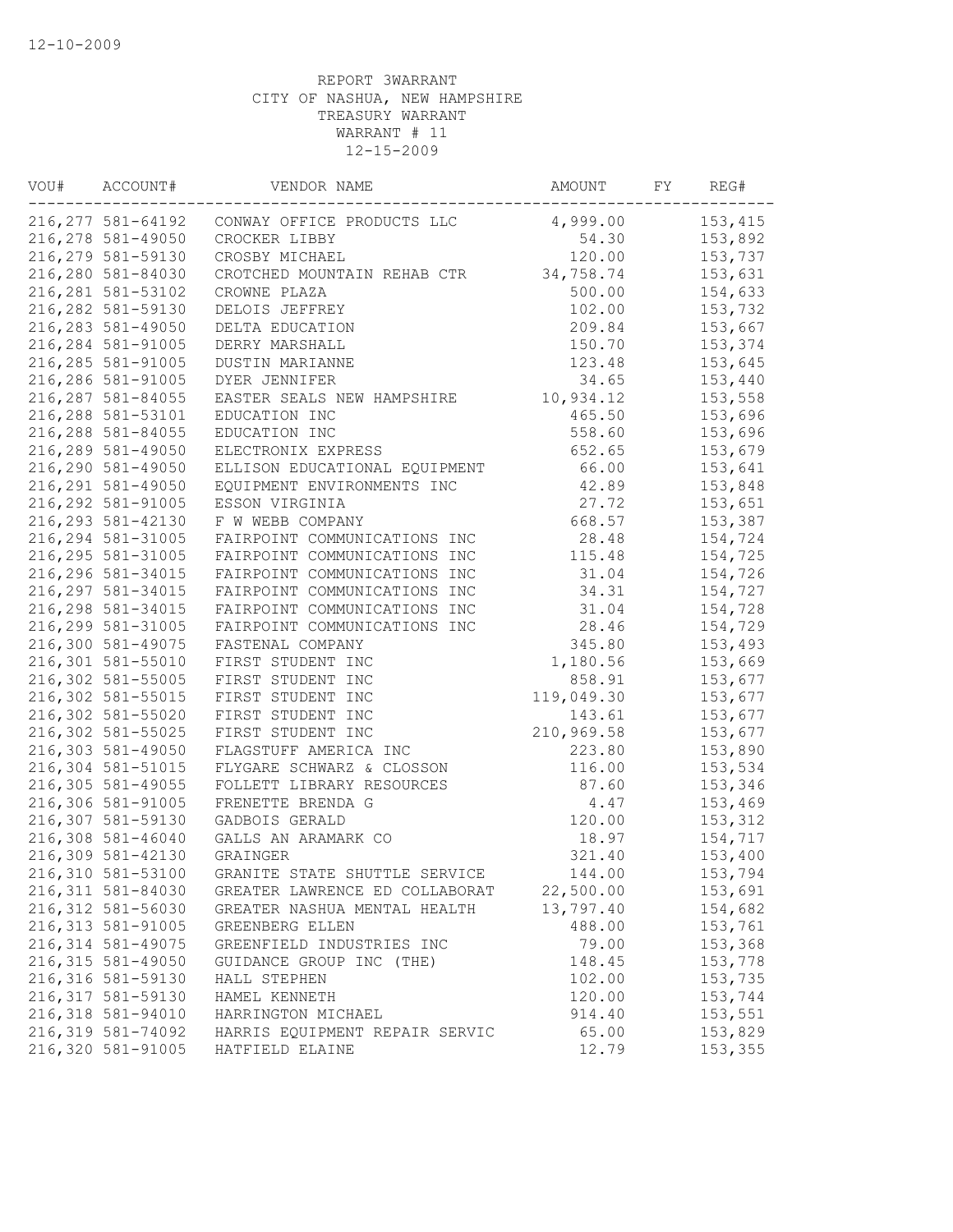| VOU# | ACCOUNT#           | VENDOR NAME                                     | AMOUNT     | FY | REG#    |
|------|--------------------|-------------------------------------------------|------------|----|---------|
|      |                    | 216,321 581-42130 HEATING SPECIALTIES OF NH INC | 61.40      |    | 153,821 |
|      | 216,322 581-59130  | HENDERSON MICHAEL                               | 60.00      |    | 153,740 |
|      | 216, 323 581-59130 | HENDERSON WILFRED                               | 120.00     |    | 153,521 |
|      | 216,324 581-94010  | HERBERT TIMOTHY                                 | 1,072.80   |    | 153,798 |
|      | 216, 325 581-75023 | HIGH OUTPUT INC                                 | 495.00     |    | 153,707 |
|      | 216,326 581-49050  | HOME DEPOT CREDIT SERVICES                      | 98.53      |    | 153,694 |
|      | 216,327 581-78007  | HOWARD P FAIRFIELD, LLC                         | 81.75      |    | 153,748 |
|      | 216,328 581-55018  | HUDSON SCHOOL DISTRICT                          | 738.00     |    | 154,652 |
|      | 216,329 581-84030  | INSTITUTE OF PROFESSIONAL PRAC                  | 1,515.22   |    | 153,743 |
|      | 216,330 581-41040  | INTEGRATED OFFICE SOLUTIONS                     | 2,280.00   |    | 153,769 |
|      | 216,330 581-49050  | INTEGRATED OFFICE SOLUTIONS                     | 1,520.00   |    | 153,769 |
|      | 216,331 581-94030  | JOHNSON EVAN                                    | 100.00     |    | 153,739 |
|      | 216,332 581-59130  | JOHNSON EVAN                                    | 120.00     |    | 153,746 |
|      | 216, 333 581-59130 | JONSON EDWARD                                   | 90.00      |    | 153,731 |
|      | 216, 334 581-45910 | JUNIOR LIBRARY GUILD                            | 795.00     |    | 153,626 |
|      | 216,334 581-49030  | JUNIOR LIBRARY GUILD                            |            |    | 153,626 |
|      | 216, 335 581-42110 | KEYSTONE BATTERY                                | 1,133.77   |    | 153,664 |
|      | 216,336 581-91005  | KOSOW CARMEN                                    | 21.31      |    | 153,663 |
|      | 216, 337 581-59130 | KUBA GARY                                       | 120.00     |    | 153,745 |
|      | 216,338 581-59130  | KUZMICH DAVID                                   | 240.00     |    | 153,747 |
|      | 216,339 581-91005  | LALIME MAUREEN                                  | 4.40       |    | 153,681 |
|      | 216,340 581-59130  | LATHAM FREDERICK                                | 120.00     |    | 153,734 |
|      | 216, 341 581-59130 | LAWLOR ALBERT                                   | 100.00     |    | 153,448 |
|      | 216,342 581-84030  | LEARNING CENTER FOR THE DEAF                    | 7,460.40   |    | 153,758 |
|      | 216, 343 581-49050 | LEARNING ZONEXPRESS                             | 194.18     |    | 153,653 |
|      | 216,344 581-84030  | LIGHTHOUSE SCHOOL INC                           | 47,665.68  |    | 153,633 |
|      | 216, 345 581-91005 | LOFTUS JUDITH                                   | 75.36      |    | 153,652 |
|      | 216,346 581-49910  | LOWE'S                                          | 138.10     |    | 153,753 |
|      | 216, 347 581-91005 | LUCAS MARK                                      |            |    | 153,803 |
|      |                    |                                                 | 13.48      |    |         |
|      | 216, 348 581-42110 | M & M ELECTRICAL SUPPLY CO INC                  | 464.42     |    | 153,814 |
|      | 216,349 581-49050  | MAINE OXY/SPEC AIR SPECIALTY G                  | 74.24      |    | 153,314 |
|      | 216,350 581-49050  | MARKET BASKET                                   | 609.77     |    | 153,450 |
|      | 216, 351 581-53103 | MCCARTNEY AMY                                   | 5,901.50   |    | 153,764 |
|      | 216,352 581-94010  | MCQUESTEN LESA                                  | 914.40     |    | 153,668 |
|      | 216, 353 581-59130 | MENCK ROBERT III                                | 90.00      |    | 153,763 |
|      | 216,354 581-49075  | MERRIMACK BUILDING SUPPLY INC                   | 939.00     |    | 153,622 |
|      | 216,355 581-84030  | MERRIMACK SPECIAL EDUCATION                     | 2,581.67   |    | 153,759 |
|      | 216,356 581-53100  | METRO GROUP INC (THE)                           | 1,081.00   |    | 153,780 |
|      | 216,357 581-59130  | MICHAEL BARBARA                                 | 60.00      |    | 153,733 |
|      | 216,358 581-59130  | MORIN ARTHUR                                    | 120.00     |    | 153,515 |
|      | 216,359 581-84055  | MOUNT PROSPECT ACADEMY INC                      | 13, 177.06 |    | 153,712 |
|      | 216,360 581-53100  | MULTI-STATE BILLING SERVICES L                  | 2,046.20   |    | 153,765 |
|      | 216,361 581-91005  | NAAS DANA                                       | 6.05       |    | 153,391 |
|      | 216,362 581-84030  | NASHOBA LEARNING GROUP                          | 7,351.99   |    | 153,721 |
|      | 216,363 581-84030  | NASHUA CHILDREN'S HOME                          | 22,260.70  |    | 153,659 |
|      | 216,364 581-44005  | NASHUA HIGH SCHOOL NORTH                        | 65.00      |    | 154,639 |
|      | 216,365 581-49050  | NASHUA OUTDOOR POWER EQUIP                      | 12.45      |    | 153,446 |
|      | 216,365 581-49910  | NASHUA OUTDOOR POWER EQUIP                      | 577.92     |    | 153,446 |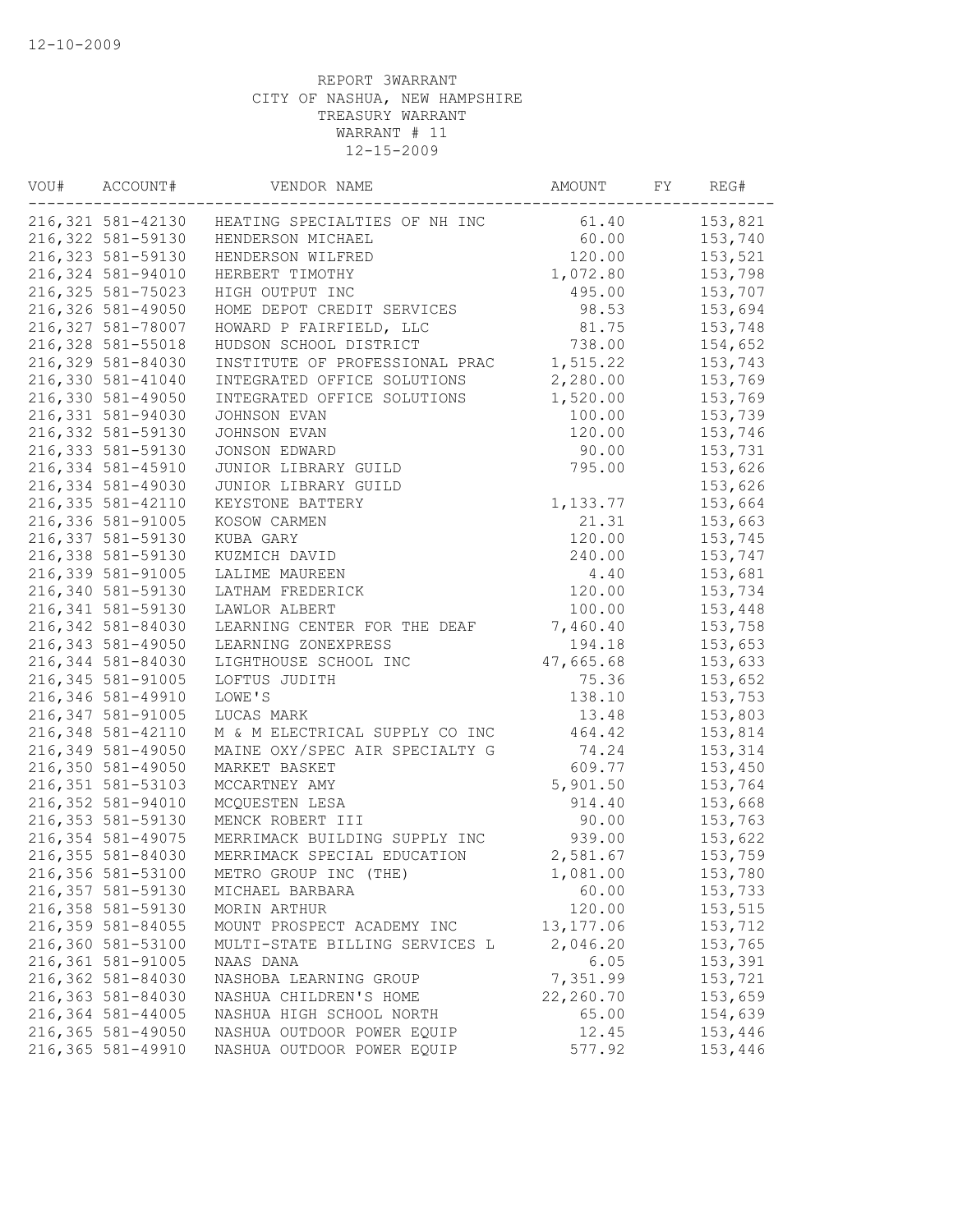| VOU# | ACCOUNT#           | VENDOR NAME                    | AMOUNT     | FY | REG#    |
|------|--------------------|--------------------------------|------------|----|---------|
|      | 216,366 581-49075  | NASHUA WALLPAPER & PAINT CO    | 84.97      |    | 153,449 |
|      | 216,367 581-34015  | NATIONAL GRID                  | 2,459.61   |    | 154,734 |
|      | 216,368 581-49050  | NCS PEARSON INC                | 792.75     |    | 153,672 |
|      | 216,369 581-66005  | NEOPOST LEASING                | 145.22     |    | 153,713 |
|      | 216,370 581-49050  | NESMITH RICHARD                | 574.00     |    | 153,595 |
|      | 216, 371 581-59130 | NEVERETT WILLIAM               | 120.00     |    | 153,520 |
|      | 216,372 581-31005  | NEXTEL COMMUNICATIONS          | 2,206.36   |    | 154,646 |
|      | 216, 373 581-84055 | NFI MASSACHUSETTS INC          | 11, 155.66 |    | 153,720 |
|      | 216,374 581-84055  | NFI NORTH INC                  | 127.92     |    | 153,615 |
|      | 216,375 581-91040  | NHSBA                          | 107.40     |    | 153,717 |
|      | 216,376 581-49050  | NORTHCENTER FOODSERVICE        | 1,186.40   |    | 153,674 |
|      | 216,377 581-83009  | NORTHEAST DELTA DENTAL         | 8,524.20   |    | 154,718 |
|      | 216,378 581-91005  | O'DEA MAUREEN                  | 41.80      |    | 153,687 |
|      | 216,379 581-49050  | P J CURRIER LUMBER CO          | 537.56     |    | 153,666 |
|      | 216,380 581-31005  | PAETEC COMMUNICATIONS INC      | 17.30      |    | 153,709 |
|      | 216,381 581-49075  | PASEK CORP                     | 1,018.76   |    | 153,617 |
|      | 216,382 581-33005  | PENNICHUCK WATER WORKS INC     | 7,679.85   |    | 154,649 |
|      | 216,383 581-53100  | PERFORMANCE REHAB INC.         | 5, 163. 14 |    | 153,710 |
|      | 216,384 581-43005  | PETTY CASH                     | 4.95       |    | 154,634 |
|      | 216,384 581-49050  | PETTY CASH                     | 71.97      |    | 154,634 |
|      | 216,385 581-49050  | PETTY CASH                     | 190.35     |    | 154,635 |
|      | 216,386 581-41015  | PETTY CASH                     | 20.00      |    | 154,636 |
|      | 216,386 581-47010  | PETTY CASH                     | 3.99       |    | 154,636 |
|      | 216,387 581-43005  | PETTY CASH                     | 34.84      |    | 154,637 |
|      | 216,388 581-94010  | PHAIR LUANNE                   | 1,182.00   |    | 153,889 |
|      | 216,389 581-91005  | PIMLEY WILLIAM J               | 80.31      |    | 153,628 |
|      | 216,390 581-84055  | PINE HAVEN BOYS CENTER         | 3,214.05   |    | 153,620 |
|      | 216,391 581-91005  | PLACE PATRICIA                 | 113.14     |    | 153,638 |
|      | 216,392 581-84030  | PLUS CO INC (THE)              | 1,675.44   |    | 153,529 |
|      | 216,393 581-84030  | PROTESTANT GUILD FOR HUMAN SVC | 7,357.14   |    | 153,802 |
|      | 216,394 581-32005  | PSNH                           | 1,599.16   |    | 154,702 |
|      | 216,395 581-32005  | PUBLIC SERVICE OF NH           | 12,352.75  |    | 154,700 |
|      | 216,396 581-84030  | READING FOUNDATION (THE)       | 3,906.00   |    | 153,680 |
|      | 216,397 581-53103  | READYNURSE STAFFING SERVICES   | 917.63     |    | 153,394 |
|      | 216,398 581-84030  | REGIONAL SERVICES & EDUCATION  | 25,603.18  |    | 153,329 |
|      | 216,399 581-43005  | RESERVE ACCOUNT                | 2,000.00   |    | 154,722 |
|      | 216,400 581-42110  | REXEL CLS                      | 24.97      |    | 153,754 |
|      | 216,401 581-59130  | ROBICHAUD GERARD               | 102.00     |    | 153,730 |
|      | 216,402 581-91005  | ROSS STEPHANIE                 | 8.80       |    | 153,727 |
|      | 216,403 581-94010  | RYAN DAVID                     | 956.00     |    | 153,755 |
|      | 216,404 581-49050  | SAFETY KLEEN INC               | 465.85     |    | 153,463 |
|      | 216,405 581-59130  | SARETTE GREG                   | 102.00     |    | 153,756 |
|      | 216,406 581-49050  | SCANTRON CORP                  | 224.38     |    | 153,751 |
|      | 216,407 581-49050  | SCHOLASTIC INCORPORATED        | 98.10      |    | 153,855 |
|      | 216,408 581-41015  | SCHOOL SPECIALTY               | 71.47      |    | 153,656 |
|      | 216,408 581-41045  | SCHOOL SPECIALTY               | 95.30      |    | 153,656 |
|      | 216,408 581-49050  | SCHOOL SPECIALTY               | 828.83     |    | 153,656 |
|      | 216,409 581-49055  | SCHOOLMEDIA INC                | 246.30     |    | 153,752 |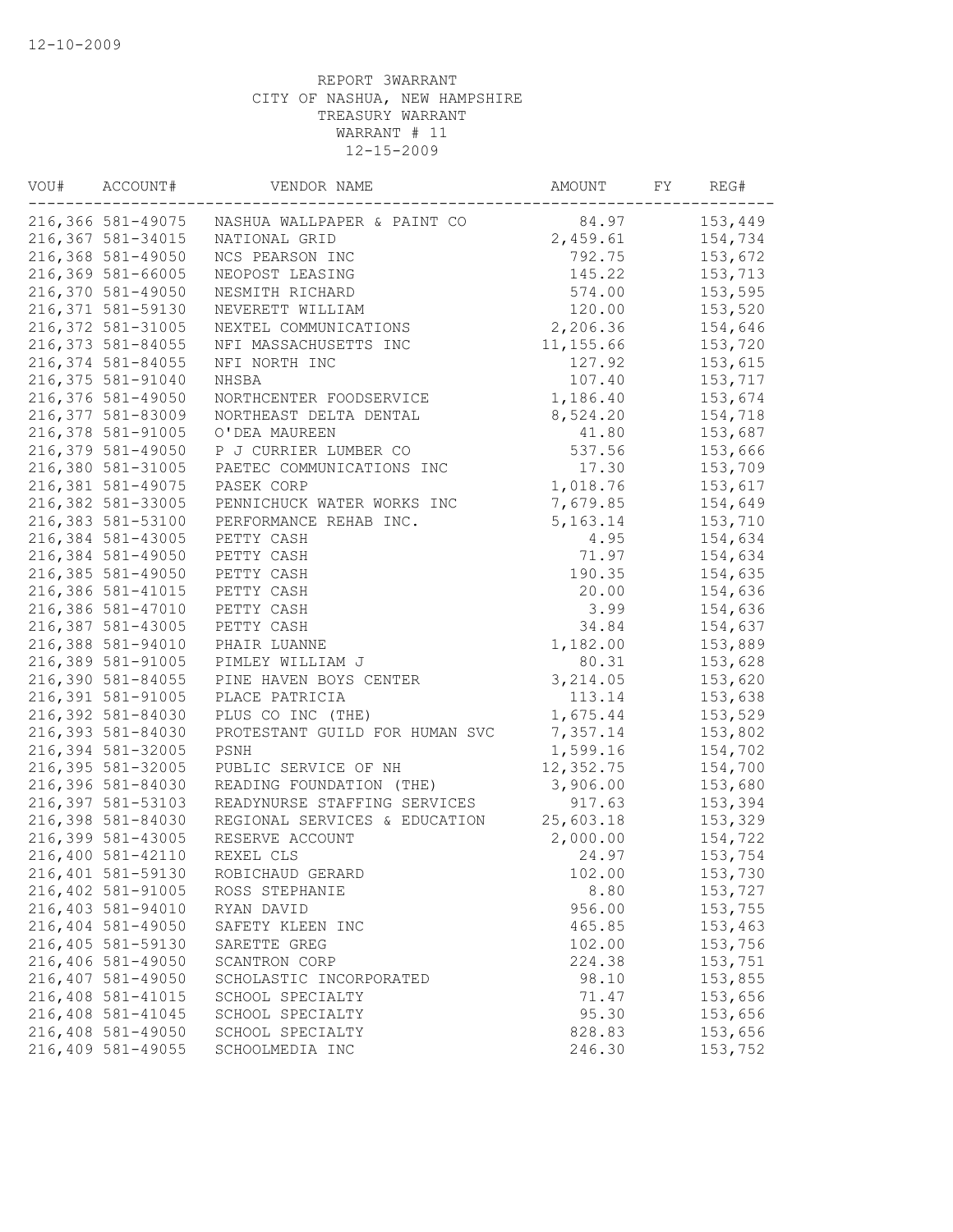| VOU#  | ACCOUNT#           | VENDOR NAME                    | AMOUNT    | FY | REG#       |
|-------|--------------------|--------------------------------|-----------|----|------------|
|       | 216,410 581-49050  | SCHWARZ RENEE                  | 99.82     |    | 153,676    |
|       | 216, 411 581-84030 | SEACOAST LEARNING COLLABORATIV | 13,873.50 |    | 153,729    |
|       | 216, 412 581-49050 | SEARS COMMERCIAL ONE           | 301.83    |    | 154,660    |
|       | 216, 413 581-84030 | SERESC                         | 5,544.22  |    | 153,327    |
|       | 216, 414 581-91005 | SICILIA KATHRYN                | 111.10    |    | 153,760    |
|       | 216, 415 581-42110 | SIMPLEXGRINNELL                | 1,565.20  |    | 153,323    |
|       | 216, 416 581-49050 | SMILE MAKERS                   | 104.71    |    | 153,644    |
|       | 216, 417 581-84030 | SPAULDING YOUTH CENTER         | 3,881.13  |    | 153,319    |
|       | 216, 418 581-41015 | STAPLES BUSINESS ADVANTAGE     | 611.88    |    | 153,523    |
|       | 216, 418 581-41040 | STAPLES BUSINESS ADVANTAGE     | 127.96    |    | 153,523    |
|       | 216, 418 581-49050 | STAPLES BUSINESS ADVANTAGE     | 152.67    |    | 153,523    |
|       | 216, 418 581-49075 | STAPLES BUSINESS ADVANTAGE     | 99.47     |    | 153,523    |
|       | 216, 418 581-49110 | STAPLES BUSINESS ADVANTAGE     | 591.41    |    | 153,523    |
|       | 216, 418 581-64045 | STAPLES BUSINESS ADVANTAGE     | 296.08    |    | 153,523    |
|       | 216, 419 581-53100 | STATE OF NH CRIMINAL RECORDS   | 880.75    |    | 154,638    |
|       | 216,420 581-55010  | STEVENS MARK                   | 39.50     |    | 153,897    |
|       | 216, 421 581-91005 | SWINDELL LORNE                 | 264.11    |    | 153,670    |
|       | 216,422 581-94010  | TAYLOR REBECCA                 | 1,524.00  |    | 153,792    |
|       | 216, 423 581-41015 | TINTLE MARY-FRANCES            | 19.85     |    | 153,781    |
|       | 216, 424 581-49050 | TOPIARY FLORIST                | 37.50     |    | 153,343    |
|       | 216, 425 581-42120 | TOTAL AIR SUPPLY INC           | 344.28    |    | 153,518    |
|       | 216, 426 581-49075 | TREASURER STATE OF NH          | 60.00     |    | 153,545    |
|       | 216, 427 581-84055 | TREASURER STATE OF NH          | 23,625.00 |    | 153,650    |
|       | 216, 428 581-43005 | U S POSTAL SERVICES            | 64.00     |    | 154,640    |
|       | 216, 429 581-43005 | UNITED PARCEL SERVICE          | 14.09     |    | 153,619    |
|       | 216,430 581-42120  | UNITED SUPPLY INC              | 63.64     |    | 153,701    |
|       | 216, 431 581-31005 | VERIZON BUSINESS               | 4,412.68  |    | 153,311    |
|       | 216,432 581-84030  | VERMONT CTR FOR THE DEAF &     | 14,866.60 |    | 153,771    |
|       | 216, 433 581-83004 | VISION SERVICE PLAN-NH         | 2,025.38  |    | 154,732    |
|       | 216,434 581-49050  | WALMART COMMUNITY              | 69.88     |    | 153,597    |
|       | 216, 434 581-49075 | WALMART COMMUNITY              | 159.76    |    | 153,597    |
|       | 216, 435 581-55018 | WALTHAM CENTRAL SCHOOL         | 455.00    |    | 153,817    |
|       | 216,436 581-94030  | WARD LINDSAY                   | 246.97    |    | 153,773    |
|       | 216, 437 581-41045 | WB MASON COMPANY INC           | 2,415.00  |    | 153,357    |
|       | 216,438 581-59130  | WEBSTER DAVID                  | 60.00     |    | 153,533    |
|       | 216, 439 581-84055 | WHITNEY ACADEMY INC (THE)      | 9,540.25  |    | 153,791    |
|       | 216,440 581-42110  | WILLIAMS COMMUNICATIONS SERVIC | 126.25    |    | 153,703    |
|       | 216,441 581-53102  | WOLFF FRED                     | 1,700.00  |    | 153,777    |
|       | 216,442 581-53101  | YOUTH COUNCIL (THE)            | 4,512.50  |    | 153,695    |
|       | 216, 443 581-59130 | ZWICKER DAVE                   | 120.00    |    | 153,741    |
|       |                    |                                |           |    | --------   |
| TOTAL | 581                | SCHOOL DEPARTMENT              |           |    | 951,791.07 |
| 1,265 | 590-23517          | HUDSON GRAND RENTAL STATION    | 920.00    |    | 153,816    |
| 1,266 |                    | 590-23517 HUFF & GAUTHIER INC  | 82.50     |    | 153,574    |
| 1,267 | 590-24531          | ALDEN SHOE CO                  | 522.20    |    | 153,556    |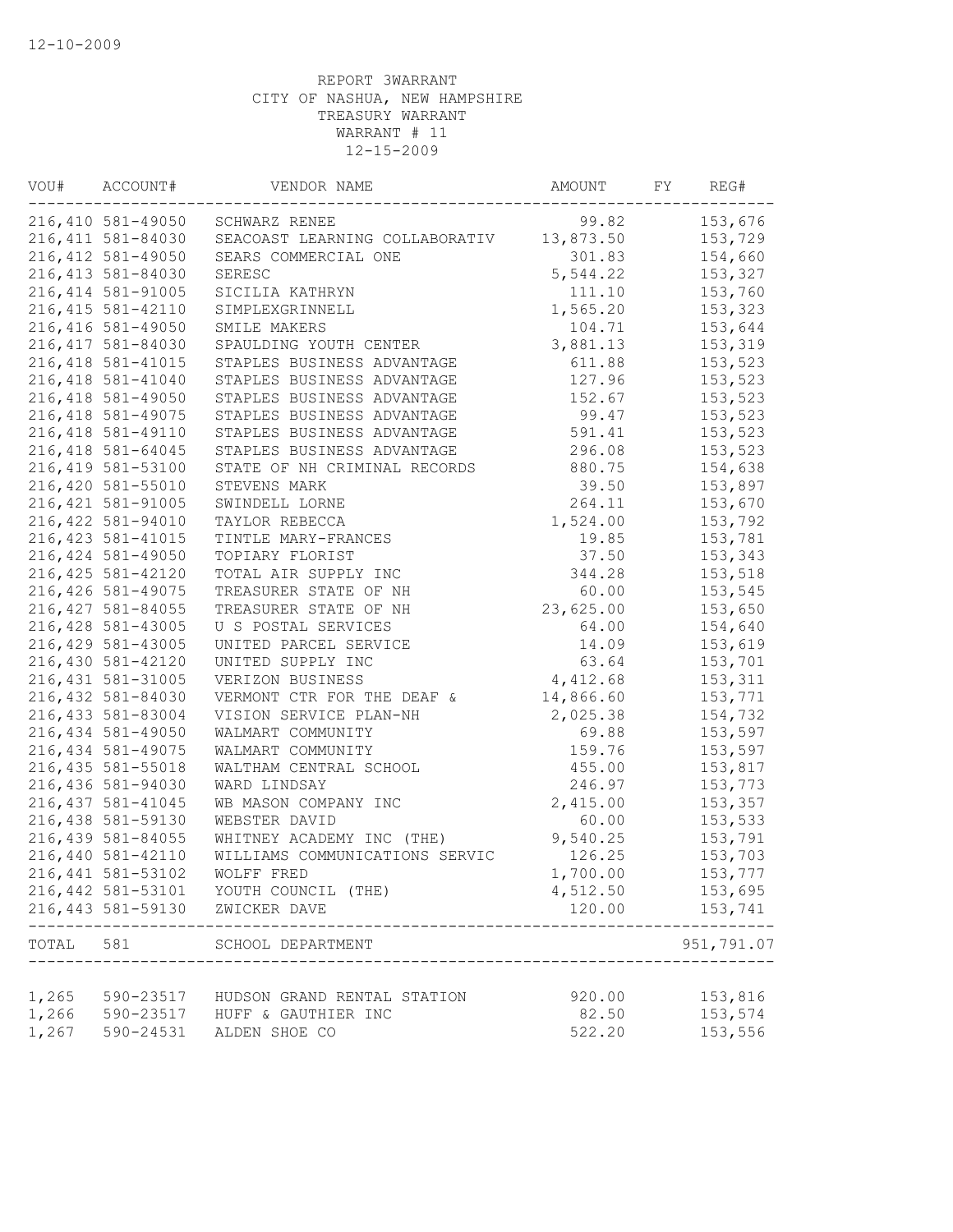| 590<br>TOTAL<br>PRIOR YEAR OBLIGATIONS<br>1,268<br>599-68008<br>64,455.00<br>MB TRACTOR & EQUIPMENT | VOU#  | ACCOUNT# | VENDOR NAME                  | AMOUNT | FY | REG#      |
|-----------------------------------------------------------------------------------------------------|-------|----------|------------------------------|--------|----|-----------|
|                                                                                                     |       |          |                              |        |    | 1,524.70  |
|                                                                                                     |       |          |                              |        |    | 153,872   |
|                                                                                                     | TOTAL | 599      | "CERF" - EOUIPMENT PURCHASES |        |    | 64,455.00 |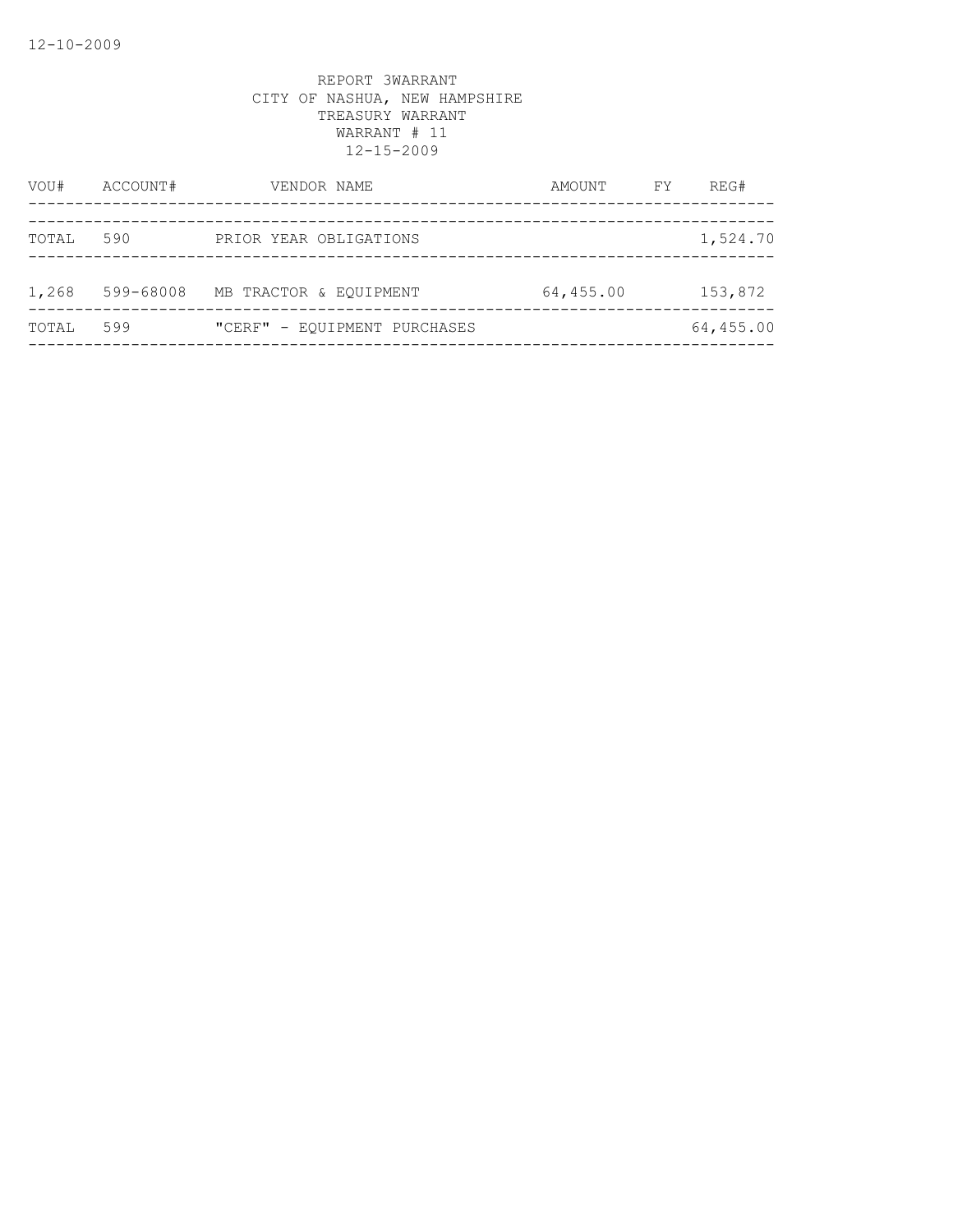| VOU#                                               | ACCOUNT#                                                                         | VENDOR NAME                                                                                                                                                                 | AMOUNT                                                         | FY | REG#                                                   |
|----------------------------------------------------|----------------------------------------------------------------------------------|-----------------------------------------------------------------------------------------------------------------------------------------------------------------------------|----------------------------------------------------------------|----|--------------------------------------------------------|
| 1,269                                              | $622 - 03$                                                                       | SCHAFER CONSULTING                                                                                                                                                          | 9,900.00                                                       |    | 153,623                                                |
| TOTAL                                              | $622 - 03$                                                                       | CAP IMP - INFORMATION TECH<br>ADMINS MIGRATION CONSULT                                                                                                                      |                                                                |    | 9,900.00                                               |
| 1,270                                              | $653 - 14$                                                                       | N PANDELENA CONSTRUCTION                                                                                                                                                    | 2,666.22                                                       |    | 153,618                                                |
| TOTAL                                              | $653 - 14$                                                                       | CAP IMP - STREET DEPT<br>STREET PAVING PROGRAM FY08                                                                                                                         |                                                                |    | 2,666.22                                               |
| 1,271<br>1,272<br>1,273<br>1,274<br>1,275<br>1,276 | $653 - 20$<br>$653 - 20$<br>$653 - 20$<br>$653 - 20$<br>$653 - 20$<br>$653 - 20$ | BROX INDUSTRIES INC<br>CORRIVEAU ROUTHIER INC<br>GRANITE STATE CONCRETE CO INC<br>MILL CITY CONTRACTING<br>MILL CITY CONTRACTING/RETAINAG<br>MILL CITY CONTRACTING/RETAINAG | 403.00<br>74.64<br>923.50<br>25,402.76<br>3,277.16<br>2,536.28 |    | 153,364<br>153,819<br>153,565<br>153,810<br>304<br>305 |
| TOTAL                                              | $653 - 20$                                                                       | CAP IMP - STREET DEPT<br>SIDEWALK CONSTR & REPLACEMENT                                                                                                                      |                                                                |    | 32,617.34                                              |
| 1,277                                              | $653 - 21$                                                                       | BROX INDUSTRIES INC                                                                                                                                                         | 86.67                                                          |    | 153,364                                                |
| TOTAL                                              | $653 - 21$                                                                       | CAP IMP - STREET DEPT<br>STREET PAVING PROGRAM FY09                                                                                                                         |                                                                |    | 86.67                                                  |
| 1,277                                              | $653 - 23$                                                                       | BROX INDUSTRIES INC                                                                                                                                                         | 56,484.02                                                      |    | 153,364                                                |
| TOTAL                                              | $653 - 23$                                                                       | CAP IMP - STREET DEPT<br>STREET PAVING PROGRAM FY10                                                                                                                         |                                                                |    | 56,484.02                                              |
| 1,278<br>1,279<br>1,280                            | 699-07<br>699-07<br>699-07                                                       | R W BECK INC<br>RATH YOUNG & PIGNATELLI PC<br>UPTON & HATFIELD LLP                                                                                                          | 41,512.38<br>22,590.84<br>37, 132.28                           |    | 153,470<br>153,604<br>153,351                          |
| TOTAL                                              | 699-07                                                                           | OTHER EXPENSES<br>WATER SUPPLY ACQUISITION                                                                                                                                  |                                                                |    | 101,235.50                                             |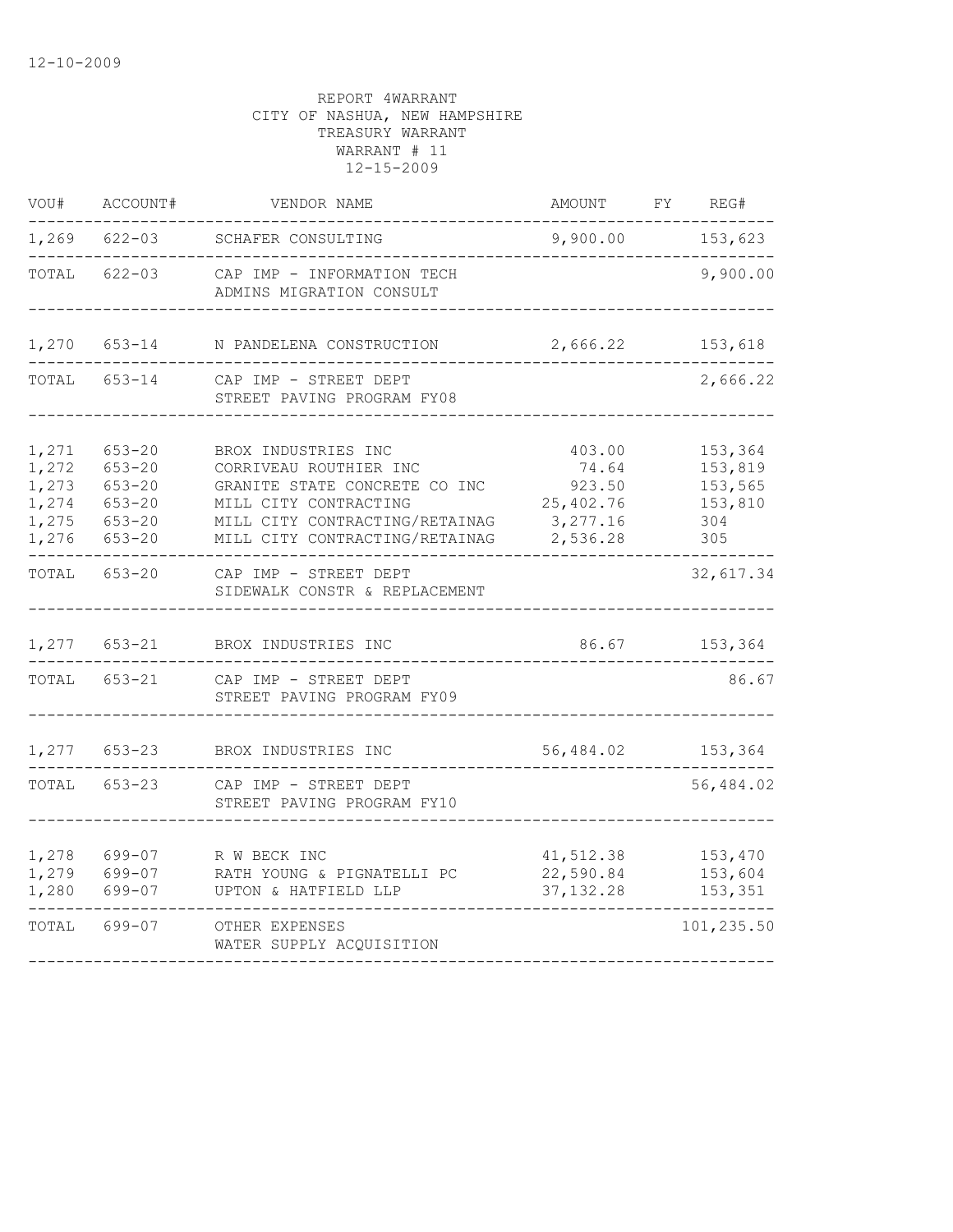| VOU#                                      | ACCOUNT#                                                      | PROGRAM<br>VENDOR NAME                                                                                                                                                | AMOUNT                                                        | FΥ<br>REG#                                      |
|-------------------------------------------|---------------------------------------------------------------|-----------------------------------------------------------------------------------------------------------------------------------------------------------------------|---------------------------------------------------------------|-------------------------------------------------|
| 1,281<br>1,282<br>1,283<br>1,284<br>1,285 | 722-53025<br>722-53025<br>722-53140<br>722-56050<br>722-98033 | 3735 GRAHAM DONNA<br>3735 THE CAVAN GROUP INC<br>3735 CAREER CONNECTIONS<br>3735 CITIZENS BANK<br>3735 CITY OF NASHUA/PETTY CASH                                      | 157.50<br>2,602.96<br>420.00<br>149.31<br>27.98               | 153,865<br>153,868<br>154,706<br>300<br>153,305 |
| TOTAL                                     | 722                                                           | CPF-INFORMATION TECHNOLOGY                                                                                                                                            | 3,357.75                                                      |                                                 |
| 1,286                                     | 753-53030                                                     | 3713 CLD CONSULTING ENGINEERS INC                                                                                                                                     | 12,048.92                                                     | 153,375                                         |
| TOTAL                                     | 753                                                           | CPF-STREET DEPT                                                                                                                                                       | 12,048.92                                                     |                                                 |
| 1,287                                     | 757-45030                                                     | 3729 BROX INDUSTRIES INC                                                                                                                                              | 20,888.00                                                     | 153,364                                         |
| TOTAL                                     | 757                                                           | CPF-PARKING LOTS                                                                                                                                                      | 20,888.00                                                     |                                                 |
| 1,288                                     | 771-01310                                                     | 3725 N PANDELENA CONSTRUCTION                                                                                                                                         | 73,991.30                                                     | 153,618                                         |
| TOTAL                                     | 771                                                           | CPF-COMM DEVELOP DEV                                                                                                                                                  | 73,991.30                                                     |                                                 |
| 1,288<br>1,289                            | 772-01310<br>772-53025                                        | 3720 N PANDELENA CONSTRUCTION<br>3720 COMPREHENSIVE ENVIRONMENTAL IN                                                                                                  | 63,396.08<br>20,383.69                                        | 153,618<br>153,588                              |
| TOTAL                                     | 772                                                           | CPF-PLANNING DEPT                                                                                                                                                     | 83,779.77                                                     |                                                 |
| 1,290<br>1,291<br>1,292<br>1,293<br>1,294 | 792-53030<br>792-53030<br>792-59231<br>792-59232<br>792-59232 | 3799 AECOM TECHNOLOGY CORPORATION<br>3746 FAY SPOFFORD & THORNDIKE LLC<br>3744 BROX INDUSTRIES INC<br>3795 PARK CONSTRUCTION CORP<br>3742 PARK CONSTRUCTION/RETAINAGE | 4,231.91<br>14,342.57<br>24,947.49<br>85, 125.10<br>18,935.76 | 153,718<br>153,348<br>153,364<br>153,393<br>302 |
| TOTAL                                     | 792                                                           | CPF-WASTEWATER USER FUND                                                                                                                                              | 147,582.83                                                    |                                                 |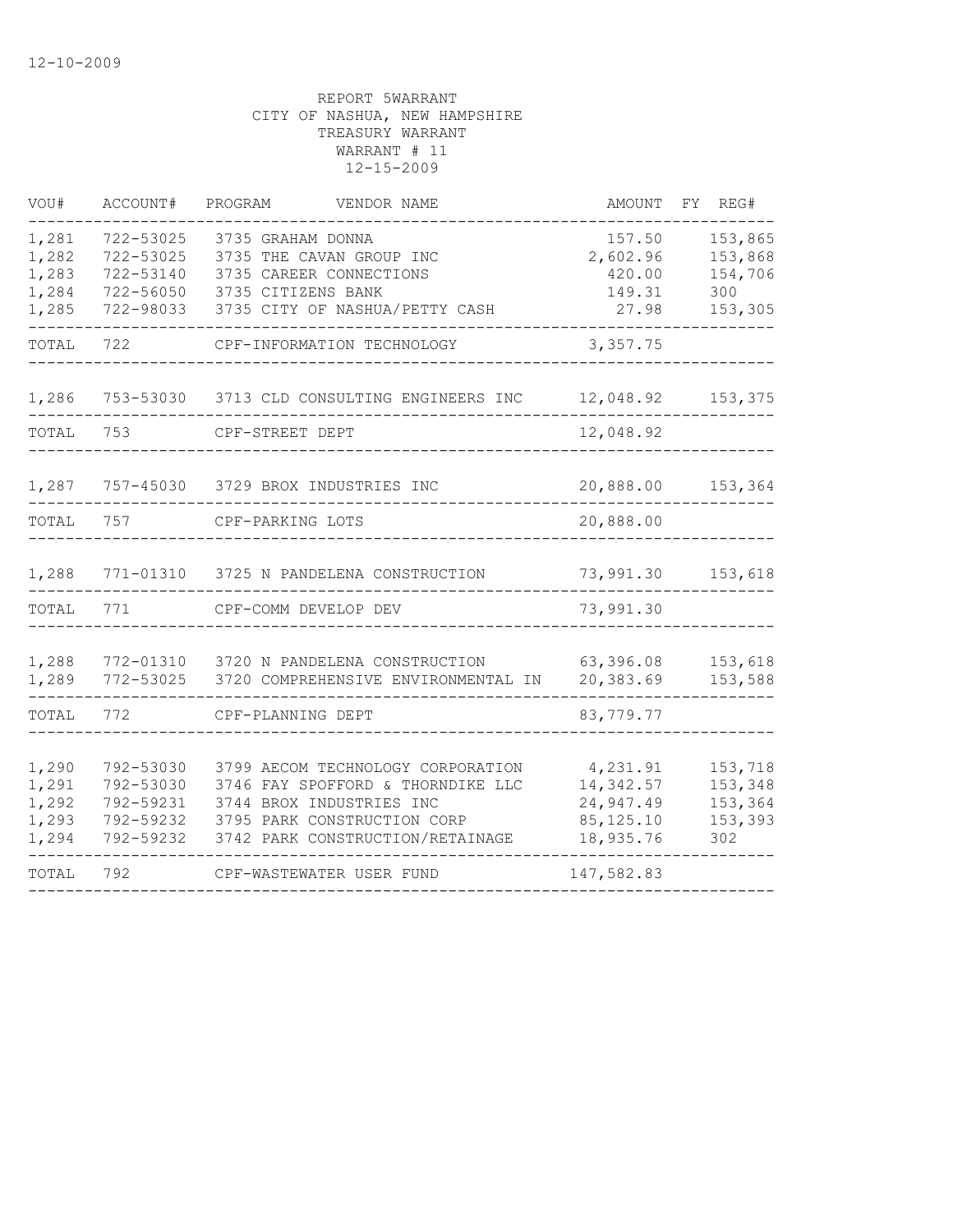| 154,654<br>801-31050<br>98.67<br>NEXTEL COMMUNICATIONS<br>PSNH<br>154,697<br>801-32005<br>614.23<br>801-32005<br>PUBLIC SERVICE OF NH<br>585.73<br>154,700<br>801-33005<br>PENNICHUCK WATER<br>247.35<br>154,659<br>801-41015<br>COMPUTER HUT OF N E INC<br>76.00<br>153,864<br>801-45285<br>STAY SAFE TRAFFIC PRODUCTS INC<br>182.80<br>153,365<br>SHATTUCK MALONE OIL CO<br>620.54<br>801-48005<br>154,643<br>801-48005<br>SHATTUCK MALONE OIL CO<br>713.62<br>154,643<br>801-48005<br>SHATTUCK MALONE OIL CO<br>217.18<br>154,643<br>801-59100<br>AMHERST APPLIANCE REPAIR/STEVE<br>1,204.00<br>153,465<br>801-59100<br>CRT PROCESSING LLC<br>700.40<br>153,793<br>1,304<br>BILL'S WORLD CLASS CLEANING IN<br>153,806<br>801-59105<br>780.00<br>1,305<br>801-59178<br>NEXTEL COMMUNICATIONS<br>646.61<br>154,654<br>1,306<br>801-59238<br>ANACOMP INC<br>15.82<br>153,367<br>1,307<br>801-59238<br>79.65<br>154,684<br>OFFICE EQUIPMENT FINANCE SERVI<br>1,308<br>801-59245<br>D & R TOWING INC<br>150.00<br>153,820<br>1,309<br>100.00<br>153,864<br>801-64045<br>COMPUTER HUT OF N E INC<br>1,310<br>LANDTEC NORTH AMERICA<br>294.09<br>153,581<br>801-75085<br>1,311<br>EASTERN NE HYDRAULIS INC<br>595.00<br>153,587<br>801-77020<br>1,312<br>153,567<br>801-77020<br>POWERPLAN<br>493.31<br>1,313<br>831.76<br>801-78065<br>MAYNARD & LESIEUR INCORPORATED<br>153,831<br>1,314<br>28.87<br>801-78100<br>CASEY EQUIPMENT & RENTAL CORP<br>153,543<br>1,315<br>801-78100<br>GRANITE STATE GLASS<br>200.00<br>153,584<br>1,316<br>SANEL AUTO PARTS CO<br>245.02<br>801-78100<br>153,443<br>1,316<br>801-78100<br>285.31<br>153,443<br>SANEL AUTO PARTS CO<br>------------<br>-------------<br>TOTAL 801<br>SOLID WASTE DISPOSAL<br>154,680<br>802-31005<br>60.42<br>BAYRING COMMUNICATIONS<br>1,318<br>802-31005<br>269.73<br>154,654<br>NEXTEL COMMUNICATIONS<br>92.96<br>154,654<br>802-31005<br>NEXTEL COMMUNICATIONS<br>802-32005<br>17.65<br>154,697<br>PSNH<br>802-32005<br>1,000.82<br>154,697<br>PSNH<br>802-33005<br>5,550.27<br>PENNICHUCK WATER<br>154,659<br>802-33005<br>PSNH<br>176.94<br>154,697<br>802-34015<br>METROMEDIA ENERGY INC<br>8, 171.35<br>154,679<br>802-41015<br>76.00<br>153,864<br>COMPUTER HUT OF N E INC<br>153,592<br>1,324<br>802-41015<br>STAPLES BUSINESS ADVANTAGE<br>1,075.39<br>1,325<br>802-42010<br>CITY OF NASHUA PETTY CASH<br>42.46<br>154,642<br>1,325<br>802-43005<br>13.49<br>154,642<br>CITY OF NASHUA PETTY CASH<br>1,326<br>802-45101<br>8,128.00<br>153,379<br>CIBA CORPORATION<br>1,327<br>6,872.40<br>802-45103<br>JCI JONES CHEMICALS INC<br>153,878<br>1,328<br>8,119.00<br>802-45106<br>KEMIRA WATER SOLUTIONS INC<br>153,460<br>1,329<br>802-45175<br>ARCSOURCE INC<br>34.80<br>153,444<br>1,330<br>802-46045<br>164.00<br>153,425<br>LEHIGH OUTFITTERS<br>1,331<br>802-46045<br>153,586<br>OSBORNE NOELLE<br>82.00<br>1,332<br>802-46045<br>UNIFIRST CORPORATION<br>48.25<br>153,550 | VOU#  | ACCOUNT# | VENDOR NAME | AMOUNT | FY | REG#      |
|------------------------------------------------------------------------------------------------------------------------------------------------------------------------------------------------------------------------------------------------------------------------------------------------------------------------------------------------------------------------------------------------------------------------------------------------------------------------------------------------------------------------------------------------------------------------------------------------------------------------------------------------------------------------------------------------------------------------------------------------------------------------------------------------------------------------------------------------------------------------------------------------------------------------------------------------------------------------------------------------------------------------------------------------------------------------------------------------------------------------------------------------------------------------------------------------------------------------------------------------------------------------------------------------------------------------------------------------------------------------------------------------------------------------------------------------------------------------------------------------------------------------------------------------------------------------------------------------------------------------------------------------------------------------------------------------------------------------------------------------------------------------------------------------------------------------------------------------------------------------------------------------------------------------------------------------------------------------------------------------------------------------------------------------------------------------------------------------------------------------------------------------------------------------------------------------------------------------------------------------------------------------------------------------------------------------------------------------------------------------------------------------------------------------------------------------------------------------------------------------------------------------------------------------------------------------------------------------------------------------------------------------------------------------------------------------------------------------------------------------------------------------------------------------------------------------------------------------------------------------------------------------------------------------------------------------------|-------|----------|-------------|--------|----|-----------|
|                                                                                                                                                                                                                                                                                                                                                                                                                                                                                                                                                                                                                                                                                                                                                                                                                                                                                                                                                                                                                                                                                                                                                                                                                                                                                                                                                                                                                                                                                                                                                                                                                                                                                                                                                                                                                                                                                                                                                                                                                                                                                                                                                                                                                                                                                                                                                                                                                                                                                                                                                                                                                                                                                                                                                                                                                                                                                                                                                      | 1,295 |          |             |        |    |           |
|                                                                                                                                                                                                                                                                                                                                                                                                                                                                                                                                                                                                                                                                                                                                                                                                                                                                                                                                                                                                                                                                                                                                                                                                                                                                                                                                                                                                                                                                                                                                                                                                                                                                                                                                                                                                                                                                                                                                                                                                                                                                                                                                                                                                                                                                                                                                                                                                                                                                                                                                                                                                                                                                                                                                                                                                                                                                                                                                                      | 1,296 |          |             |        |    |           |
|                                                                                                                                                                                                                                                                                                                                                                                                                                                                                                                                                                                                                                                                                                                                                                                                                                                                                                                                                                                                                                                                                                                                                                                                                                                                                                                                                                                                                                                                                                                                                                                                                                                                                                                                                                                                                                                                                                                                                                                                                                                                                                                                                                                                                                                                                                                                                                                                                                                                                                                                                                                                                                                                                                                                                                                                                                                                                                                                                      | 1,297 |          |             |        |    |           |
|                                                                                                                                                                                                                                                                                                                                                                                                                                                                                                                                                                                                                                                                                                                                                                                                                                                                                                                                                                                                                                                                                                                                                                                                                                                                                                                                                                                                                                                                                                                                                                                                                                                                                                                                                                                                                                                                                                                                                                                                                                                                                                                                                                                                                                                                                                                                                                                                                                                                                                                                                                                                                                                                                                                                                                                                                                                                                                                                                      | 1,298 |          |             |        |    |           |
|                                                                                                                                                                                                                                                                                                                                                                                                                                                                                                                                                                                                                                                                                                                                                                                                                                                                                                                                                                                                                                                                                                                                                                                                                                                                                                                                                                                                                                                                                                                                                                                                                                                                                                                                                                                                                                                                                                                                                                                                                                                                                                                                                                                                                                                                                                                                                                                                                                                                                                                                                                                                                                                                                                                                                                                                                                                                                                                                                      | 1,299 |          |             |        |    |           |
|                                                                                                                                                                                                                                                                                                                                                                                                                                                                                                                                                                                                                                                                                                                                                                                                                                                                                                                                                                                                                                                                                                                                                                                                                                                                                                                                                                                                                                                                                                                                                                                                                                                                                                                                                                                                                                                                                                                                                                                                                                                                                                                                                                                                                                                                                                                                                                                                                                                                                                                                                                                                                                                                                                                                                                                                                                                                                                                                                      | 1,300 |          |             |        |    |           |
|                                                                                                                                                                                                                                                                                                                                                                                                                                                                                                                                                                                                                                                                                                                                                                                                                                                                                                                                                                                                                                                                                                                                                                                                                                                                                                                                                                                                                                                                                                                                                                                                                                                                                                                                                                                                                                                                                                                                                                                                                                                                                                                                                                                                                                                                                                                                                                                                                                                                                                                                                                                                                                                                                                                                                                                                                                                                                                                                                      | 1,301 |          |             |        |    |           |
|                                                                                                                                                                                                                                                                                                                                                                                                                                                                                                                                                                                                                                                                                                                                                                                                                                                                                                                                                                                                                                                                                                                                                                                                                                                                                                                                                                                                                                                                                                                                                                                                                                                                                                                                                                                                                                                                                                                                                                                                                                                                                                                                                                                                                                                                                                                                                                                                                                                                                                                                                                                                                                                                                                                                                                                                                                                                                                                                                      | 1,301 |          |             |        |    |           |
|                                                                                                                                                                                                                                                                                                                                                                                                                                                                                                                                                                                                                                                                                                                                                                                                                                                                                                                                                                                                                                                                                                                                                                                                                                                                                                                                                                                                                                                                                                                                                                                                                                                                                                                                                                                                                                                                                                                                                                                                                                                                                                                                                                                                                                                                                                                                                                                                                                                                                                                                                                                                                                                                                                                                                                                                                                                                                                                                                      | 1,301 |          |             |        |    |           |
|                                                                                                                                                                                                                                                                                                                                                                                                                                                                                                                                                                                                                                                                                                                                                                                                                                                                                                                                                                                                                                                                                                                                                                                                                                                                                                                                                                                                                                                                                                                                                                                                                                                                                                                                                                                                                                                                                                                                                                                                                                                                                                                                                                                                                                                                                                                                                                                                                                                                                                                                                                                                                                                                                                                                                                                                                                                                                                                                                      | 1,302 |          |             |        |    |           |
|                                                                                                                                                                                                                                                                                                                                                                                                                                                                                                                                                                                                                                                                                                                                                                                                                                                                                                                                                                                                                                                                                                                                                                                                                                                                                                                                                                                                                                                                                                                                                                                                                                                                                                                                                                                                                                                                                                                                                                                                                                                                                                                                                                                                                                                                                                                                                                                                                                                                                                                                                                                                                                                                                                                                                                                                                                                                                                                                                      | 1,303 |          |             |        |    |           |
|                                                                                                                                                                                                                                                                                                                                                                                                                                                                                                                                                                                                                                                                                                                                                                                                                                                                                                                                                                                                                                                                                                                                                                                                                                                                                                                                                                                                                                                                                                                                                                                                                                                                                                                                                                                                                                                                                                                                                                                                                                                                                                                                                                                                                                                                                                                                                                                                                                                                                                                                                                                                                                                                                                                                                                                                                                                                                                                                                      |       |          |             |        |    |           |
|                                                                                                                                                                                                                                                                                                                                                                                                                                                                                                                                                                                                                                                                                                                                                                                                                                                                                                                                                                                                                                                                                                                                                                                                                                                                                                                                                                                                                                                                                                                                                                                                                                                                                                                                                                                                                                                                                                                                                                                                                                                                                                                                                                                                                                                                                                                                                                                                                                                                                                                                                                                                                                                                                                                                                                                                                                                                                                                                                      |       |          |             |        |    |           |
|                                                                                                                                                                                                                                                                                                                                                                                                                                                                                                                                                                                                                                                                                                                                                                                                                                                                                                                                                                                                                                                                                                                                                                                                                                                                                                                                                                                                                                                                                                                                                                                                                                                                                                                                                                                                                                                                                                                                                                                                                                                                                                                                                                                                                                                                                                                                                                                                                                                                                                                                                                                                                                                                                                                                                                                                                                                                                                                                                      |       |          |             |        |    |           |
|                                                                                                                                                                                                                                                                                                                                                                                                                                                                                                                                                                                                                                                                                                                                                                                                                                                                                                                                                                                                                                                                                                                                                                                                                                                                                                                                                                                                                                                                                                                                                                                                                                                                                                                                                                                                                                                                                                                                                                                                                                                                                                                                                                                                                                                                                                                                                                                                                                                                                                                                                                                                                                                                                                                                                                                                                                                                                                                                                      |       |          |             |        |    |           |
|                                                                                                                                                                                                                                                                                                                                                                                                                                                                                                                                                                                                                                                                                                                                                                                                                                                                                                                                                                                                                                                                                                                                                                                                                                                                                                                                                                                                                                                                                                                                                                                                                                                                                                                                                                                                                                                                                                                                                                                                                                                                                                                                                                                                                                                                                                                                                                                                                                                                                                                                                                                                                                                                                                                                                                                                                                                                                                                                                      |       |          |             |        |    |           |
|                                                                                                                                                                                                                                                                                                                                                                                                                                                                                                                                                                                                                                                                                                                                                                                                                                                                                                                                                                                                                                                                                                                                                                                                                                                                                                                                                                                                                                                                                                                                                                                                                                                                                                                                                                                                                                                                                                                                                                                                                                                                                                                                                                                                                                                                                                                                                                                                                                                                                                                                                                                                                                                                                                                                                                                                                                                                                                                                                      |       |          |             |        |    |           |
|                                                                                                                                                                                                                                                                                                                                                                                                                                                                                                                                                                                                                                                                                                                                                                                                                                                                                                                                                                                                                                                                                                                                                                                                                                                                                                                                                                                                                                                                                                                                                                                                                                                                                                                                                                                                                                                                                                                                                                                                                                                                                                                                                                                                                                                                                                                                                                                                                                                                                                                                                                                                                                                                                                                                                                                                                                                                                                                                                      |       |          |             |        |    |           |
|                                                                                                                                                                                                                                                                                                                                                                                                                                                                                                                                                                                                                                                                                                                                                                                                                                                                                                                                                                                                                                                                                                                                                                                                                                                                                                                                                                                                                                                                                                                                                                                                                                                                                                                                                                                                                                                                                                                                                                                                                                                                                                                                                                                                                                                                                                                                                                                                                                                                                                                                                                                                                                                                                                                                                                                                                                                                                                                                                      |       |          |             |        |    |           |
|                                                                                                                                                                                                                                                                                                                                                                                                                                                                                                                                                                                                                                                                                                                                                                                                                                                                                                                                                                                                                                                                                                                                                                                                                                                                                                                                                                                                                                                                                                                                                                                                                                                                                                                                                                                                                                                                                                                                                                                                                                                                                                                                                                                                                                                                                                                                                                                                                                                                                                                                                                                                                                                                                                                                                                                                                                                                                                                                                      |       |          |             |        |    |           |
|                                                                                                                                                                                                                                                                                                                                                                                                                                                                                                                                                                                                                                                                                                                                                                                                                                                                                                                                                                                                                                                                                                                                                                                                                                                                                                                                                                                                                                                                                                                                                                                                                                                                                                                                                                                                                                                                                                                                                                                                                                                                                                                                                                                                                                                                                                                                                                                                                                                                                                                                                                                                                                                                                                                                                                                                                                                                                                                                                      |       |          |             |        |    |           |
|                                                                                                                                                                                                                                                                                                                                                                                                                                                                                                                                                                                                                                                                                                                                                                                                                                                                                                                                                                                                                                                                                                                                                                                                                                                                                                                                                                                                                                                                                                                                                                                                                                                                                                                                                                                                                                                                                                                                                                                                                                                                                                                                                                                                                                                                                                                                                                                                                                                                                                                                                                                                                                                                                                                                                                                                                                                                                                                                                      |       |          |             |        |    |           |
|                                                                                                                                                                                                                                                                                                                                                                                                                                                                                                                                                                                                                                                                                                                                                                                                                                                                                                                                                                                                                                                                                                                                                                                                                                                                                                                                                                                                                                                                                                                                                                                                                                                                                                                                                                                                                                                                                                                                                                                                                                                                                                                                                                                                                                                                                                                                                                                                                                                                                                                                                                                                                                                                                                                                                                                                                                                                                                                                                      |       |          |             |        |    |           |
|                                                                                                                                                                                                                                                                                                                                                                                                                                                                                                                                                                                                                                                                                                                                                                                                                                                                                                                                                                                                                                                                                                                                                                                                                                                                                                                                                                                                                                                                                                                                                                                                                                                                                                                                                                                                                                                                                                                                                                                                                                                                                                                                                                                                                                                                                                                                                                                                                                                                                                                                                                                                                                                                                                                                                                                                                                                                                                                                                      |       |          |             |        |    |           |
|                                                                                                                                                                                                                                                                                                                                                                                                                                                                                                                                                                                                                                                                                                                                                                                                                                                                                                                                                                                                                                                                                                                                                                                                                                                                                                                                                                                                                                                                                                                                                                                                                                                                                                                                                                                                                                                                                                                                                                                                                                                                                                                                                                                                                                                                                                                                                                                                                                                                                                                                                                                                                                                                                                                                                                                                                                                                                                                                                      |       |          |             |        |    |           |
|                                                                                                                                                                                                                                                                                                                                                                                                                                                                                                                                                                                                                                                                                                                                                                                                                                                                                                                                                                                                                                                                                                                                                                                                                                                                                                                                                                                                                                                                                                                                                                                                                                                                                                                                                                                                                                                                                                                                                                                                                                                                                                                                                                                                                                                                                                                                                                                                                                                                                                                                                                                                                                                                                                                                                                                                                                                                                                                                                      |       |          |             |        |    | 10,005.96 |
|                                                                                                                                                                                                                                                                                                                                                                                                                                                                                                                                                                                                                                                                                                                                                                                                                                                                                                                                                                                                                                                                                                                                                                                                                                                                                                                                                                                                                                                                                                                                                                                                                                                                                                                                                                                                                                                                                                                                                                                                                                                                                                                                                                                                                                                                                                                                                                                                                                                                                                                                                                                                                                                                                                                                                                                                                                                                                                                                                      |       |          |             |        |    |           |
|                                                                                                                                                                                                                                                                                                                                                                                                                                                                                                                                                                                                                                                                                                                                                                                                                                                                                                                                                                                                                                                                                                                                                                                                                                                                                                                                                                                                                                                                                                                                                                                                                                                                                                                                                                                                                                                                                                                                                                                                                                                                                                                                                                                                                                                                                                                                                                                                                                                                                                                                                                                                                                                                                                                                                                                                                                                                                                                                                      | 1,317 |          |             |        |    |           |
|                                                                                                                                                                                                                                                                                                                                                                                                                                                                                                                                                                                                                                                                                                                                                                                                                                                                                                                                                                                                                                                                                                                                                                                                                                                                                                                                                                                                                                                                                                                                                                                                                                                                                                                                                                                                                                                                                                                                                                                                                                                                                                                                                                                                                                                                                                                                                                                                                                                                                                                                                                                                                                                                                                                                                                                                                                                                                                                                                      |       |          |             |        |    |           |
|                                                                                                                                                                                                                                                                                                                                                                                                                                                                                                                                                                                                                                                                                                                                                                                                                                                                                                                                                                                                                                                                                                                                                                                                                                                                                                                                                                                                                                                                                                                                                                                                                                                                                                                                                                                                                                                                                                                                                                                                                                                                                                                                                                                                                                                                                                                                                                                                                                                                                                                                                                                                                                                                                                                                                                                                                                                                                                                                                      | 1,318 |          |             |        |    |           |
|                                                                                                                                                                                                                                                                                                                                                                                                                                                                                                                                                                                                                                                                                                                                                                                                                                                                                                                                                                                                                                                                                                                                                                                                                                                                                                                                                                                                                                                                                                                                                                                                                                                                                                                                                                                                                                                                                                                                                                                                                                                                                                                                                                                                                                                                                                                                                                                                                                                                                                                                                                                                                                                                                                                                                                                                                                                                                                                                                      | 1,319 |          |             |        |    |           |
|                                                                                                                                                                                                                                                                                                                                                                                                                                                                                                                                                                                                                                                                                                                                                                                                                                                                                                                                                                                                                                                                                                                                                                                                                                                                                                                                                                                                                                                                                                                                                                                                                                                                                                                                                                                                                                                                                                                                                                                                                                                                                                                                                                                                                                                                                                                                                                                                                                                                                                                                                                                                                                                                                                                                                                                                                                                                                                                                                      | 1,319 |          |             |        |    |           |
|                                                                                                                                                                                                                                                                                                                                                                                                                                                                                                                                                                                                                                                                                                                                                                                                                                                                                                                                                                                                                                                                                                                                                                                                                                                                                                                                                                                                                                                                                                                                                                                                                                                                                                                                                                                                                                                                                                                                                                                                                                                                                                                                                                                                                                                                                                                                                                                                                                                                                                                                                                                                                                                                                                                                                                                                                                                                                                                                                      | 1,320 |          |             |        |    |           |
|                                                                                                                                                                                                                                                                                                                                                                                                                                                                                                                                                                                                                                                                                                                                                                                                                                                                                                                                                                                                                                                                                                                                                                                                                                                                                                                                                                                                                                                                                                                                                                                                                                                                                                                                                                                                                                                                                                                                                                                                                                                                                                                                                                                                                                                                                                                                                                                                                                                                                                                                                                                                                                                                                                                                                                                                                                                                                                                                                      | 1,321 |          |             |        |    |           |
|                                                                                                                                                                                                                                                                                                                                                                                                                                                                                                                                                                                                                                                                                                                                                                                                                                                                                                                                                                                                                                                                                                                                                                                                                                                                                                                                                                                                                                                                                                                                                                                                                                                                                                                                                                                                                                                                                                                                                                                                                                                                                                                                                                                                                                                                                                                                                                                                                                                                                                                                                                                                                                                                                                                                                                                                                                                                                                                                                      | 1,322 |          |             |        |    |           |
|                                                                                                                                                                                                                                                                                                                                                                                                                                                                                                                                                                                                                                                                                                                                                                                                                                                                                                                                                                                                                                                                                                                                                                                                                                                                                                                                                                                                                                                                                                                                                                                                                                                                                                                                                                                                                                                                                                                                                                                                                                                                                                                                                                                                                                                                                                                                                                                                                                                                                                                                                                                                                                                                                                                                                                                                                                                                                                                                                      | 1,323 |          |             |        |    |           |
|                                                                                                                                                                                                                                                                                                                                                                                                                                                                                                                                                                                                                                                                                                                                                                                                                                                                                                                                                                                                                                                                                                                                                                                                                                                                                                                                                                                                                                                                                                                                                                                                                                                                                                                                                                                                                                                                                                                                                                                                                                                                                                                                                                                                                                                                                                                                                                                                                                                                                                                                                                                                                                                                                                                                                                                                                                                                                                                                                      |       |          |             |        |    |           |
|                                                                                                                                                                                                                                                                                                                                                                                                                                                                                                                                                                                                                                                                                                                                                                                                                                                                                                                                                                                                                                                                                                                                                                                                                                                                                                                                                                                                                                                                                                                                                                                                                                                                                                                                                                                                                                                                                                                                                                                                                                                                                                                                                                                                                                                                                                                                                                                                                                                                                                                                                                                                                                                                                                                                                                                                                                                                                                                                                      |       |          |             |        |    |           |
|                                                                                                                                                                                                                                                                                                                                                                                                                                                                                                                                                                                                                                                                                                                                                                                                                                                                                                                                                                                                                                                                                                                                                                                                                                                                                                                                                                                                                                                                                                                                                                                                                                                                                                                                                                                                                                                                                                                                                                                                                                                                                                                                                                                                                                                                                                                                                                                                                                                                                                                                                                                                                                                                                                                                                                                                                                                                                                                                                      |       |          |             |        |    |           |
|                                                                                                                                                                                                                                                                                                                                                                                                                                                                                                                                                                                                                                                                                                                                                                                                                                                                                                                                                                                                                                                                                                                                                                                                                                                                                                                                                                                                                                                                                                                                                                                                                                                                                                                                                                                                                                                                                                                                                                                                                                                                                                                                                                                                                                                                                                                                                                                                                                                                                                                                                                                                                                                                                                                                                                                                                                                                                                                                                      |       |          |             |        |    |           |
|                                                                                                                                                                                                                                                                                                                                                                                                                                                                                                                                                                                                                                                                                                                                                                                                                                                                                                                                                                                                                                                                                                                                                                                                                                                                                                                                                                                                                                                                                                                                                                                                                                                                                                                                                                                                                                                                                                                                                                                                                                                                                                                                                                                                                                                                                                                                                                                                                                                                                                                                                                                                                                                                                                                                                                                                                                                                                                                                                      |       |          |             |        |    |           |
|                                                                                                                                                                                                                                                                                                                                                                                                                                                                                                                                                                                                                                                                                                                                                                                                                                                                                                                                                                                                                                                                                                                                                                                                                                                                                                                                                                                                                                                                                                                                                                                                                                                                                                                                                                                                                                                                                                                                                                                                                                                                                                                                                                                                                                                                                                                                                                                                                                                                                                                                                                                                                                                                                                                                                                                                                                                                                                                                                      |       |          |             |        |    |           |
|                                                                                                                                                                                                                                                                                                                                                                                                                                                                                                                                                                                                                                                                                                                                                                                                                                                                                                                                                                                                                                                                                                                                                                                                                                                                                                                                                                                                                                                                                                                                                                                                                                                                                                                                                                                                                                                                                                                                                                                                                                                                                                                                                                                                                                                                                                                                                                                                                                                                                                                                                                                                                                                                                                                                                                                                                                                                                                                                                      |       |          |             |        |    |           |
|                                                                                                                                                                                                                                                                                                                                                                                                                                                                                                                                                                                                                                                                                                                                                                                                                                                                                                                                                                                                                                                                                                                                                                                                                                                                                                                                                                                                                                                                                                                                                                                                                                                                                                                                                                                                                                                                                                                                                                                                                                                                                                                                                                                                                                                                                                                                                                                                                                                                                                                                                                                                                                                                                                                                                                                                                                                                                                                                                      |       |          |             |        |    |           |
|                                                                                                                                                                                                                                                                                                                                                                                                                                                                                                                                                                                                                                                                                                                                                                                                                                                                                                                                                                                                                                                                                                                                                                                                                                                                                                                                                                                                                                                                                                                                                                                                                                                                                                                                                                                                                                                                                                                                                                                                                                                                                                                                                                                                                                                                                                                                                                                                                                                                                                                                                                                                                                                                                                                                                                                                                                                                                                                                                      |       |          |             |        |    |           |
|                                                                                                                                                                                                                                                                                                                                                                                                                                                                                                                                                                                                                                                                                                                                                                                                                                                                                                                                                                                                                                                                                                                                                                                                                                                                                                                                                                                                                                                                                                                                                                                                                                                                                                                                                                                                                                                                                                                                                                                                                                                                                                                                                                                                                                                                                                                                                                                                                                                                                                                                                                                                                                                                                                                                                                                                                                                                                                                                                      |       |          |             |        |    |           |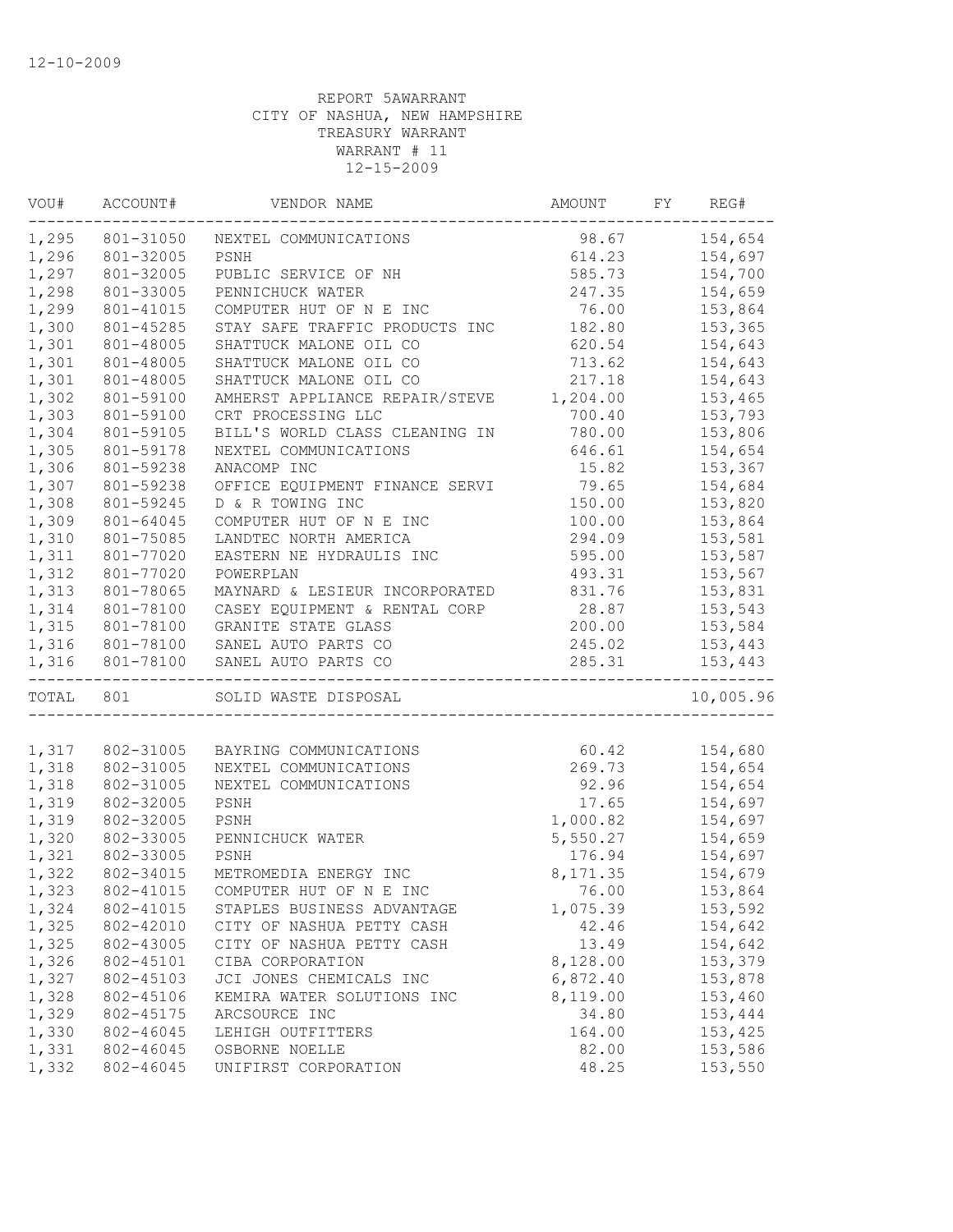| VOU#      | ACCOUNT#  | VENDOR NAME                               | AMOUNT    | FY | REG#      |
|-----------|-----------|-------------------------------------------|-----------|----|-----------|
| 1,332     |           | 802-46045 UNIFIRST CORPORATION            | 431.21    |    | 153,550   |
| 1,333     |           | 802-48015 DENNIS K BURKE INC              | 442.22    |    | 154,715   |
| 1,333     | 802-48015 | DENNIS K BURKE INC                        | 442.22    |    | 154,715   |
| 1,334     | 802-49070 | ENVIRONMENTAL RESOURCE ASSOCIA            | 839.30    |    | 153,369   |
| 1,335     | 802-49070 | VWR INTERNATIONAL INC                     | 573.67    |    | 153,593   |
| 1,336     | 802-53030 | CHEMSERVE ENVIRONMENTAL ANALYS            | 534.79    |    | 153,522   |
| 1,337     | 802-53030 | EASTERN ANALYTICAL INC                    | 65.00     |    | 153,441   |
| 1,338     | 802-53075 | FLOW ASSESSMENT SERVICES LLC              | 3,816.66  |    | 153,812   |
| 1,339     | 802-59105 | GREENLEAF WILLIAM                         | 425.00    |    | 153,492   |
| 1,340     | 802-59230 | BROX INDUSTRIES INC                       | 1,424.98  |    | 153,364   |
| 1,341     | 802-59230 | CRISP CONTRACTING LLC                     | 18,100.00 |    | 153,411   |
| 1,342     | 802-59230 | HARRY W WELLS & SON INC                   | 3,770.00  |    | 153,697   |
| 1,343     | 802-59238 | ANACOMP INC                               | 275.40    |    | 153,367   |
| 1,344     | 802-59238 | OFFICE EQUIPMENT FINANCE SERVI            | 79.65     |    | 154,684   |
| 1,345     | 802-59275 | PENNICHUCK                                | 8,013.83  |    | 154,687   |
| 1,346     | 802-59320 | LOU'S CUSTOM EXHAUST INC                  | 275.00    |    | 153,799   |
| 1,347     | 802-59320 | NAPA AUTO PARTS                           | 73.18     |    | 153,536   |
| 1,348     | 802-64192 | GRAINGER                                  | 730.18    |    | 153,400   |
| 1,349     | 802-64192 | HOME DEPOT CREDIT SERVICES                | 110.84    |    | 154,657   |
| 1,350     | 802-64192 | LAB SAFETY SUPPY INC                      | 334.07    |    | 153,589   |
| 1,351     | 802-64192 | M & M ELECTRICAL SUPPLY CO INC            | 4.95      |    | 153,814   |
| 1,352     | 802-64192 | NH BRAGG & SONS INC                       | 760.56    |    | 153,326   |
| 1,353     | 802-64192 | OMEGA INDUSTRIAL SUPPLY INC               | 513.09    |    | 153,494   |
| 1,354     | 802-64192 | UNITED BLOWER INC                         | 315.90    |    | 153,784   |
| 1,355     | 802-77050 | UNITED SUPPLY COMPANY INC                 | 873.60    |    | 153,846   |
| 1,356     | 802-77063 | HAYES PUMP INC                            | 347.25    |    | 153,373   |
| 1,357     | 802-77065 | SIEMENS WATER TECHNOLOGIES COR            | 1,001.58  |    | 153,804   |
| 1,358     | 802-77067 | HACH COMPANY                              | 306.49    |    | 153,542   |
| 1,359     | 802-77067 | MCMASTER-CARR SUPPLY CO                   | 155.54    |    | 153,432   |
| 1,360     | 802-77069 | FASTENAL COMPANY                          | 17.85     |    | 153,493   |
| 1,361     | 802-77070 | TIM'S SPEED & CUSTOM                      | 212.00    |    | 153,384   |
| 1,362     | 802-77071 | FASTENAL COMPANY                          | 115.65    |    | 153,493   |
| 1,363     | 802-77072 | GRAINGER                                  | 365.20    |    | 153,400   |
| 1,364     | 802-77072 | HIGHLAND POWER                            | 1,004.40  |    | 153,575   |
| 1,365     | 802-77072 | PINE MOTOR PARTS                          | 378.37    |    | 153,834   |
| 1,366     | 802-91010 | DOOKRAN STEPHEN                           | 15.95     |    | 153,538   |
| 1,367     | 802-91010 | KEATING WILLIAM                           | 77.55     |    | 154,641   |
| 1,368     | 802-94005 | NEWEA                                     | 1,340.00  |    | 154,704   |
| 1,369     | 802-94005 | TREASURER STATE OF NH                     | 72.00     |    | 154,689   |
|           |           | 1,370 802-95010 CITY OF NASHUA PETTY CASH | 12.00     |    | 154,642   |
|           |           | 1,371 802-95075 TREASURER STATE OF NH     | 100.00    |    | 154,677   |
| TOTAL 802 |           | SEWERAGE DISPOSAL SYSTEM                  |           |    | 88,743.06 |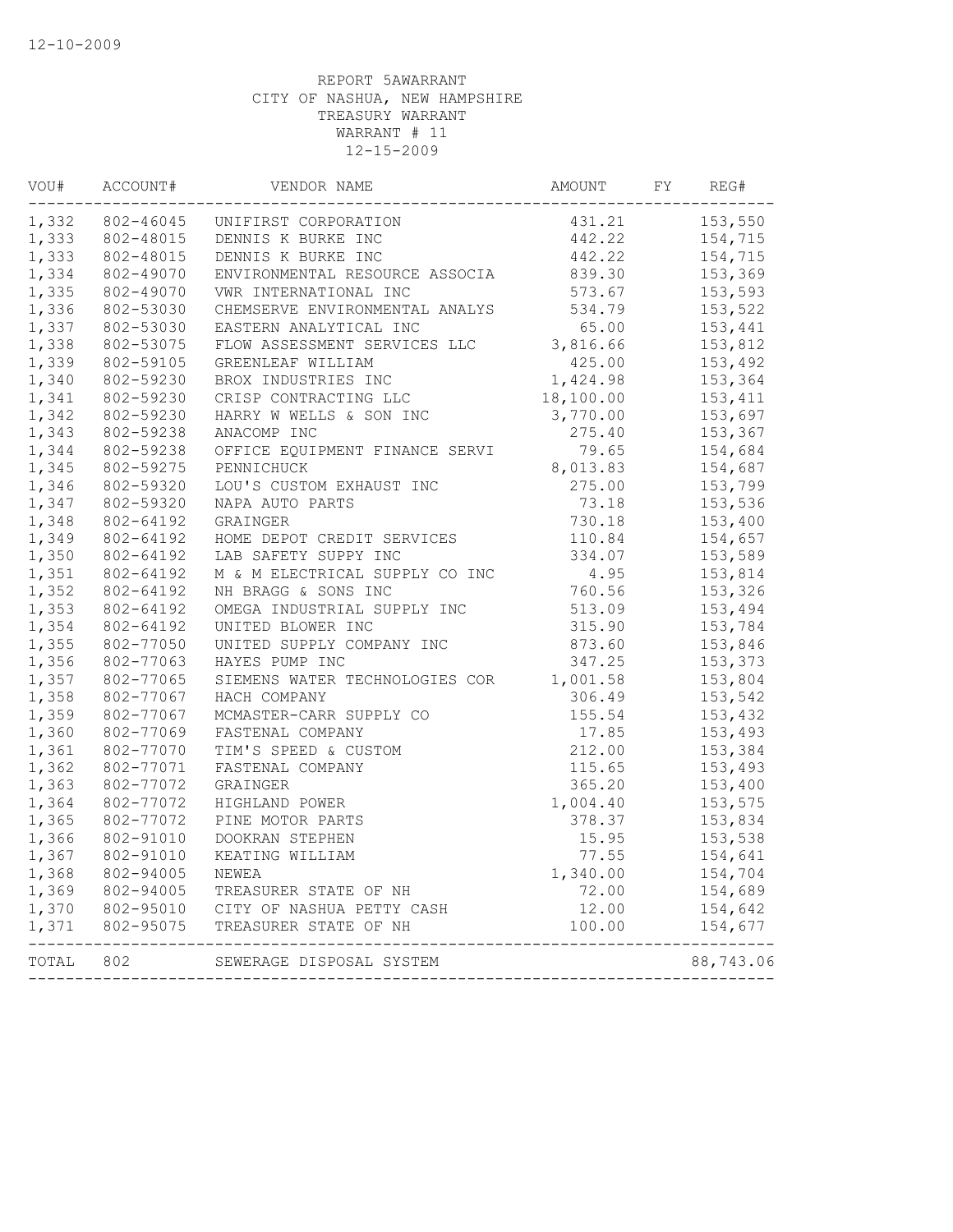| VOU#                                                                | ACCOUNT#                                                                                | VENDOR NAME                                                                                                                                | AMOUNT                                                                | FY | REG#                                                                      |
|---------------------------------------------------------------------|-----------------------------------------------------------------------------------------|--------------------------------------------------------------------------------------------------------------------------------------------|-----------------------------------------------------------------------|----|---------------------------------------------------------------------------|
| 1,372<br>1,373                                                      | 952-05058<br>952-75021                                                                  | UNITED SITE SERVICES NORTHEAST<br>BROX INDUSTRIES INC                                                                                      | 55.00<br>621.86                                                       |    | 154,688<br>153,364                                                        |
| TOTAL                                                               | 952                                                                                     | PARK & RECREATION TRUST FUND                                                                                                               |                                                                       |    | 676.86                                                                    |
| 1,373<br>1,374                                                      | 953-45030                                                                               | BROX INDUSTRIES INC<br>953-45030 PARK CONSTRUCTION CORP                                                                                    | 73,171.64<br>16,984.00                                                |    | 153,364<br>153,393                                                        |
| TOTAL 953                                                           |                                                                                         | STREET TRUST FUND                                                                                                                          |                                                                       |    | 90, 155.64                                                                |
| 1,375                                                               |                                                                                         | 961-45185 HARDY DORIC INC                                                                                                                  | 585.00                                                                |    | 153,447                                                                   |
| TOTAL                                                               | 961                                                                                     | EDGEWOOD CEMETERY TRUST FUND                                                                                                               |                                                                       |    | 585.00                                                                    |
| 1,376<br>1,377<br>1,378<br>1,379<br>1,380                           | 975-01660<br>975-31040<br>975-33005<br>975-34015<br>975-51005                           | EATON & BERUBE INSURANCE AGENC<br>BAYRING COMMUNICATIONS<br>PENNICHUCK WATER<br>METROMEDIA ENERGY INC<br>BARRADALE O'CONNELL NEWKIRK &     | 2,911.00<br>25.00<br>18.18<br>49.98<br>187.50                         |    | 154,710<br>154,680<br>154,659<br>154,679<br>153,442                       |
| TOTAL                                                               | 975                                                                                     | LIBRARY TRUST FUND                                                                                                                         |                                                                       |    | 3,191.66                                                                  |
| 1,381<br>216,44<br>216,44<br>216,44<br>216,44<br>216, 44<br>216, 44 | 981-05061<br>981-49075<br>981-49075<br>981-49075<br>981-49075<br>981-64192<br>981-64192 | ETCHSTONE PROPERTIES/ONE PK PL<br><b>GOPHER</b><br>HAL LEONARD CORP<br><b>NASCO</b><br>S & S WORLDWIDE<br><b>GOPHER</b><br>S & S WORLDWIDE | 10,500.00<br>837.74<br>195.00<br>460.62<br>341.50<br>837.74<br>341.50 |    | 153,309<br>153,624<br>153,516<br>153,851<br>153,591<br>153,624<br>153,591 |
| TOTAL                                                               | 981                                                                                     | SCHOOL TRUST FUND                                                                                                                          |                                                                       |    | 13,514.10                                                                 |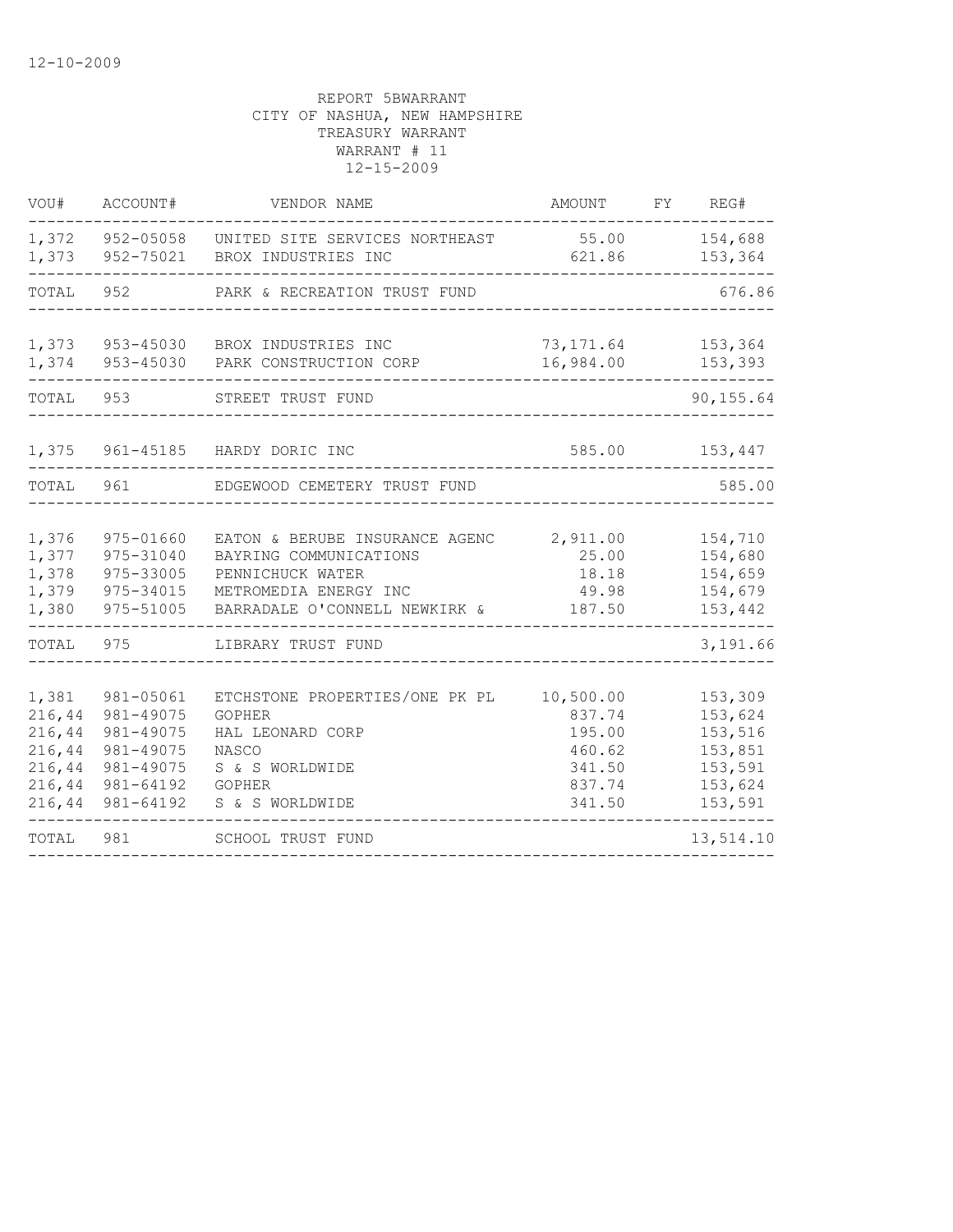|           | ACCOUNT# PAYROLL WEEK ENDING |  | AMOUNT |
|-----------|------------------------------|--|--------|
|           |                              |  |        |
| TOTAL 951 |                              |  |        |
|           |                              |  |        |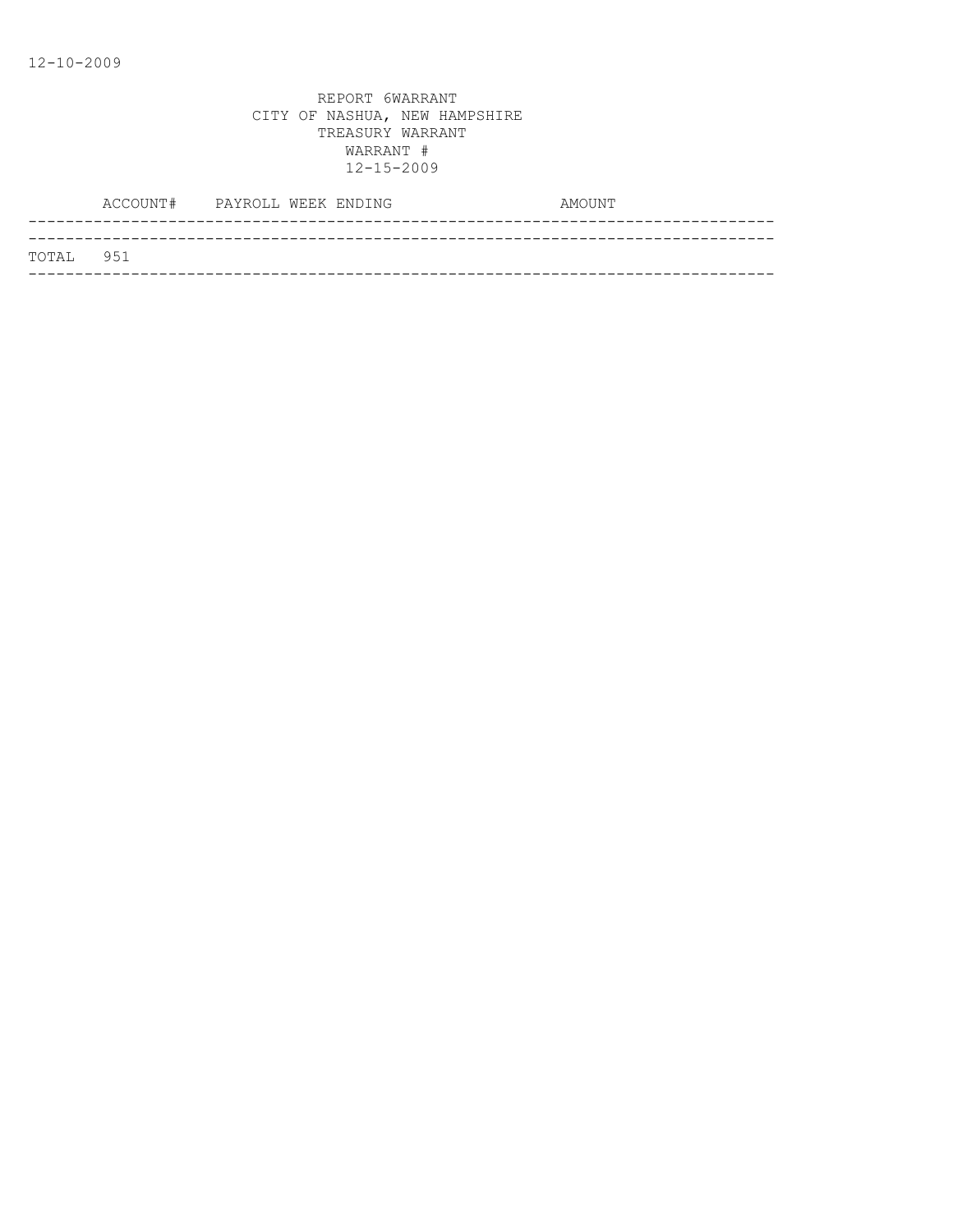|                  | ACCOUNT# PAYROLL WEEK ENDING                  | AMOUNT                       |            |
|------------------|-----------------------------------------------|------------------------------|------------|
|                  | 305-11125  05-DEC-2009                        | 929.81                       |            |
|                  | 305-11125 28-NOV-2009                         | 929.81                       |            |
|                  | 305-11239 05-DEC-2009                         | 1,044.26                     |            |
|                  | 305-11239 28-NOV-2009                         | 1,044.25                     |            |
|                  | TOTAL 305 SRF - CIVIC & COMM ACTIVITIES       |                              | 3,948.13   |
|                  |                                               |                              |            |
| 308-11130        | 05-DEC-2009                                   | 833.86                       |            |
|                  | 308-11130 28-NOV-2009                         | 833.85                       |            |
|                  | 308-11418  05-DEC-2009                        | 477.92                       |            |
| 308-11418        | 28-NOV-2009                                   | 477.92                       |            |
| 308-11441        | 05-DEC-2009                                   | 1,404.69                     |            |
| 308-11441        | 28-NOV-2009                                   | 1,404.70                     |            |
| 308-11446        | 05-DEC-2009                                   | 838.07                       |            |
| 308-11446        | 28-NOV-2009                                   | 838.07                       |            |
| 308-11540        | 05-DEC-2009                                   | 1,047.51                     |            |
| 308-11540        | 28-NOV-2009                                   | 1,047.51                     |            |
| 308-11578        | 05-DEC-2009                                   | 964.37                       |            |
| 308-11578        | 28-NOV-2009                                   | 964.37                       |            |
| 308-11589        | 05-DEC-2009                                   | 1,044.26                     |            |
| 308-11589        | 28-NOV-2009                                   | 900.67                       |            |
| 308-83051        | 05-DEC-2009                                   | 700.00                       |            |
| 308-83051        | 28-NOV-2009                                   | 938.93                       |            |
| 308-83052        | 05-DEC-2009                                   | 1,717.14                     |            |
| 308-83052        | 28-NOV-2009                                   | 1,640.53                     |            |
|                  | 308-83102  05-DEC-2009                        | 5,068.71                     |            |
|                  | 308-83102 28-NOV-2009                         | 5,068.71<br>________________ |            |
| ---------------- | TOTAL 308 SRF - INSURANCE                     |                              | 28, 211.79 |
|                  | 3086-11870 28-NOV-2009                        | 1,172.78                     |            |
|                  |                                               |                              |            |
| TOTAL 308        | JAVITS GRANT PROGRAM<br>_____________________ |                              | 1,172.78   |
|                  | 3097-11162 05-DEC-2009                        |                              |            |
| 3097-11162       | 28-NOV-2009                                   | 627.00<br>627.00             |            |
| 3097-11408       | $05 - DEC - 2009$                             | 404.50                       |            |
| 3097-11408       | 28-NOV-2009                                   | 135.68                       |            |
| 3097-12112       | 05-DEC-2009                                   | 720.15                       |            |
| 3097-12112       | 28-NOV-2009                                   | 271.26                       |            |
| 3097-12830       | $05 - DEC - 2009$                             |                              |            |
| 3097-19138       | 28-NOV-2009                                   | 119.28<br>3,011.20           |            |
| 3097-19139       | 28-NOV-2009                                   | 12,807.65                    |            |
| 3097-19140       | 05-DEC-2009                                   | 8,972.95                     |            |
| 3097-19140       | 28-NOV-2009                                   |                              |            |
|                  |                                               | 5,383.77                     |            |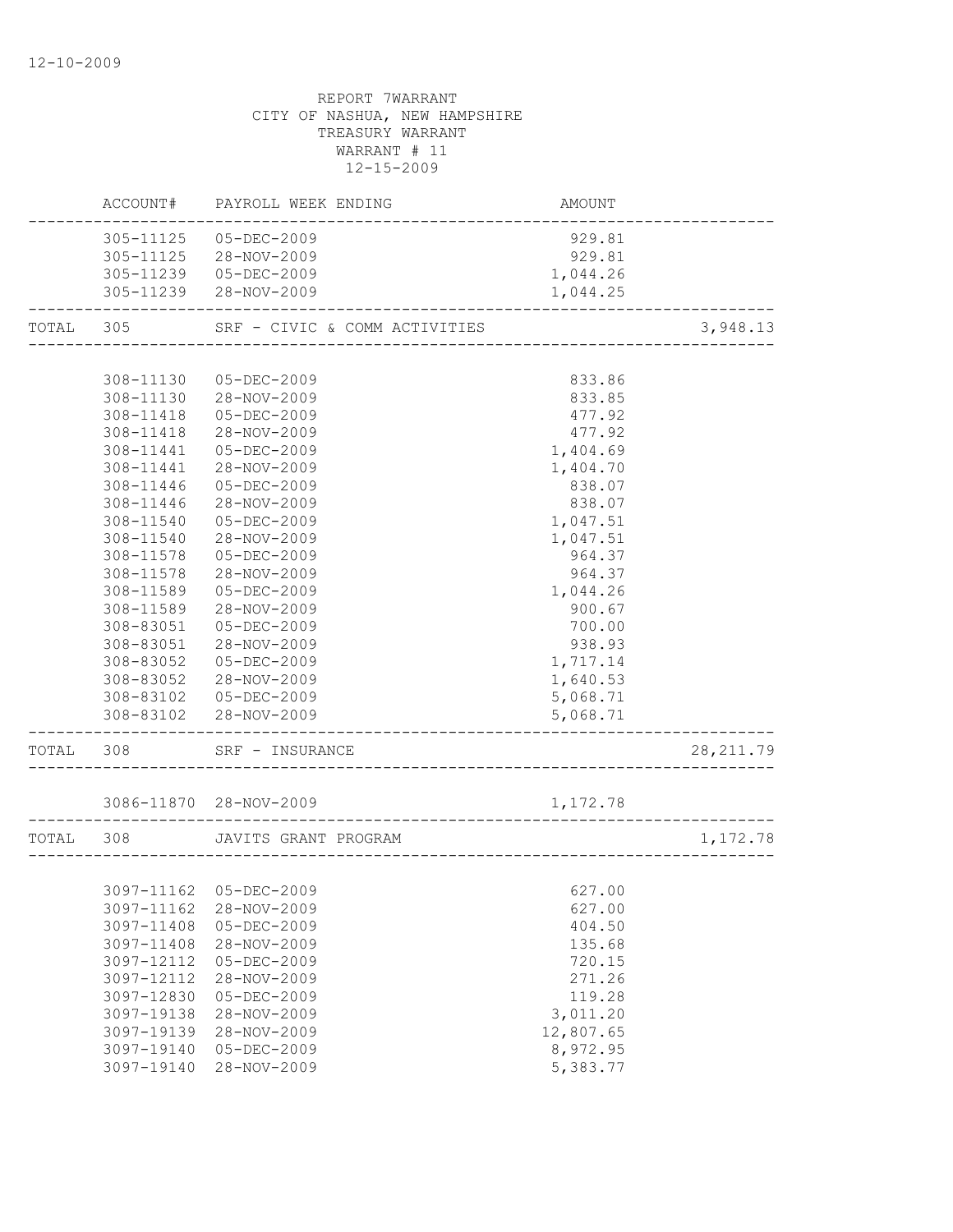|           |                        | ACCOUNT# PAYROLL WEEK ENDING                      | AMOUNT                 |            |
|-----------|------------------------|---------------------------------------------------|------------------------|------------|
|           |                        | 3097-19540 05-DEC-2009<br>3097-19540 28-NOV-2009  | 23,400.16<br>13,700.78 |            |
|           |                        | 3097-19544 05-DEC-2009                            | 691.18                 |            |
|           |                        | 3097-19544 28-NOV-2009                            | 283.56                 |            |
|           |                        | 3097-19545 05-DEC-2009<br>3097-19545 28-NOV-2009  | 1,982.90<br>794.20     |            |
|           |                        |                                                   |                        |            |
|           | TOTAL 309              | SRF - FOOD SERVICES<br>__________________________ |                        | 73,933.22  |
|           |                        | 3098-13004 05-DEC-2009                            | 358.59                 |            |
|           |                        | 3098-13004 28-NOV-2009                            | 308.67                 |            |
|           | TOTAL 309              | FRESH FRUIT & VEGETABLE GRANT                     |                        | 667.26     |
|           |                        | 3117-12006 05-DEC-2009                            | 525.00                 |            |
|           |                        | 3117-12006 28-NOV-2009                            | 2,525.00               |            |
| TOTAL 311 |                        | DRIVER'S EDUCATION                                |                        | 3,050.00   |
|           |                        |                                                   |                        |            |
|           |                        | 312-11165 05-DEC-2009                             | 739.70                 |            |
|           | 312-11165              | 28-NOV-2009                                       | 739.70                 |            |
|           | 312-11191              | 05-DEC-2009                                       | 807.83                 |            |
|           | 312-11191              | 28-NOV-2009                                       | 807.83                 |            |
|           | 312-11445              | 05-DEC-2009                                       | 142.46                 |            |
|           | 312-11445              | 28-NOV-2009                                       | 142.46                 |            |
|           | 312-11547              | $05 - DEC - 2009$                                 | 2,170.10               |            |
|           | 312-11547<br>312-12052 | 28-NOV-2009<br>05-DEC-2009                        | 2,170.08               |            |
|           | 312-12052              | 28-NOV-2009                                       | 409.24<br>418.83       |            |
|           | 312-12116              | $05 - DEC - 2009$                                 | 614.87                 |            |
|           | 312-12116              | 28-NOV-2009                                       | 614.87                 |            |
|           | 312-13004              | 05-DEC-2009                                       | 739.68                 |            |
|           |                        | 312-13004 28-NOV-2009                             | 600.19                 |            |
| TOTAL     | 312                    | SRF - FINANCIAL SERVICES                          |                        | 11, 117.84 |
|           |                        |                                                   |                        |            |
|           |                        | 3122-12006 05-DEC-2009<br>3122-12006 28-NOV-2009  | 50.00<br>600.00        |            |
| TOTAL     | 312                    | ADULT ED/CONTINUING ED                            |                        | 650.00     |
|           |                        | 3230-11870 28-NOV-2009                            | 450.00                 |            |
|           |                        | 3230-12006 05-DEC-2009                            | 450.00                 |            |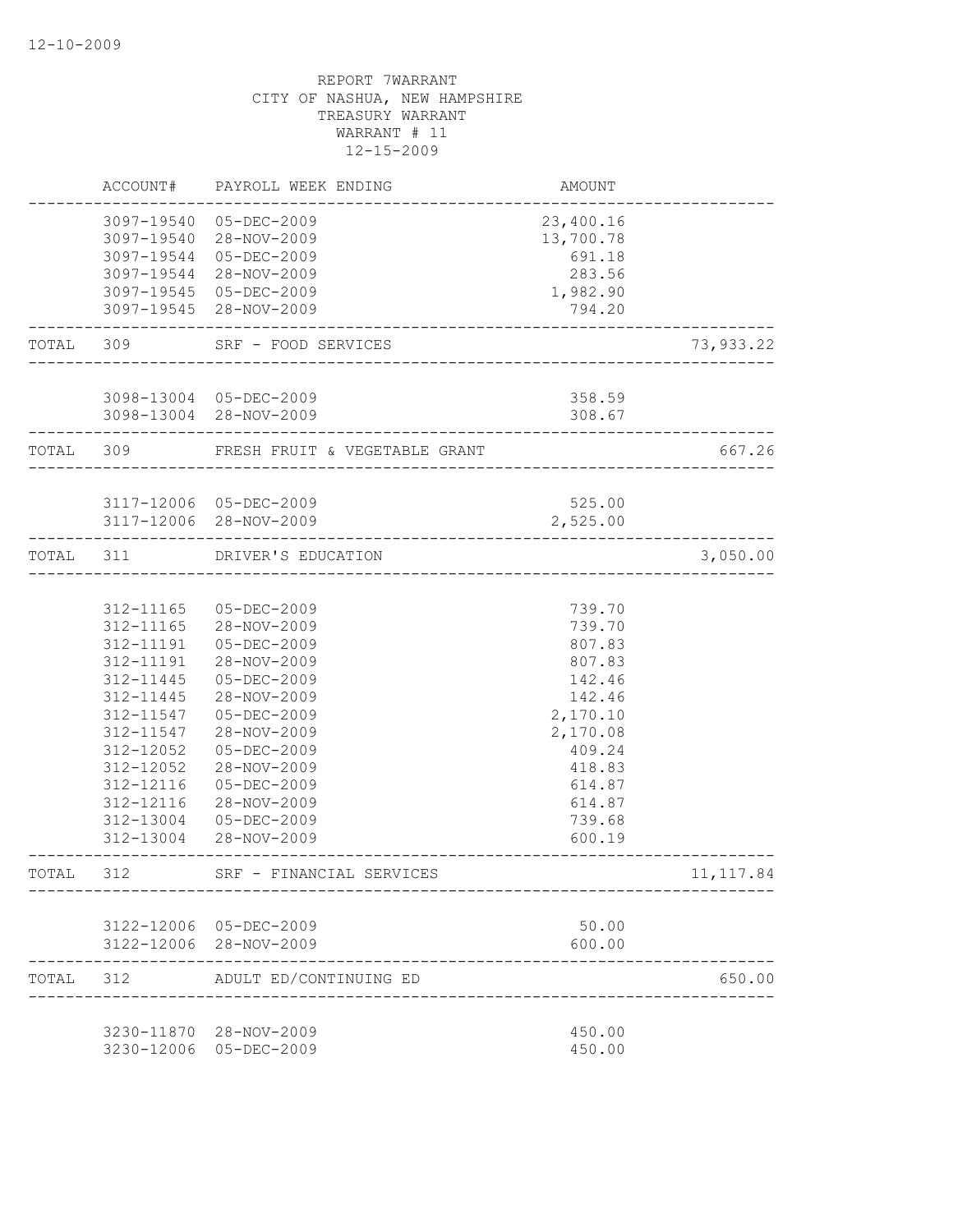|           |                                                                                                      | ACCOUNT# PAYROLL WEEK ENDING                                                                                                                                                                                                                                                     | AMOUNT                                                                                                                                                   |           |
|-----------|------------------------------------------------------------------------------------------------------|----------------------------------------------------------------------------------------------------------------------------------------------------------------------------------------------------------------------------------------------------------------------------------|----------------------------------------------------------------------------------------------------------------------------------------------------------|-----------|
|           |                                                                                                      | TOTAL 323 ADULT BASIC ED HS ALTERNATIVE                                                                                                                                                                                                                                          |                                                                                                                                                          | 900.00    |
|           |                                                                                                      | 3245-11860 28-NOV-2009                                                                                                                                                                                                                                                           | 1,373.08                                                                                                                                                 |           |
|           | TOTAL 324                                                                                            | YOUTH SAFE HAVEN-PAL                                                                                                                                                                                                                                                             |                                                                                                                                                          | 1,373.08  |
|           |                                                                                                      | 3260-11726 28-NOV-2009                                                                                                                                                                                                                                                           | 1,915.11                                                                                                                                                 |           |
|           |                                                                                                      | TOTAL 326 NH ALTERNATE ASSESS COACH                                                                                                                                                                                                                                              |                                                                                                                                                          | 1,915.11  |
|           | 331-11558<br>331-11558<br>331-12115<br>331-12115<br>331-13038<br>331-13044<br>331-13048<br>331-13048 | 331-11250 05-DEC-2009<br>331-11250 28-NOV-2009<br>05-DEC-2009<br>28-NOV-2009<br>$05 - DEC - 2009$<br>28-NOV-2009<br>05-DEC-2009<br>331-13044 05-DEC-2009<br>28-NOV-2009<br>05-DEC-2009<br>28-NOV-2009<br>331-15002 28-NOV-2009<br>331-18036 05-DEC-2009<br>331-18036 28-NOV-2009 | 699.94<br>699.95<br>1,179.04<br>1,179.04<br>570.25<br>570.25<br>$-180.33$<br>2,233.69<br>3,314.56<br>119.35<br>110.27<br>235.81<br>9,699.73<br>15,302.73 |           |
|           |                                                                                                      | TOTAL 331 SRF - POLICE DEPARTMENT                                                                                                                                                                                                                                                |                                                                                                                                                          | 35,734.28 |
|           |                                                                                                      | 332-18084  05-DEC-2009<br>332-18084 28-NOV-2009                                                                                                                                                                                                                                  | 23.67<br>602.21                                                                                                                                          |           |
| TOTAL 332 |                                                                                                      | SRF - FIRE DEPARTMENT                                                                                                                                                                                                                                                            | ------------------------------------                                                                                                                     | 625.88    |
|           |                                                                                                      | 3330-12201 05-DEC-2009                                                                                                                                                                                                                                                           | 403.00                                                                                                                                                   |           |
| TOTAL     | 333                                                                                                  | TITLE I SCHL IMPRV LEDGE ST                                                                                                                                                                                                                                                      |                                                                                                                                                          | 403.00    |
|           | 341-11107<br>341-11107<br>341-11235<br>341-11235<br>341-11484                                        | 05-DEC-2009<br>28-NOV-2009<br>$05 - DEC - 2009$<br>28-NOV-2009<br>$05 - DEC - 2009$                                                                                                                                                                                              | 404.63<br>367.65<br>1,167.80<br>1,167.80<br>800.00                                                                                                       |           |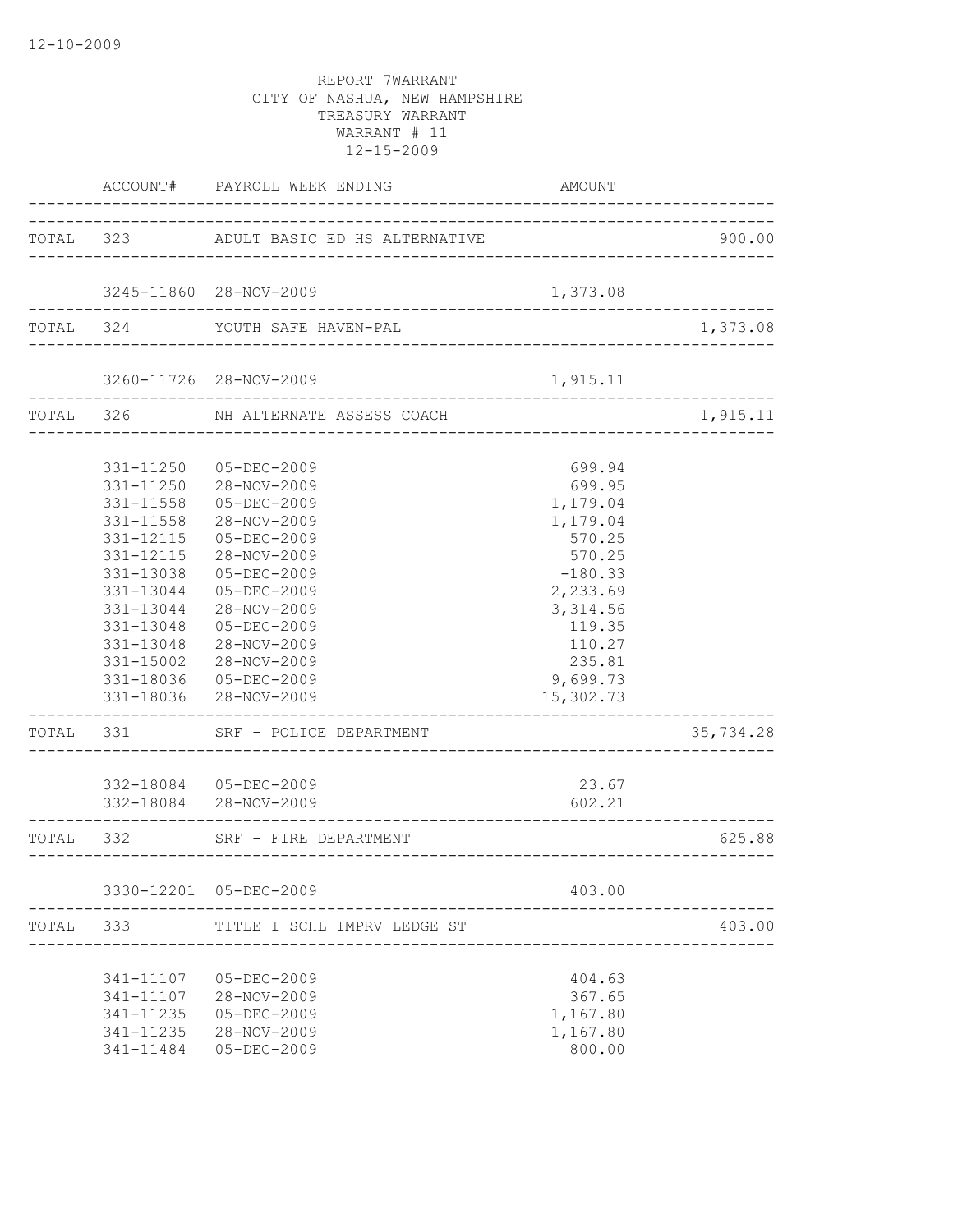|           | ACCOUNT#   | PAYROLL WEEK ENDING                              | AMOUNT                               |           |
|-----------|------------|--------------------------------------------------|--------------------------------------|-----------|
|           | 341-11484  | 28-NOV-2009                                      | 640.00                               |           |
|           | 341-11563  | $05 - DEC - 2009$                                | 966.24                               |           |
|           | 341-11563  | 28-NOV-2009                                      | 966.25                               |           |
|           | 341-12037  | $05 - DEC - 2009$                                | 107.27                               |           |
|           | 341-12037  | 28-NOV-2009                                      | 107.27                               |           |
|           | 341-12101  | 05-DEC-2009                                      | 171.67                               |           |
|           | 341-12101  | 28-NOV-2009                                      | 407.73                               |           |
| TOTAL     | 341 \      | SRF - COMMUNITY SERVICES                         |                                      | 7,274.31  |
|           |            |                                                  |                                      |           |
|           | 342-11499  | 05-DEC-2009                                      | 1,064.00                             |           |
|           | 342-11499  | 28-NOV-2009                                      | 1,064.00                             |           |
|           | 342-11584  | 05-DEC-2009                                      | 1,643.92                             |           |
|           | 342-11584  | 28-NOV-2009                                      | 1,643.92                             |           |
|           |            | 342-12000 05-DEC-2009                            | 654.03                               |           |
|           |            | 342-12000 28-NOV-2009                            | 654.03                               |           |
| TOTAL     | 342        | SRF - COMMUNITY HEALTH                           | ____________________________________ | 6,723.90  |
|           |            |                                                  |                                      |           |
|           |            | 3450-11162 05-DEC-2009                           | 657.75                               |           |
|           |            | 3450-11162 28-NOV-2009                           | 657.75                               |           |
|           |            | 3450-11860 28-NOV-2009                           | 8,066.88                             |           |
|           |            | 3450-12006 05-DEC-2009<br>3450-12006 28-NOV-2009 | 4,028.79<br>5, 175.72                |           |
| TOTAL     |            | 345 21 ST CENTURY ELEM. AFTER SCHL               |                                      | 18,586.89 |
|           |            |                                                  |                                      |           |
|           |            | 3460-11860 28-NOV-2009                           | 3,089.35                             |           |
|           |            | 3460-12006 05-DEC-2009                           | 850.20                               |           |
|           |            | 3460-12006 28-NOV-2009                           | 2,469.25                             |           |
| TOTAL 346 |            | 21 ST CENTURY AFTER SCH MIDDLE                   |                                      | 6,408.80  |
|           |            |                                                  |                                      |           |
|           |            | 3468-11162 05-DEC-2009                           | 627.00                               |           |
|           | 3468-11162 | 28-NOV-2009                                      | 610.28                               |           |
|           | 3468-11870 | 28-NOV-2009                                      | 4,461.44                             |           |
|           | 3468-19230 | 3468-19230 05-DEC-2009<br>28-NOV-2009            | 75.00<br>5,429.30                    |           |
| TOTAL     | 346        | SMALLER LEARNING COMMUNITY                       |                                      | 11,203.02 |
|           |            |                                                  |                                      |           |
|           | 3500-11726 | 28-NOV-2009                                      | 26,516.62                            |           |
|           | 3500-12201 | $05 - DEC - 2009$                                | 62.00                                |           |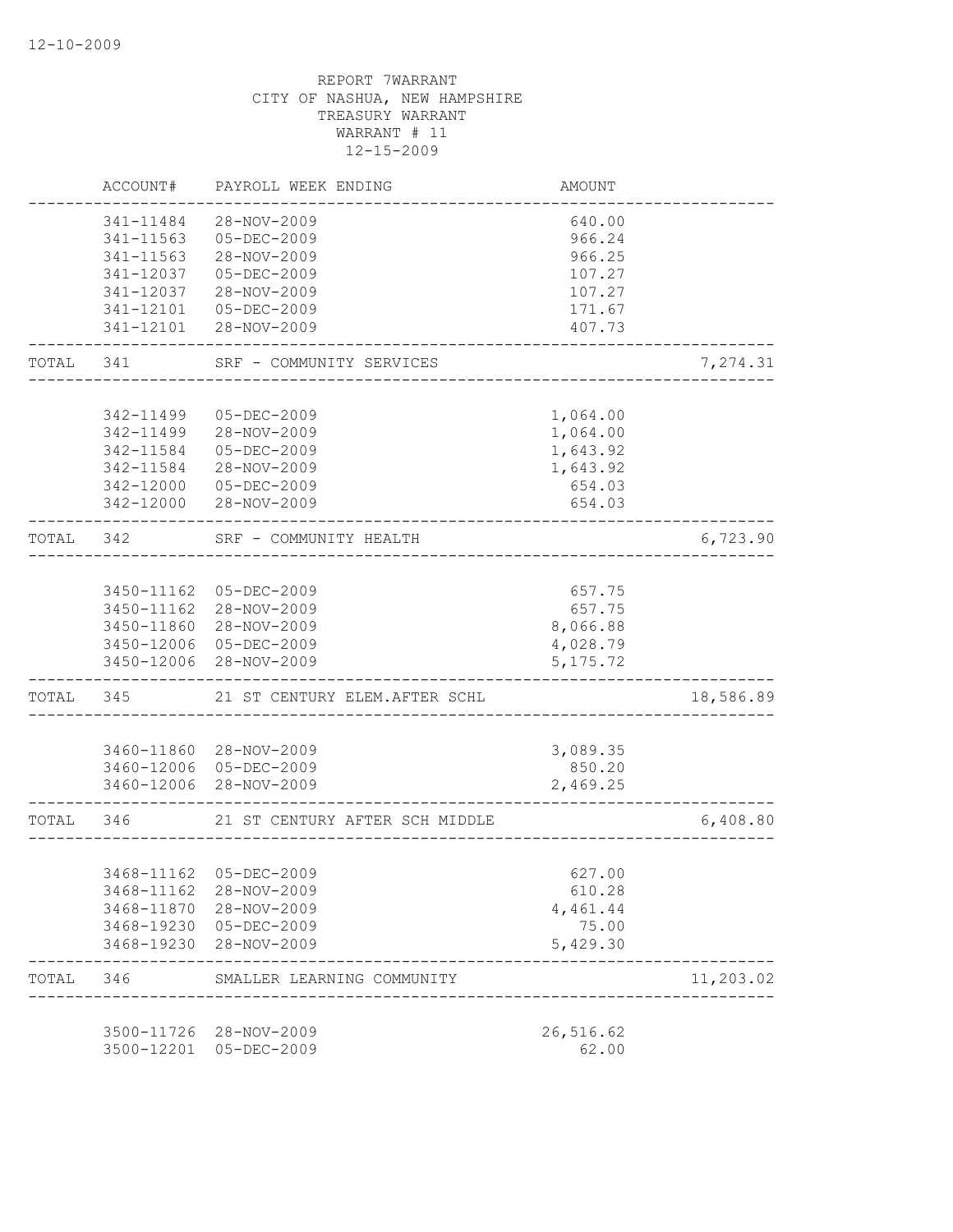|                    | ACCOUNT# PAYROLL WEEK ENDING                                                   | AMOUNT   |           |
|--------------------|--------------------------------------------------------------------------------|----------|-----------|
|                    | 3500-12201 28-NOV-2009                                                         | 155.00   |           |
|                    | TOTAL 350 TITLE IIA HQT<br>--------------------------------------              |          | 26,733.62 |
|                    |                                                                                |          |           |
|                    | 352-59050 28-NOV-2009                                                          |          |           |
|                    | 352-59055 05-DEC-2009                                                          | 410.15   |           |
| ------------------ | 352-59055 28-NOV-2009                                                          | 410.15   |           |
|                    | TOTAL 352 SRF - PARKS AND RECREATION<br>-----------------------------          |          | 820.30    |
|                    |                                                                                |          |           |
|                    | 3530-11870 05-DEC-2009                                                         | 300.00   |           |
|                    | 3530-11870 28-NOV-2009                                                         | 100.00   |           |
|                    | 3530-12006 05-DEC-2009                                                         | 1,287.50 |           |
|                    | 3530-12006 28-NOV-2009                                                         | 2,550.00 |           |
|                    | 3530-13032 05-DEC-2009                                                         | 53.52    |           |
|                    | TOTAL 353 ADULT BASIC ED DIPLOMA PROGRAM<br>---------------------------------- |          | 4,291.02  |
|                    |                                                                                |          |           |
|                    | 3600-11515 28-NOV-2009                                                         | 3,372.50 |           |
|                    | 3600-13133 05-DEC-2009                                                         | 100.00   |           |
|                    | 3600-13133 28-NOV-2009                                                         | 2,171.56 |           |
|                    | TOTAL 360 DROP OUT PREVENTION/ADULT ED                                         |          | 5,644.06  |
|                    |                                                                                |          |           |
| 374-01126          | 05-DEC-2009                                                                    | 936.79   |           |
| 374-01126          | 28-NOV-2009                                                                    | 936.79   |           |
| 374-01210          | 05-DEC-2009                                                                    | 1,830.26 |           |
| 374-01210          | 28-NOV-2009                                                                    | 1,830.26 |           |
| 374-0703P          | 05-DEC-2009                                                                    | 219.16   |           |
| $374 - 0703P$      | 28-NOV-2009                                                                    | 219.16   |           |
| 374-0704P          | 05-DEC-2009                                                                    | 219.16   |           |
| 374-0704P          | 28-NOV-2009                                                                    | 219.16   |           |
| 374-0705P          | $05 - DEC - 2009$                                                              | 353.22   |           |
| 374-0705P          | 28-NOV-2009                                                                    | 339.41   |           |
| 374-07235          | $05 - DEC - 2009$                                                              | 554.51   |           |
| 374-07235          | 28-NOV-2009                                                                    | 219.16   |           |
| 374-0734P          | 05-DEC-2009                                                                    | 1,667.83 |           |
| 374-0734P          | 28-NOV-2009                                                                    | 1,324.38 |           |
| 374-09003          | 05-DEC-2009                                                                    | 537.16   |           |
| 374-09003          | 28-NOV-2009                                                                    | 537.15   |           |
| 374-11131          | $05 - DEC - 2009$                                                              | 644.96   |           |
| 374-11131          | 28-NOV-2009                                                                    | 1,255.87 |           |
| 374-11149          | 05-DEC-2009                                                                    | 943.08   |           |
| 374-11149          | 28-NOV-2009                                                                    | 943.08   |           |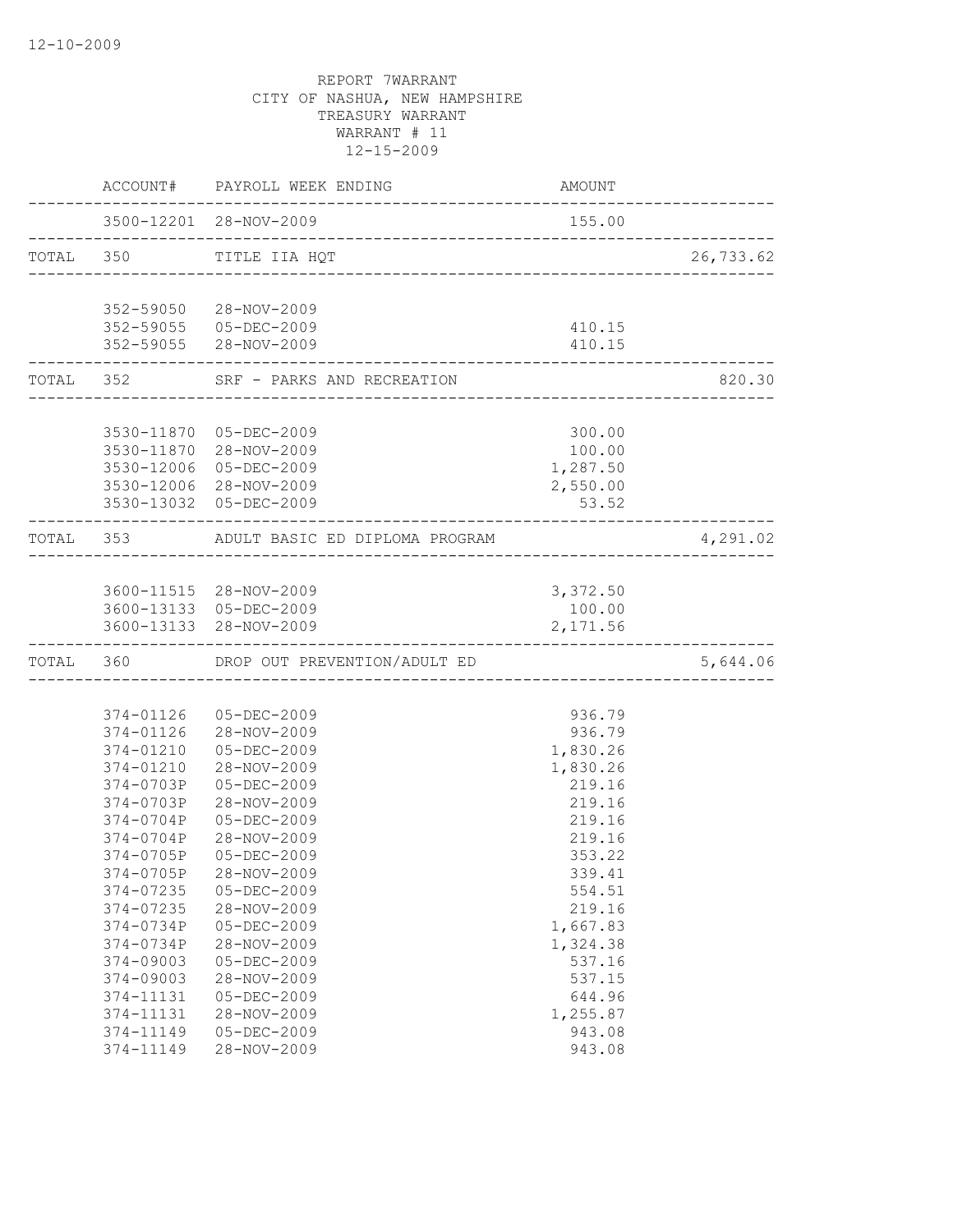|       | ACCOUNT#   | PAYROLL WEEK ENDING    | AMOUNT                 |           |
|-------|------------|------------------------|------------------------|-----------|
|       | 374-11168  | 05-DEC-2009            | 952.10                 |           |
|       | 374-11168  | 28-NOV-2009            | 952.10                 |           |
|       | 374-11653  | 05-DEC-2009            | 240.49                 |           |
|       | 374-11653  | 28-NOV-2009            | 240.48                 |           |
|       | 374-11676  | 05-DEC-2009            | 902.76                 |           |
|       | 374-11676  | 28-NOV-2009            | 902.77                 |           |
|       | 374-11679  | 05-DEC-2009            | 902.42                 |           |
|       | 374-11679  | 28-NOV-2009            | 902.42                 |           |
|       | 374-11680  | $05 - DEC - 2009$      | 814.27                 |           |
|       | 374-11680  | 28-NOV-2009            | 814.27                 |           |
|       | 374-11682  | 05-DEC-2009            | 476.96                 |           |
|       | 374-11682  | 28-NOV-2009            | 476.96                 |           |
|       | 374-11683  | 05-DEC-2009            | 1,711.98               |           |
|       | 374-11683  | 28-NOV-2009            | 1,711.98               |           |
|       | 374-11688  | $05 - DEC - 2009$      | 967.86                 |           |
|       | 374-11688  | 28-NOV-2009            | 604.92                 |           |
|       | 374-12188  | 05-DEC-2009            | 148.02                 |           |
|       | 374-12188  | 28-NOV-2009            | 288.64                 |           |
| TOTAL | 374        | SRF - URBAN PROGRAMS   | ---------------------- | 29,741.95 |
|       |            |                        |                        |           |
|       | 3750-11726 | 28-NOV-2009            | 6,643.39               |           |
|       | 3750-11870 | 05-DEC-2009            | 750.00                 |           |
|       | 3750-11870 | 28-NOV-2009            | 300.00                 |           |
|       | 3750-12111 | 05-DEC-2009            | 1,448.60               |           |
|       | 3750-12111 | 28-NOV-2009            | 1,236.00               |           |
|       | 3750-12198 | 28-NOV-2009            | 11,426.48              |           |
|       | 3750-12201 | 05-DEC-2009            | 124.00                 |           |
|       | 3750-13133 | 05-DEC-2009            | 100.00                 |           |
|       | 3750-13133 | 28-NOV-2009            | 2,025.00               |           |
|       | 3750-19000 | 28-NOV-2009            | 1,750.00               |           |
| TOTAL | 375        | TITLE ARRA GRANT       |                        | 25,803.47 |
|       |            |                        |                        |           |
|       |            | 3760-11726 28-NOV-2009 | 8,135.93               |           |
|       |            | 3760-11802 28-NOV-2009 | 2,011.53               |           |
|       | 3760-11870 | 28-NOV-2009            | 2,843.02               |           |
|       | 3760-12111 | $05 - DEC - 2009$      | 5,994.83               |           |
|       | 3760-12111 | 28-NOV-2009            | 4,269.60               |           |
|       | 3760-12126 | $05 - DEC - 2009$      | 598.33                 |           |
|       | 3760-12126 | 28-NOV-2009            | 478.66                 |           |
|       | 3760-12198 | 28-NOV-2009            | 53,289.41              |           |
|       | 3760-12201 | $05 - DEC - 2009$      | 248.00                 |           |
|       | 3760-13133 | 05-DEC-2009            | 25.00                  |           |
|       | 3760-13133 | 28-NOV-2009            | 2,212.50               |           |
|       | 3760-13137 | 05-DEC-2009            | 21.07                  |           |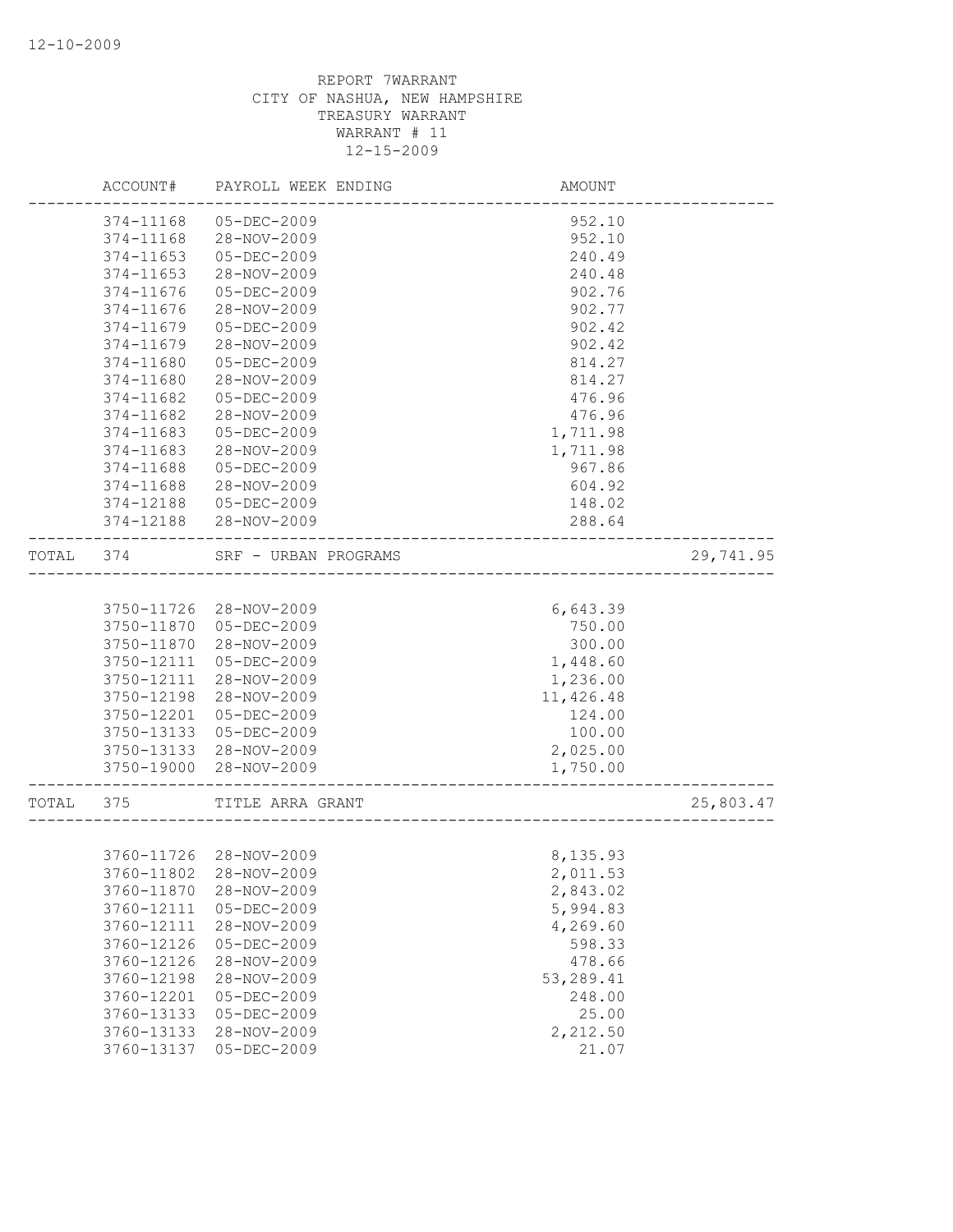|       | ACCOUNT#   | PAYROLL WEEK ENDING                                                                       | AMOUNT                                   |           |
|-------|------------|-------------------------------------------------------------------------------------------|------------------------------------------|-----------|
|       |            | 3760-19000 05-DEC-2009<br>3760-19000 28-NOV-2009                                          | 2,488.10<br>3,989.05                     |           |
| TOTAL | 376        | TITLE I                                                                                   |                                          | 86,605.03 |
|       | 3900-11726 | 28-NOV-2009<br>3900-12111 05-DEC-2009<br>3900-12111 28-NOV-2009<br>3900-19000 28-NOV-2009 | 2,356.84<br>418.16<br>334.54<br>1,400.00 |           |
| TOTAL | 390        | VOC ED SECONDARY PERKINS                                                                  |                                          | 4,509.54  |
|       |            | 3937-19000 28-NOV-2009                                                                    | 825.20                                   |           |
| TOTAL | 393        | DAY CARE                                                                                  |                                          | 825.20    |
|       |            | 3940-11726 28-NOV-2009<br>3940-12111 05-DEC-2009<br>3940-12111 28-NOV-2009                | 2,091.30<br>14,780.46<br>12, 177.36      |           |
| TOTAL | 394        | ARRA IDEA SPECIAL ED                                                                      |                                          | 29,049.12 |
|       |            | 3950-11726 28-NOV-2009<br>3950-11805 28-NOV-2009<br>3950-12201 05-DEC-2009                | 50, 147.22<br>1,728.64<br>93.00          |           |
| TOTAL | 395        | IDEA B SPECIAL EDUCATION                                                                  |                                          | 51,968.86 |
|       |            | 3960-11726 28-NOV-2009                                                                    | 2,279.03                                 |           |
| TOTAL | 396        | SPECIAL EDUCATION PRE-SCHOOL                                                              |                                          | 2,279.03  |
|       |            |                                                                                           |                                          |           |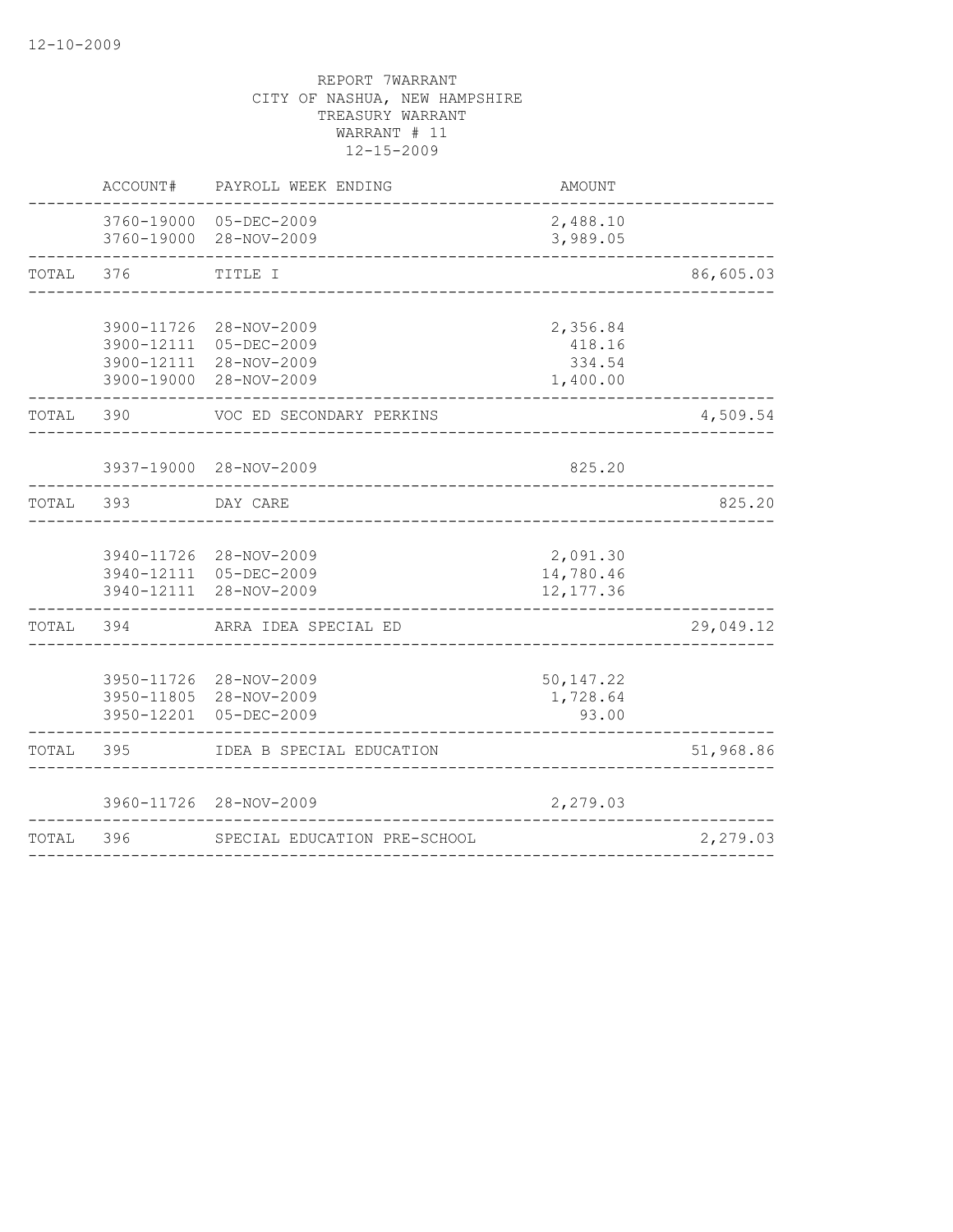|       | ACCOUNT#      | PAYROLL WEEK ENDING                         | AMOUNT           |            |
|-------|---------------|---------------------------------------------|------------------|------------|
|       | 501-11033     | 05-DEC-2009                                 | 798.31           |            |
|       | 501-11033     | 28-NOV-2009                                 | 798.30           |            |
|       | 501-11445     | $05 - DEC - 2009$                           | 569.82           |            |
|       | 501-11445     | 28-NOV-2009                                 | 569.82           |            |
|       | 501-11463     | $05 - DEC - 2009$                           | 798.30           |            |
|       | $501 - 11463$ | 28-NOV-2009                                 | 798.30           |            |
|       | 501-11470     | 05-DEC-2009                                 | 827.74           |            |
|       | 501-11470     | 28-NOV-2009                                 | 827.73           |            |
|       | 501-11471     | 05-DEC-2009                                 | 1,990.00         |            |
|       | 501-11471     | 28-NOV-2009                                 | 1,990.00         |            |
|       | 501-11611     | 05-DEC-2009                                 | 546.80           |            |
|       | $501 - 11611$ | 28-NOV-2009                                 | 546.80           |            |
| TOTAL | 501           | MAYOR'S OFFICE                              |                  | 11,061.92  |
|       |               |                                             |                  |            |
|       | 502-11113     | 05-DEC-2009                                 | 1,571.35         |            |
|       | 502-11113     | 28-NOV-2009                                 | 1,571.35         |            |
|       | $502 - 11195$ | 05-DEC-2009                                 | 1,999.68         |            |
|       | 502-11195     | 28-NOV-2009                                 | 1,999.68         |            |
|       | 502-11219     | $05 - DEC - 2009$                           | 1,819.33         |            |
|       | 502-11219     | 28-NOV-2009                                 | 1,819.33         |            |
|       | 502-11518     | 05-DEC-2009                                 | 1,716.87         |            |
|       | 502-11518     | 28-NOV-2009                                 | 1,716.86         |            |
| TOTAL | 502           | LEGAL DEPARTMENT                            |                  | 14, 214.45 |
|       |               |                                             |                  |            |
|       | 503-11071     | $05 - DEC - 2009$                           | 1,240.67         |            |
|       | 503-11071     | 28-NOV-2009                                 | 1,240.67         |            |
|       | 503-12092     | 05-DEC-2009                                 | 505.03           |            |
|       | 503-12092     | 28-NOV-2009                                 | 505.03           |            |
|       | 503-18005     | 05-DEC-2009                                 | 18,750.00        |            |
| TOTAL | 503           | BOARD OF ALDERMEN<br>---------------------- |                  | 22, 241.40 |
|       |               |                                             |                  |            |
|       | 511-11247     | 511-11247 05-DEC-2009<br>28-NOV-2009        | 666.36<br>666.37 |            |
|       |               | 511-11248  05-DEC-2009                      | 1,351.04         |            |
|       |               | 511-11248 28-NOV-2009                       | 1,351.05         |            |
| TOTAL | 511           | CITI-STAT (FORMERLY ADMIN SVS)              |                  | 4,034.82   |
|       |               |                                             |                  |            |
|       | 512-11005     | 05-DEC-2009                                 | 902.42           |            |
|       |               | 512-11005 28-NOV-2009                       | 902.42           |            |
|       | 512-11050     | $05 - DEC - 2009$                           | 721.04           |            |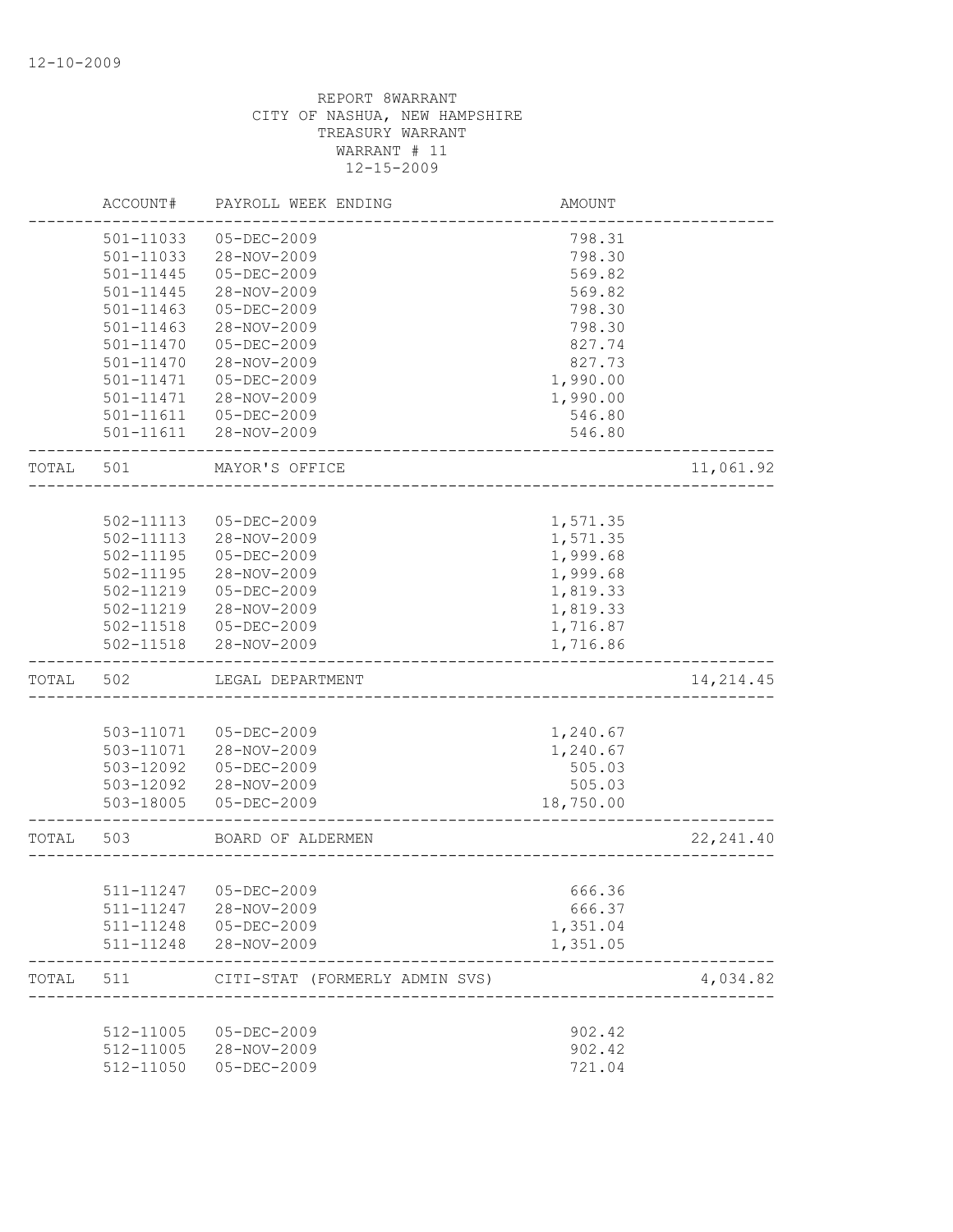|       | ACCOUNT#  | PAYROLL WEEK ENDING | AMOUNT    |
|-------|-----------|---------------------|-----------|
|       | 512-11050 | 28-NOV-2009         | 721.04    |
|       | 512-11064 | 05-DEC-2009         | 983.28    |
|       | 512-11064 | 28-NOV-2009         | 983.29    |
|       | 512-11073 | 05-DEC-2009         | 1,585.81  |
|       | 512-11073 | 28-NOV-2009         | 1,585.80  |
|       | 512-11134 | $05 - DEC - 2009$   | 773.25    |
|       | 512-11134 | 28-NOV-2009         | 773.25    |
|       | 512-11165 | 05-DEC-2009         | 1,892.67  |
|       | 512-11165 | 28-NOV-2009         | 1,892.68  |
|       | 512-11173 | $05 - DEC - 2009$   | 1,404.69  |
|       | 512-11173 | 28-NOV-2009         | 1,404.70  |
|       | 512-11177 | $05 - DEC - 2009$   | 1,941.86  |
|       | 512-11177 | 28-NOV-2009         | 1,941.85  |
|       | 512-11222 | $05 - DEC - 2009$   | 985.72    |
|       | 512-11222 | 28-NOV-2009         | 985.71    |
|       | 512-11224 | 05-DEC-2009         | 981.19    |
|       | 512-11224 | 28-NOV-2009         | 981.20    |
|       | 512-11232 | 05-DEC-2009         | 1,035.98  |
|       | 512-11232 | 28-NOV-2009         | 1,035.98  |
|       | 512-11265 | $05 - DEC - 2009$   | 858.44    |
|       | 512-11265 | 28-NOV-2009         | 858.43    |
|       | 512-11531 | 05-DEC-2009         | 1,761.98  |
|       | 512-11531 | 28-NOV-2009         | 1,761.98  |
|       | 512-11684 | $05 - DEC - 2009$   | 852.14    |
|       | 512-11684 | 28-NOV-2009         | 852.14    |
|       | 512-11714 | 05-DEC-2009         | 929.81    |
|       | 512-11714 | 28-NOV-2009         | 929.81    |
|       | 512-11740 | 05-DEC-2009         | 1,622.11  |
|       | 512-11740 | 28-NOV-2009         | 1,622.10  |
|       | 512-12033 | $05 - DEC - 2009$   | 598.30    |
|       | 512-12033 | 28-NOV-2009         | 598.30    |
|       | 512-12052 | $05 - DEC - 2009$   | 576.65    |
|       | 512-12052 | 28-NOV-2009         | 560.14    |
|       | 512-12056 | 05-DEC-2009         | 353.36    |
|       | 512-12056 | 28-NOV-2009         | 353.37    |
|       | 512-12749 | 05-DEC-2009         | 607.37    |
|       | 512-12749 | 28-NOV-2009         | 607.37    |
|       | 512-13004 | 05-DEC-2009         | 155.51    |
|       | 512-13004 | 28-NOV-2009         | 104.22    |
| TOTAL | 512       | FINANCIAL SERVICES  | 42,979.36 |
|       |           |                     |           |
|       | 513-11117 | $05 - DEC - 2009$   | 1,579.18  |
|       | 513-11117 | 28-NOV-2009         | 1,579.18  |
|       | 513-11171 | 05-DEC-2009         | 1,882.92  |
|       | 513-11171 | 28-NOV-2009         | 2,634.48  |
|       | 513-11213 | $05 - DEC - 2009$   | 1,255.87  |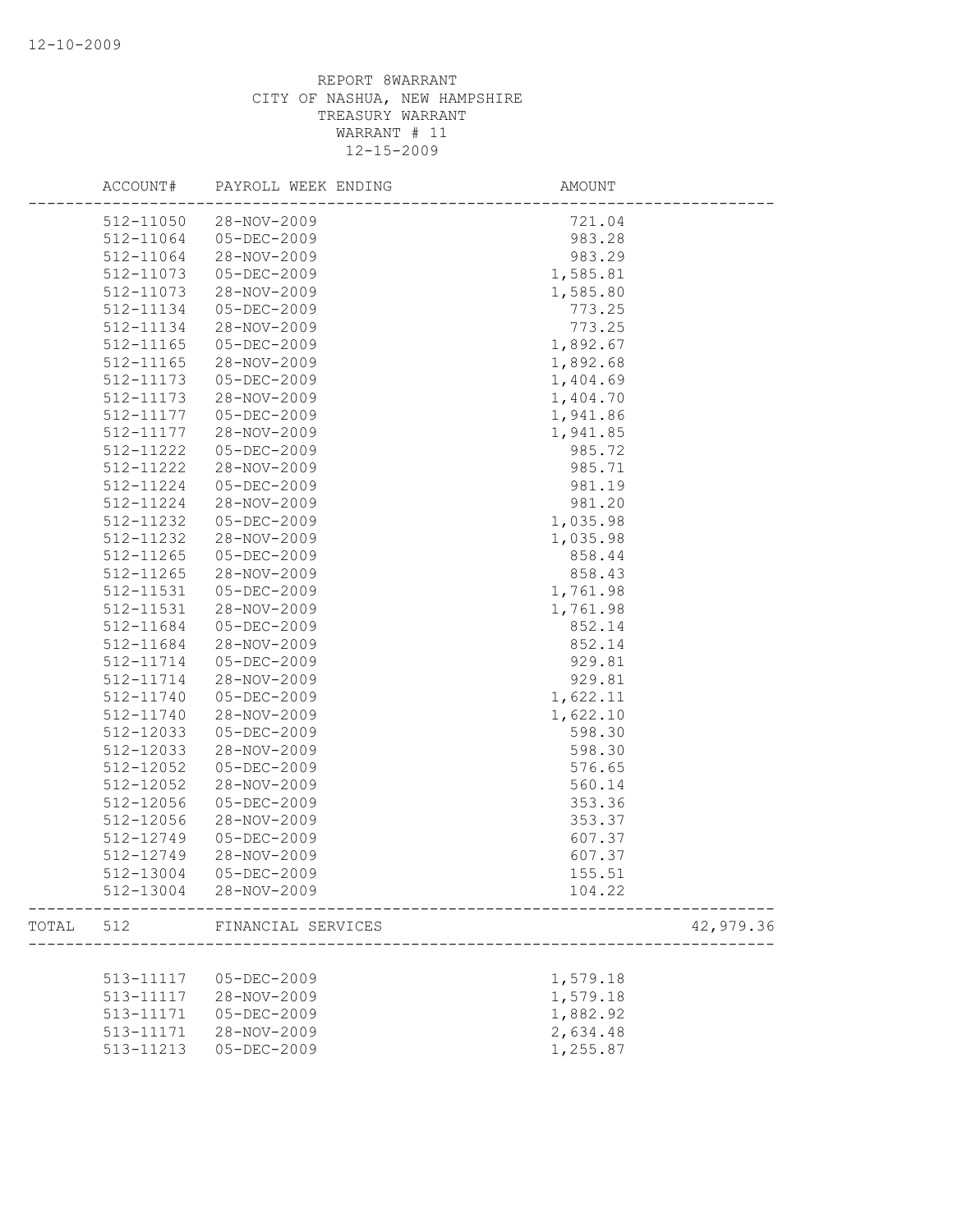|           | ACCOUNT#               | PAYROLL WEEK ENDING                                                     | AMOUNT                       |           |
|-----------|------------------------|-------------------------------------------------------------------------|------------------------------|-----------|
|           |                        | 513-11213 28-NOV-2009<br>513-11223 05-DEC-2009<br>513-11223 28-NOV-2009 | 1,255.87<br>755.87<br>755.87 |           |
|           |                        | TOTAL 513 CITY CLERK'S OFFICE                                           |                              | 11,699.24 |
|           |                        |                                                                         |                              |           |
|           |                        | 514-11608 05-DEC-2009                                                   | 952.10                       |           |
|           |                        | TOTAL 514 INSURANCE-PROPERTY & CASUALTY                                 |                              | 952.10    |
|           |                        |                                                                         |                              |           |
|           | 515-11031              | 05-DEC-2009                                                             | 1,075.15                     |           |
|           |                        | 515-11031 28-NOV-2009                                                   | 1,075.16                     |           |
|           | 515-11350              | 05-DEC-2009                                                             | 929.82                       |           |
|           | 515-11350              | 28-NOV-2009                                                             | 929.81                       |           |
|           | 515-11446              | 05-DEC-2009                                                             | 279.36                       |           |
|           | 515-11446              | 28-NOV-2009                                                             | 279.36                       |           |
|           | 515-11447              | 05-DEC-2009                                                             | 1,670.34                     |           |
|           | 515-11447              | 28-NOV-2009                                                             | 1,670.35                     |           |
|           |                        | 515-12001 05-DEC-2009                                                   | 592.27                       |           |
|           |                        | 515-12001 28-NOV-2009                                                   | 592.27                       |           |
|           |                        |                                                                         |                              |           |
| TOTAL     | 515                    | HUMAN RESOURCES                                                         |                              | 9,093.89  |
|           |                        |                                                                         |                              |           |
|           |                        |                                                                         |                              |           |
|           |                        | 516-11147 05-DEC-2009                                                   | 620.14                       |           |
|           |                        | 516-11147 28-NOV-2009                                                   | 620.13                       |           |
|           | 516-11148              | 05-DEC-2009                                                             | 961.95                       |           |
|           | 516-11148              | 28-NOV-2009                                                             | 961.95                       |           |
|           | 516-11459              | 05-DEC-2009                                                             | 1,240.67                     |           |
|           | 516-11459              | 28-NOV-2009                                                             | 1,240.67                     |           |
|           |                        | 516-11573  05-DEC-2009<br>516-11573 28-NOV-2009                         | 917.02<br>917.02             |           |
| TOTAL 516 |                        | PURCHASING DEPARTMENT                                                   |                              | 7,479.55  |
|           |                        | ___________________                                                     |                              |           |
|           |                        | $05 - DEC - 2009$                                                       |                              |           |
|           | 517-11198              |                                                                         | 1,102.39                     |           |
|           | 517-11198              | 28-NOV-2009                                                             | 1,102.39                     |           |
|           | 517-11266              | $05 - DEC - 2009$                                                       | 626.08                       |           |
|           | 517-11266              | 28-NOV-2009                                                             | 626.08                       |           |
|           | 517-11420              | $05 - DEC - 2009$                                                       | 722.90                       |           |
|           | 517-11420              | 28-NOV-2009                                                             | 722.90                       |           |
|           | 517-12063              | $05 - DEC - 2009$                                                       | 290.49                       |           |
|           | 517-12063<br>517-13020 | 28-NOV-2009<br>28-NOV-2009                                              | 290.48<br>105.65             |           |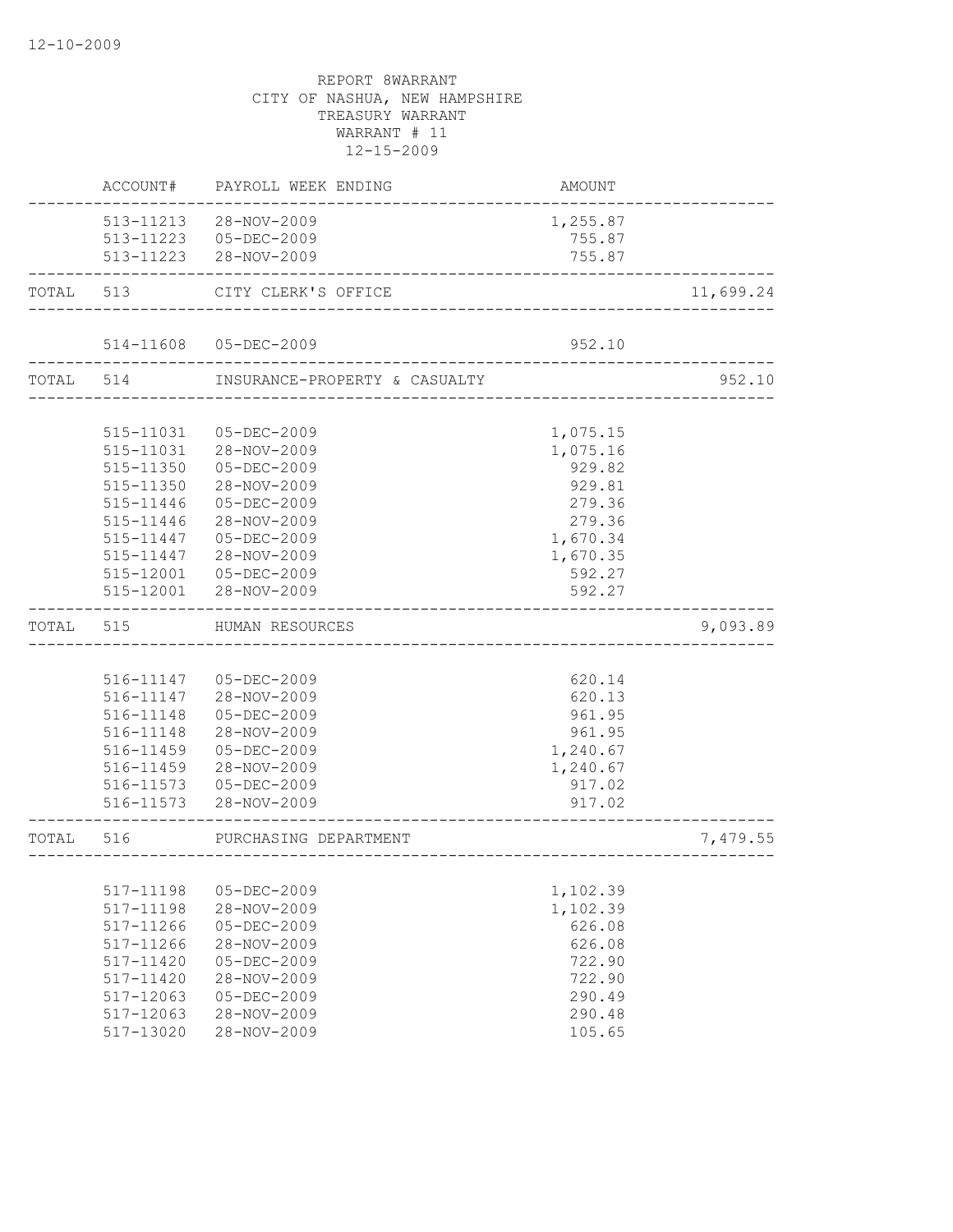|                        |                                                | AMOUNT             |           |
|------------------------|------------------------------------------------|--------------------|-----------|
|                        |                                                |                    | 5,589.36  |
|                        |                                                |                    |           |
|                        | 519-11014 05-DEC-2009                          | 1,095.79           |           |
|                        | 519-11014 28-NOV-2009                          | 1,095.79           |           |
|                        | 519-11016  05-DEC-2009                         | 961.95             |           |
| 519-11016              | 28-NOV-2009                                    | 961.95             |           |
| 519-11017              | 05-DEC-2009                                    | 803.69             |           |
| 519-11017              | 28-NOV-2009                                    | 803.70             |           |
|                        | 519-11115  05-DEC-2009                         | 1,929.25           |           |
|                        | 519-11115 28-NOV-2009                          | 1,929.25           |           |
| 519-11146              | 05-DEC-2009                                    | 837.27             |           |
| 519-11146              | 28-NOV-2009                                    | 837.27             |           |
| 519-11153              | 05-DEC-2009                                    | 604.92             |           |
| 519-11153              | 28-NOV-2009                                    | 604.92             |           |
| 519-11154              | 05-DEC-2009                                    | 634.65             |           |
| 519-11154              | 28-NOV-2009                                    | 634.65             |           |
| 519-11205              | $05 - DEC - 2009$                              | 796.04             |           |
|                        | 519-11205 28-NOV-2009                          | 796.05             |           |
|                        | 519-11241  05-DEC-2009                         | 1,367.59           |           |
|                        | 519-11241 28-NOV-2009                          | 1,367.59           |           |
| TOTAL 519 ASSESSORS    |                                                |                    | 18,062.32 |
|                        |                                                |                    |           |
|                        | 520-12077 05-DEC-2009<br>520-12077 28-NOV-2009 | 266.12<br>266.12   |           |
|                        | ---------------------------                    |                    |           |
|                        | TOTAL 520 HUNT BUILDING                        |                    | 532.24    |
|                        |                                                |                    |           |
|                        | 522-11127  05-DEC-2009                         | 1,674.48           |           |
|                        | 522-11127 28-NOV-2009                          | 1,674.48           |           |
| 522-11128              | 05-DEC-2009<br>28-NOV-2009                     | 1,124.40           |           |
| 522-11128<br>522-11286 | 05-DEC-2009                                    | 1,124.40<br>591.62 |           |
|                        |                                                | 591.62             |           |
| 522-11356              | 522-11286 28-NOV-2009<br>05-DEC-2009           |                    |           |
| 522-11356              | 28-NOV-2009                                    | 952.10<br>952.10   |           |
| 522-11429              | 05-DEC-2009                                    | 1,819.33           |           |
| 522-11429              | 28-NOV-2009                                    | 1,819.33           |           |
| 522-11641              | 05-DEC-2009                                    | 1,375.56           |           |
| 522-11641              | 28-NOV-2009                                    | 1,375.55           |           |
| 522-11652              | $05 - DEC - 2009$                              | 1,446.40           |           |
| $522 - 11652$          | 28-NOV-2009                                    | 1,446.40           |           |
| 522-11721              | $05 - DEC - 2009$                              | 1,518.77           |           |
| 522-11721              | 28-NOV-2009                                    | 1,518.77           |           |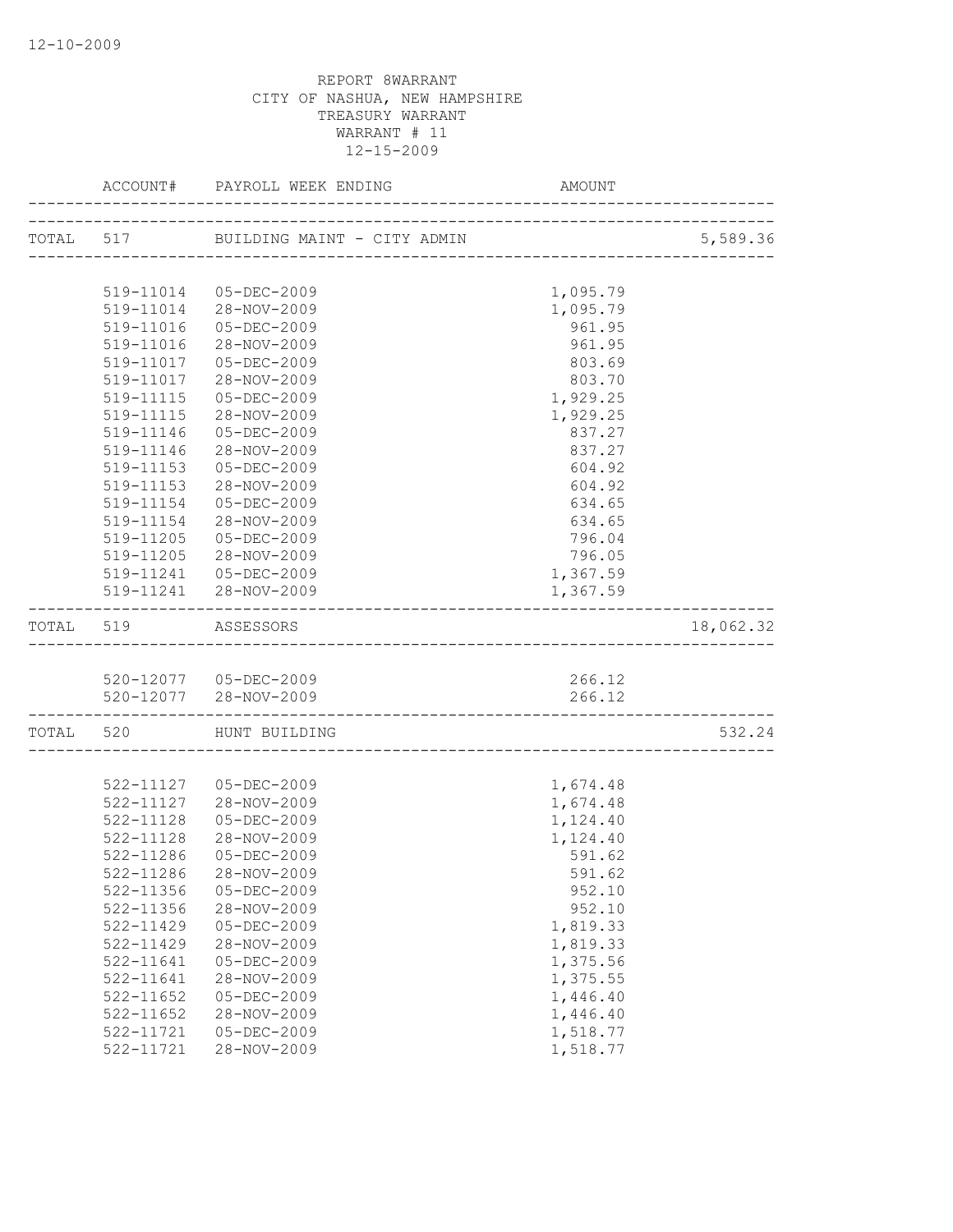|           | ACCOUNT#      | PAYROLL WEEK ENDING                      | AMOUNT            |           |
|-----------|---------------|------------------------------------------|-------------------|-----------|
|           | 522-11724     | 05-DEC-2009                              | 1,331.47          |           |
|           |               | 522-11724 28-NOV-2009                    | 1,331.47          |           |
|           | 522-11725     | 05-DEC-2009                              | 974.61            |           |
|           | 522-11725     | 28-NOV-2009                              | 974.62            |           |
|           | 522-11729     | 05-DEC-2009                              | 2,177.10          |           |
|           | 522-11729     | 28-NOV-2009                              | 2,177.09          |           |
|           | 522-13004     | 05-DEC-2009                              | 19.17             |           |
|           |               | 522-13004 28-NOV-2009                    | 38.35             |           |
| TOTAL 522 |               | INFORMATION TECHNOLOGY                   | ----------------- | 30,029.19 |
|           |               |                                          |                   |           |
|           |               | 523-11332  05-DEC-2009                   | 981.52            |           |
|           |               | 523-11332 28-NOV-2009                    | 981.53            |           |
| TOTAL 523 |               | GIS<br>_________________________________ |                   | 1,963.05  |
|           |               |                                          |                   |           |
|           | 531-11065     | 05-DEC-2009                              | 1,110.43          |           |
|           | 531-11065     | 28-NOV-2009                              | 1,110.44          |           |
|           | 531-11085     | 05-DEC-2009                              | 899.54            |           |
|           | 531-11085     | 28-NOV-2009                              | 899.54            |           |
|           | 531-11114     | 05-DEC-2009                              | 2,297.83          |           |
|           | 531-11114     | 28-NOV-2009                              | 2,297.83          |           |
|           | 531-11129     | 05-DEC-2009                              | 1,736.20          |           |
|           | 531-11129     | 28-NOV-2009                              | 1,931.20          |           |
|           | 531-11164     | 05-DEC-2009                              | 1,149.90          |           |
|           | 531-11164     | 28-NOV-2009                              | 1,149.90          |           |
|           | 531-11166     | 05-DEC-2009                              | 2,515.44          |           |
|           | 531-11166     | 28-NOV-2009                              | 2,515.44          |           |
|           | $531 - 11170$ | 05-DEC-2009                              | 1,474.44          |           |
|           | 531-11170     | 28-NOV-2009                              | 1,474.41          |           |
|           | 531-11201     | 05-DEC-2009                              | 1,338.90          |           |
|           | 531-11201     | 28-NOV-2009                              | 1,338.90          |           |
|           | 531-11203     | 05-DEC-2009                              | 659.67            |           |
|           | 531-11203     | 28-NOV-2009                              | 659.66            |           |
|           | 531-11242     | $05 - DEC - 2009$                        | 1,119.60          |           |
|           | 531-11242     | 28-NOV-2009                              | 1,119.60          |           |
|           | 531-11245     | $05 - DEC - 2009$                        | 621.26            |           |
|           | 531-11245     | 28-NOV-2009                              | 621.25            |           |
|           | 531-11257     | $05 - DEC - 2009$                        | 2,673.80          |           |
|           | 531-11257     | 28-NOV-2009                              | 2,673.80          |           |
|           | 531-11398     | $05 - DEC - 2009$                        | 624.40            |           |
|           | 531-11398     | $28 - NOV - 2009$                        | 624.40            |           |
|           | 531-11477     | $05 - DEC - 2009$                        | 626.99            |           |
|           | 531-11477     | 28-NOV-2009                              | 627.00            |           |
|           | 531-11487     | $05 - DEC - 2009$                        | 1,366.19          |           |
|           | 531-11487     | 28-NOV-2009                              | 1,366.20          |           |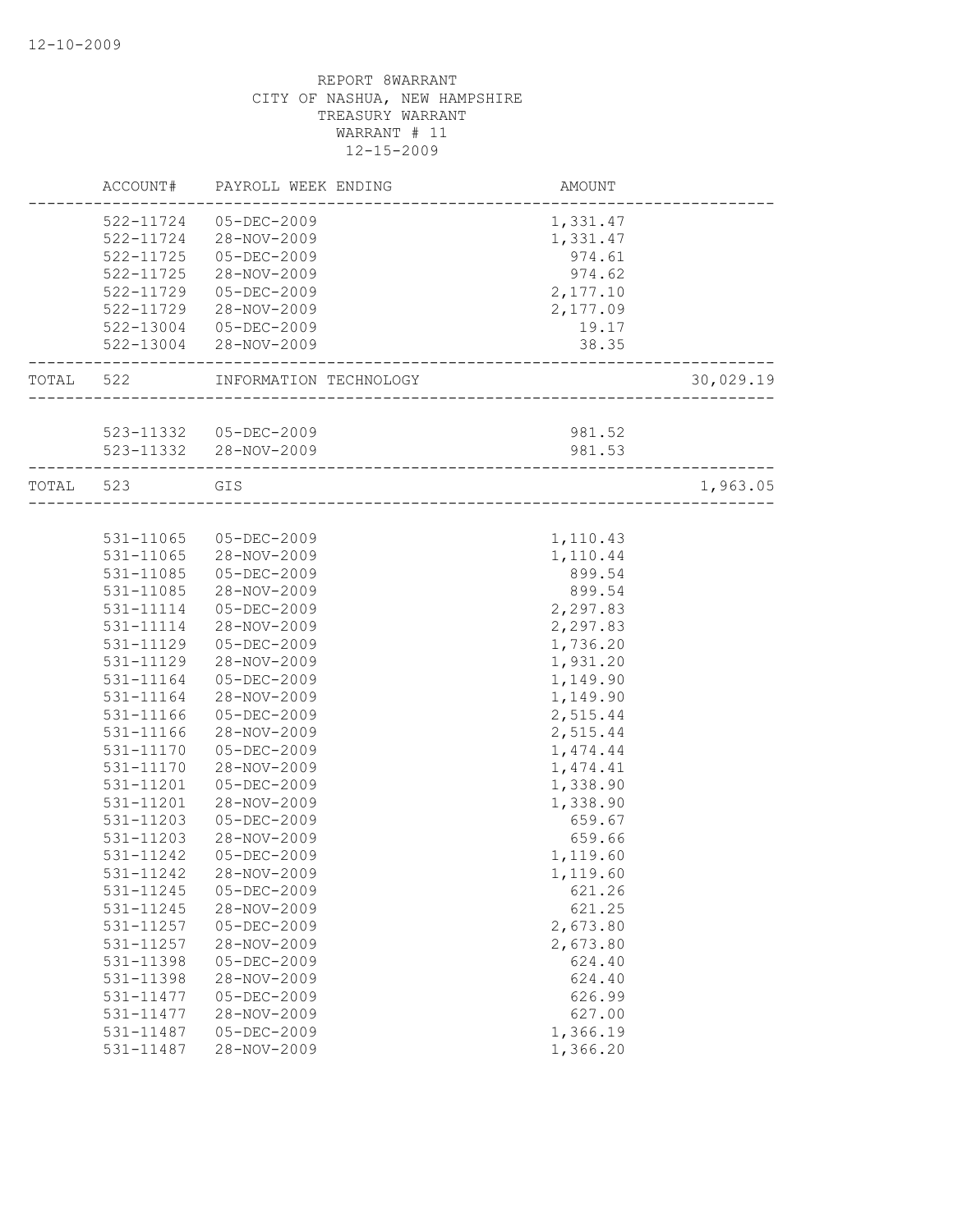| ACCOUNT#      | PAYROLL WEEK ENDING | AMOUNT      |  |
|---------------|---------------------|-------------|--|
| 531-11495     | 05-DEC-2009         | 1,011.98    |  |
| 531-11495     | 28-NOV-2009         | 1,011.98    |  |
| 531-11498     | 05-DEC-2009         | 856.76      |  |
| 531-11498     | 28-NOV-2009         | 856.76      |  |
| 531-11516     | 05-DEC-2009         | 854.66      |  |
| 531-11516     | 28-NOV-2009         | 854.65      |  |
| 531-11534     | 05-DEC-2009         | 1,460.12    |  |
| 531-11534     | 28-NOV-2009         | 1,460.11    |  |
| 531-11535     | 05-DEC-2009         | 13,054.58   |  |
| 531-11535     | 28-NOV-2009         | 13,054.60   |  |
| 531-11537     | 05-DEC-2009         | 14, 132.08  |  |
| 531-11537     | 28-NOV-2009         | 14, 132. 17 |  |
| 531-11538     | 05-DEC-2009         | 899.54      |  |
| 531-11538     | 28-NOV-2009         | 899.55      |  |
| 531-11539     | 05-DEC-2009         | 1,533.61    |  |
| 531-11539     | 28-NOV-2009         | 1,533.60    |  |
| 531-11544     | 05-DEC-2009         | 4,164.50    |  |
| 531-11544     | 28-NOV-2009         | 4,164.50    |  |
| 531-11549     | 05-DEC-2009         | 8,757.83    |  |
| 531-11549     | 28-NOV-2009         | 8,936.56    |  |
| 531-11550     | 05-DEC-2009         | 1,867.98    |  |
| 531-11550     | 28-NOV-2009         | 1,867.98    |  |
| 531-11552     | 05-DEC-2009         | 21,330.17   |  |
| 531-11552     | 28-NOV-2009         | 21,188.33   |  |
| $531 - 11553$ | 05-DEC-2009         |             |  |
| 531-11555     | 05-DEC-2009         | 25,503.55   |  |
| 531-11555     | 28-NOV-2009         | 25,503.55   |  |
| 531-11558     | 05-DEC-2009         | 68, 921.21  |  |
| 531-11558     | 28-NOV-2009         | 68, 921.32  |  |
| 531-11561     | 05-DEC-2009         | 13,825.45   |  |
| 531-11561     | 28-NOV-2009         | 14,525.47   |  |
| 531-11567     | 05-DEC-2009         | 33, 353.39  |  |
| 531-11567     | 28-NOV-2009         | 33, 353.39  |  |
| 531-11569     | 05-DEC-2009         | 1,184.40    |  |
| 531-11569     | 28-NOV-2009         | 1,184.40    |  |
| 531-11618     | 05-DEC-2009         | 2,829.73    |  |
| 531-11618     | 28-NOV-2009         | 2,829.74    |  |
| 531-11622     | $05 - DEC - 2009$   | 2,976.98    |  |
| 531-11622     | 28-NOV-2009         | 2,977.00    |  |
| 531-11636     | 05-DEC-2009         | 988.60      |  |
| 531-11636     | 28-NOV-2009         | 988.60      |  |
| 531-11664     | 05-DEC-2009         | 1,142.62    |  |
| 531-11664     | 28-NOV-2009         | 1,142.61    |  |
| 531-11665     | $05 - DEC - 2009$   | 782.02      |  |
| 531-11665     | 28-NOV-2009         | 782.01      |  |
| 531-11719     | 05-DEC-2009         | 926.12      |  |
| 531-11719     | 28-NOV-2009         | 926.11      |  |
| 531-11732     | 05-DEC-2009         | 6,490.60    |  |
|               |                     |             |  |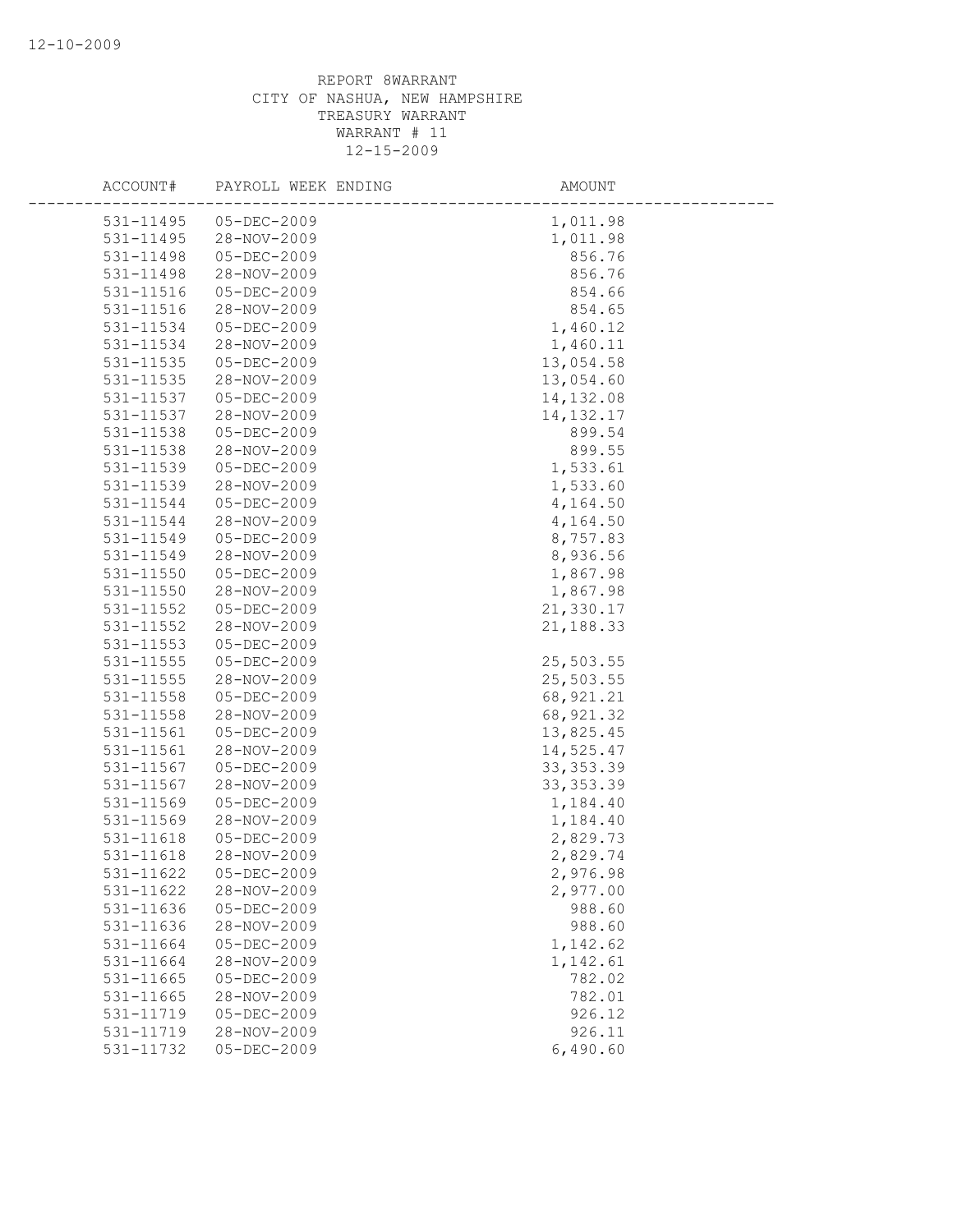|       | ACCOUNT#      | PAYROLL WEEK ENDING | AMOUNT    |            |
|-------|---------------|---------------------|-----------|------------|
|       | 531-11732     | 28-NOV-2009         | 6,490.60  |            |
|       | 531-12020     | $05 - DEC - 2009$   | 951.68    |            |
|       | 531-12020     | 28-NOV-2009         | 951.68    |            |
|       | 531-12042     | 05-DEC-2009         | 1,271.07  |            |
|       | 531-12042     | 28-NOV-2009         | 1,064.29  |            |
|       | 531-12066     | 05-DEC-2009         | 684.12    |            |
|       | 531-12066     | 28-NOV-2009         | 684.12    |            |
|       | 531-12068     | 05-DEC-2009         | 1,468.42  |            |
|       | 531-12068     | 28-NOV-2009         | 1,468.42  |            |
|       | 531-12071     | 05-DEC-2009         | 258.97    |            |
|       | 531-12071     | 28-NOV-2009         | 258.96    |            |
|       | 531-12119     | 05-DEC-2009         | 1,130.25  |            |
|       | 531-12119     | 28-NOV-2009         | 1,130.25  |            |
|       | 531-13004     | 05-DEC-2009         | 2,718.35  |            |
|       | 531-13004     | 28-NOV-2009         | 4,160.30  |            |
|       | 531-13038     | 28-NOV-2009         | 498.08    |            |
|       | 531-13040     | 05-DEC-2009         | 5,357.05  |            |
|       | $531 - 13040$ | 28-NOV-2009         | 6,652.12  |            |
|       | 531-13044     | 05-DEC-2009         | 1,858.42  |            |
|       | 531-13044     | 28-NOV-2009         | 4,446.87  |            |
|       | 531-13047     | 05-DEC-2009         | 7,309.69  |            |
|       | 531-13047     | 28-NOV-2009         | 17,702.95 |            |
|       | 531-13048     | $05 - DEC - 2009$   | 9,138.79  |            |
|       | 531-13048     | 28-NOV-2009         | 9,206.05  |            |
|       | 531-15002     | 28-NOV-2009         | 50,978.53 |            |
|       | 531-17003     | $05 - DEC - 2009$   | 3,450.00  |            |
| TOTAL | 531           | POLICE DEPARTMENT   |           | 633,857.66 |
|       |               |                     |           |            |
|       | 532-11024     | 05-DEC-2009         | 2,060.39  |            |
|       | 532-11024     | 28-NOV-2009         | 2,060.40  |            |
|       | 532-11036     | $05 - DEC - 2009$   | 1,873.48  |            |
|       | 532-11036     | 28-NOV-2009         | 1,873.48  |            |
|       | 532-11063     | 05-DEC-2009         | 1,343.44  |            |
|       | 532-11063     | 28-NOV-2009         | 1,343.44  |            |
|       | 532-11066     | 05-DEC-2009         | 1,439.92  |            |
|       | 532-11066     | 28-NOV-2009         | 1,439.92  |            |
|       | 532-11069     | $05 - DEC - 2009$   | 2,700.58  |            |
|       | 532-11069     | 28-NOV-2009         | 2,770.06  |            |
|       | 532-11111     | 05-DEC-2009         | 2,183.76  |            |
|       | 532-11111     | 28-NOV-2009         | 2,183.76  |            |
|       | 532-11207     | 05-DEC-2009         | 6,697.95  |            |
|       | 532-11207     | 28-NOV-2009         | 6,697.95  |            |
|       | 532-11281     | 05-DEC-2009         | 981.65    |            |
|       | 532-11281     | 28-NOV-2009         | 981.65    |            |
|       | 532-11285     | $05 - DEC - 2009$   | 8,222.77  |            |
|       | 532-11285     | 28-NOV-2009         | 8,222.77  |            |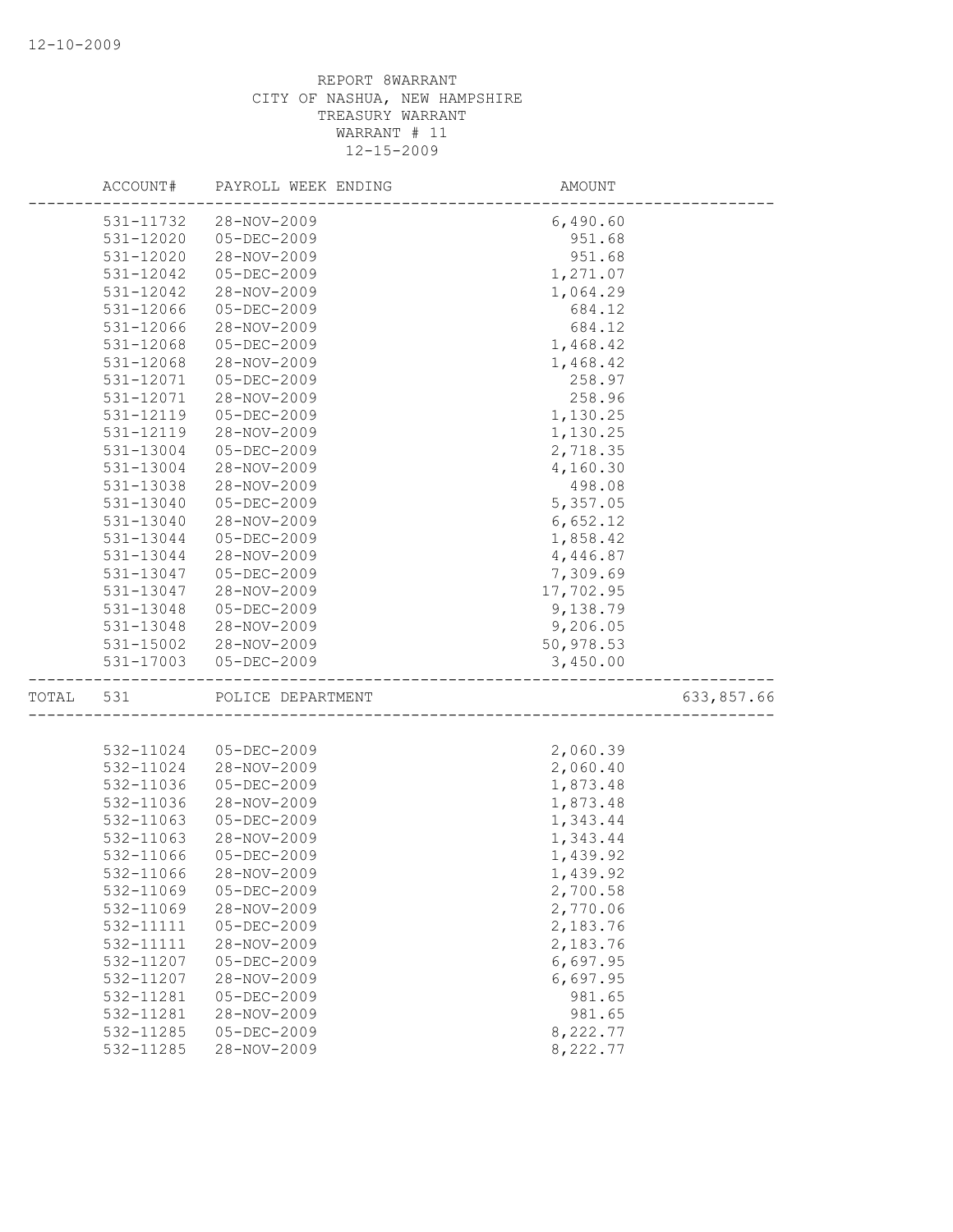|       | ACCOUNT#  | PAYROLL WEEK ENDING   | AMOUNT     |             |
|-------|-----------|-----------------------|------------|-------------|
|       | 532-11291 | 05-DEC-2009           | 6,428.65   |             |
|       | 532-11291 | 28-NOV-2009           | 6,176.47   |             |
|       | 532-11298 | $05 - DEC - 2009$     | 954.62     |             |
|       | 532-11298 | 28-NOV-2009           | 1,347.70   |             |
|       | 532-11300 | $05 - DEC - 2009$     | 36,878.84  |             |
|       | 532-11300 | 28-NOV-2009           | 36,878.84  |             |
|       | 532-11303 | $05 - DEC - 2009$     | 1,203.00   |             |
|       | 532-11303 | 28-NOV-2009           | 1,203.00   |             |
|       | 532-11305 | 05-DEC-2009           | 4,399.07   |             |
|       | 532-11305 | 28-NOV-2009           | 4,800.07   |             |
|       | 532-11309 | 05-DEC-2009           | 107,378.30 |             |
|       | 532-11309 | 28-NOV-2009           | 107,964.76 |             |
|       | 532-11660 | $05 - DEC - 2009$     | 1,513.38   |             |
|       | 532-11660 | 28-NOV-2009           | 1,513.39   |             |
|       | 532-11663 | $05 - DEC - 2009$     | 1,483.58   |             |
|       | 532-11663 | 28-NOV-2009           | 544.65     |             |
|       | 532-11666 | 05-DEC-2009           | 1,498.40   |             |
|       | 532-11666 | 28-NOV-2009           | 1,498.40   |             |
|       | 532-11669 | $05 - DEC - 2009$     | 1,498.40   |             |
|       | 532-11669 | 28-NOV-2009           | 1,498.40   |             |
|       | 532-12070 | $05 - DEC - 2009$     | 22,106.62  |             |
|       | 532-12070 | 28-NOV-2009           | 28,792.76  |             |
|       | 532-13003 | 05-DEC-2009           | 886.72     |             |
|       | 532-13003 | 28-NOV-2009           | 604.91     |             |
|       | 532-13004 | $05 - DEC - 2009$     | 85.72      |             |
|       | 532-13004 | 28-NOV-2009           | 38.90      |             |
|       | 532-13018 | $05 - DEC - 2009$     | 3,136.55   |             |
|       | 532-13018 | 28-NOV-2009           | 3,056.71   |             |
|       | 532-13024 | 28-NOV-2009           | 157.82     |             |
|       | 532-13050 | $05 - DEC - 2009$     | 7,432.46   |             |
|       | 532-13050 | 28-NOV-2009           | 10,008.81  |             |
|       | 532-15002 | 28-NOV-2009           | 48, 422.67 |             |
|       | 532-19231 | 05-DEC-2009           | 1,410.41   |             |
|       | 532-19231 | 28-NOV-2009           | 1,410.41   |             |
|       | 532-19232 | 05-DEC-2009           | 2,050.97   |             |
|       | 532-19232 | 28-NOV-2009           | 2,050.97   |             |
|       | 532-19233 | $05 - DEC - 2009$     | 3,077.27   |             |
|       | 532-19233 | 28-NOV-2009           | 3,077.27   |             |
|       | 532-19234 | 05-DEC-2009           | 1,929.12   |             |
|       | 532-19234 | 28-NOV-2009           | 1,929.12   |             |
| TOTAL | 532       | FIRE DEPARTMENT       |            | 523, 405.48 |
|       |           |                       |            |             |
|       |           | 535-19230 05-DEC-2009 | 192.30     |             |
|       | 535-19230 | 28-NOV-2009           | 192.30     |             |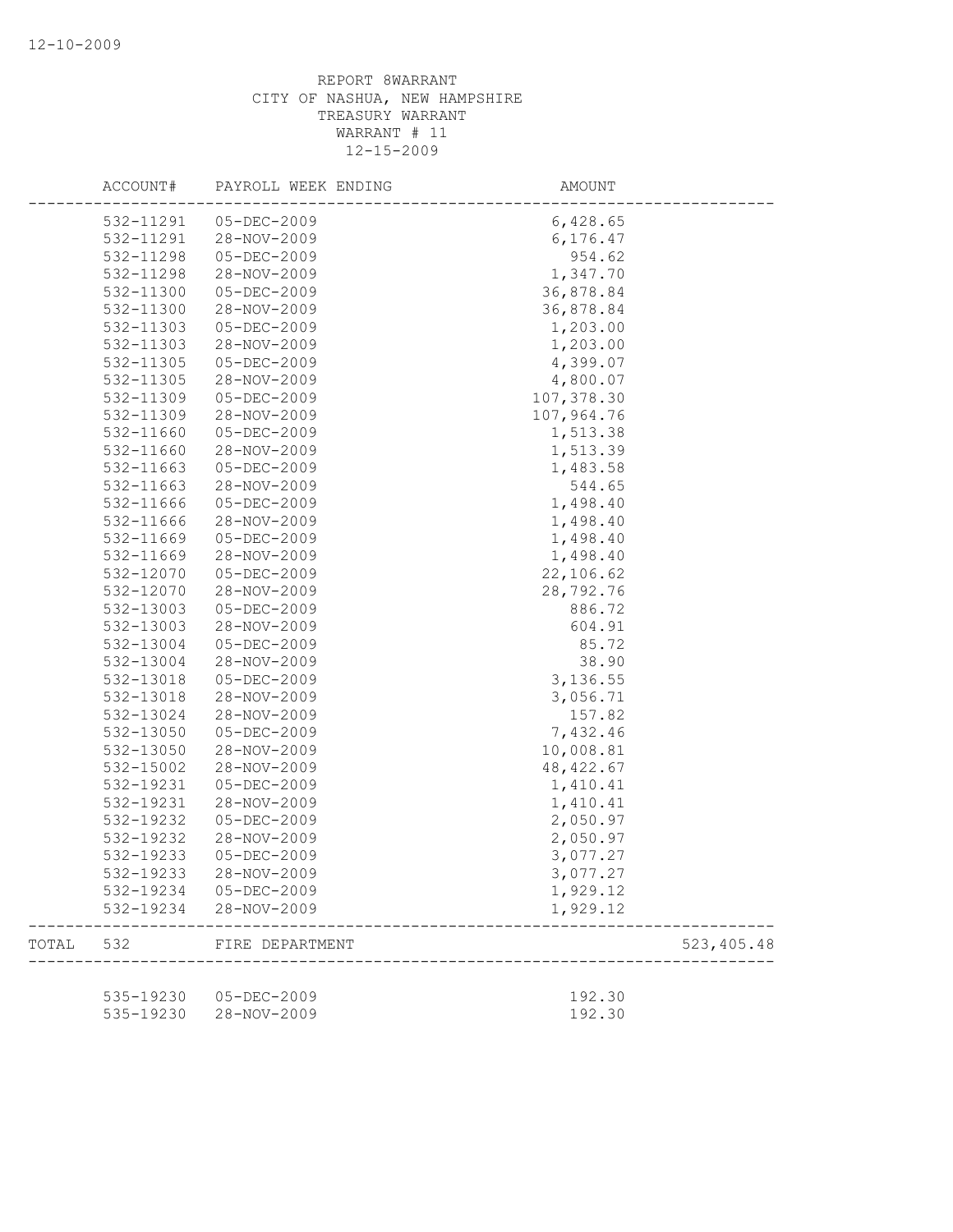|           | ACCOUNT#               | PAYROLL WEEK ENDING         | AMOUNT   |           |
|-----------|------------------------|-----------------------------|----------|-----------|
| TOTAL 535 |                        | EMERGENCY MANAGEMENT        |          | 384.60    |
|           |                        |                             |          |           |
|           |                        | 536-11200 05-DEC-2009       | 1,414.23 |           |
|           |                        | 536-11200 28-NOV-2009       | 1,414.24 |           |
|           |                        | 536-12137  05-DEC-2009      | 1,200.12 |           |
|           |                        | 536-12137 28-NOV-2009       | 1,200.12 |           |
| TOTAL 536 | ---------------------- | CITYWIDE COMMUNICATIONS     |          | 5,228.71  |
|           |                        |                             |          |           |
|           | 541-11048              | 05-DEC-2009                 | 68.90    |           |
|           | 541-11048              | 28-NOV-2009                 | 68.90    |           |
|           | 541-11104              | $05 - DEC - 2009$           | 1,014.26 |           |
|           | $541 - 11104$          | 28-NOV-2009                 | 1,014.26 |           |
|           | 541-11107              | 05-DEC-2009                 | 269.76   |           |
|           | 541-11107              | 28-NOV-2009                 | 245.10   |           |
|           | $541 - 11240$          | 05-DEC-2009                 | 1,449.15 |           |
|           | 541-11240              | 28-NOV-2009                 | 1,449.15 |           |
|           |                        | 541-12038 05-DEC-2009       | 451.38   |           |
|           |                        | 541-12038 28-NOV-2009       | 451.38   |           |
| TOTAL     | 541                    | COMMUNITY SERVICES DIVISION |          | 6,482.24  |
|           |                        |                             |          |           |
|           |                        | 542-11024 05-DEC-2009       | 634.77   |           |
|           |                        | 542-11024 28-NOV-2009       | 634.77   |           |
|           | 542-11426              | 05-DEC-2009                 | 1,364.20 |           |
|           | 542-11426              | 28-NOV-2009                 | 1,364.20 |           |
|           | 542-11584              | 05-DEC-2009                 | 2,573.53 |           |
|           | 542-11584              | 28-NOV-2009                 | 2,573.53 |           |
|           | 542-12044              | 05-DEC-2009                 | 115.00   |           |
|           | 542-12109              | 05-DEC-2009                 | 160.00   |           |
|           | 542-12109              | 28-NOV-2009                 | 80.00    |           |
|           | 542-12582              | 05-DEC-2009                 | 606.03   |           |
|           |                        | 542-12582 28-NOV-2009       | 606.03   |           |
| TOTAL     | 542                    | COMMUNITY HEALTH            |          | 10,712.06 |
|           |                        |                             |          |           |
|           | 543-11380              | $05 - DEC - 2009$           | 952.97   |           |
|           | 543-11380              | 28-NOV-2009                 | 952.97   |           |
|           | 543-11438              | $05 - DEC - 2009$           | 1,286.72 |           |
|           | 543-11438              | 28-NOV-2009                 | 1,286.72 |           |
|           | 543-11602              | $05 - DEC - 2009$           | 883.76   |           |
|           | 543-11602              | 28-NOV-2009                 | 883.76   |           |
|           | 543-11604              | 05-DEC-2009                 | 1,528.64 |           |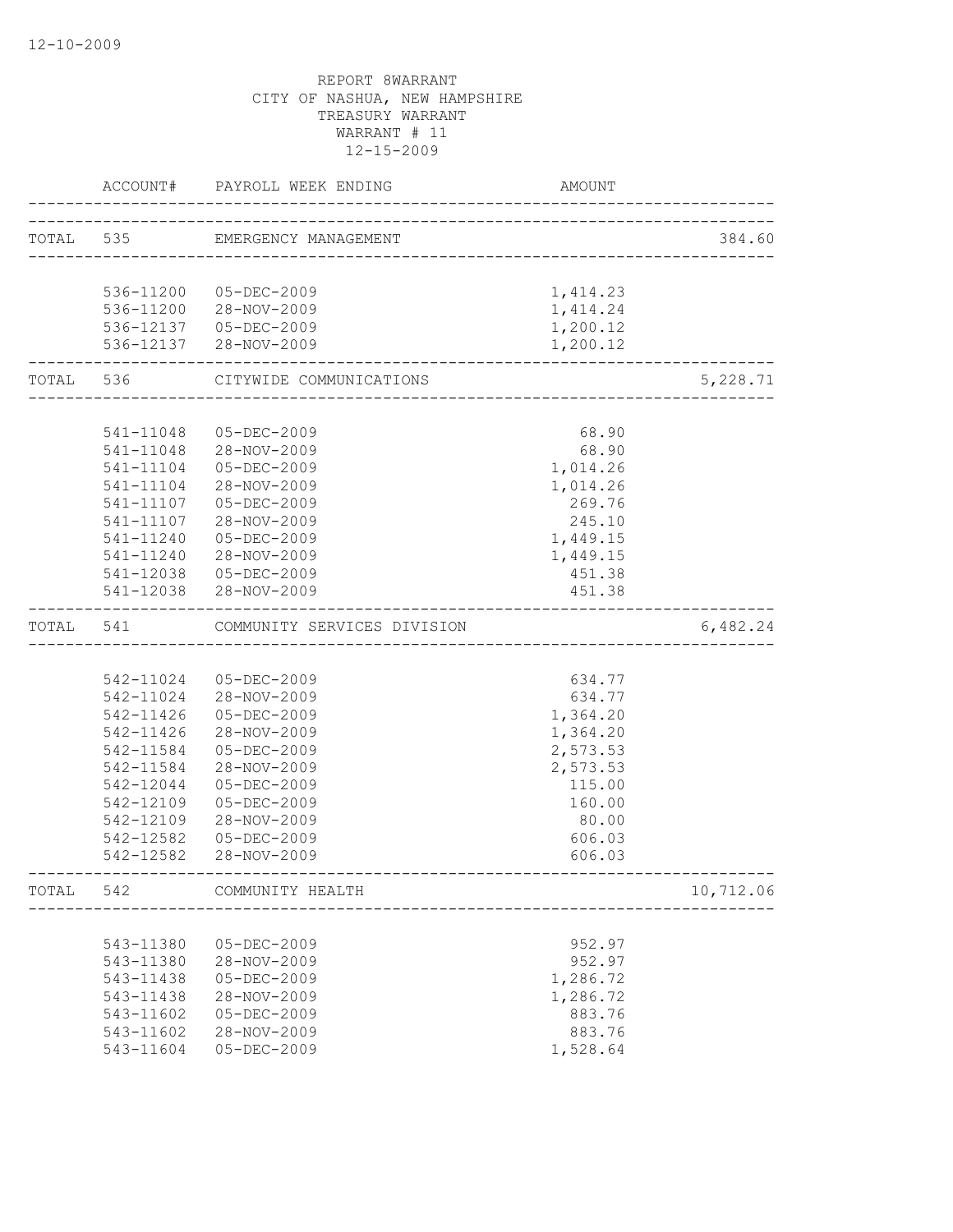|               | ACCOUNT# PAYROLL WEEK ENDING         | AMOUNT<br>------------------------ |            |
|---------------|--------------------------------------|------------------------------------|------------|
|               | 543-11604 28-NOV-2009                | 1,528.64                           |            |
|               | 543-11605 05-DEC-2009                | 956.86                             |            |
|               | 543-11605 28-NOV-2009                | 956.87                             |            |
|               | TOTAL 543 ENVIRONMENTAL HEALTH DEPT. |                                    | 11, 217.91 |
|               |                                      |                                    |            |
|               | 544-11008 05-DEC-2009                | 744.55                             |            |
|               | 544-11008 28-NOV-2009                | 744.55                             |            |
|               | 544-11099  05-DEC-2009               | 2,421.32                           |            |
|               | 544-11099 28-NOV-2009                | 2,333.81                           |            |
|               | 544-11112  05-DEC-2009               | 852.13                             |            |
|               | 544-11112 28-NOV-2009                | 852.13                             |            |
|               | 544-11367 05-DEC-2009                | 833.90                             |            |
| 544-11367     | 28-NOV-2009                          | 833.88                             |            |
| 544-11777     | 05-DEC-2009                          | 1,289.91                           |            |
|               | 544-11777 28-NOV-2009                | 1,289.91                           |            |
|               | 544-12101  05-DEC-2009               | 515.08                             |            |
|               | 544-12101 28-NOV-2009                | 279.02                             |            |
|               | TOTAL 544 WELFARE ADMINISTRATION     |                                    | 12,990.19  |
|               |                                      |                                    |            |
|               | 551-11028 05-DEC-2009                | 544.44                             |            |
|               | 551-11028 28-NOV-2009                | 544.44                             |            |
|               | 551-11057 05-DEC-2009                | 899.04                             |            |
| 551-11057     | 28-NOV-2009                          | 899.04                             |            |
| 551-11094     | 05-DEC-2009                          | 306.26                             |            |
| 551-11094     | 28-NOV-2009                          | 306.26                             |            |
| 551-11097     | 05-DEC-2009                          | 1,076.08                           |            |
|               | 551-11097 28-NOV-2009                | 1,076.10                           |            |
| 551-11211     | 05-DEC-2009                          | 613.90                             |            |
| 551-11211     | 28-NOV-2009                          | 613.89                             |            |
| 551-11212     | $05 - DEC - 2009$                    | 1,450.00                           |            |
| 551-11212     | 28-NOV-2009                          | 1,450.00                           |            |
| 551-11249     | 05-DEC-2009                          | 1,281.85                           |            |
| 551-11249     | 28-NOV-2009                          | 1,281.85                           |            |
|               | 551-11273  05-DEC-2009               | 1,687.48                           |            |
| 551-11273     | 28-NOV-2009                          | 1,687.49                           |            |
| $551 - 11435$ | $05 - DEC - 2009$                    | 909.67                             |            |
| 551-11435     | 28-NOV-2009                          | 909.67                             |            |
| $551 - 11462$ | $05 - DEC - 2009$                    | 1,034.29                           |            |
| $551 - 11462$ | 28-NOV-2009                          | 1,034.29                           |            |
| 551-11638     | $05 - DEC - 2009$                    | 1,177.18                           |            |
| 551-11638     | 28-NOV-2009                          | 1,177.18                           |            |
| 551-13004     | $05 - DEC - 2009$                    | 118.00                             |            |
| 551-13004     | 28-NOV-2009                          | 88.39                              |            |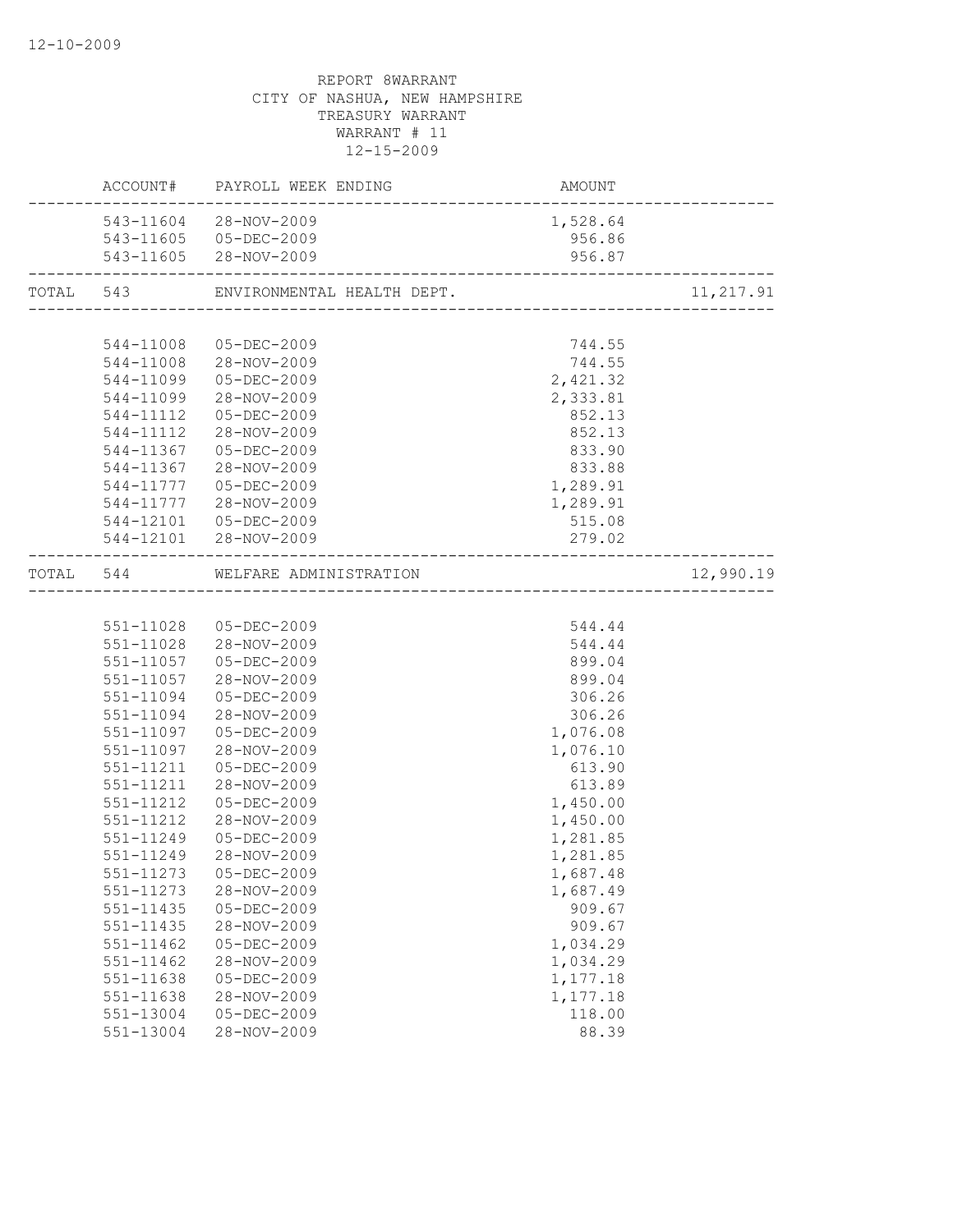|       | ACCOUNT#      | PAYROLL WEEK ENDING                      | AMOUNT            |           |
|-------|---------------|------------------------------------------|-------------------|-----------|
|       |               | TOTAL 551 PUBLIC WORKS DIV & ENGINEERING |                   | 22,166.79 |
|       |               |                                          | ----------------- |           |
|       | 552-11024     | 05-DEC-2009                              | 669.50            |           |
|       | 552-11024     | 28-NOV-2009                              | 669.50            |           |
|       | 552-11077     | 05-DEC-2009                              | 1,293.11          |           |
|       | 552-11077     | 28-NOV-2009                              | 1,293.11          |           |
|       | 552-11087     | $05 - DEC - 2009$                        | 858.40            |           |
|       | 552-11087     | 28-NOV-2009                              | 827.36            |           |
|       | 552-11143     | 05-DEC-2009                              | 858.40            |           |
|       | 552-11143     | 28-NOV-2009                              | 858.40            |           |
|       | 552-11324     | 05-DEC-2009                              | 3,102.87          |           |
|       | 552-11324     | 28-NOV-2009                              | 4,137.17          |           |
|       | 552-11339     | 05-DEC-2009                              | 2,944.00          |           |
|       | 552-11339     | 28-NOV-2009                              | 3,355.84          |           |
|       | 552-11342     | 05-DEC-2009                              | 772.80            |           |
|       | 552-11342     | 28-NOV-2009                              | 772.80            |           |
|       | 552-11343     | $05 - DEC - 2009$                        | 2,590.80          |           |
|       | $552 - 11343$ | 28-NOV-2009                              | 2,590.81          |           |
|       | $552 - 11407$ | $05 - DEC - 2009$                        | 5,347.20          |           |
|       | 552-11407     | 28-NOV-2009                              | 5,347.20          |           |
|       | 552-11492     | $05 - DEC - 2009$                        | 817.60            |           |
|       | 552-11492     | 28-NOV-2009                              | 817.60            |           |
|       | 552-11562     | 05-DEC-2009                              | 410.16            |           |
|       | 552-11562     | 28-NOV-2009                              | 410.15            |           |
|       | 552-11580     | 05-DEC-2009                              | 985.56            |           |
|       | 552-11580     | 28-NOV-2009                              | 985.56            |           |
|       | 552-11672     | $05 - DEC - 2009$                        | 1,446.40          |           |
|       | 552-11672     | 28-NOV-2009                              | 1,446.40          |           |
|       | $552 - 11750$ | 05-DEC-2009                              | 785.60            |           |
|       | 552-11750     | 28-NOV-2009                              | 785.60            |           |
|       | 552-13004     | 05-DEC-2009                              | 729.69            |           |
|       | 552-13004     | 28-NOV-2009                              | 3,354.62          |           |
|       | 552-13067     | $05 - DEC - 2009$                        | 196.61            |           |
|       | 552-13067     | 28-NOV-2009                              | 2,587.86          |           |
| TOTAL | 552           | PARKS AND RECREATION                     |                   | 54,048.68 |
|       |               |                                          |                   |           |
|       | 553-11024     | 05-DEC-2009                              | 334.75            |           |
|       | 553-11024     | 28-NOV-2009                              | 334.75            |           |
|       | 553-11078     | $05 - DEC - 2009$                        | 1,529.24          |           |
|       | 553-11078     | 28-NOV-2009                              | 1,529.24          |           |
|       | 553-11098     | $05 - DEC - 2009$                        | 1,014.00          |           |
|       | 553-11098     | 28-NOV-2009                              | 1,014.00          |           |
|       | 553-11169     | $05 - DEC - 2009$                        | 1,046.23          |           |
|       | 553-11169     | 28-NOV-2009                              | 1,046.24          |           |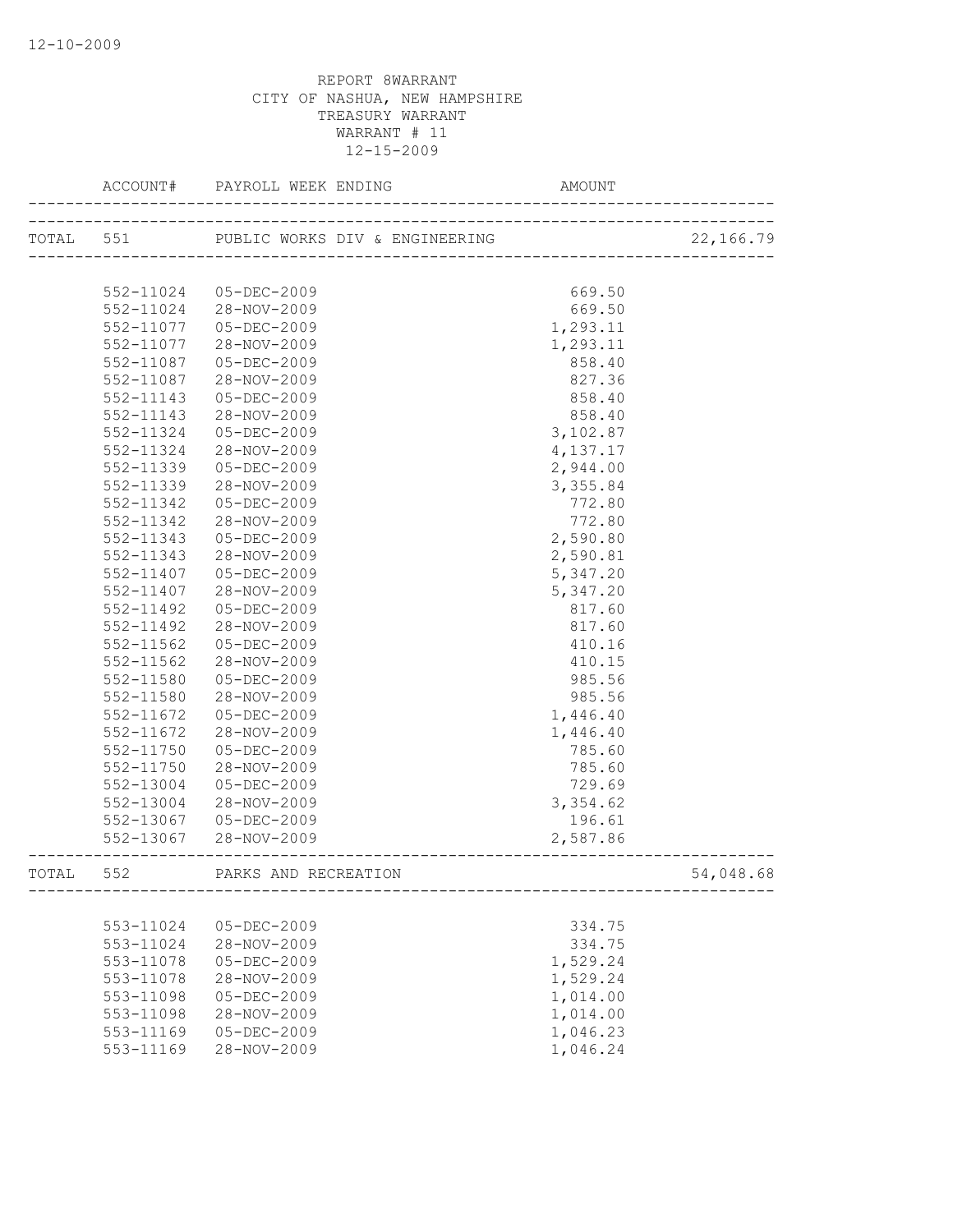|       | ACCOUNT#  | PAYROLL WEEK ENDING   | AMOUNT      |            |
|-------|-----------|-----------------------|-------------|------------|
|       | 553-11192 | 05-DEC-2009           | 957.92      |            |
|       | 553-11192 | 28-NOV-2009           | 957.92      |            |
|       | 553-11279 | $05 - DEC - 2009$     | 6,176.71    |            |
|       | 553-11279 | 28-NOV-2009           | 6,176.69    |            |
|       | 553-11327 | 05-DEC-2009           | 3,102.87    |            |
|       | 553-11327 | 28-NOV-2009           | 3,102.88    |            |
|       | 553-11375 | $05 - DEC - 2009$     | 1,063.04    |            |
|       | 553-11375 | 28-NOV-2009           | 1,848.00    |            |
|       | 553-11465 | 05-DEC-2009           | 2,943.36    |            |
|       | 553-11465 | 28-NOV-2009           | 2,222.93    |            |
|       | 553-11474 | $05 - DEC - 2009$     | 3,729.20    |            |
|       | 553-11474 | 28-NOV-2009           | 3,729.20    |            |
|       | 553-11475 | $05 - DEC - 2009$     | 2,834.40    |            |
|       | 553-11475 | 28-NOV-2009           | 2,834.40    |            |
|       | 553-11630 | $05 - DEC - 2009$     | 1,575.20    |            |
|       | 553-11630 | 28-NOV-2009           | 1,575.20    |            |
|       | 553-11631 | $05 - DEC - 2009$     | 799.60      |            |
|       | 553-11631 | 28-NOV-2009           | 799.60      |            |
|       | 553-11648 | $05 - DEC - 2009$     | 840.31      |            |
|       | 553-11648 | 28-NOV-2009           | 840.30      |            |
|       | 553-11678 | $05 - DEC - 2009$     | 1,442.84    |            |
|       | 553-11678 | 28-NOV-2009           | 1,442.84    |            |
|       | 553-11759 | 05-DEC-2009           | 15,786.08   |            |
|       | 553-11759 | 28-NOV-2009           | 14,824.15   |            |
|       | 553-11771 | $05 - DEC - 2009$     | 1,851.20    |            |
|       | 553-11771 | 28-NOV-2009           | 1,851.20    |            |
|       | 553-13004 | 05-DEC-2009           | 1,298.50    |            |
|       | 553-13004 | 28-NOV-2009           | 2,336.75    |            |
|       | 553-13009 | $05 - DEC - 2009$     | 5,500.62    |            |
|       | 553-13901 | $05 - DEC - 2009$     | 11,934.90   |            |
|       | 553-13901 | 28-NOV-2009           | 12, 172. 14 |            |
|       | 553-17008 | 05-DEC-2009           | 900.00      |            |
|       | 553-17010 | 05-DEC-2009           | 1,100.00    |            |
| TOTAL | 553       | STREET DEPARTMENT     |             | 128,399.40 |
|       |           | 555-11024 05-DEC-2009 | 334.75      |            |
|       | 555-11024 | 28-NOV-2009           | 334.75      |            |
|       | 555-11058 | 05-DEC-2009           | 985.56      |            |
|       | 555-11058 | 28-NOV-2009           | 985.56      |            |
|       | 555-11461 | $05 - DEC - 2009$     | 1,661.20    |            |
|       | 555-11461 | 28-NOV-2009           | 1,446.40    |            |
|       | 555-11505 | $05 - DEC - 2009$     | 1,184.60    |            |
|       | 555-11505 | 28-NOV-2009           | 1,184.60    |            |
|       | 555-11639 | 05-DEC-2009           | 981.12      |            |
|       | 555-11639 | 28-NOV-2009           | 817.60      |            |
|       | 555-11640 | 05-DEC-2009           | 761.60      |            |
|       |           |                       |             |            |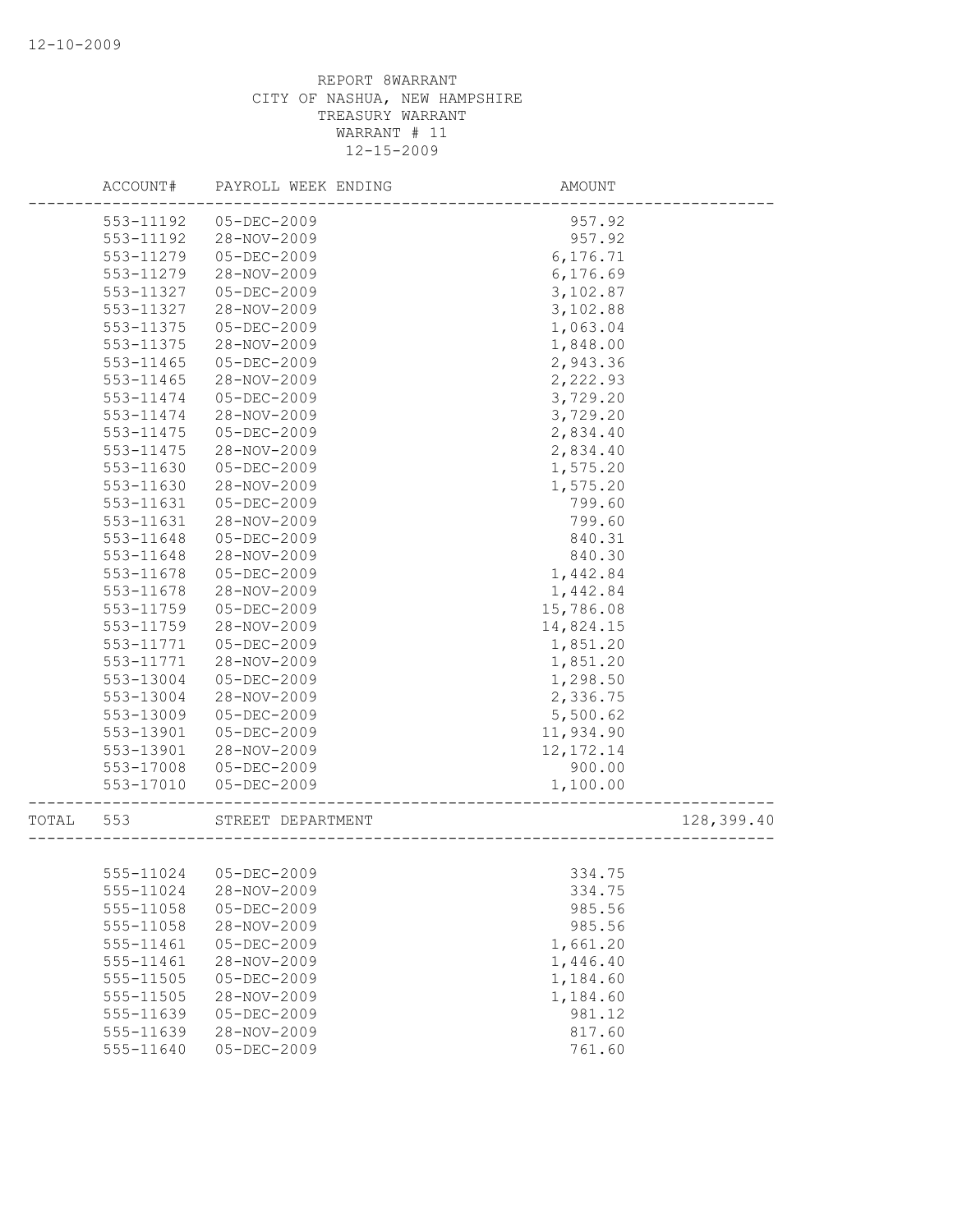|       | ACCOUNT#  | PAYROLL WEEK ENDING              | AMOUNT                   |           |
|-------|-----------|----------------------------------|--------------------------|-----------|
|       | 555-11640 | 28-NOV-2009                      | 761.60                   |           |
|       | 555-11738 | $05 - DEC - 2009$                | 1,941.60                 |           |
|       | 555-11738 | 28-NOV-2009                      | 1,941.60                 |           |
|       | 555-11745 | $05 - DEC - 2009$                | 810.80                   |           |
|       | 555-11745 | 28-NOV-2009                      | 810.80                   |           |
|       | 555-11746 | $05 - DEC - 2009$                | 1,139.75                 |           |
|       | 555-11746 | 28-NOV-2009                      | 1,139.75                 |           |
|       | 555-13004 | $05 - DEC - 2009$                | 218.44                   |           |
|       | 555-13068 | 05-DEC-2009                      | 254.84                   |           |
|       | 555-13068 | 28-NOV-2009                      | 254.84                   |           |
| TOTAL | 555       | TRAFFIC DEPARTMENT               |                          | 19,951.76 |
|       |           | 557-11161 05-DEC-2009            | 618.08                   |           |
|       | 557-11161 | 28-NOV-2009                      | 1,435.68                 |           |
| TOTAL | 557       | PARKING LOTS                     |                          | 2,053.76  |
|       |           |                                  | ________________________ |           |
|       | 561-11345 | 05-DEC-2009                      | 1,204.95                 |           |
|       | 561-11345 | 28-NOV-2009                      | 1,204.95                 |           |
|       | 561-11651 | 05-DEC-2009                      | 860.38                   |           |
|       | 561-11651 | 28-NOV-2009                      | 860.38                   |           |
|       | 561-11658 | 05-DEC-2009                      | 1,044.70                 |           |
|       | 561-11658 | 28-NOV-2009                      | 1,044.70                 |           |
|       |           | 561-12153 28-NOV-2009            | 240.00                   |           |
|       | 561-13004 | $05 - DEC - 2009$                | 77.57                    |           |
| TOTAL | 561       | EDGEWOOD CEMETERY                |                          | 6,537.63  |
|       |           |                                  |                          |           |
|       | 563-11345 | $05 - DEC - 2009$                | 1,159.58                 |           |
|       | 563-11345 | 28-NOV-2009                      | 1,159.59                 |           |
|       | 563-11651 | $05 - DEC - 2009$                | 766.04                   |           |
|       | 563-11651 | 28-NOV-2009                      | 766.05                   |           |
|       | 563-11657 | 05-DEC-2009                      | 957.28                   |           |
|       | 563-11657 | 28-NOV-2009                      | 957.28                   |           |
|       | 563-12153 | 05-DEC-2009                      | 400.00                   |           |
|       | 563-12153 | 28-NOV-2009                      | 285.00                   |           |
| TOTAL | 563       | WOODLAWN CEMETERY                |                          | 6,450.82  |
|       | 571-11174 |                                  |                          |           |
|       |           | 05-DEC-2009                      | 133.90                   |           |
|       | 571-11174 | 28-NOV-2009<br>$05 - DEC - 2009$ | 267.80                   |           |
|       | 571-11237 |                                  | 1,999.68                 |           |
|       | 571-11237 | 28-NOV-2009                      | 1,999.68                 |           |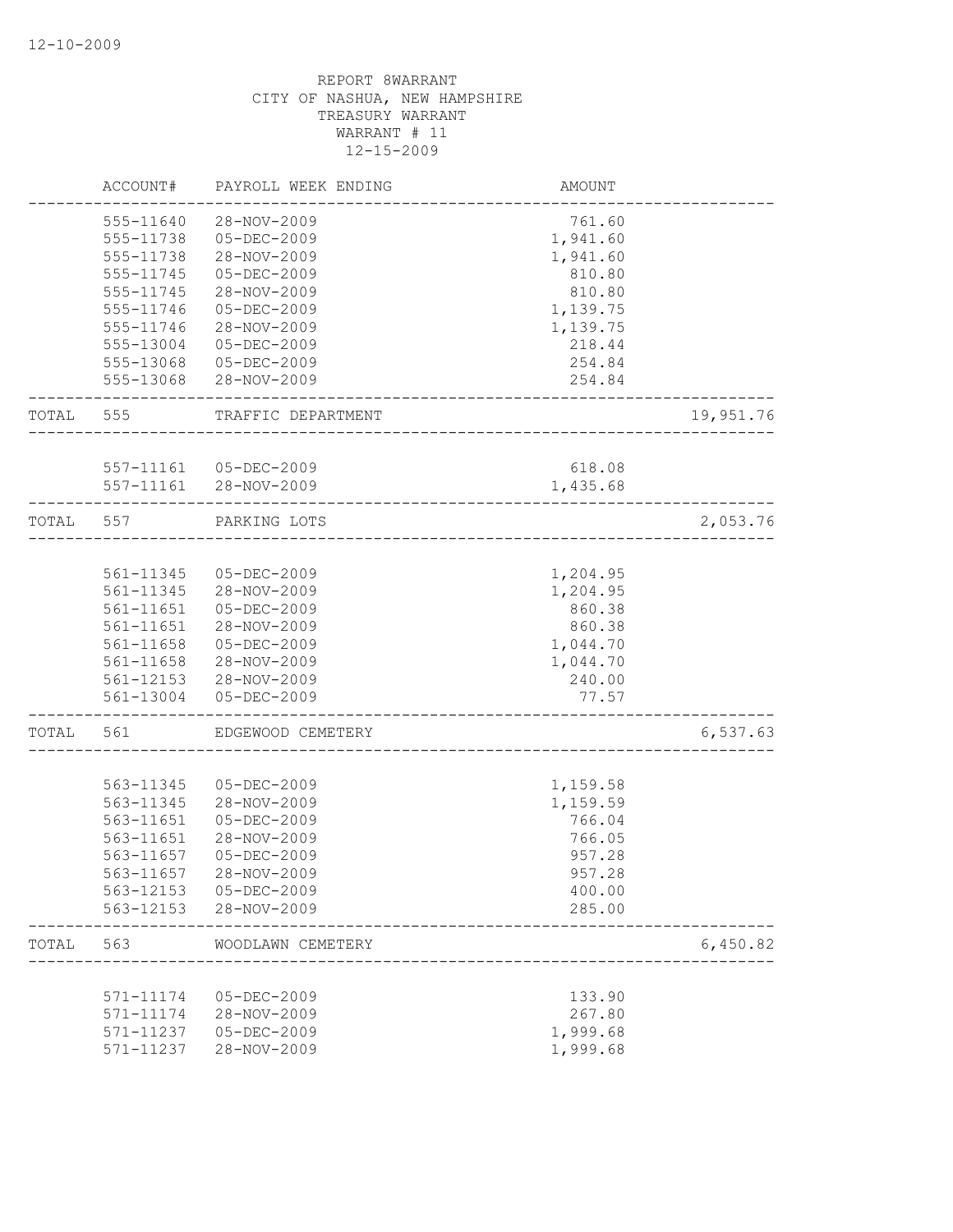| 571-12045 05-DEC-2009<br>300.98<br>571-12045 28-NOV-2009<br>277.53<br>TOTAL 571 COMMUNITY DEVELOPMENT<br>572-11024 05-DEC-2009<br>653.11<br>572-11024 28-NOV-2009<br>653.12<br>3,635.97<br>572-11215 05-DEC-2009<br>572-11215 28-NOV-2009<br>3,635.96<br>572-11238 05-DEC-2009<br>861.65<br>572-11238 28-NOV-2009<br>861.65<br>572-11450 05-DEC-2009<br>1,720.02<br>28-NOV-2009<br>572-11450<br>1,720.02<br>572-11522<br>05-DEC-2009<br>837.27<br>572-11522<br>28-NOV-2009<br>837.27<br>572-11525<br>05-DEC-2009<br>1,032.64<br>28-NOV-2009<br>1,032.63<br>572-11525<br>572-58005 28-NOV-2009<br>100.00<br>572-98046 05-DEC-2009<br>100.00<br>TOTAL 572 PLANNING DEPARTMENT<br>1,618.06<br>573-11444 05-DEC-2009<br>573-11444 28-NOV-2009<br>1,618.06<br>573-12029 05-DEC-2009<br>355.51<br>573-12029 28-NOV-2009<br>355.51<br>___________________<br>TOTAL 573 ECONOMIC DEVELOPMENT<br>575-11032  05-DEC-2009<br>717.23<br>575-11032 28-NOV-2009<br>717.24<br>575-11042  05-DEC-2009<br>1,616.98<br>28-NOV-2009<br>1,616.99<br>575-11042<br>627.75<br>575-11062<br>05-DEC-2009<br>575-11062<br>28-NOV-2009<br>627.76<br>575-11189<br>$05 - DEC - 2009$<br>1,102.42<br>28-NOV-2009<br>575-11189<br>1,102.41<br>562.69<br>$575 - 11365$<br>$05 - DEC - 2009$<br>575-11365<br>28-NOV-2009<br>562.69<br>05-DEC-2009<br>6,854.43<br>575-11387<br>28-NOV-2009<br>6,854.41<br>575-11387<br>3,648.26<br>575-11393<br>$05 - DEC - 2009$<br>3,648.25<br>28-NOV-2009<br>575-11393<br>7,580.67<br>$05 - DEC - 2009$<br>575-11400 |  |           | ACCOUNT# PAYROLL WEEK ENDING | <b>AMOUNT</b> |           |
|-----------------------------------------------------------------------------------------------------------------------------------------------------------------------------------------------------------------------------------------------------------------------------------------------------------------------------------------------------------------------------------------------------------------------------------------------------------------------------------------------------------------------------------------------------------------------------------------------------------------------------------------------------------------------------------------------------------------------------------------------------------------------------------------------------------------------------------------------------------------------------------------------------------------------------------------------------------------------------------------------------------------------------------------------------------------------------------------------------------------------------------------------------------------------------------------------------------------------------------------------------------------------------------------------------------------------------------------------------------------------------------------------------------------------------------------------------------------------------------------------------------------------|--|-----------|------------------------------|---------------|-----------|
|                                                                                                                                                                                                                                                                                                                                                                                                                                                                                                                                                                                                                                                                                                                                                                                                                                                                                                                                                                                                                                                                                                                                                                                                                                                                                                                                                                                                                                                                                                                       |  |           |                              |               |           |
|                                                                                                                                                                                                                                                                                                                                                                                                                                                                                                                                                                                                                                                                                                                                                                                                                                                                                                                                                                                                                                                                                                                                                                                                                                                                                                                                                                                                                                                                                                                       |  |           |                              |               |           |
|                                                                                                                                                                                                                                                                                                                                                                                                                                                                                                                                                                                                                                                                                                                                                                                                                                                                                                                                                                                                                                                                                                                                                                                                                                                                                                                                                                                                                                                                                                                       |  |           |                              |               | 4,979.57  |
|                                                                                                                                                                                                                                                                                                                                                                                                                                                                                                                                                                                                                                                                                                                                                                                                                                                                                                                                                                                                                                                                                                                                                                                                                                                                                                                                                                                                                                                                                                                       |  |           |                              |               |           |
|                                                                                                                                                                                                                                                                                                                                                                                                                                                                                                                                                                                                                                                                                                                                                                                                                                                                                                                                                                                                                                                                                                                                                                                                                                                                                                                                                                                                                                                                                                                       |  |           |                              |               |           |
|                                                                                                                                                                                                                                                                                                                                                                                                                                                                                                                                                                                                                                                                                                                                                                                                                                                                                                                                                                                                                                                                                                                                                                                                                                                                                                                                                                                                                                                                                                                       |  |           |                              |               |           |
|                                                                                                                                                                                                                                                                                                                                                                                                                                                                                                                                                                                                                                                                                                                                                                                                                                                                                                                                                                                                                                                                                                                                                                                                                                                                                                                                                                                                                                                                                                                       |  |           |                              |               |           |
|                                                                                                                                                                                                                                                                                                                                                                                                                                                                                                                                                                                                                                                                                                                                                                                                                                                                                                                                                                                                                                                                                                                                                                                                                                                                                                                                                                                                                                                                                                                       |  |           |                              |               |           |
|                                                                                                                                                                                                                                                                                                                                                                                                                                                                                                                                                                                                                                                                                                                                                                                                                                                                                                                                                                                                                                                                                                                                                                                                                                                                                                                                                                                                                                                                                                                       |  |           |                              |               |           |
|                                                                                                                                                                                                                                                                                                                                                                                                                                                                                                                                                                                                                                                                                                                                                                                                                                                                                                                                                                                                                                                                                                                                                                                                                                                                                                                                                                                                                                                                                                                       |  |           |                              |               |           |
|                                                                                                                                                                                                                                                                                                                                                                                                                                                                                                                                                                                                                                                                                                                                                                                                                                                                                                                                                                                                                                                                                                                                                                                                                                                                                                                                                                                                                                                                                                                       |  |           |                              |               |           |
|                                                                                                                                                                                                                                                                                                                                                                                                                                                                                                                                                                                                                                                                                                                                                                                                                                                                                                                                                                                                                                                                                                                                                                                                                                                                                                                                                                                                                                                                                                                       |  |           |                              |               |           |
|                                                                                                                                                                                                                                                                                                                                                                                                                                                                                                                                                                                                                                                                                                                                                                                                                                                                                                                                                                                                                                                                                                                                                                                                                                                                                                                                                                                                                                                                                                                       |  |           |                              |               |           |
|                                                                                                                                                                                                                                                                                                                                                                                                                                                                                                                                                                                                                                                                                                                                                                                                                                                                                                                                                                                                                                                                                                                                                                                                                                                                                                                                                                                                                                                                                                                       |  |           |                              |               |           |
|                                                                                                                                                                                                                                                                                                                                                                                                                                                                                                                                                                                                                                                                                                                                                                                                                                                                                                                                                                                                                                                                                                                                                                                                                                                                                                                                                                                                                                                                                                                       |  |           |                              |               |           |
|                                                                                                                                                                                                                                                                                                                                                                                                                                                                                                                                                                                                                                                                                                                                                                                                                                                                                                                                                                                                                                                                                                                                                                                                                                                                                                                                                                                                                                                                                                                       |  |           |                              |               |           |
|                                                                                                                                                                                                                                                                                                                                                                                                                                                                                                                                                                                                                                                                                                                                                                                                                                                                                                                                                                                                                                                                                                                                                                                                                                                                                                                                                                                                                                                                                                                       |  |           |                              |               |           |
|                                                                                                                                                                                                                                                                                                                                                                                                                                                                                                                                                                                                                                                                                                                                                                                                                                                                                                                                                                                                                                                                                                                                                                                                                                                                                                                                                                                                                                                                                                                       |  |           |                              |               |           |
|                                                                                                                                                                                                                                                                                                                                                                                                                                                                                                                                                                                                                                                                                                                                                                                                                                                                                                                                                                                                                                                                                                                                                                                                                                                                                                                                                                                                                                                                                                                       |  |           |                              |               | 17,681.31 |
|                                                                                                                                                                                                                                                                                                                                                                                                                                                                                                                                                                                                                                                                                                                                                                                                                                                                                                                                                                                                                                                                                                                                                                                                                                                                                                                                                                                                                                                                                                                       |  |           |                              |               |           |
|                                                                                                                                                                                                                                                                                                                                                                                                                                                                                                                                                                                                                                                                                                                                                                                                                                                                                                                                                                                                                                                                                                                                                                                                                                                                                                                                                                                                                                                                                                                       |  |           |                              |               |           |
|                                                                                                                                                                                                                                                                                                                                                                                                                                                                                                                                                                                                                                                                                                                                                                                                                                                                                                                                                                                                                                                                                                                                                                                                                                                                                                                                                                                                                                                                                                                       |  |           |                              |               |           |
|                                                                                                                                                                                                                                                                                                                                                                                                                                                                                                                                                                                                                                                                                                                                                                                                                                                                                                                                                                                                                                                                                                                                                                                                                                                                                                                                                                                                                                                                                                                       |  |           |                              |               |           |
|                                                                                                                                                                                                                                                                                                                                                                                                                                                                                                                                                                                                                                                                                                                                                                                                                                                                                                                                                                                                                                                                                                                                                                                                                                                                                                                                                                                                                                                                                                                       |  |           |                              |               |           |
|                                                                                                                                                                                                                                                                                                                                                                                                                                                                                                                                                                                                                                                                                                                                                                                                                                                                                                                                                                                                                                                                                                                                                                                                                                                                                                                                                                                                                                                                                                                       |  |           |                              |               | 3,947.14  |
|                                                                                                                                                                                                                                                                                                                                                                                                                                                                                                                                                                                                                                                                                                                                                                                                                                                                                                                                                                                                                                                                                                                                                                                                                                                                                                                                                                                                                                                                                                                       |  |           |                              |               |           |
|                                                                                                                                                                                                                                                                                                                                                                                                                                                                                                                                                                                                                                                                                                                                                                                                                                                                                                                                                                                                                                                                                                                                                                                                                                                                                                                                                                                                                                                                                                                       |  |           |                              |               |           |
|                                                                                                                                                                                                                                                                                                                                                                                                                                                                                                                                                                                                                                                                                                                                                                                                                                                                                                                                                                                                                                                                                                                                                                                                                                                                                                                                                                                                                                                                                                                       |  |           |                              |               |           |
|                                                                                                                                                                                                                                                                                                                                                                                                                                                                                                                                                                                                                                                                                                                                                                                                                                                                                                                                                                                                                                                                                                                                                                                                                                                                                                                                                                                                                                                                                                                       |  |           |                              |               |           |
|                                                                                                                                                                                                                                                                                                                                                                                                                                                                                                                                                                                                                                                                                                                                                                                                                                                                                                                                                                                                                                                                                                                                                                                                                                                                                                                                                                                                                                                                                                                       |  |           |                              |               |           |
|                                                                                                                                                                                                                                                                                                                                                                                                                                                                                                                                                                                                                                                                                                                                                                                                                                                                                                                                                                                                                                                                                                                                                                                                                                                                                                                                                                                                                                                                                                                       |  |           |                              |               |           |
|                                                                                                                                                                                                                                                                                                                                                                                                                                                                                                                                                                                                                                                                                                                                                                                                                                                                                                                                                                                                                                                                                                                                                                                                                                                                                                                                                                                                                                                                                                                       |  |           |                              |               |           |
|                                                                                                                                                                                                                                                                                                                                                                                                                                                                                                                                                                                                                                                                                                                                                                                                                                                                                                                                                                                                                                                                                                                                                                                                                                                                                                                                                                                                                                                                                                                       |  |           |                              |               |           |
|                                                                                                                                                                                                                                                                                                                                                                                                                                                                                                                                                                                                                                                                                                                                                                                                                                                                                                                                                                                                                                                                                                                                                                                                                                                                                                                                                                                                                                                                                                                       |  |           |                              |               |           |
|                                                                                                                                                                                                                                                                                                                                                                                                                                                                                                                                                                                                                                                                                                                                                                                                                                                                                                                                                                                                                                                                                                                                                                                                                                                                                                                                                                                                                                                                                                                       |  |           |                              |               |           |
|                                                                                                                                                                                                                                                                                                                                                                                                                                                                                                                                                                                                                                                                                                                                                                                                                                                                                                                                                                                                                                                                                                                                                                                                                                                                                                                                                                                                                                                                                                                       |  |           |                              |               |           |
|                                                                                                                                                                                                                                                                                                                                                                                                                                                                                                                                                                                                                                                                                                                                                                                                                                                                                                                                                                                                                                                                                                                                                                                                                                                                                                                                                                                                                                                                                                                       |  |           |                              |               |           |
|                                                                                                                                                                                                                                                                                                                                                                                                                                                                                                                                                                                                                                                                                                                                                                                                                                                                                                                                                                                                                                                                                                                                                                                                                                                                                                                                                                                                                                                                                                                       |  |           |                              |               |           |
|                                                                                                                                                                                                                                                                                                                                                                                                                                                                                                                                                                                                                                                                                                                                                                                                                                                                                                                                                                                                                                                                                                                                                                                                                                                                                                                                                                                                                                                                                                                       |  |           |                              |               |           |
|                                                                                                                                                                                                                                                                                                                                                                                                                                                                                                                                                                                                                                                                                                                                                                                                                                                                                                                                                                                                                                                                                                                                                                                                                                                                                                                                                                                                                                                                                                                       |  |           |                              |               |           |
|                                                                                                                                                                                                                                                                                                                                                                                                                                                                                                                                                                                                                                                                                                                                                                                                                                                                                                                                                                                                                                                                                                                                                                                                                                                                                                                                                                                                                                                                                                                       |  | 575-11400 | 28-NOV-2009                  | 7,580.69      |           |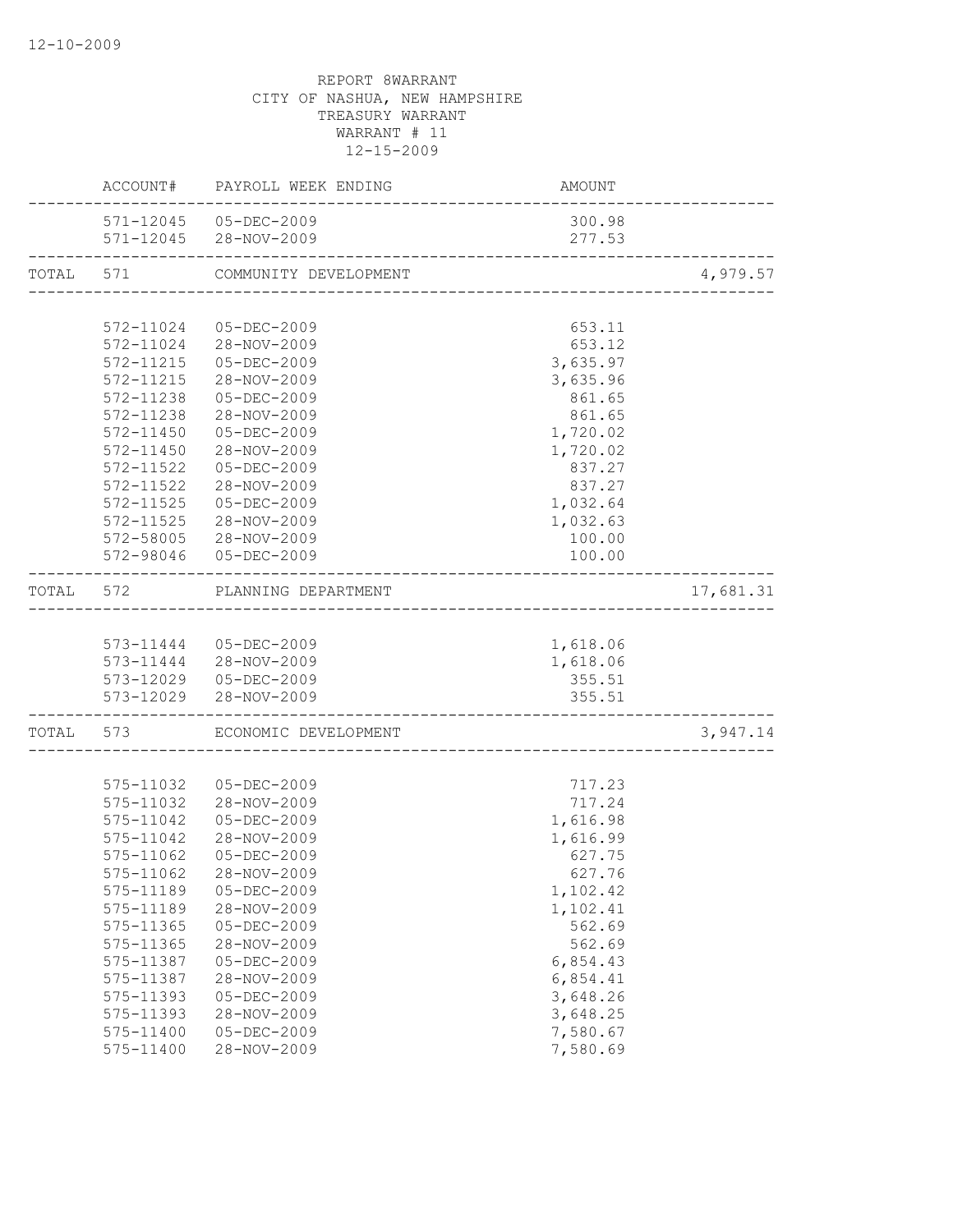|       | ACCOUNT#  | PAYROLL WEEK ENDING | AMOUNT     |            |
|-------|-----------|---------------------|------------|------------|
|       | 575-11401 | 05-DEC-2009         | 3,999.44   |            |
|       | 575-11401 | 28-NOV-2009         | 3,999.45   |            |
|       | 575-11403 | $05 - DEC - 2009$   | 858.44     |            |
|       | 575-11403 | 28-NOV-2009         | 858.45     |            |
|       | 575-11404 | $05 - DEC - 2009$   | 779.92     |            |
|       | 575-11404 | 28-NOV-2009         | 779.92     |            |
|       | 575-12073 | $05 - DEC - 2009$   | 382.25     |            |
|       | 575-12073 | 28-NOV-2009         | 435.77     |            |
|       | 575-12090 | $05 - DEC - 2009$   | 1,125.56   |            |
|       | 575-12090 | 28-NOV-2009         | 1,003.92   |            |
|       | 575-12114 | $05 - DEC - 2009$   | 1,458.05   |            |
|       | 575-12114 | 28-NOV-2009         | 1,398.44   |            |
|       | 575-13004 | 05-DEC-2009         | 76.67      |            |
|       | 575-13004 | 28-NOV-2009         | 292.76     |            |
|       | 575-13035 | 05-DEC-2009         | 1,012.98   |            |
|       | 575-13035 | 28-NOV-2009         | 729.44     |            |
|       |           |                     |            |            |
| TOTAL | 575       | PUBLIC LIBRARIES    |            | 64, 612.33 |
|       |           |                     |            |            |
|       | 576-11221 | 05-DEC-2009         | 1,065.23   |            |
|       | 576-11221 | 28-NOV-2009         | 1,065.23   |            |
|       | 576-11315 | 05-DEC-2009         | 1,329.79   |            |
|       | 576-11315 | 28-NOV-2009         | 1,329.79   |            |
|       | 576-11361 | $05 - DEC - 2009$   | 4,005.16   |            |
|       | 576-11361 | 28-NOV-2009         | 4,005.16   |            |
|       | 576-11362 | 05-DEC-2009         | 1,087.23   |            |
|       | 576-11362 | 28-NOV-2009         | 1,087.23   |            |
| TOTAL | 576       | BUILDING DEPARTMENT |            | 14,974.82  |
|       |           |                     |            |            |
|       | 577-11067 | 05-DEC-2009         | 1,181.68   |            |
|       | 577-11067 | 28-NOV-2009         | 1,181.68   |            |
|       | 577-11183 | $05 - DEC - 2009$   | 974.61     |            |
|       | 577-11183 | 28-NOV-2009         | 1,620.27   |            |
| TOTAL | 577       | CODE ENFORCEMENT    |            | 4,958.24   |
|       |           |                     |            |            |
|       | 581-11012 | 28-NOV-2009         | 511.18     |            |
|       | 581-11075 | 28-NOV-2009         | 4,312.64   |            |
|       | 581-11081 | 28-NOV-2009         | 2,550.00   |            |
|       | 581-11162 | $05 - DEC - 2009$   | 53, 152.75 |            |
|       | 581-11162 | 28-NOV-2009         | 52,598.32  |            |
|       | 581-11204 | $05 - DEC - 2009$   | 11,921.60  |            |
|       | 581-11204 | 28-NOV-2009         | 11,218.40  |            |
|       | 581-11348 | 28-NOV-2009         | 86, 145.88 |            |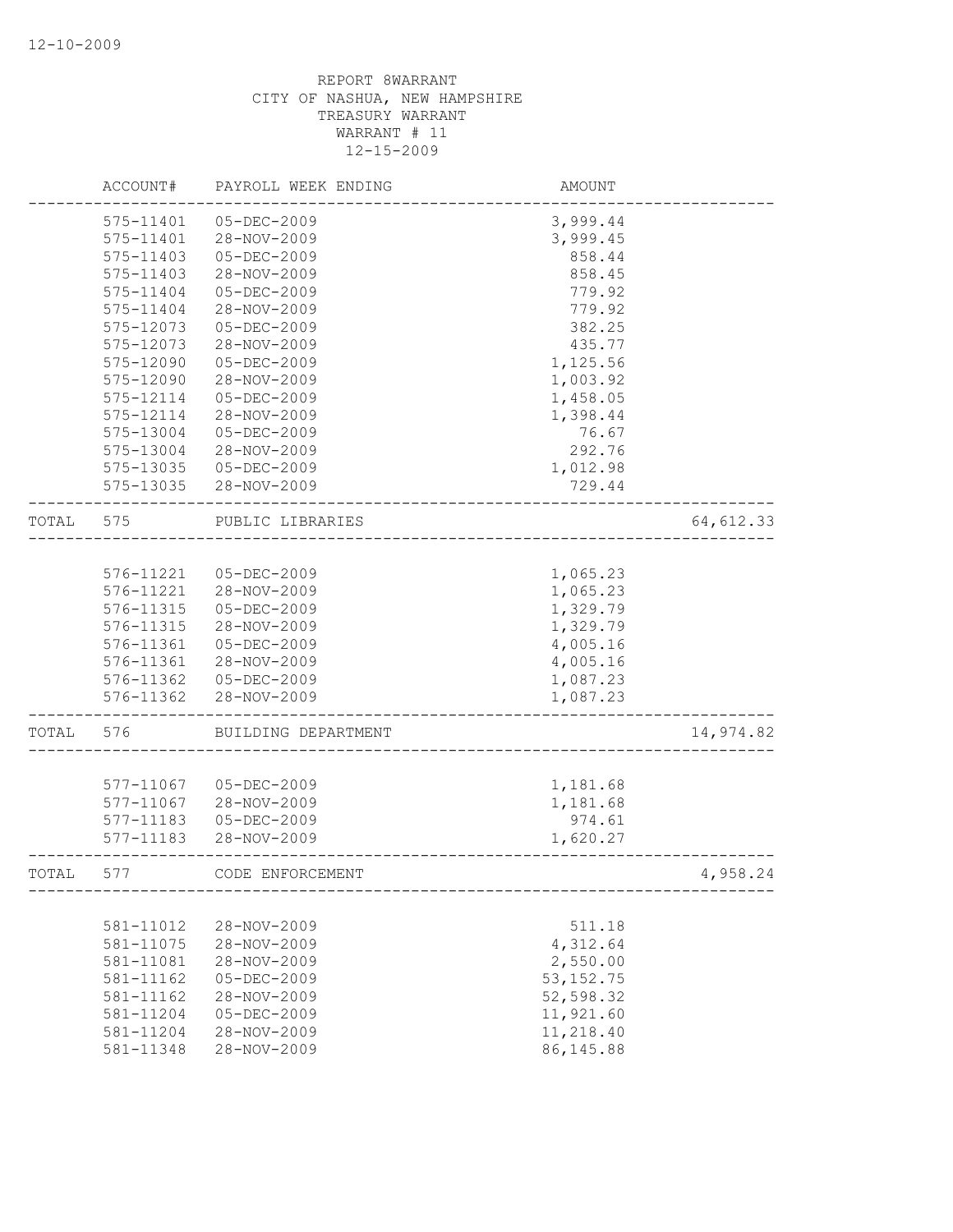| ACCOUNT#  | PAYROLL WEEK ENDING | AMOUNT       |  |
|-----------|---------------------|--------------|--|
| 581-11366 | 05-DEC-2009         | 54,346.96    |  |
| 581-11366 | 28-NOV-2009         | 55, 921.16   |  |
| 581-11396 | 28-NOV-2009         | 39,980.65    |  |
| 581-11402 | $05 - DEC - 2009$   | 3,376.20     |  |
| 581-11402 | 28-NOV-2009         | 1,350.48     |  |
| 581-11408 | $05 - DEC - 2009$   | 17,773.20    |  |
| 581-11408 | 28-NOV-2009         | 17,773.21    |  |
| 581-11486 | 28-NOV-2009         | 44, 135.71   |  |
| 581-11515 | 28-NOV-2009         | 2,910.48     |  |
| 581-11570 | 28-NOV-2009         | 61,660.48    |  |
| 581-11572 | 28-NOV-2009         | 61,089.39    |  |
| 581-11579 | 28-NOV-2009         | 39,079.20    |  |
| 581-11628 | $05 - DEC - 2009$   | 1,359.20     |  |
| 581-11628 | 28-NOV-2009         | 1,087.36     |  |
| 581-11675 | 28-NOV-2009         | 5,343.75     |  |
| 581-11709 | 28-NOV-2009         | 2,957.13     |  |
| 581-11711 | 28-NOV-2009         | 2,705.80     |  |
| 581-11726 | 28-NOV-2009         | 1,682,314.99 |  |
| 581-11800 | 28-NOV-2009         | 45,540.37    |  |
| 581-11801 | 28-NOV-2009         | 14,827.93    |  |
| 581-11802 | 28-NOV-2009         | 13,220.00    |  |
| 581-11803 | 05-DEC-2009         | 712.93       |  |
| 581-11803 | 28-NOV-2009         | 15,865.28    |  |
| 581-11805 | 28-NOV-2009         | 15,847.73    |  |
| 581-11812 | 28-NOV-2009         | 2,609.96     |  |
| 581-11816 | 28-NOV-2009         | 3,799.07     |  |
| 581-11830 | 28-NOV-2009         | 3,989.66     |  |
| 581-11850 | 05-DEC-2009         | 2,798.60     |  |
| 581-11850 | 28-NOV-2009         | 2,218.90     |  |
| 581-11860 | 28-NOV-2009         | 6,920.44     |  |
| 581-12021 | 28-NOV-2009         | 2,206.19     |  |
| 581-12060 | 05-DEC-2009         | 2,967.52     |  |
| 581-12060 | 28-NOV-2009         | 1,251.76     |  |
| 581-12078 | 05-DEC-2009         | 1,068.75     |  |
| 581-12078 | 28-NOV-2009         | 1,212.50     |  |
| 581-12081 | 28-NOV-2009         | 2,401.05     |  |
| 581-12084 | $05 - DEC - 2009$   | 1,125.00     |  |
| 581-12084 | 28-NOV-2009         | 675.00       |  |
| 581-12111 | 05-DEC-2009         | 136,619.83   |  |
| 581-12111 | 28-NOV-2009         | 100,040.61   |  |
| 581-12112 | $05 - DEC - 2009$   | 10,816.77    |  |
| 581-12112 | 28-NOV-2009         | 5,844.62     |  |
| 581-12126 | 05-DEC-2009         | 7,371.24     |  |
| 581-12126 | 28-NOV-2009         | 5,958.90     |  |
| 581-12135 | 05-DEC-2009         | 4,405.47     |  |
| 581-12135 | 28-NOV-2009         | 1,808.18     |  |
| 581-12136 | 05-DEC-2009         | 432.10       |  |
| 581-12136 | 28-NOV-2009         | 291.38       |  |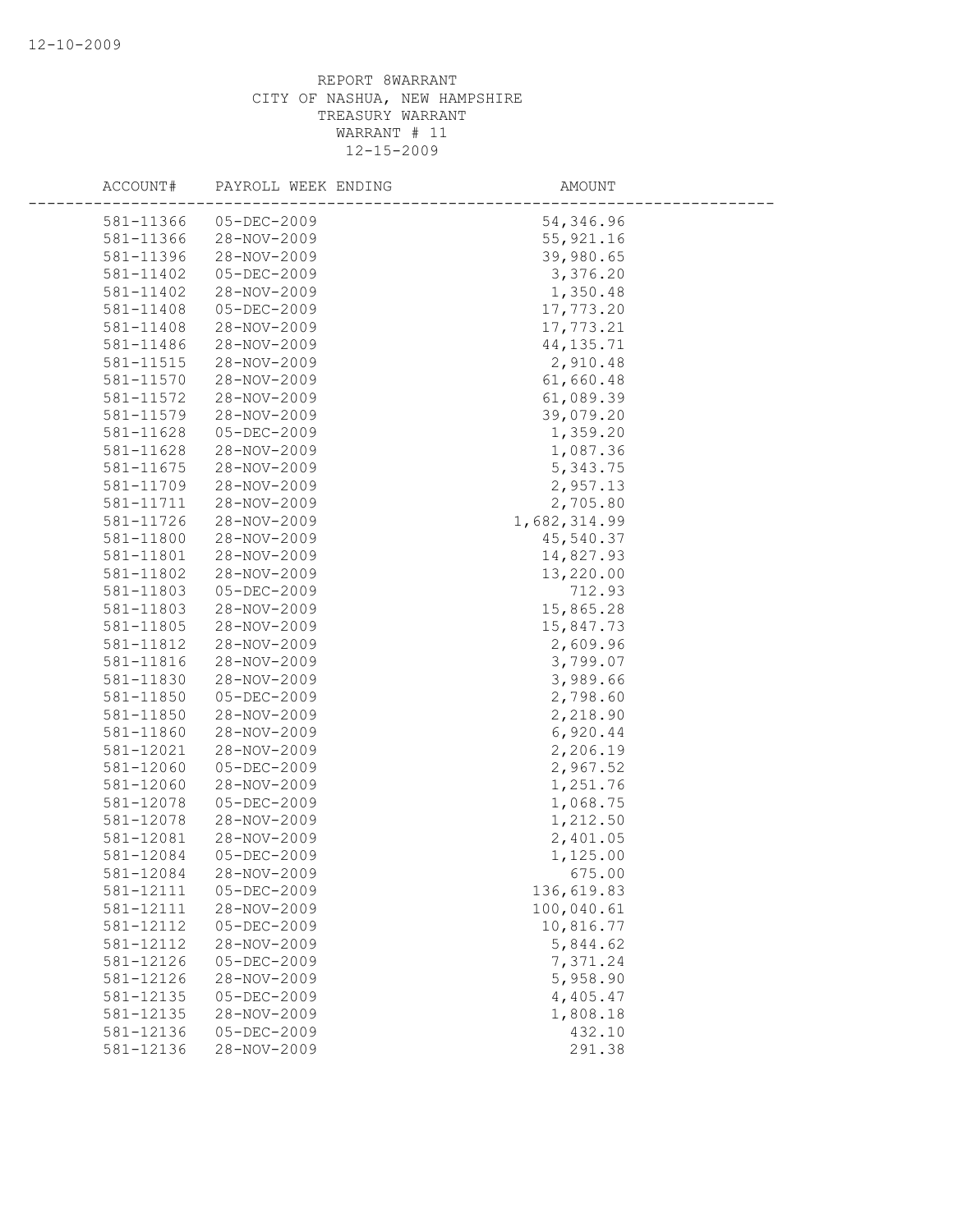|       | ACCOUNT#  | PAYROLL WEEK ENDING | AMOUNT    |              |
|-------|-----------|---------------------|-----------|--------------|
|       | 581-12138 | 05-DEC-2009         | 473.21    |              |
|       | 581-12138 | 28-NOV-2009         | 95.84     |              |
|       | 581-12141 | 05-DEC-2009         | 100.00    |              |
|       | 581-12198 | 28-NOV-2009         | 27,088.63 |              |
|       | 581-12200 | 28-NOV-2009         | 1,594.38  |              |
|       | 581-12201 | $05 - DEC - 2009$   | 15,767.35 |              |
|       | 581-12201 | 28-NOV-2009         | 6,650.35  |              |
|       | 581-13004 | $05 - DEC - 2009$   | 265.00    |              |
|       | 581-13004 | 28-NOV-2009         | 757.56    |              |
|       | 581-13021 | $05 - DEC - 2009$   | 419.08    |              |
|       | 581-13021 | 28-NOV-2009         | 346.96    |              |
|       | 581-13032 | $05 - DEC - 2009$   | 1,454.66  |              |
|       | 581-13032 | 28-NOV-2009         | 160.01    |              |
|       | 581-13120 | 05-DEC-2009         | 2,498.71  |              |
|       | 581-13120 | 28-NOV-2009         | 1,713.00  |              |
|       | 581-13133 | $05 - DEC - 2009$   | 2,731.25  |              |
|       | 581-13133 | 28-NOV-2009         | 2,362.50  |              |
|       | 581-13137 | $05 - DEC - 2009$   | 280.00    |              |
|       | 581-13137 | 28-NOV-2009         | 203.98    |              |
|       | 581-19000 | 28-NOV-2009         | 7,708.59  |              |
|       | 581-19210 | 28-NOV-2009         | 70,790.00 |              |
|       | 581-19230 | 28-NOV-2009         | 150.00    |              |
|       | 581-19240 | 05-DEC-2009         | 134.00    |              |
|       | 581-19240 | 28-NOV-2009         | 117.60    |              |
| TOTAL | 581       | SCHOOL DEPARTMENT   |           | 2,876,286.52 |
|       |           |                     |           |              |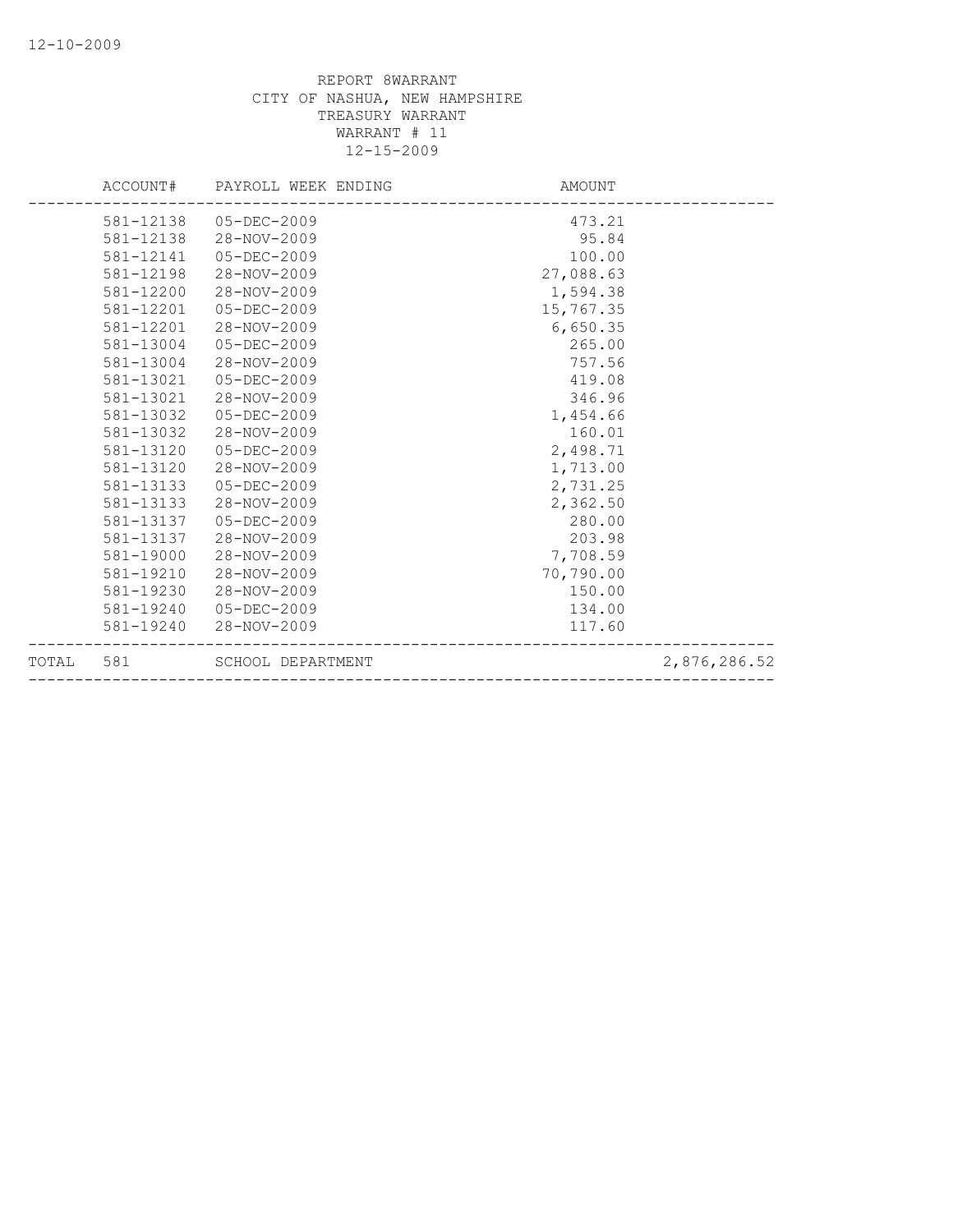|           | ACCOUNT# PAYROLL WEEK ENDING |  | AMOUNT |
|-----------|------------------------------|--|--------|
|           |                              |  |        |
| TOTAL 951 |                              |  |        |
|           |                              |  |        |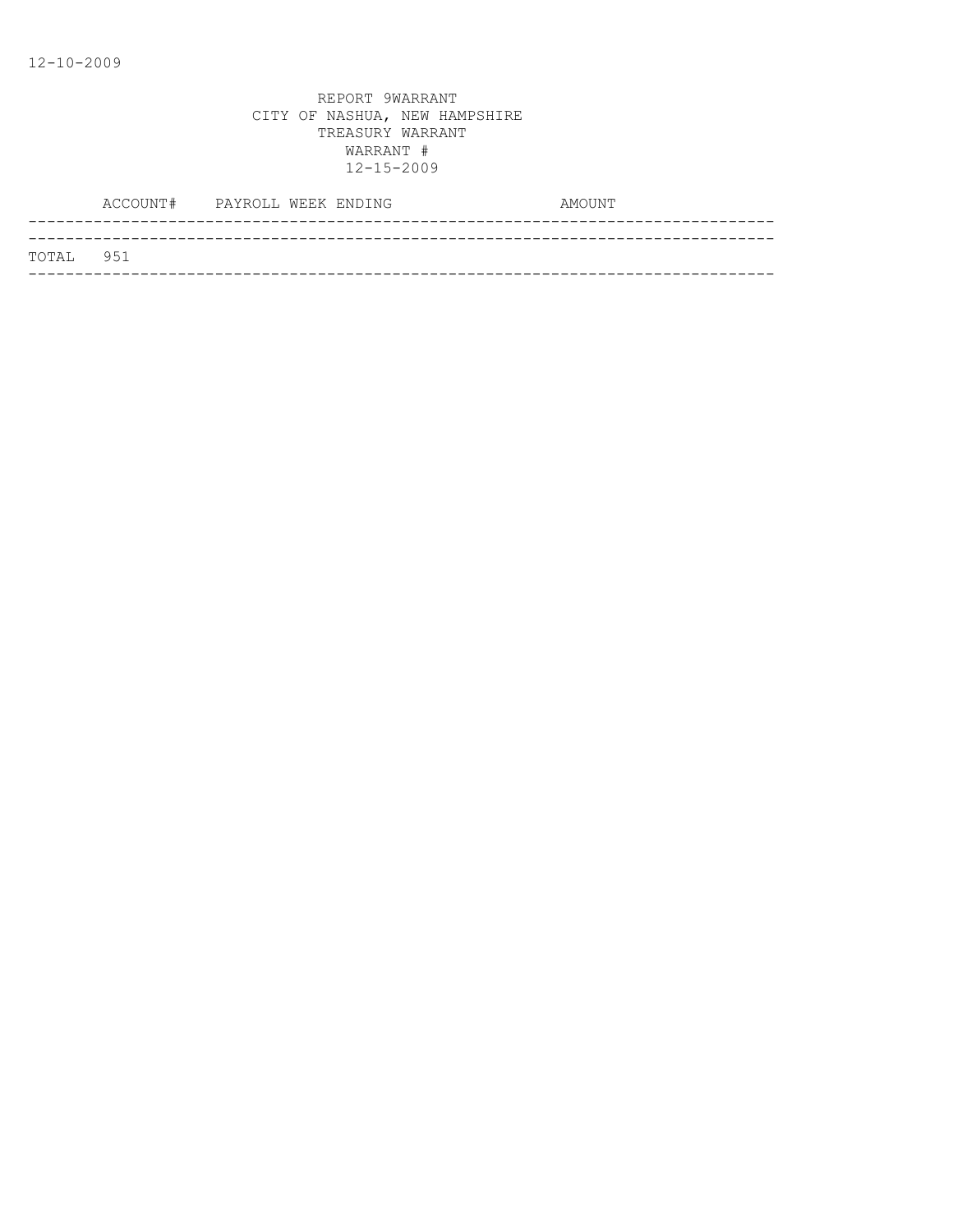| ACCOUNT#               | PAYROLL WEEK ENDING        | AMOUNT             |
|------------------------|----------------------------|--------------------|
| 801-11008              | 05-DEC-2009                | 592.14             |
| 801-11008              | 28-NOV-2009                | 592.14             |
| 801-11028              | 05-DEC-2009                | 60.49              |
| 801-11028              | 28-NOV-2009                | 60.49              |
| 801-11064              | 05-DEC-2009                | 140.47             |
| 801-11064              | 28-NOV-2009                | 140.47             |
| 801-11094              | 05-DEC-2009                | 102.09             |
| 801-11094              | 28-NOV-2009                | 102.09             |
| 801-11190              | 05-DEC-2009                | 409.48             |
| 801-11190              | 28-NOV-2009                | 409.48             |
| 801-11193              | 05-DEC-2009                | 1,000.83           |
| 801-11193              | 28-NOV-2009                | 1,000.84           |
| 801-11211              | 05-DEC-2009                | 68.21              |
| 801-11211              | 28-NOV-2009                | 68.21              |
| 801-11222              | 05-DEC-2009                | 211.23             |
| 801-11222              | 28-NOV-2009                | 211.23             |
| 801-11249              | 05-DEC-2009                | 183.12             |
| 801-11249              | 28-NOV-2009                | 183.12             |
| 801-11271              | 05-DEC-2009                | 1,150.52           |
| 801-11271              | 28-NOV-2009                | 1,150.52           |
| 801-11276              | 05-DEC-2009                | 4,217.92           |
| 801-11276              | 28-NOV-2009                | 4,390.00           |
| 801-11435              | 05-DEC-2009                | 272.90             |
| 801-11435              | 28-NOV-2009                | 272.90             |
| 801-11595              | 05-DEC-2009                | 5,705.20           |
| 801-11595              | 05-DEC-2009                | 4,062.00           |
| 801-11595              | 28-NOV-2009                | 5,732.80           |
| 801-11595              | 28-NOV-2009                | 4,062.00           |
| 801-11596              | 05-DEC-2009                | 3,433.60           |
| 801-11596              | 28-NOV-2009                | 3,433.60           |
| 801-11598<br>801-11598 | 05-DEC-2009                | 850.40             |
| 801-11599              | 28-NOV-2009                | 850.40<br>1,088.52 |
| 801-11599              | 05-DEC-2009<br>05-DEC-2009 | 1,088.52           |
| 801-11599              | 28-NOV-2009                | 1,088.52           |
| 801-11599              | 28-NOV-2009                | 1,088.52           |
| 801-11606              | 05-DEC-2009                | 708.23             |
| 801-11606              | 28-NOV-2009                | 708.24             |
| 801-11647              | $05 - DEC - 2009$          | 1,401.23           |
| 801-11647              | 28-NOV-2009                | 1,401.24           |
| 801-13004              | 05-DEC-2009                | 1,247.99           |
| 801-13004              | $05 - DEC - 2009$          | 185.10             |
| 801-13004              | $05 - DEC - 2009$          | 370.19             |
| 801-13004              | 28-NOV-2009                | 3,078.12           |
| 801-13004              | 28-NOV-2009                | 7,221.15           |
| 801-13004              | 28-NOV-2009                | 27.76              |
| 801-13004              | 28-NOV-2009                | 1,237.63           |
| 801-17004              | 05-DEC-2009                | 700.00             |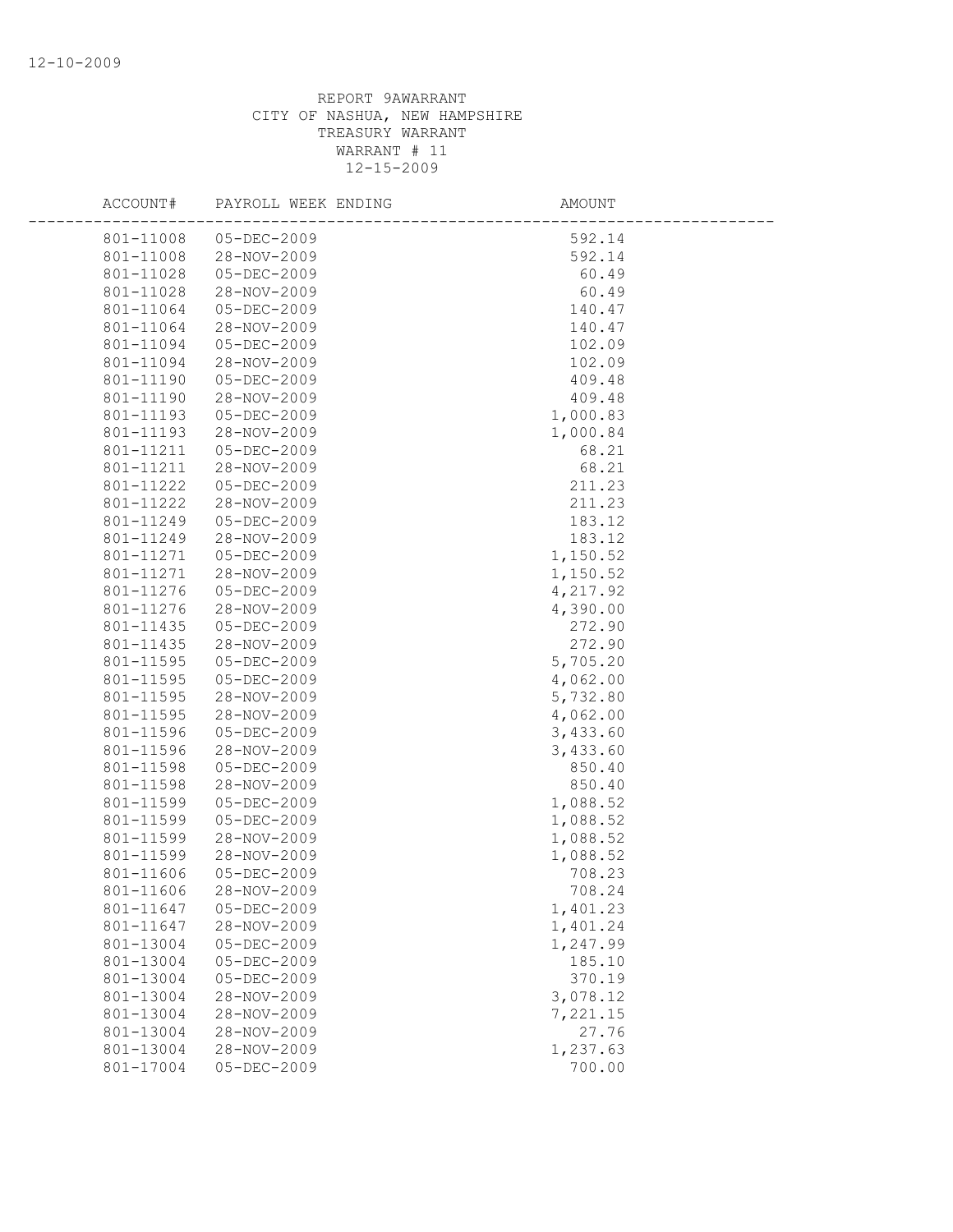|           | ACCOUNT# PAYROLL WEEK ENDING |          |           |
|-----------|------------------------------|----------|-----------|
|           | 801-46045 05-DEC-2009        | 172.08   |           |
|           |                              |          | 67,933.93 |
|           |                              |          |           |
|           | 802-11024 05-DEC-2009        | 151.52   |           |
|           | 802-11024 05-DEC-2009        | 606.08   |           |
| 802-11024 | 28-NOV-2009                  | 151.52   |           |
| 802-11024 | 28-NOV-2009                  | 606.08   |           |
| 802-11028 | 05-DEC-2009                  | 411.35   |           |
| 802-11028 | 05-DEC-2009                  | 193.58   |           |
| 802-11028 | 28-NOV-2009                  | 411.35   |           |
| 802-11028 | 28-NOV-2009                  | 193.58   |           |
| 802-11064 | 05-DEC-2009                  | 140.47   |           |
| 802-11064 | 05-DEC-2009                  | 140.47   |           |
| 802-11064 | 28-NOV-2009                  | 140.47   |           |
| 802-11064 | 28-NOV-2009                  | 140.47   |           |
| 802-11091 | 05-DEC-2009                  | 1,106.97 |           |
| 802-11091 | 28-NOV-2009                  | 1,106.96 |           |
| 802-11092 | 05-DEC-2009                  | 808.08   |           |
| 802-11092 | 28-NOV-2009                  | 788.80   |           |
| 802-11094 | 05-DEC-2009                  | 306.24   |           |
| 802-11094 | 05-DEC-2009                  | 306.26   |           |
| 802-11094 | 28-NOV-2009                  | 306.24   |           |
| 802-11094 | 28-NOV-2009                  | 306.26   |           |
| 802-11096 | $05 - DEC - 2009$            | 937.21   |           |
| 802-11096 | 28-NOV-2009                  | 937.21   |           |
| 802-11102 | 05-DEC-2009                  | 906.86   |           |
| 802-11102 | 28-NOV-2009                  | 1,088.23 |           |
| 802-11105 | 05-DEC-2009                  | 1,012.39 |           |
| 802-11105 | 28-NOV-2009                  | 1,012.39 |           |
| 802-11124 | 05-DEC-2009                  | 739.10   |           |
| 802-11124 | 28-NOV-2009                  | 739.10   |           |
| 802-11155 | 05-DEC-2009                  | 1,025.69 |           |
| 802-11155 | 28-NOV-2009                  | 1,025.70 |           |
| 802-11157 | 05-DEC-2009                  | 2,575.20 |           |
| 802-11157 | 28-NOV-2009                  | 2,575.20 |           |
|           | 802-11158  05-DEC-2009       | 1,866.00 |           |
| 802-11158 | 28-NOV-2009                  | 1,861.70 |           |
| 802-11190 | $05 - DEC - 2009$            | 409.48   |           |
| 802-11190 | 28-NOV-2009                  | 409.48   |           |
| 802-11211 | 05-DEC-2009                  | 272.84   |           |
| 802-11211 | 05-DEC-2009                  | 409.26   |           |
| 802-11211 | $28 - NOV - 2009$            | 272.84   |           |
| 802-11211 | 28-NOV-2009                  | 409.26   |           |
| 802-11222 | 05-DEC-2009                  | 211.23   |           |
| 802-11222 | 28-NOV-2009                  | 211.23   |           |
| 802-11249 | $05 - DEC - 2009$            | 183.12   |           |